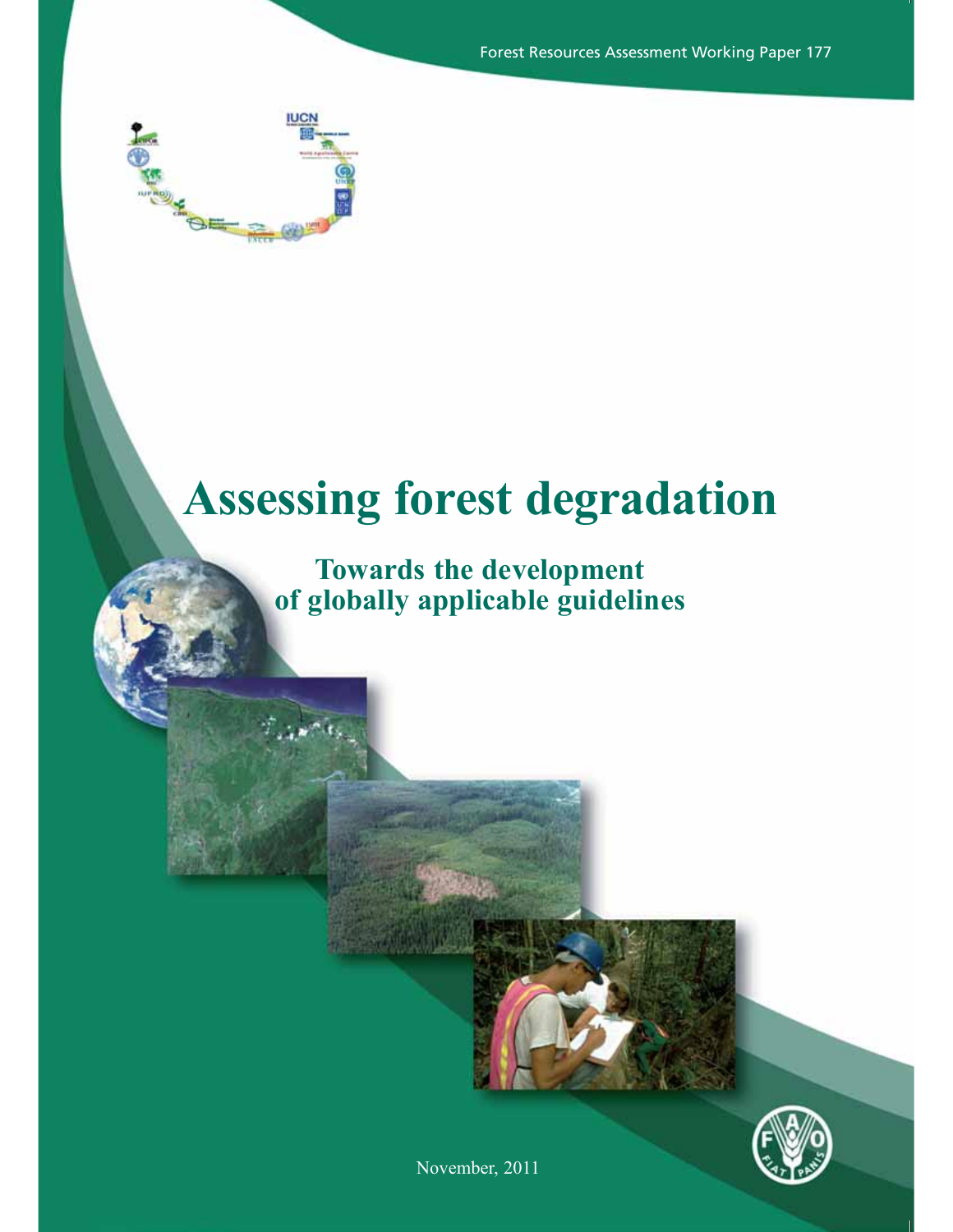Forest Resources Assessment Working Paper 177

# **Assessing forest degradation**

# **Towards the development of globally applicable guidelines**

FOOD AND AGRICULTURE ORGANIZATION OF THE UNITED NATIONS Rome, 2011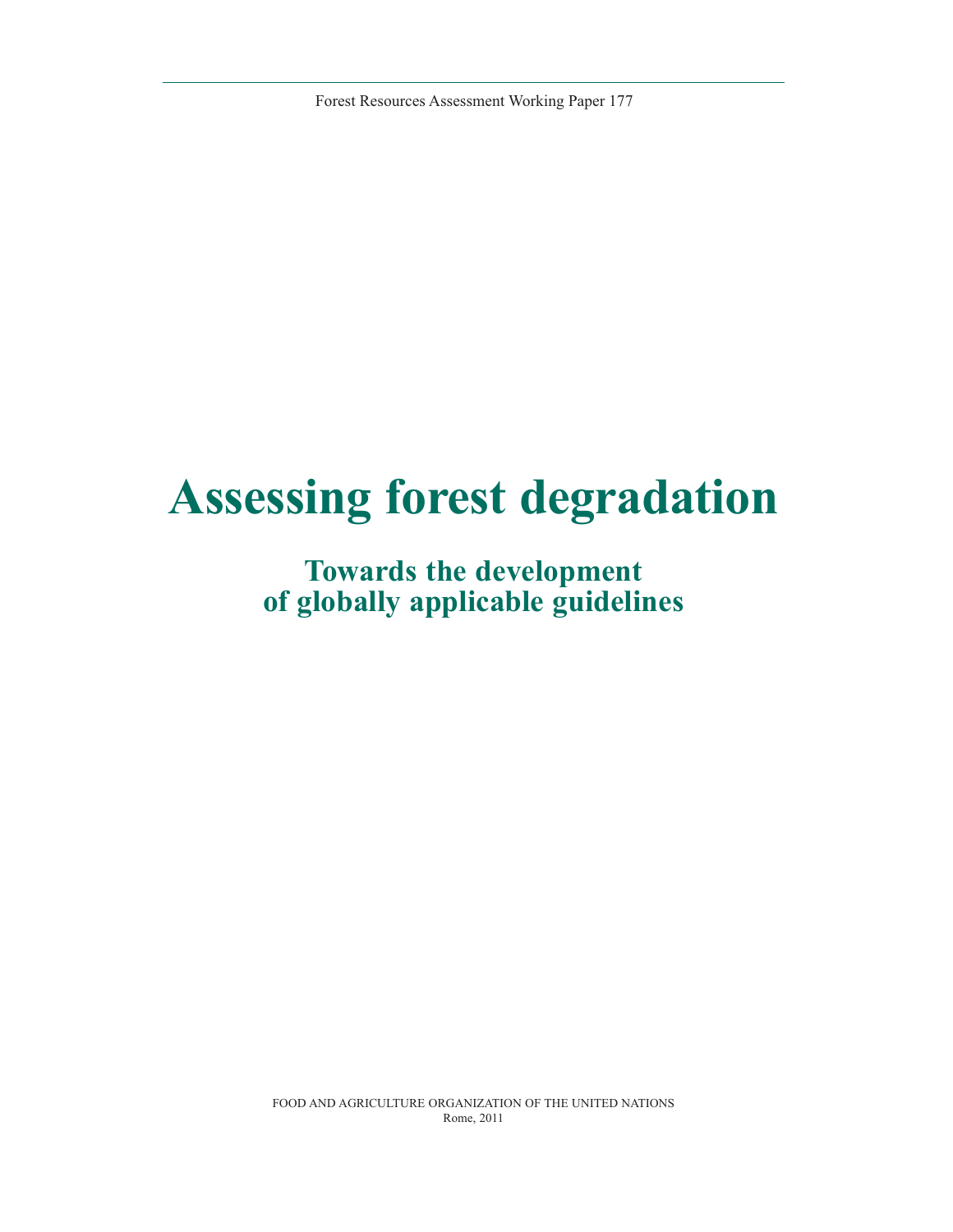The designations employed and the presentation of material in this information product do not imply the expression of any opinion whatsoever on the part of the Food and Agriculture Organization of the United Nations (FAO) concerning the legal or development status of any country, territory, city or area or of its authorities, or concerning the delimitation of its frontiers or boundaries. The mention of specific companies or products of manufacturers, whether or not these have been patented, does not imply that these have been endorsed or recommended by FAO in preference to others of a similar nature that are not mentioned.

This product is based on information obtained from various published and unpublished sources. The views expressed in this product do not necessarily reflect the views of the authors or FAO.

All rights reserved. FAO encourages the reproduction and dissemination of material in this information product. Non-commercial uses will be authorized free of charge, upon request. Reproduction for resale or other commercial purposes, including educational purposes, may incur fees. Applications for permission to reproduce or disseminate FAO copyright materials, and all queries concerning rights and licences, should be addressed by e-mail to copyright@fao.org or to the Chief, Publishing Policy and Support Branch, Office of Knowledge Exchange, Research and extension, FAO, Viale delle Terme di Caracalla, 00153 Rome, Italy. © FAO 2011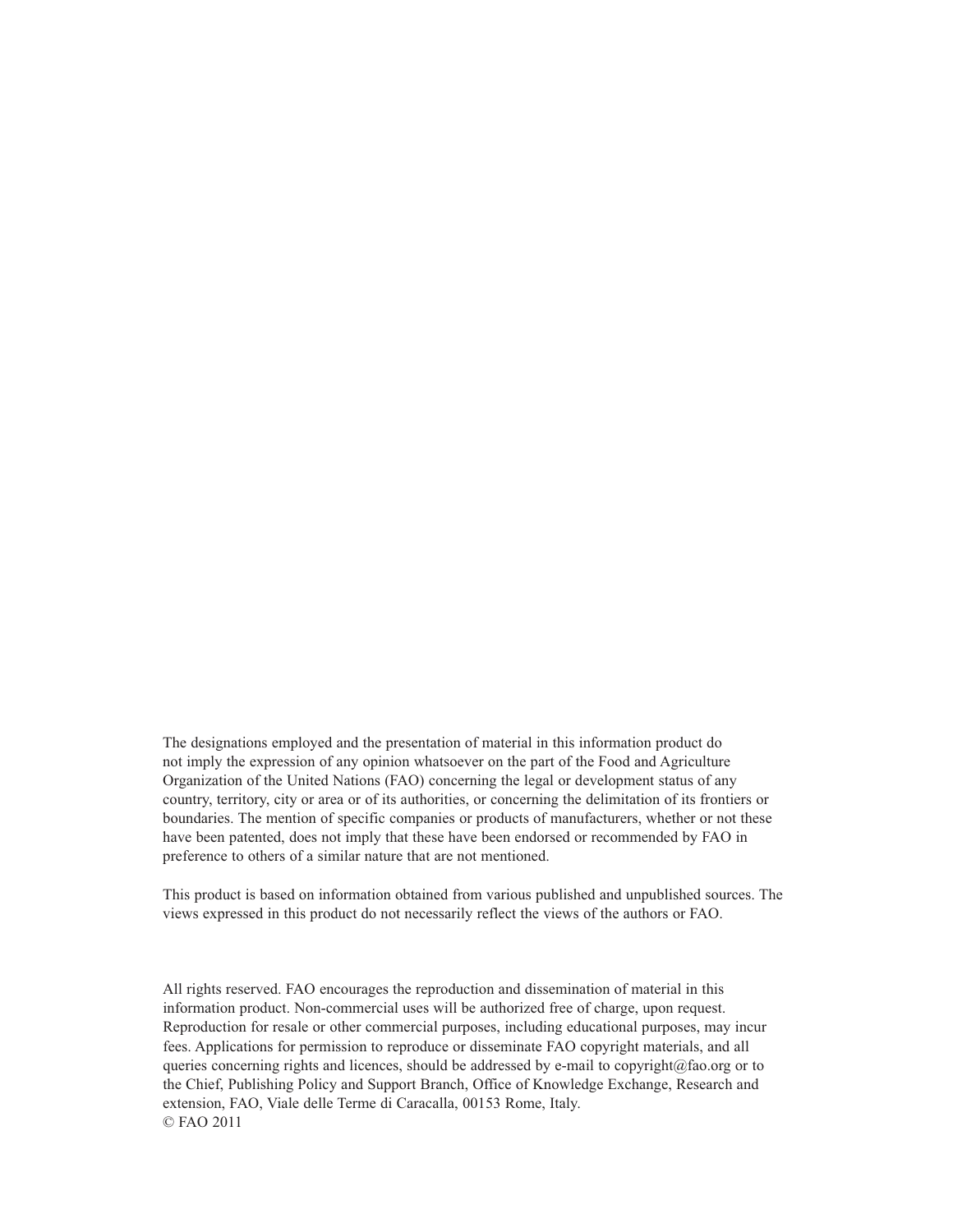# **Contents**

| Contributors                                                              | $\mathbf V$    |
|---------------------------------------------------------------------------|----------------|
| Foreword                                                                  | V1             |
| Acknowledgements                                                          | vii            |
| Acronyms                                                                  | viii           |
| 1. Introduction                                                           | 1              |
| What is forest degradation?                                               | 1              |
| Why does it matter?                                                       | $\overline{c}$ |
| Why measure it?                                                           | 3              |
| Towards guidelines                                                        | $\overline{4}$ |
| 2. Issues in defining and assessing forest degradation                    | 10             |
| Indicators of forest degradation                                          | 10             |
| Comparative analysis of definitions related to forest degradation         | 11             |
| Discussion                                                                | 12             |
| Options for future action                                                 | 15             |
| 3. Growing stock and biomass                                              | 16             |
| What to measure                                                           | 16             |
| Measurement methods                                                       | 18             |
| Measurement frequency and reporting                                       | 23             |
| Issues and challenges                                                     | 23             |
| 4. Biodiversity                                                           | 24             |
| What and how to measure                                                   | 24             |
| Measurement frequency and reporting                                       | 43             |
| Issues and challenges                                                     | 43             |
| 5. Production of forest goods                                             | 45             |
| What and how to measure                                                   | 46             |
| 6. Soil erosion                                                           | 55             |
| What to measure                                                           | 56             |
| Measurement methods                                                       | 61             |
| Measurement intensity, frequency and reporting                            | 71             |
| Issues and challenges                                                     | 72             |
| <b>References</b>                                                         | 74             |
| <b>ANNEX 1. Preparatory background information</b>                        | 82             |
| ANNEX 2. Examples of equations for volume, biomass and carbon estimations | 84             |
| ANNEX 3. Additional descriptors of erosion features                       | 87             |
| <b>ANNEX 4. Illustrative examples of erosion features</b>                 | 90             |
| <b>ANNEX 5. Soil erosion field worksheets</b>                             | 98             |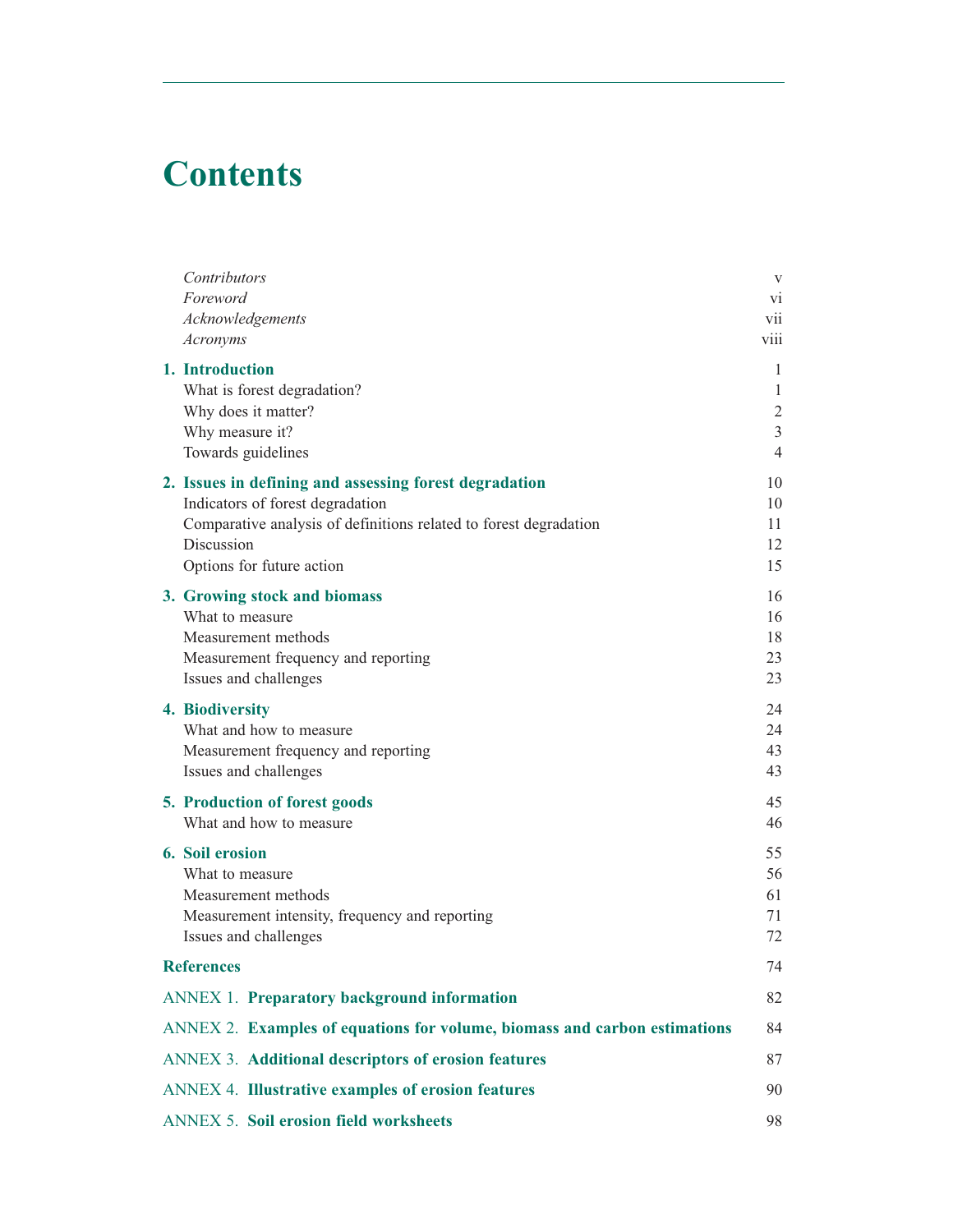# **Boxes**

| <b>BOX 1.1</b> | International definitions of forest degradation/degraded forest                | $\overline{2}$ |
|----------------|--------------------------------------------------------------------------------|----------------|
| <b>BOX 1.2</b> | Difficulties in measuring forest hydrological services                         | 6              |
| <b>BOX 3.1</b> | Defining growing stock and biomass stock                                       | 16             |
| <b>BOX 3.2</b> | Growing stock in the FAO Forest Resources Assessment                           | 17             |
| <b>BOX 3.3</b> | Estimating tree volume                                                         | 21             |
| <b>BOX 3.4</b> | Estimating above-ground tree biomass                                           | 22             |
| <b>BOX 3.5</b> | Forest biomass calculation                                                     | 22             |
| <b>BOX 4.1</b> | Definition of indicator species                                                | 27             |
| <b>BOX 5.1</b> | Yield regulation in natural tropical forests                                   | 49             |
| <b>BOX 5.2</b> | The logging of ipê as a catalyst of forest degradation in the Brazilian Amazon | 51             |
| <b>BOX 6.1</b> | Community mapping                                                              | 58             |
| <b>BOX 6.2</b> | Worked examples of scoring erosion features                                    | 62             |
| <b>BOX 6.3</b> | Worked example – estimating soil loss in rills                                 | 63             |
| <b>BOX 6.4</b> | Worked example – estimating soil loss in gullies and ravines                   | 65             |
| BOX 6.5        | Worked example – estimating soil loss using plant root exposure                | 66             |
| <b>BOX 6.6</b> | Worked example – estimating soil loss using armour layer                       | 70             |
| <b>BOX 6.7</b> | Worked example – estimating soil loss using soil build-up against a barrier    | 71             |

# **Tables**

| TABLE 3.1 | Basic tools for measuring growing stock                                           | 19 |
|-----------|-----------------------------------------------------------------------------------|----|
| TABLE 4.1 | Biodiversity indicators of SFM, from five indicator sets or processes             | 25 |
| TABLE 4.2 | Possible biodiversity indicators of forest degradation                            | 27 |
| TABLE 4.3 | Proposed best fragmentation measures                                              | 33 |
| TABLE 4.4 | Possible species indicators of degradation in ecosystem function                  | 40 |
| TABLE 5.1 | Potential indicators of degradation of the provision of forest goods and services | 47 |
| TABLE 5.2 | Measurement of forest degradation based on the supply of forest goods             | 50 |
| TABLE 6.1 | Definition and scoring for erosion types                                          | 59 |
| TABLE 6.2 | Scoring for erosion state, extent and severity                                    | 61 |
| TABLE 6.3 | Erosion classes derived from summing scores for type, state, extent and severity  | 61 |

# **Figures**

| FIGURE 1.1 Forest resilience and tipping points                                                                                                                | 7  |
|----------------------------------------------------------------------------------------------------------------------------------------------------------------|----|
| FIGURE 1.2 Degradation thresholds                                                                                                                              | 8  |
| FIGURE 1.3 Range of natural variation is used to provide a reference level for degradation                                                                     | 9  |
| FIGURE 4.1 Four spatial pattern processes of forest loss                                                                                                       | 31 |
| FIGURE 5.1 Schematic illustration at the stand/compartment level of periodic change<br>in growing stock due to harvesting (selective logging), tropical forest | 46 |
| FIGURE 5.2 A map of 'degradation waves' of forest goods depicting changes<br>from 1991 to 2005 from Dar es Salaam (DES), the capital city of Tanzania          | 48 |
| FIGURE 6.1 Calculation of the cross-section of the trapezoid shape of gullies and ravines                                                                      | 64 |
| FIGURE 6.2 Sketch of a soil pedestal capped by a stone                                                                                                         | 67 |
| FIGURE 6.3 Solution notch and staining in limestone rock                                                                                                       | 68 |
| FIGURE 6.4 Diagrammatic representation of an armour layer and photograph showing<br>removal of a portion of an armour layer                                    | 69 |
| FIGURE 6.5 Build-up of soil behind a Gliricidia hedge, Sri Lanka                                                                                               | 70 |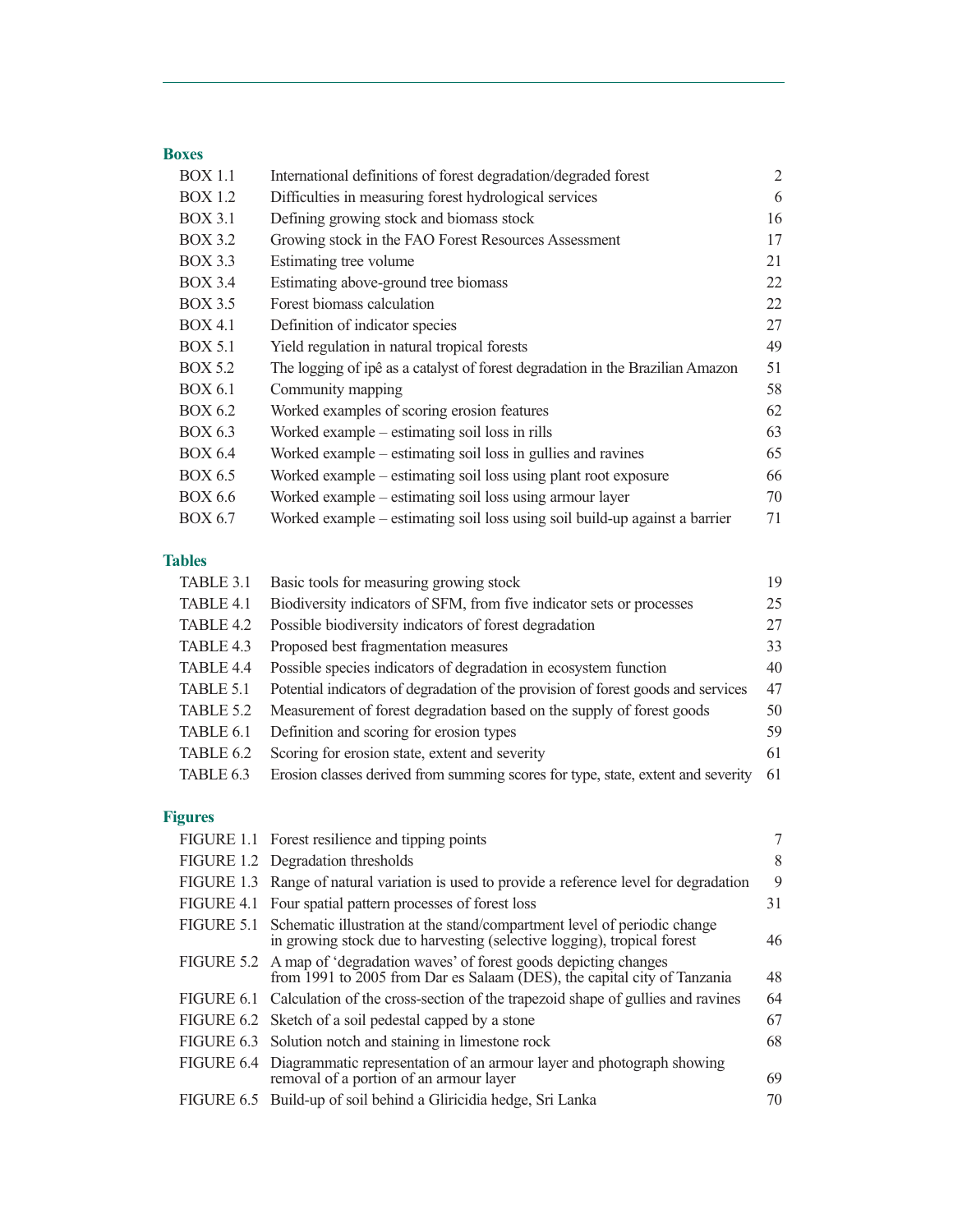# **Contributors**

Many people contributed to the production of this document. In particular, chapters were authored as follows:

Chapter 1: Victoria Heymell and Ken MacDicken.

Chapter 2: Ken MacDicken (based on an earlier paper by Markku Simula).

Chapter 3: Dan Altrell, Anne Branthomme and Rebecca Tavani

Chapter 4: Ian Thompson, Robert Nasi, Kimiko Okabe, Valerie Kapos and James Gordon

Chapter 5: Manuel R. Guariguata, Cesar Sabogal and Diji Chandrasekharan

Chapter 6: Des McGarry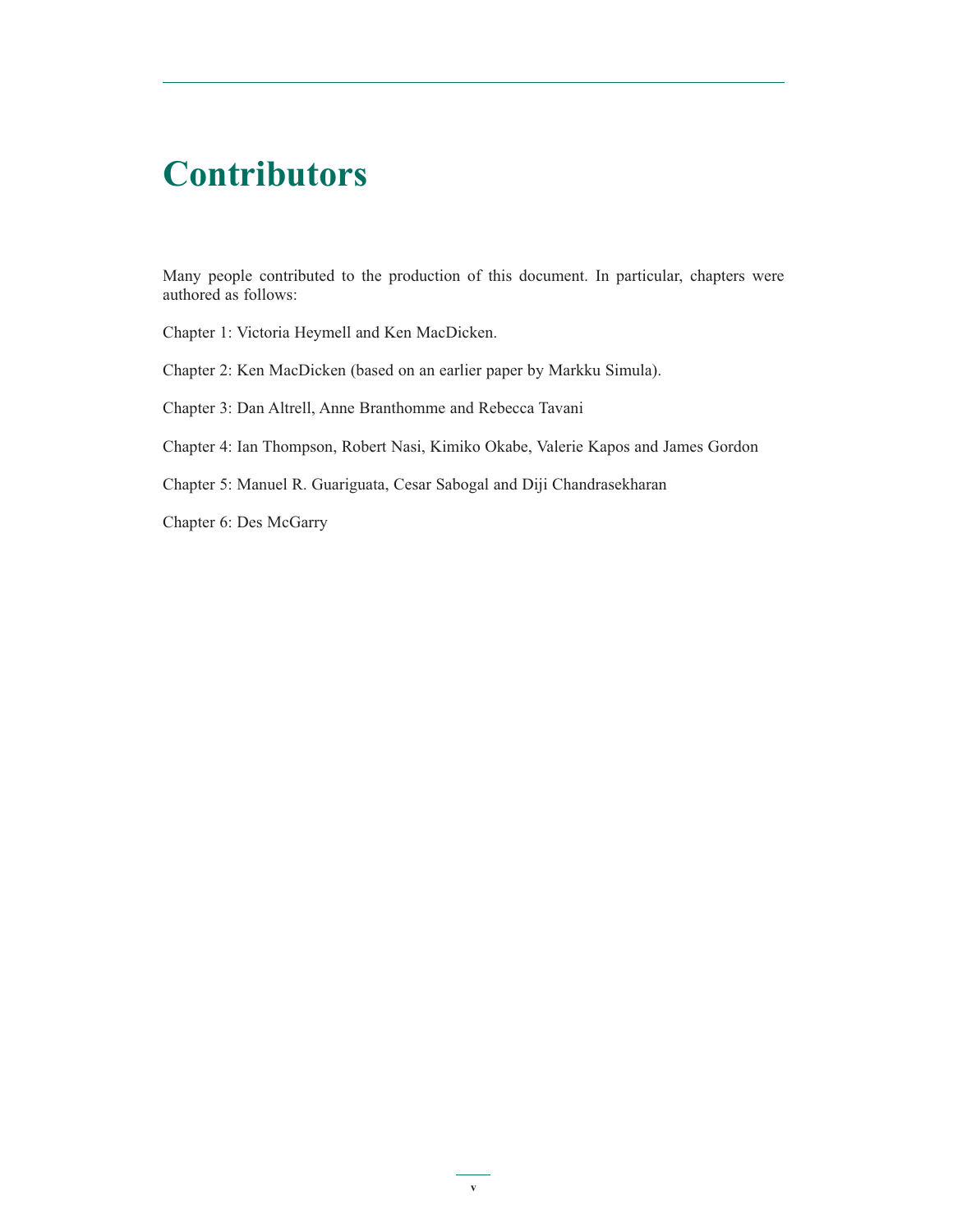# **Foreword**

Forests provide us with a wide range of goods and services. Today, just as centuries ago, we still need forests for their products such as timber, paper, medical plants, fruits etc. Presently more people understand the values of services that forests provide, including wildlife habitat, hydrological functions and carbon storage.

Likewise the degradation of forest resources is an important society concern that is perceived in many different ways. Forest degradation can be a serious environmental, social and economic problem with the potential to adversely affect millions of people who depend on forest goods and services. Given the contribution of forests to sustainable development and their role for human well-being, the state of the forests is important to all of us.

Good information on the extent of forest degradation is needed to elaborate policies and implement forest-management plans allowing the restoration of degraded forests and the rehabilitation of degraded forest lands.

Identifying and assessing the condition of forests is not easy – particularly since people have widely different views of what constitutes degradation. For some, any forest management activity may cause degradation. For others forest is only degraded when it can no longer deliver needed goods and services. There is no globally agreed definition of forest degradation which makes the discussion more complex. FAO, together with members of the Collaborative Partnership have taken a number of steps to tackle this problem. Results of this work are summarized in a series of working papers that can be found at http://www.fao.org/forestry/ fra/2560/en/.

This document pulls together a range of views and approaches to the assessment of forest degradation. It should be regarded as precursor to the development of comprehensive, globally applicable guidelines for assessing forest degradation. There is much work yet to be done on this important topic – we trust the present paper contributes to the goal of reducing and mitigating the inevitable processes of forest degradation.

#### **Eduardo Rojas-Briales**

Assistant Director-General, Forestry Department, FAO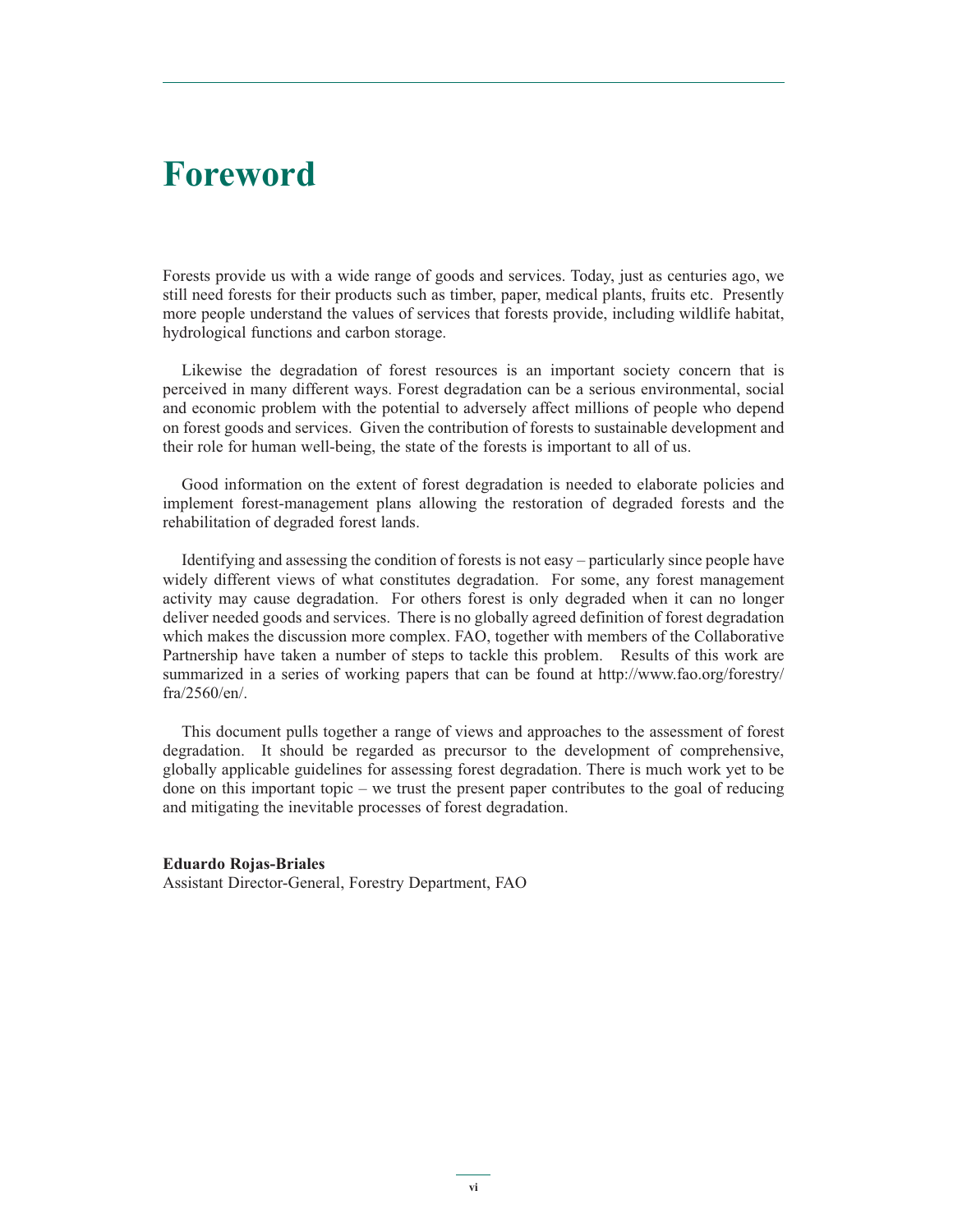# **Acknowledgements**

The preparation of "Assessing forest degradation – towards the development of globally applicable guidelines" represents a joint effort of the Collaborative Partnership on Forests (CPF) undertaken under the umbrella of the 2010 Global Forest Resources Assessment (FAO, 2010). FAO gratefully acknowledges the financial and in-kind contributions to this work made by CPF partners.

Thanks go to all who have contributed to the development of this work: to those who provided answers to the initial questionnaires, to the authors of the 20 case studies, and to the authors and experts who contributed to technical meetings.

A special thanks go to the authors of the chapters that describe key criteria for measuring forest degradation and to Victoria Heymell who saw the task through many arduous steps. Thanks also go to Mette Løyche Wilkie, Emma Foti, Marisalee Palermo and the rest of the FRA team in FAO for providing advice, guidance and assistance along the way and to Alastair Sarre who did the final editing.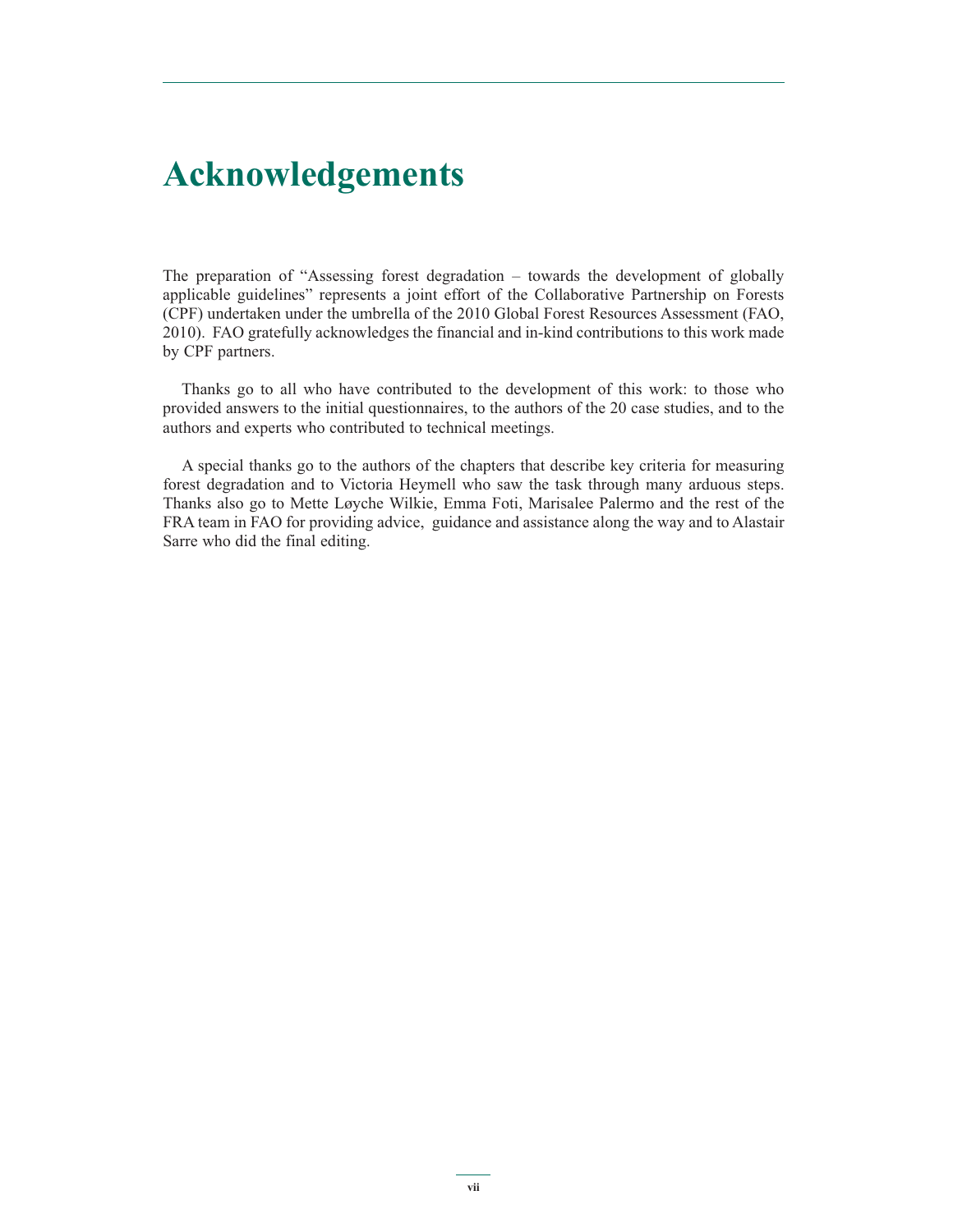# **Acronyms**

| <b>AAC</b>       | annual allowable cut                                                         |
|------------------|------------------------------------------------------------------------------|
| <b>ASTER</b>     | Advanced Space-borne Thermal Emission and Reflection Radiometer              |
| C&I              | criteria and indicators                                                      |
| <b>CBD</b>       | Convention on Biological Diversity                                           |
| <b>CPF</b>       | Collaborative Partnership on Forests                                         |
| dbh              | diameter at breast height                                                    |
| <b>FAO</b>       | Food and Agriculture Organization of the United Nations                      |
| <b>FMU</b>       | forest management unit                                                       |
| <b>GIS</b>       | geographic information system                                                |
| <b>GPFLR</b>     | Global Partnership on Forest Landscape Restoration                           |
| <b>IPCC</b>      | Intergovernmental Panel on Climate Change                                    |
| <b>ITTO</b>      | International Tropical Timber Organization                                   |
| <b>IUFRO</b>     | International Union of Forest Research Organizations                         |
| <b>LiDAR</b>     | <b>Light Detection and Ranging</b>                                           |
| MAI              | mean annual increment                                                        |
| <b>MERIS</b>     | Medium Resolution Imaging Spectroradiometer                                  |
| <b>MODIS</b>     | Moderate Resolution Imaging Spectroradiometer                                |
| <b>NRV</b>       | natural range of variability                                                 |
| <b>NWFP</b>      | non-wood forest product                                                      |
| <b>REDD</b>      | reduction in emissions from deforestation and forest degradation             |
| <b>SFM</b>       | sustainable forest management                                                |
| <b>SPOT</b>      | Satellite Pour l'Observation de la Terre                                     |
| <b>UNEP-WCMC</b> | United Nations Environment Programme-World Conservation Monitoring<br>Centre |
| <b>UNFCCC</b>    | United Nations Framework Convention on Climate Change                        |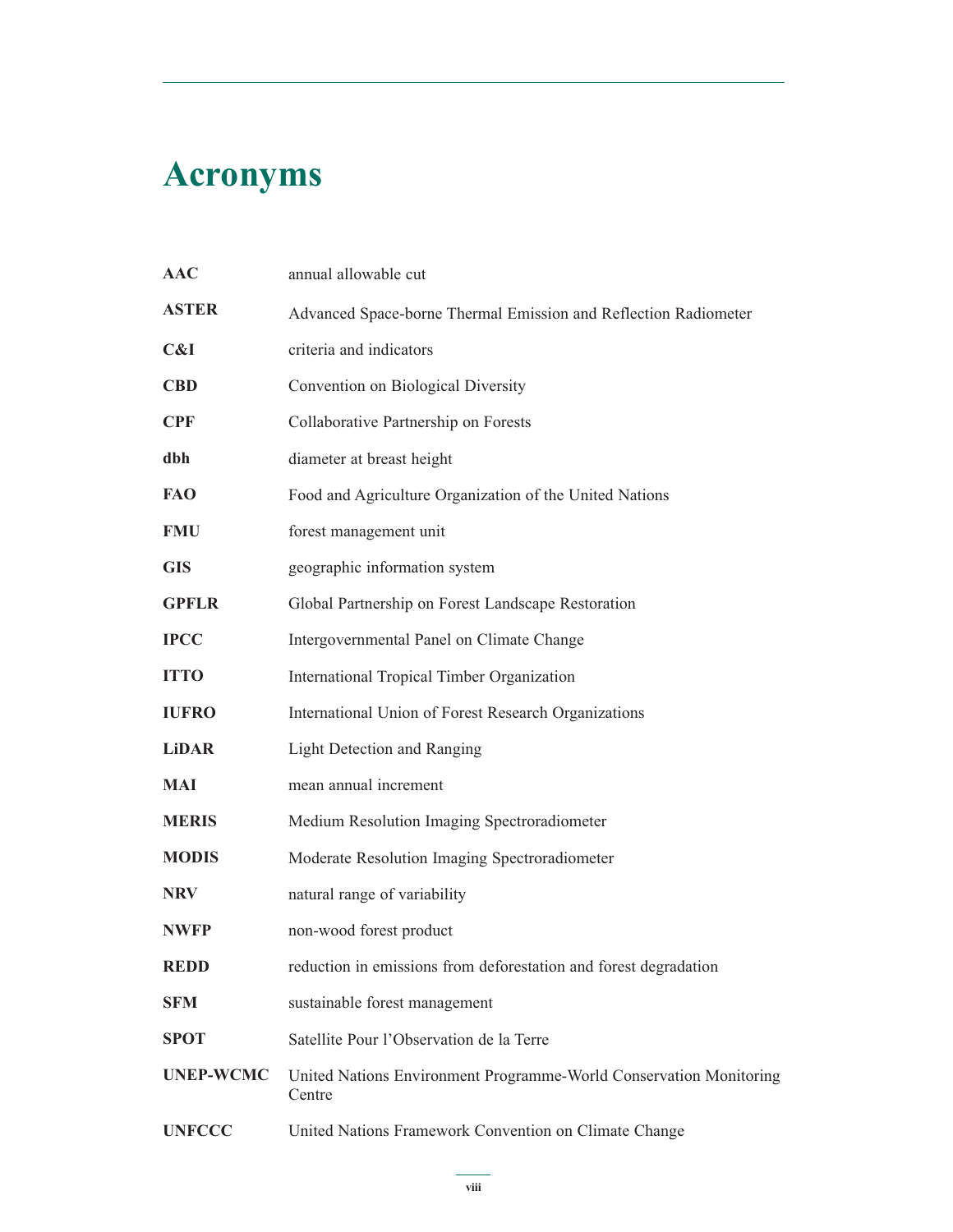# **1. Introduction**

### **WHAT IS FOREST DEGRADATION?**

FAO (2002) defines forest degradation as:

 *The reduction of the capacity of a forest to provide goods and services*.

Perceptions of forest degradation are many and varied, depending on the driver of degradation and the goods or services of most interest. For example, a manager who replaces a natural forest with a plantation to supply desired wood products is unlikely to perceive his forest as degraded. On the other hand, his plantation is less capable of providing many of the goods and services that a fully functioning natural forest would provide on the same site, partly because of the reduced biodiversity generally associated with plantations, which to others would constitute a degraded state.

In a recent survey, Lund (2009) found more than 50 definitions of forest degradation, formulated for various purposes. FAO (2009) shows that many such definitions are either very general or their focus is on the reduction of productivity, biomass or biological diversity. Definitions that refer to multiple-use forests or multiple forest benefits may consider forest values comprehensively but are more difficult to apply universally in a consistent and transparent way.

From the perspective of international forest-related reporting, coherent, comparable and harmonized definitions are desirable. The development of such definitions is challenging, however, not least because national circumstances have implications for how international definitions can be applied. Nevertheless, the general definition of forest degradation given above provides an adequate umbrella at the international level and a common framework for developing more specific definitions for particular purposes. It is also compatible with an ecosystem-services approach.

Forest degradation involves a change process that negatively affects the characteristics of a forest such that the value and production of its goods and services decline. This change process is caused by disturbance (although not all disturbance causes degradation), which may vary in extent, severity, quality, origin and frequency. Disturbance may be natural (e.g. that caused by fire, storm or drought), human-induced (e.g. through harvesting, road construction, shifting cultivation, hunting or grazing) or a combination of the two. Human-induced disturbance may be intentional (direct), such as that caused by logging or grazing, or it may be unintentional (indirect), such as that caused by the spread of an invasive alien species (FAO, 2009).

Box 1.1 presents the main definitions of forest degradation by relevant international bodies. The generic definition of the Second Expert Meeting on Harmonizing Forest-related Definitions for Use by Various Stakeholders (FAO, 2002b), which is used in this document, provides a common framework for all the international definitions and is also compatible with the ecosystem-services approach. Chapter 2 presents some of the common and contrasting elements of various national-level definitions and discusses issues around what to assess in monitoring trends in forest degradation.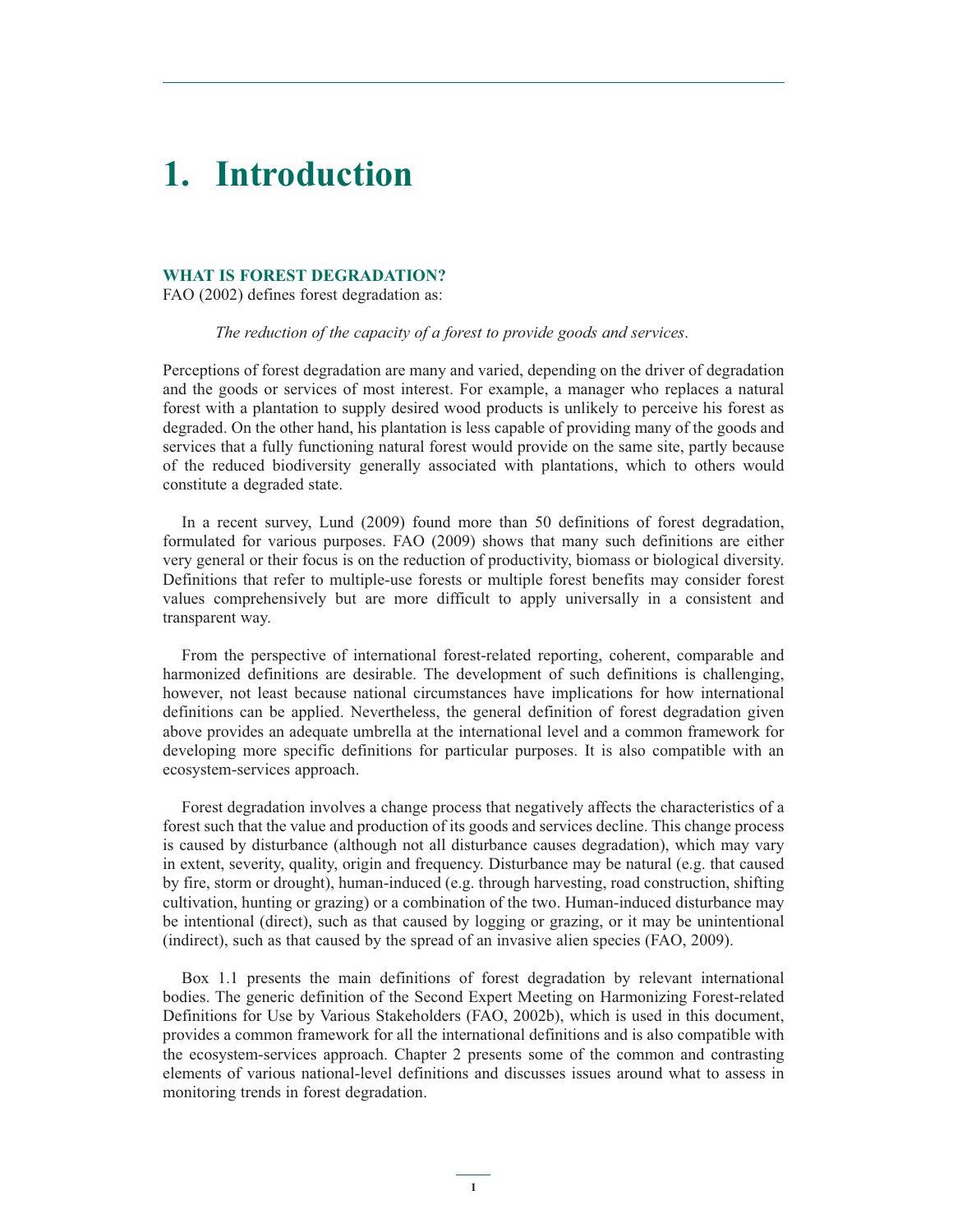# **WHY DOES IT MATTER?**

Forest degradation is a serious environmental, social and economic problem. Quantifying the scale of the problem is difficult, however, because forest degradation has many causes, occurs in different forms and with varying intensity, and is perceived differently by different stakeholders. The International Tropical Timber Organization (ITTO, 2002) estimated that up to 850 million hectares of tropical forest and forest lands could be degraded. The Global Partnership on Forest Landscape Restoration (GPFLR, undated) suggested that more than one billion hectares of deforested and degraded forest land worldwide are suitable and available for restoration.

#### BOX 1.1

# **Organization Definition** Second Expert Meeting on Harmonizing Forest-related Definitions for Use by Various Stakeholders (FAO, 2002b) **Forest degradation** is the reduction of the capacity of a forest to provide goods and services. FAO (2001) – Global Forest Resources Assessment 2000 **Forest degradation** is changes within the forest which negatively affect the structure or function of the stand or site, and thereby lower the capacity to supply products and/or services. ITTO (2002, 2005) **Forest degradation** refers to the reduction of the capacity of a forest to produce goods and services (ITTO, 2002). Capacity includes the maintenance of ecosystem structure and functions (ITTO, 2005). A **degraded forest** delivers a reduced supply of goods and services from a given site and maintains only limited biological diversity. It has lost the structure, function, species composition and/or productivity normally associated with the natural forest type expected at that site (ITTO, 2002). Explanatory notes ((ITTO, 2002; 2005): Forests that have been altered beyond the normal effects of natural processes are categorized as either degraded primary forest, secondary forest, or degraded forest land. **Degraded primary forest:** primary forest in which the initial cover has been adversely affected by the unsustainable harvesting of wood and/or non-wood forest products so that its structure, processes, functions and dynamics are altered beyond the short-term resilience of the ecosystem; that is, the capacity of these forests to fully recover from exploitation in the near to medium term has been compromised. **Secondary forest:** woody vegetation regrowing on land that was largely cleared of its original forest cover (i.e. carried less than 10% of the original forest cover). Secondary forests commonly develop naturally on land abandoned after shifting cultivation, settled agriculture, pasture or failed tree plantations. **Degraded forest land:** former forest land severely damaged by the excessive harvesting of wood and/or non-wood forest products, poor management, repeated fire, grazing or other disturbances or land uses that damage soil and vegetation to a degree that inhibits or severely delays the re-establishment of

# **International definitions of forest degradation/degraded forest**

forest after abandonment.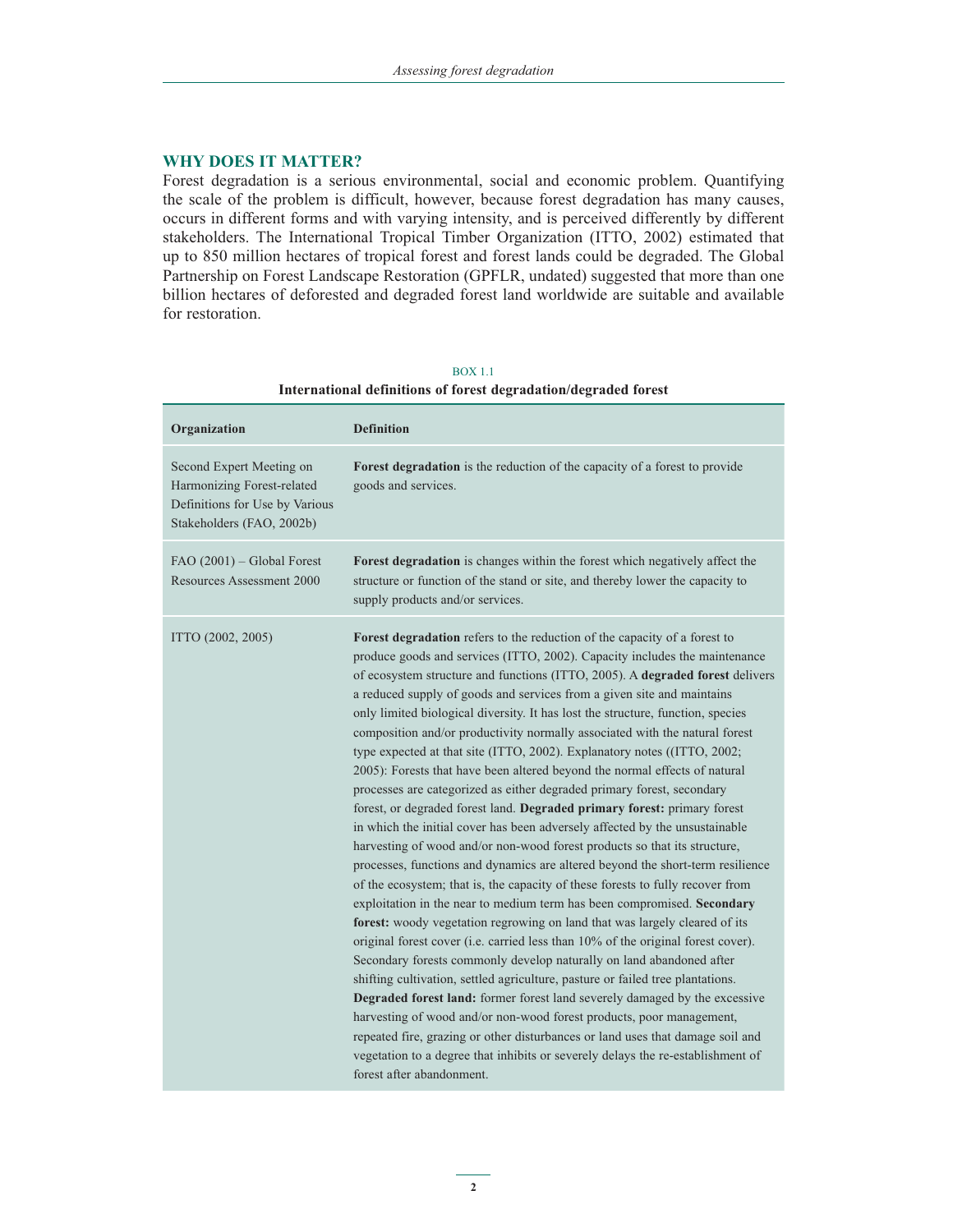| CBD (2001, 2005)          | A degraded forest delivers a reduced supply of goods and services from the<br>given site and maintains only limited biological diversity. Such a forest may<br>have lost its structure, species composition or productivity normally associated<br>with the natural forest type expected at that site. A degraded forest is a<br>secondary forest that has lost, through human activities, the structure, function,<br>species composition or productivity normally associated with a natural<br>forest type expected on that site. Hence, a degraded forest delivers a reduced<br>supply of goods and services from the given site and maintains only limited<br>biological diversity. Biological diversity of degraded forests includes many<br>non-tree components, which may dominate in the under-canopy vegetation.<br><b>Degradation</b> is  any combination of loss of soil fertility, absence of forest<br>cover, lack of natural function, soil compaction, and salinization that either<br>impedes or retards unassisted forest recovery through secondary succession.<br>Reduction of forest cover, forest degradation and its fragmentation leads to<br>forest biodiversity loss by reducing available habitat of forest-dependent<br>species and indirectly through disruption of major ecological processes such<br>as pollination, seed dispersal and gene flow. Forest fragmentation may also<br>hamper the ability of plant and/or animal species to adapt to global warming<br>as previously connected migration routes to cooler sites disappear. In certain<br>forest types, fragmentation may also exacerbate the probability of forest fires,<br>which further affects biological diversity in negative ways. |
|---------------------------|--------------------------------------------------------------------------------------------------------------------------------------------------------------------------------------------------------------------------------------------------------------------------------------------------------------------------------------------------------------------------------------------------------------------------------------------------------------------------------------------------------------------------------------------------------------------------------------------------------------------------------------------------------------------------------------------------------------------------------------------------------------------------------------------------------------------------------------------------------------------------------------------------------------------------------------------------------------------------------------------------------------------------------------------------------------------------------------------------------------------------------------------------------------------------------------------------------------------------------------------------------------------------------------------------------------------------------------------------------------------------------------------------------------------------------------------------------------------------------------------------------------------------------------------------------------------------------------------------------------------------------------------------------------------------------------------------------------------------------------|
| <b>IPCC</b> (2003a)       | <b>Forest degradation</b> is a direct human-induced long-term loss (persisting for X)<br>years or more) of at least Y% of forest carbon stocks (and forest values) since<br>time T and not qualifying as deforestation or an elected activity under Article<br>3.4 of the Kyoto Protocol.                                                                                                                                                                                                                                                                                                                                                                                                                                                                                                                                                                                                                                                                                                                                                                                                                                                                                                                                                                                                                                                                                                                                                                                                                                                                                                                                                                                                                                            |
| IUFRO (Nieuwenhuis, 2000) | Forest degradation is damage to the chemical, biological and/or physical<br>structure of a soil (soil degradation) and to the forest itself (forest degradation),<br>as a result of incorrect use or management, and which, if not ameliorated, will<br>reduce or destroy the production potential of a forest ecosystem (in perpetuity).<br>Explanatory note: External factors, e.g. air pollution, can also contribute.                                                                                                                                                                                                                                                                                                                                                                                                                                                                                                                                                                                                                                                                                                                                                                                                                                                                                                                                                                                                                                                                                                                                                                                                                                                                                                            |

Forests provide a wide range of ecosystem services. For example, they protect soils from erosion; regulate the water regime; capture and store carbon; produce oxygen; provide freshwater and habitat; help to reduce fire risk (in the tropics); and produce wood and non-wood forest products (ITTO, 2002). Forest degradation, therefore, has the potential to adversely affect millions of people who depend, wholly or in part, on forest goods and services at a local scale, and billions of people who benefit from forest services at a regional or global scale.

### **WHY MEASURE IT?**

Given their role in human well-being, the state of the forests is important to us all. We need to know if forests are being degraded and, if so, what the causes are, so that steps can be taken to arrest and reverse the process. Good information on forest condition and the extent of forest degradation will enable the prioritization of human and financial resources to prevent further degradation and to restore and rehabilitate degraded forests.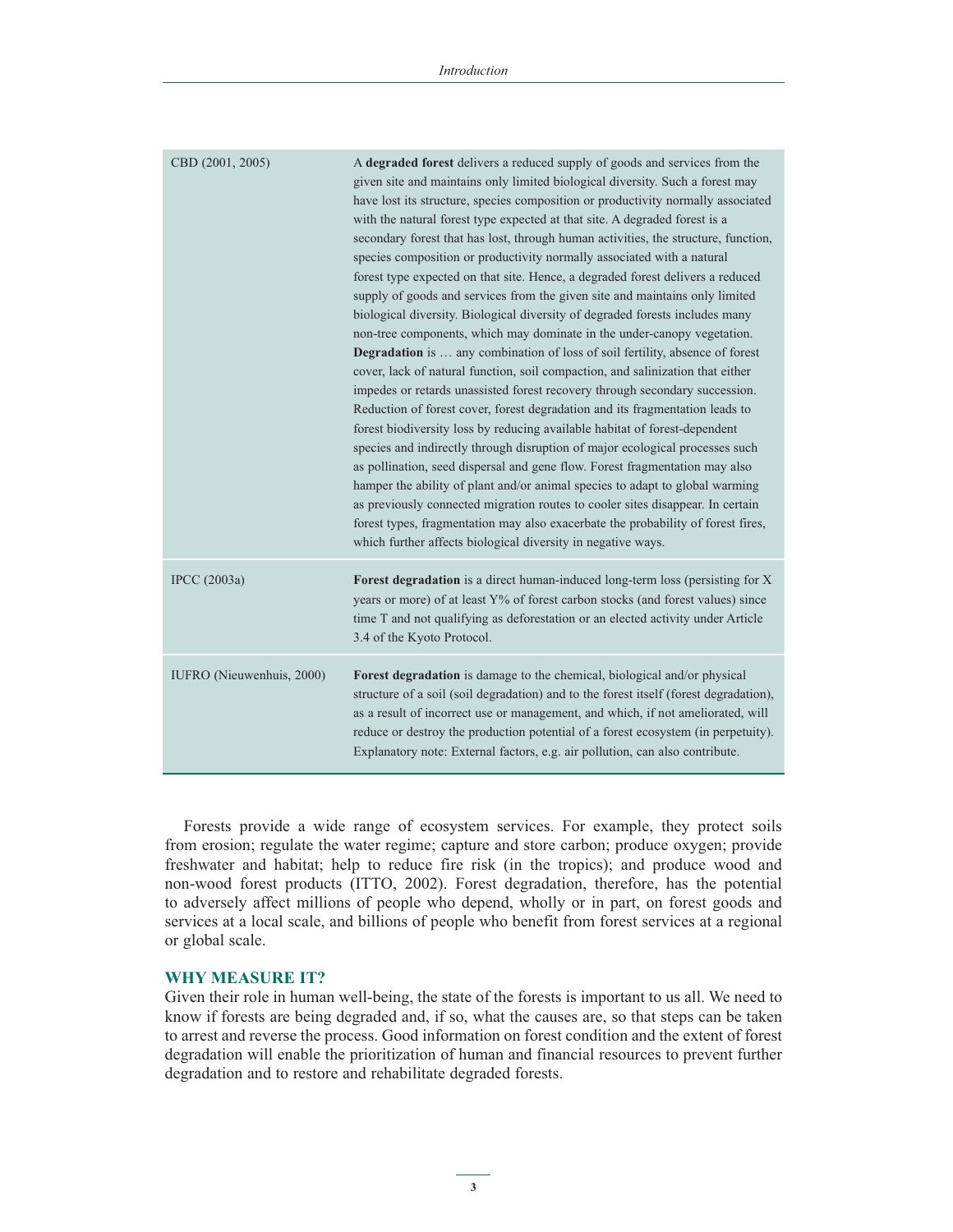More specifically, information generated from the measurement of forest degradation can be used for:

- reporting to international conventions and processes on the status and quality of forest resources;
- the design and implementation of policies, programmes and forest-management measures to take preventive and corrective action through the restoration of degraded forests, the rehabilitation of degraded forest lands and sustainable forest management (SFM);
- the design and implementation of payment mechanisms or other incentive schemes for forest ecosystem services such as carbon offsets and conservation easements.

Countries are required to report information on the state of their forests, and their efforts to tackle forest degradation, at the international level. At the tenth Conference of the Parties to the Convention on Biological Diversity (CBD) in 2010, for example, the parties adopted the Strategic Plan for Biodiversity 2011–2020. This plan includes the Aichi Biodiversity Targets, among which is a target for the reduction of forest degradation. To determine if this target is reached, an effective process for monitoring and reporting on forest degradation is required.

The agreement to establish a mechanism under the United Nations Framework Convention on Climate Change (UNFCCC) aimed at a reduction in (greenhouse-gas) emissions from deforestation and forest degradation (REDD) provides another reason to measure forest degradation. REDD (and its more evolved and broader form, REDD+) has the potential to generate substantial funds for developing countries that would be used to reduce forest degradation (and therefore greenhouse-gas emissions) and to restore or otherwise improve the management of forests (thereby increasing forest-based carbon sequestration).

# **TOWARDS GUIDELINES**

Under the umbrella of the 2010 Global Forest Resources Assessment (FAO, 2010), the Collaborative Partnership on Forests (CPF) and other partners initiated a study to identify the elements of forest degradation and the best practices for assessing them. That study built on existing processes and past initiatives relating to or requiring the measurement of forest degradation, including:

- the first of the four global objectives on forests agreed to by members of the United Nations Forum on Forests, which includes 'increasing efforts to prevent forest degradation';
- the Aichi Biodiversity Targets of the CBD, which included indicators on ecosystem fragmentation and connectivity, both of which are related to forest degradation;
- nine ecoregional processes on criteria and indicators (C&I) for SFM, which have been operational since 1992;
- three past meetings of experts to harmonize forest-related definitions, including one in 2002 that made a recommendation for a core definition of forest degradation;
- experiences in other sectors and through the CPF.

The technical work comprised three aspects:

- the development of a better understanding of the concept of forest degradation (see Annex 1 and FAO, 2009);
- the identification of suitable C&I for measuring forest degradation applicable to a range of multilateral processes;
- from these, the writing of chapters on assessing and measuring quantifiable aspects of forest degradation at the local, national and global levels.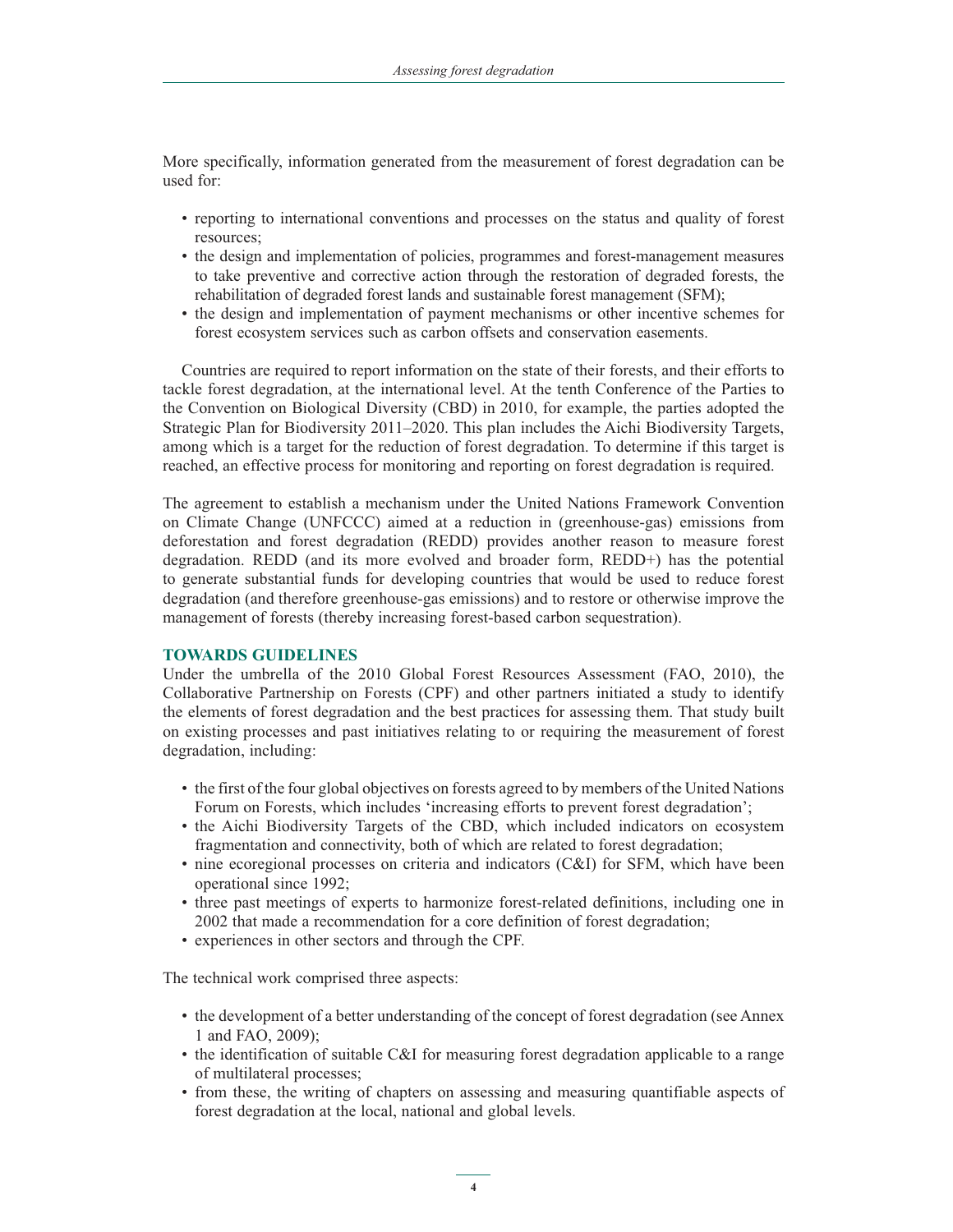The study involved:

- dispatch of questionnaires to FAO Global Forest Resources Assessment national correspondents and a survey of existing practices to establish what is being measured;
- the preparation of an annotated bibliography and an analytical study on definitions, which provided a framework for the process;
- case studies describing proven or promising methodologies and tools for assessing different aspects of forest degradation;
- technical meetings and discussions to review the results and recommend actions to improve the measurement, assessment and reporting of forest degradation;
- the preparation of initial guidance on how to measure different aspects of forest degradation – as represented by the present document.

# **Purpose of this document**

This document is intended to provide relevant agencies and other stakeholders with direction on measuring forest degradation. It can be used for the development of programs for assessing forest degradation, and should be regarded as a precursor to the development of comprehensive globally applicable guidelines in the future.

Many factors affect the state of a forest and therefore have a bearing on forest degradation. Some of these, including policy and institutional settings, markets, trade and land tenure, fall outside the scope of this document, which focuses on measuring specific physical and biological effects and, in some cases, the direct causes of forest degradation.

The document has been prepared for use by those who work in the forest sector, particularly government officials, policymakers, forest managers and forest scientists. It is anticipated that it will be a living document that will be updated in the light of lessons learned in the assessment of forest degradation.

# **Elements of SFM**

This document draws on the seven thematic elements of SFM, which are the extent of forest resources; forest biological diversity; forest health and vitality; productive functions of forest resources; protective functions of forest resources; socio-economic functions of forests; and legal, policy and institutional framework (United Nations, 2007). These seven elements, or variations of them, form the basis of all forest-related regional and global C&I processes (FAO, 2003). C&I were developed for monitoring and reporting on the status of forest management and progress towards SFM and can be applied at the national, subnational and forest management unit (FMU) levels. They also provide a suitable framework for the assessment of forest degradation (FAO, 2009).

In a broad sense, the seven elements of SFM encompass values placed on forest resources; therefore, forest degradation can be assessed in terms of the capacity of a forest to provide those values. A major difficulty in measuring forest degradation is the imprecise, multiple and often subjective interpretations of the concept (FAO, 2009). Any proposed method must account for and acknowledge the various perceptions of it.

# **Selection of key criteria**

This document use four criteria derived from the seven thematic elements. They have been selected on the basis that indicators can be identified for each and that they are quantifiable. The four criteria are:

- forest biological diversity;
- biomass, growing stock and carbon;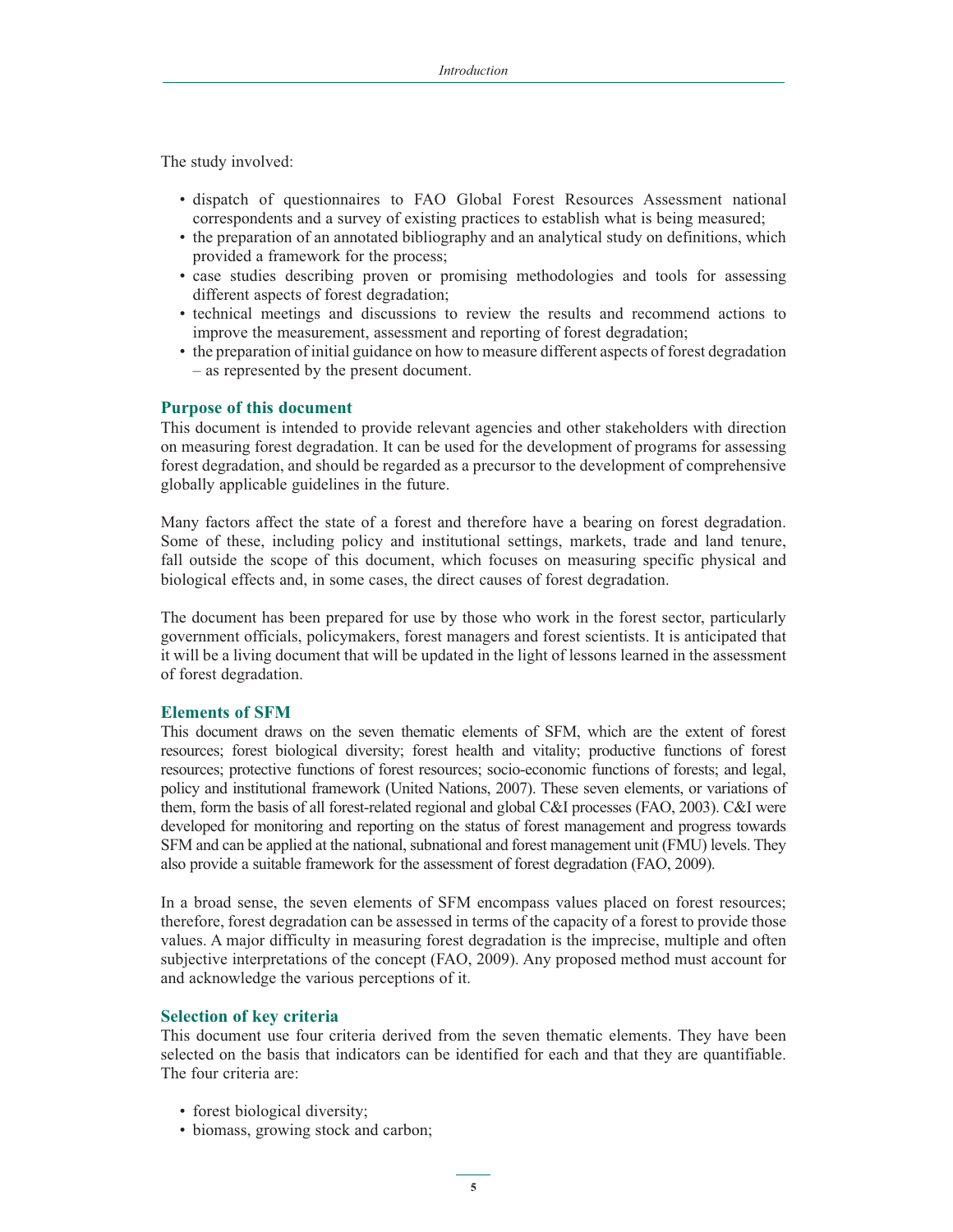- productive functions;
- protective functions.

For the SFM criterion of 'legal, policy, and institutional framework', indicators of forest degradation have proven less straightforward to identify. The relevance of the criterion 'extent of forest resources' was unclear; therefore, neither of these is addressed in this document. To some extent the criterion 'socio-economic functions of forests' is addressed by the criterion 'productive functions of forest resources' because a loss of forest productivity would have direct implications for many of the socio-economic benefits of forests. Indicators have been included, therefore, for forest goods. On the other hand, it was considered that the measurement of all forest services is too complex to be included in the document in its present form (see, for example, Box 1.2). While changes in the supply of forest goods can be measured directly, many services can be measured only indirectly. Biomass, growing stock and carbon are grouped in a chapter on biomass, recognizing that a measure of biomass can be obtained through the measurement of growing stock or directly through biomass measures, and measures of carbon stock can be derived from either. Chapter 6 presents indicators of soil erosion because the sustaining of forest goods and services requires stable and fertile soils. While other aspects of soil degradation, such as salinization, soil structure decline, organic matter loss, soil nutrient mining and contamination, are not considered here, ideally they would be included in subsequent iterations of this document.

# **Considerations**

To be useful for a range of purposes, guidelines for assessing forest degradation need to address the following issues:

**Flexibility.** Guidelines should be sufficiently flexible to suit the circumstances of individual countries. For example, countries should be able to adapt international definitions of forest degradation to ensure that they are relevant in the national context, cost-effective and able to harness synergies with ongoing national processes. On the other hand, to enable global assessments and the use of national measures in international processes, comparability between countries is important. Therefore, a workable balance is needed.

**Spatial scale***.* Forest degradation may need to be assessed at different scales to suit different purposes. For example, assessment at the scale of a stand or site is often needed for effective local-scale corrective action. On the other hand, assessment is needed at larger scales for national and international reporting and other purposes.

**Temporal scale.** What is the appropriate time scale within which to consider degradation? Short-term fluctuations in the capacity of a forest to produce certain goods and services may be part of a natural cycle or the result of planned human interventions (e.g. silvicultural treatment). Forest degradation may be more detectable on a longer time scale, and the range of 'acceptable' fluctuation may depend on the objectives of management.

#### BOX 1.2

#### **Difficulties in measuring forest hydrological services**

The regulation of water supply by forests may be considered to be an ecosystem service. Converting forest to non-forest increases dry-season flows, at least in the short term. Therefore, a process that might be considered to be forest degradation can actually improve an ecosystem service. On the other hand, the same process may diminish another ecosystem service because water quality is likely to be reduced. This is an example of how the definition of forest degradation can vary depending on perspective.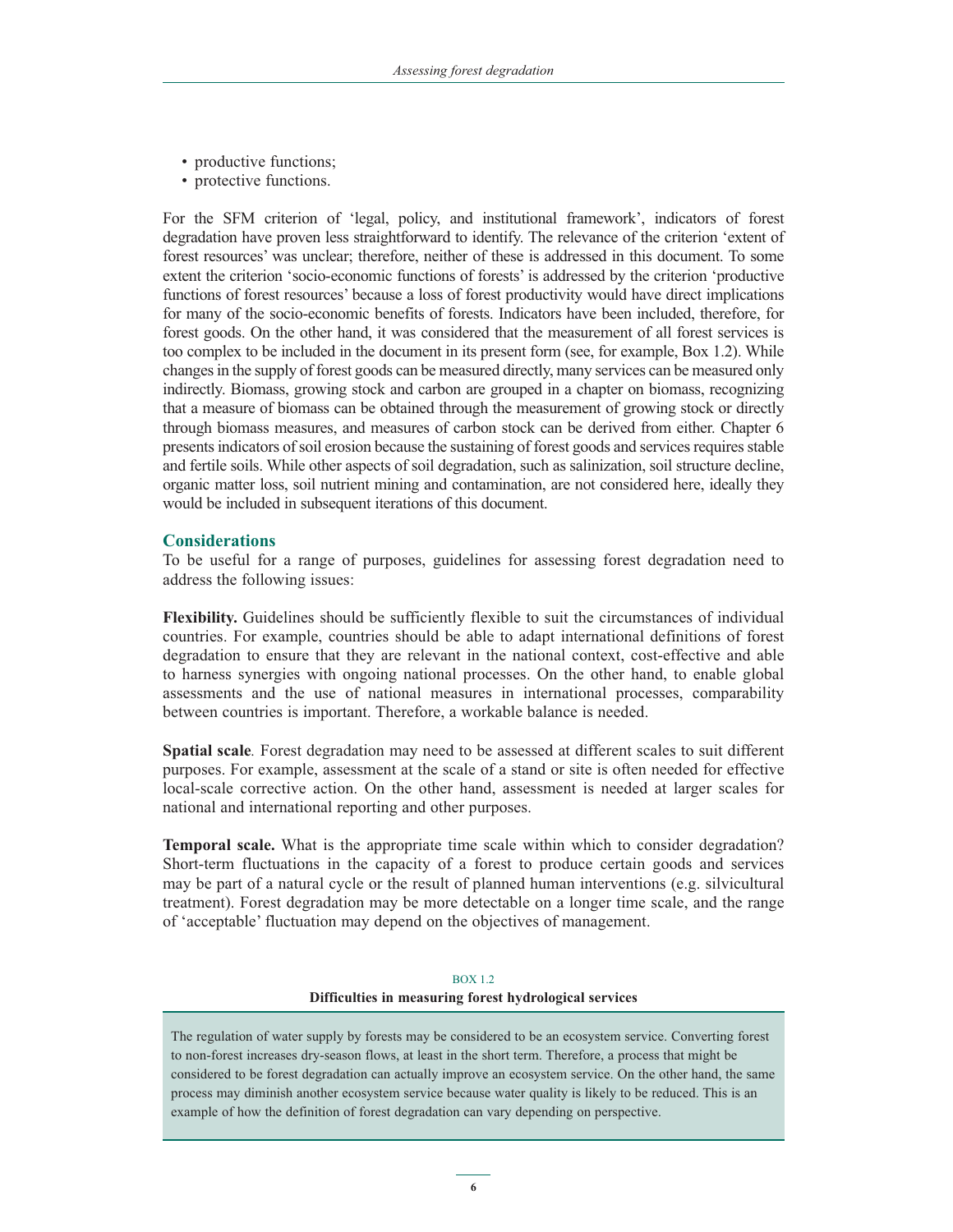**The difficulty of generalizing.** Direct comparisons of the extent of degradation can only really be made between the same forest types and possibly only in terms of the function and state of the resource.

**Thresholds.** Degradation can be considered as both a state (i.e., the forest is either degraded or not degraded) and a process (where there may be thresholds along a continuum of degradation). Thresholds or reference states are needed to determine the state of a forest, or the extent of degradation along a continuum, and these may differ between and even within countries.

Forests change continuously due to natural processes and human intervention. However, when a parameter of forest condition passes beyond a certain threshold or amount, the forest may be said to be degraded. Similar to the concept of threshold is that of tipping point – the point at which a process of degradation becomes irreversible (without intervention), leading to a changed state (e.g. the conversion of forest to non-forest; Figure 1.1).

**Resilience.** Avoiding irreversible change – tipping points – may be more important than sustainability. This may require managing the resource in a way that enhances resilience – that is, the capacity of a forest to change without precipitating a radical shift in overall structure and function.

**Differing perceptions.** 'One person's degraded forest is another person's livelihood.' The objectives of management and use, as agreed by stakeholders, should be reconciled with the intended functions and state of the forest resource.

**Causes of degradation may be human-induced or natural.** It may be necessary to report separately on human-induced and natural causes of forest degradation.

Some of these issues are discussed in greater detail in Chapter 2.



*Source:* Secretariat of the Convention on Biological Diversity (2010).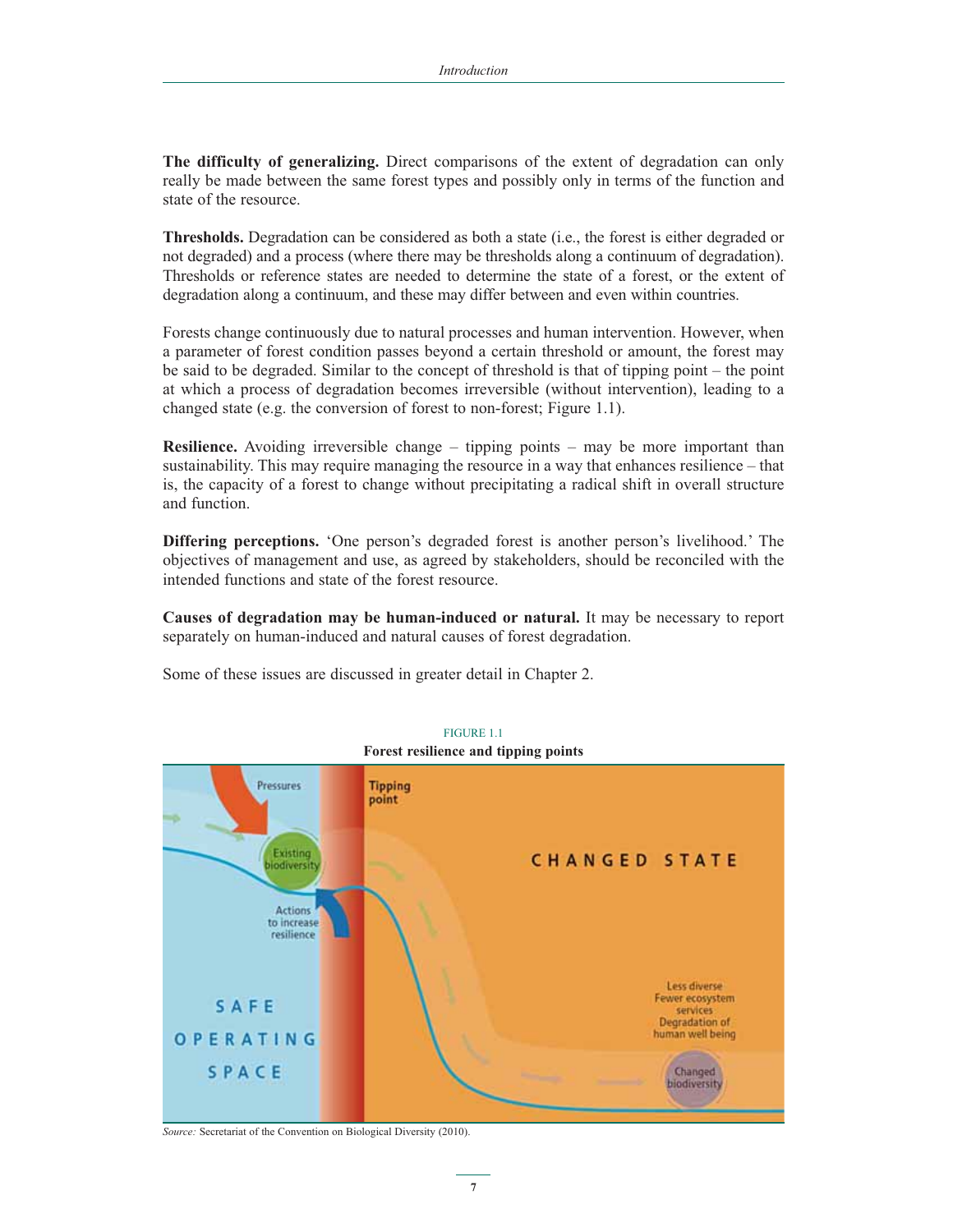Natural and human-induced degradation are often interdependent, since human actions can affect the vulnerability of a forest to degradation from natural causes (e.g. reduced stocking due to harvesting can lead to increased sensitivity to wind damage), while natural damage can also lead to increased human-induced disturbance (e.g. natural forest fire can lead to encroachment by shifting cultivators) and the deforestation of steeply sloping land can lead to widespread, severe erosion. Distinguishing between natural and human-induced causes may be difficult when abiotic and biotic factors are triggered by changes in weather patterns (perhaps as a result of human-induced climate change) that lead to a greater frequency, scale and impact of forest degradation.

Forest degradation is usually associated with a reduction in vegetative cover, especially trees. There are exceptions, however, such as the 'empty forest syndrome' brought on by excessive hunting and/or the high-grading of commercially valuable timber species (FAO, 2009).

Degradation can be but is not necessarily a precursor to deforestation. Forests may remain degraded for a long time but never become completely deforested; change can also be abrupt, such as when an intact forest is converted to another use. At any point on the continuum depicted in Figure 1.2, forest degradation can be halted or reversed by forest improvement or other management interventions, including restoration through silvicultural measures and the rehabilitation of degraded non-forest through reforestation.

**Data limitations.** In the most recent Global Forest Resources Assessment (FAO, 2010), many countries were unable to report on a wide range of forest-related parameters. In some cases data have not been collected and in others they have not been processed. Data on forest degradation are likely to be even more difficult to obtain.

**Baselines and reference states.** The measurement of degradation requires the establishment of a reference state – a baseline or 'ideal state' – against which change can be assessed. Given that forests are always changing, and that forest condition is partly a matter of perspective, establishing a baseline is not an easy task.



*Note:* A canopy cover of 100% refers to 100% of the average canopy for a given forest type.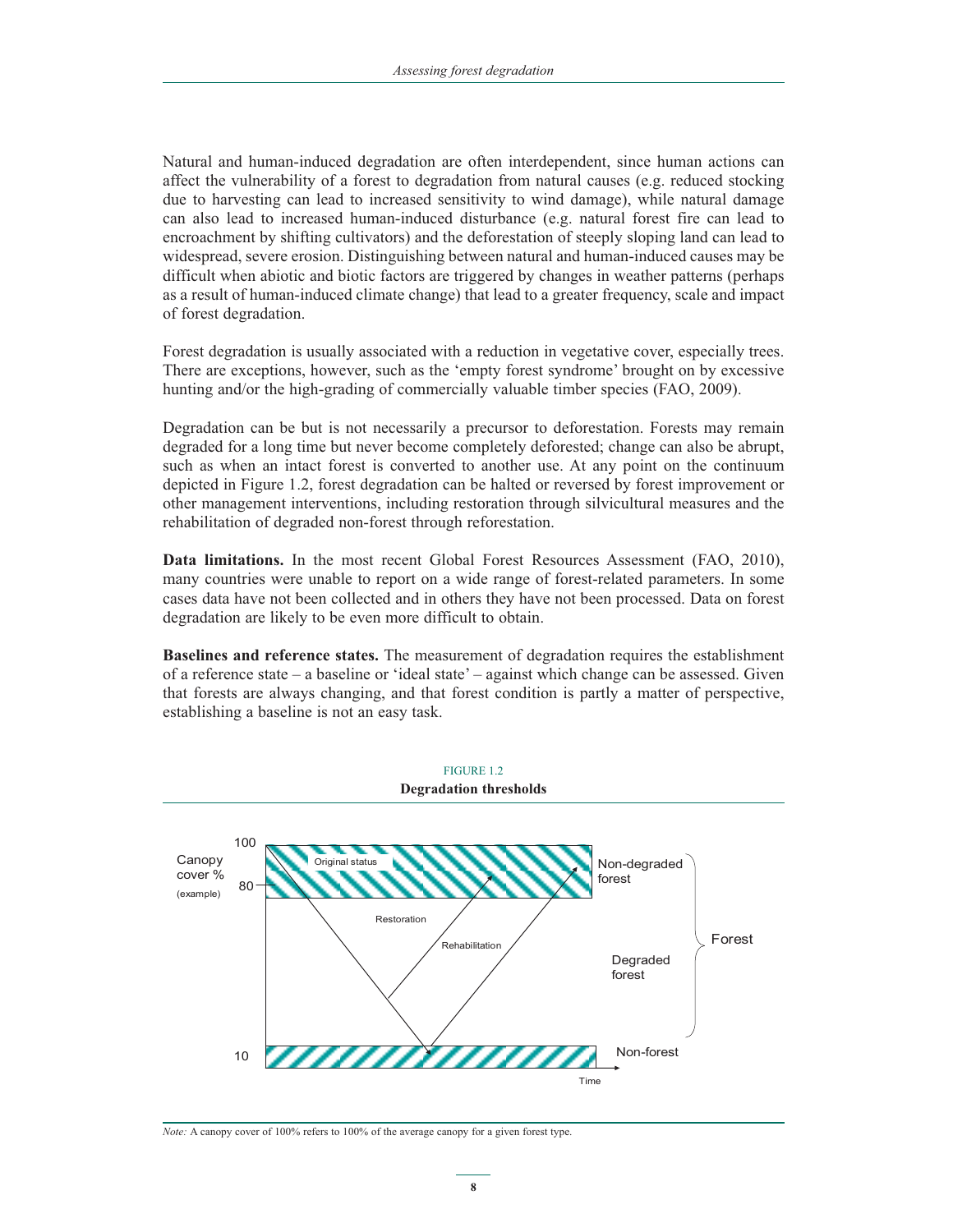One starting point would be to use primary forests as a baseline, including the various successional stages. However, this seemingly reasonable approach is problematic because even sustainably managed forests may lack some species, processes, functions or structures normally found in a primary forest (and would therefore be rated as 'degraded' in comparison). Even if a sustainably managed natural forest was selected as the baseline condition, a challenge would be to define the threshold at which that forest loses its potential to fulfil its functions (i.e. provide all expected goods and services) and becomes unable to recover that capacity. Moreover, most plantations would be considered degraded according to the biodiversity criterion, as would any other forest that is managed for a selected set of goods and/or services. Degradation is relative, not absolute, and therefore should be classified along a continuum.

**How much is too much?** A certain amount of degradation may be deemed acceptable under various forest management scenarios. In some cases, the extent of degradation could be quantified based on an estimated percentage loss or decline of a good or service, and thresholds set. For example, it is possible to determine, through measurement, that a forest is producing 20 percent less wood than in the past, or that the population of a given species is 30 percent below a minimum baseline level. By measuring indicators over time it should be possible to show that degradation is occurring, but the acceptable level of decline in a product or service will ultimately be a political decision.

**Natural variation versus degradation.** In forest systems there is always an inherent range of natural variation (e.g. Keane *et al.*, 2009). Degradation occurs when the production of an identified good or service is consistently below an expected value and is outside the range of variation that would be expected naturally (Figure 1.3). The expected value might be a management objective, or it could be the known natural level based on experience and/or observation of a particular forest ecosystem. The range of natural variation can only be known through long-term research or monitoring, but even this range may vary over time in the face of change in external influences such as climate and so requires periodic monitoring.



FIGURE 1.3 **Range of natural variation is used to provide a reference level for degradation**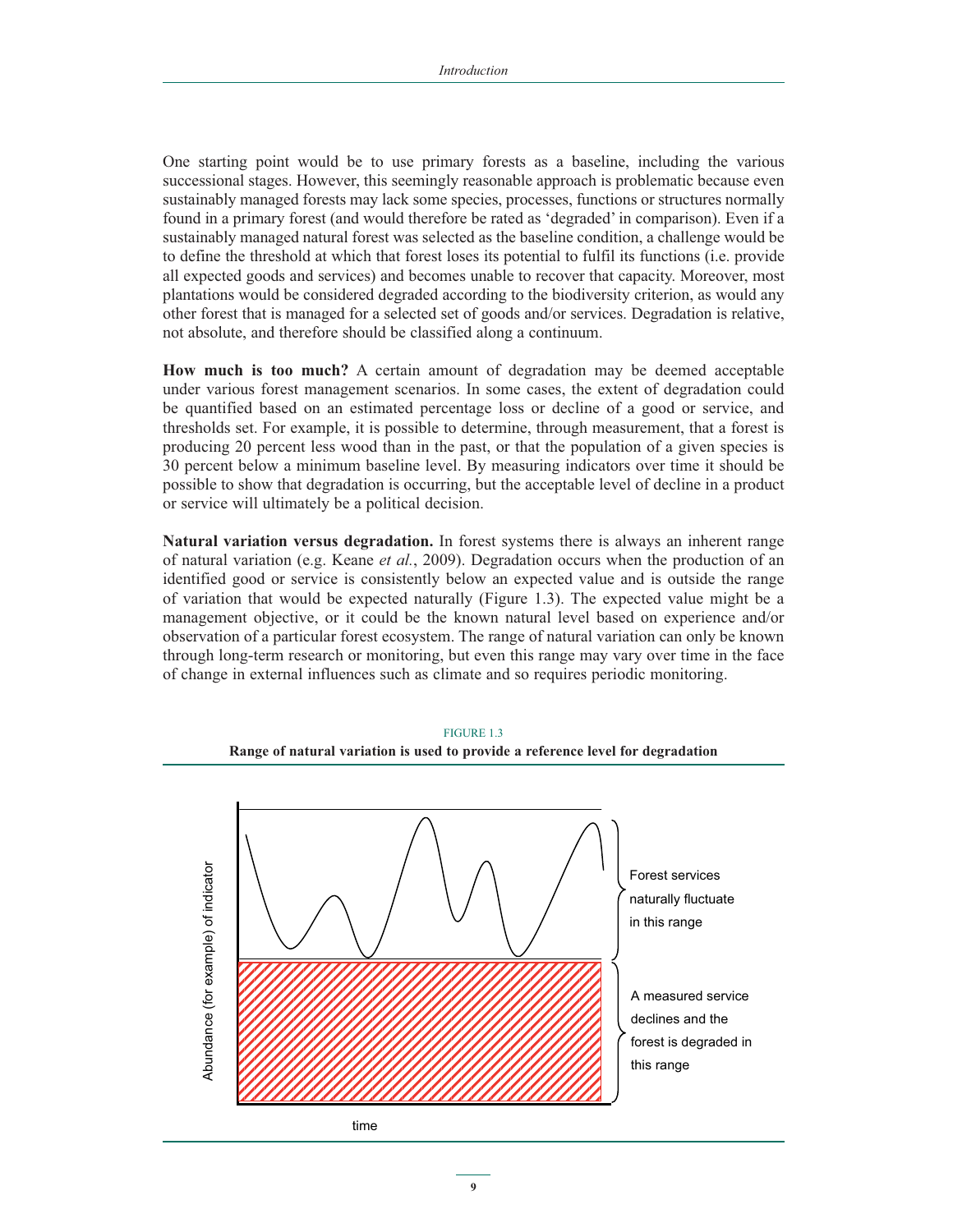# **2. Issues in defining and assessing forest degradation**

FAO (2009) surveyed countries on how they defined forest degradation, how they assessed it, and the indicators used in its assessment. Countries use various strategies to define forest degradation. For example, they variously:

- use international or regionally developed definitions;
- have developed their own definitions that may be recognized legally;
- use vegetation categories in classification, with degradation considered (usually implicitly) as a change from one class to another. The criteria applied are canopy cover and tree height;
- use indicators of forest degradation without specifically defining it. Some set threshold values to identify degraded areas, typically related to timber production, productivity or stocking level;
- do not have a definition of forest degradation but define associated terms such as secondary forest and degraded forest land.

Most countries focus on aspects of timber production (i.e. stocking level, productivity and biomass density). Argentina's definition is one of the most comprehensive, specifying the loss/ reduction of biomass, structure, species composition, function, productivity and the capacity to provide goods and services.

Local conditions have a strong influence on the indicators used (explicitly or implicitly) when defining forest degradation or degraded forest. For example, in the Russian Federation focus is given to the sanitary condition of the forest and in Iceland the vigour of trees undergoing regeneration is the main indicator.

Forest management that involves harvesting, thinning or prescribed fire present challenges for the definition of degradation because they modify the state of the forest – albeit usually temporarily. In this case, the time period over which an indicator may be useful is critical. For example, is a lightly logged forest in the humid tropics degraded only until gaps refill, or must the stocking of harvested species return to pre-harvest levels? If the former, degradation is brief; if the latter, harvested stands could be degraded for decades.

### **INDICATORS OF FOREST DEGRADATION**

One-third of countries responding to the survey of FAO (2009) reported that they did not have specific indicators for assessing forest degradation. The others listed a wide range of (possible) indicators but the extent to which these are used in practice is unclear. Indicators listed by one or more countries included aesthetic values; area affected by fire; disappearance of biodiversity/species; erosion; forest/canopy cover; fragmentation; occupancy/dominance of invasive/introduced species; presence of pioneer species/indicator species; soil fertility; soil properties; soil structure; species composition; stock density; production/value of timber and non-wood forest products (NWFPs); water quality; wildlife habitats; and wildlife risk.

Several of these indicators can be assessed on the basis of information already collected as part of national forest inventories or biodiversity assessments. Some (e.g. aesthetic values, soil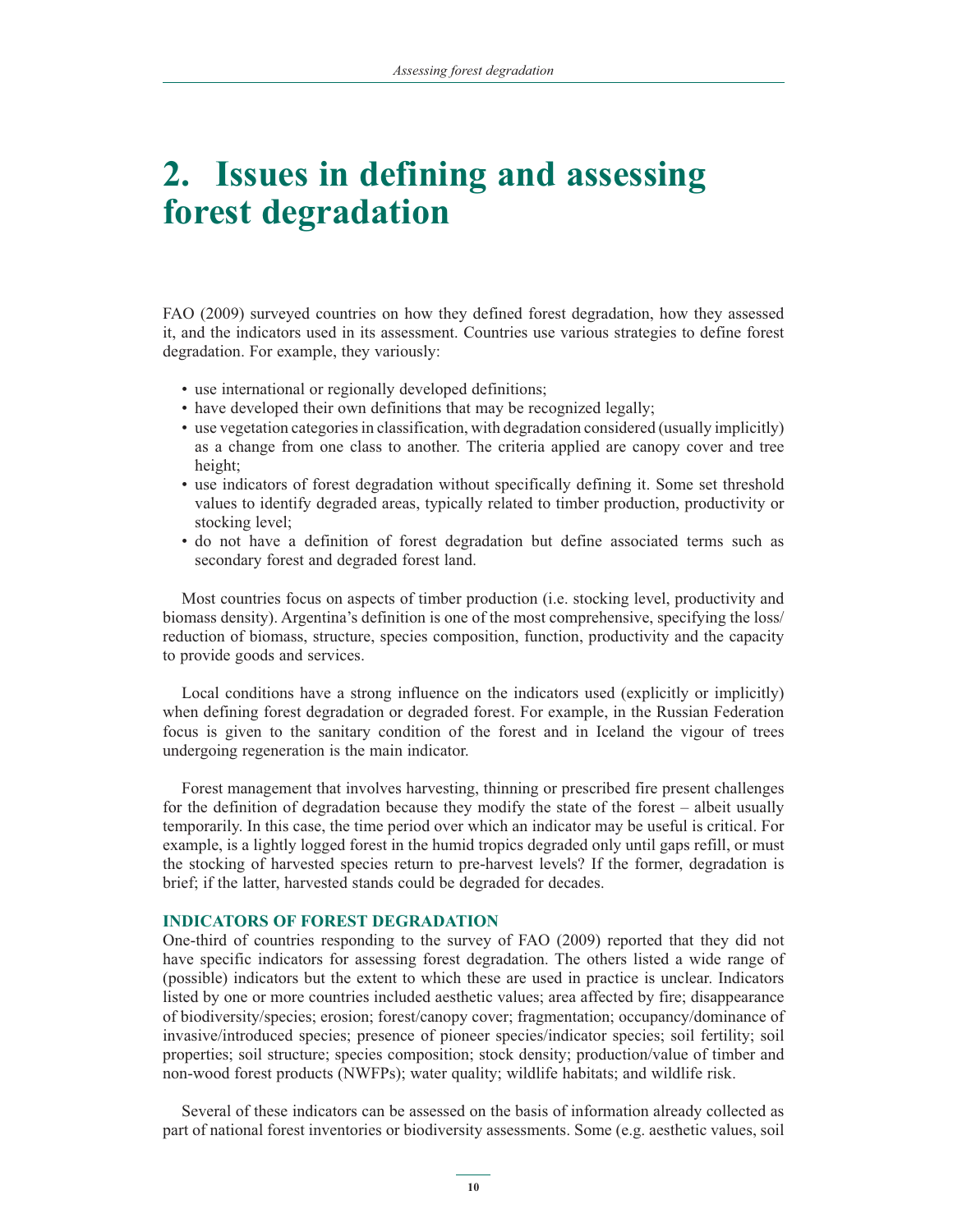properties, soil structure and wildlife risk) are difficult or costly to measure and probably remain areas for future work. All the identified indicators can be useful in assessing degradation, but they do not represent a systematic approach. The development of such a systematic approach should be undertaken according to the purpose of monitoring and the feasibility of measuring potential indicators.

Some countries apply a transition matrix to forest types, development classes or age categories as a basis for determining the process of change in forests and woodlands. This can provide a comprehensive approach to monitoring degradation based on information obtained from forest inventories.

There appears to be a general view that different indicator sets may be required for (natural/ semi-natural) production forests; protected areas; and planted forests. In production forests, stocking density, age structure and species composition are typically used as indicators. Most respondents to the FAO (2009) survey recognized that both natural and human-induced degradation need assessment. Commonly, human intervention is held to cause degradation if it affects the functionality of forests; temporal changes such as thinnings or selective cutting *per se* are generally not to be considered degradation. Some countries, all with natural tropical forests, consider clear-cutting to be degradation (in one case including in plantations).

### **SFM elements as a framework for assessment of forest degradation**

Views differ on the suitability of the C&I sets as frameworks to assess forest degradation. While, in general, C&I are considered an appropriate tool for this purpose, a number of respondents to the FAO (2009) survey expressed reservations because the C&I have been elaborated for broader purposes and many indicators are unsuitable for measuring the process or degree of degradation. (In this document, four criteria based on the seven common elements of SFM are used as a framework for indicators of forest degradation; see Chapter 1).

# **COMPARATIVE ANALYSIS OF DEFINITIONS RELATED TO FOREST DEGRADATION**

There is strong commonality between the CBD, FAO and ITTO definitions of forest degradation (see Box 1.1) – all have a broad scope within the context of SFM. The Intergovernmental Panel on Climate Change (IPCC) approach is different because it is focused on a single element – forest carbon stock. National definitions demonstrate a mix of broad and narrow (productivityfocused) approaches.

Forest structure appears in four international definitions (those of CBD, FAO ( 2002b), ITTO and the International Union of Forest Research Organizations – IUFRO) and species composition in two (CBD and ITTO). However, structure is not defined in any of these definitions and could include any or all of various possible dimensions (e.g. age, tree diameter, tree size, development class and canopy structure). This is likely to need clarification in any global definition. In addition, the CBD definition includes forest function and ITTO's definition includes forest dynamics. The range of national definitions covers all these elements except forest dynamics and includes several that are not included in international definitions (e.g. stocking level, age structure, biomass density and sanitary condition).

The notions of supply capacity and forest goods and services appear in almost all international definitions – the exceptions are those of IPCC and IUFRO – and are also common in national definitions. The CBD and ITTO definitions refer to productivity and the former also to biodiversity. The restriction of the IPCC definition to forest carbon stock makes it different from all others, even though biomass density is a common element in many national definitions.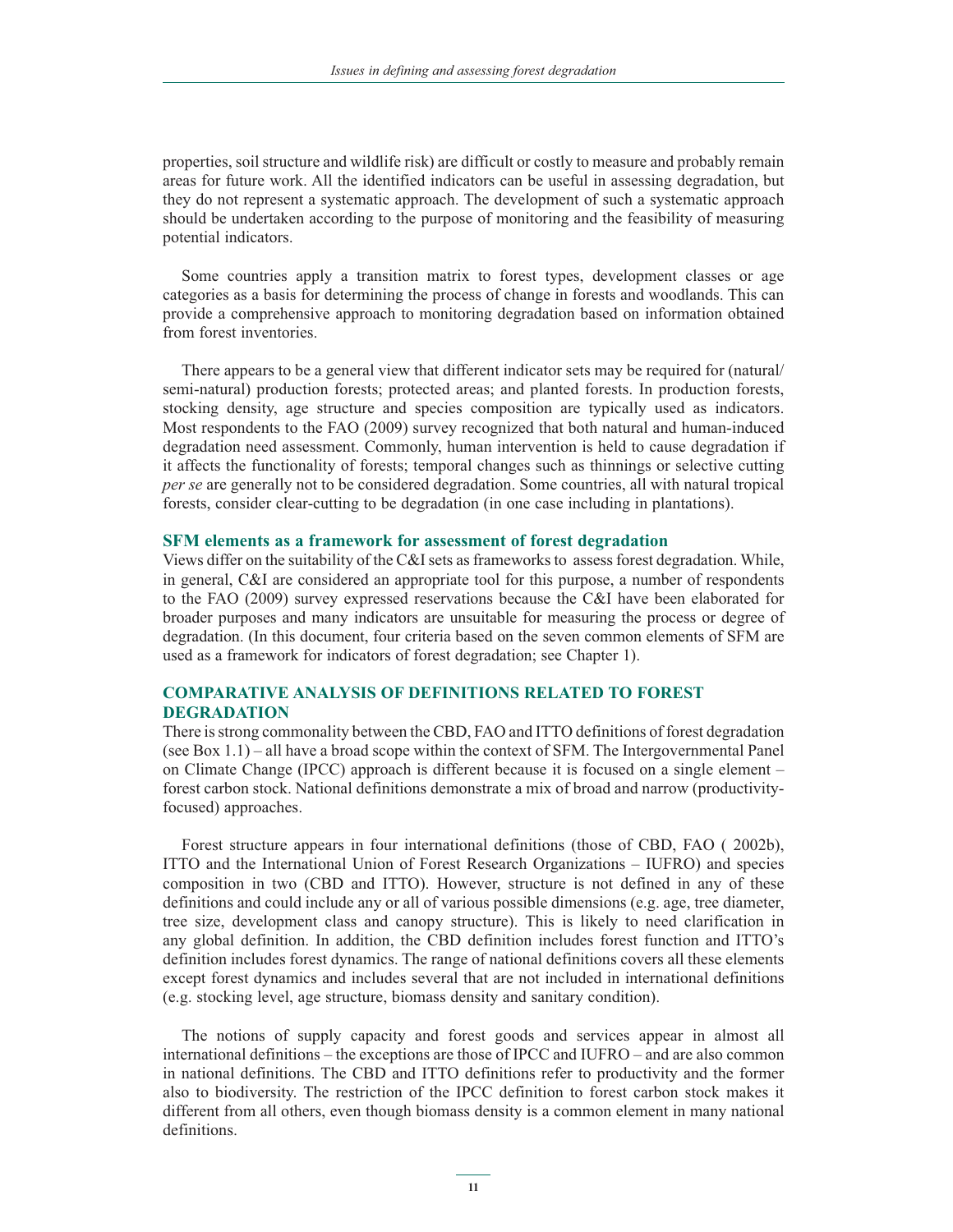Ecosystem resilience and the degree of degradation are included explicitly only in the ITTO definition and are clearly operationally challenging. The CBD definition treats degraded and secondary forest as largely synonymous, while ITTO is more nuanced, separating degraded primary forest from secondary forest (where secondary forest is defined as forest that has regrown on land largely cleared of its original forest).

Most definitions, including those of the CBD and ITTO, specify human-induced causes of forest degradation. The FAO (2001, 2002b) definitions are exceptions; being comprehensive, they do not differentiate causes.

In both the CBD and ITTO definitions the reference state is natural forest. FAO (2002b) implies comparison with a previous state. National definitions give a range of reference states but a common interpretation appears to be 'what is expected on the site under similar conditions'.

The CBD, FAO (2001) and ITTO definitions specify the spatial scale at the stand or site level. The IPCC definition does not; the use of those scales may not be appropriate for the monitoring of carbon stock and both the CBD and ITTO definitions also recognize, in explanatory texts, the need for landscape-level assessment. In general, national definitions do not specify a spatial scale.

Temporal scale is long-term in the CBD, IPCC and ITTO definitions, but it is not clear what this means in practice. The IPCC definition states that degradation occurs over a specific (but unstated) period of time from a specific (but unstated) date. The difficulty in defining temporal scale led FAO (2001) and possibly also IUFRO to omit this element from the definition.

The exclusion of non-forest areas is generally implicit in definitions of forest degradation. The IPCC's framework definition, however, excludes deforestation and activities under Article 3.4 of the Kyoto Protocol. Planted forest is excluded from the ITTO definition (even though restoration and rehabilitation often involve tree-planting).

#### **DISCUSSION**

In general, the review of existing definitions in FAO (2009) shows that many are either very general or that their focus is on the reduction of productivity, biomass or biodiversity. All existing definitions of forest degradation are compatible with the generic common definition. The ITTO definition is probably the most comprehensive, and the CBD definition is quite close to it. The IPCC definition is narrower in scope, focusing on carbon.

Definitions that allude to multiple forest benefits may treat forest values in a comprehensive manner but are more difficult to use for international purposes in a consistent and transparent way. A definition on the basis of a loss of potential supply of 'goods and services' or 'benefits' requires subjective decisions in determining whether an area has been degraded. It is also subject to tradeoffs in which one good or service may be reduced or lost while another increases or is restored. Moreover, reductions in potential supplies of benefits can be achieved by legislation or regulation (for example, by restricting access to the services a forest can provide). Therefore, such definitions can imply that forests can be degraded (or the reverse) by rule, without any corresponding biological or physical changes (IPCC, 2003b).

The issue of thresholds between non-degraded forest, degraded forest and non-forest needs consideration, particularly in the context of REDD, which is a potentially powerful policy instrument that could have a significant impact on forest conservation. The higher the threshold between forest and non-forest, the earlier the degradation process becomes defined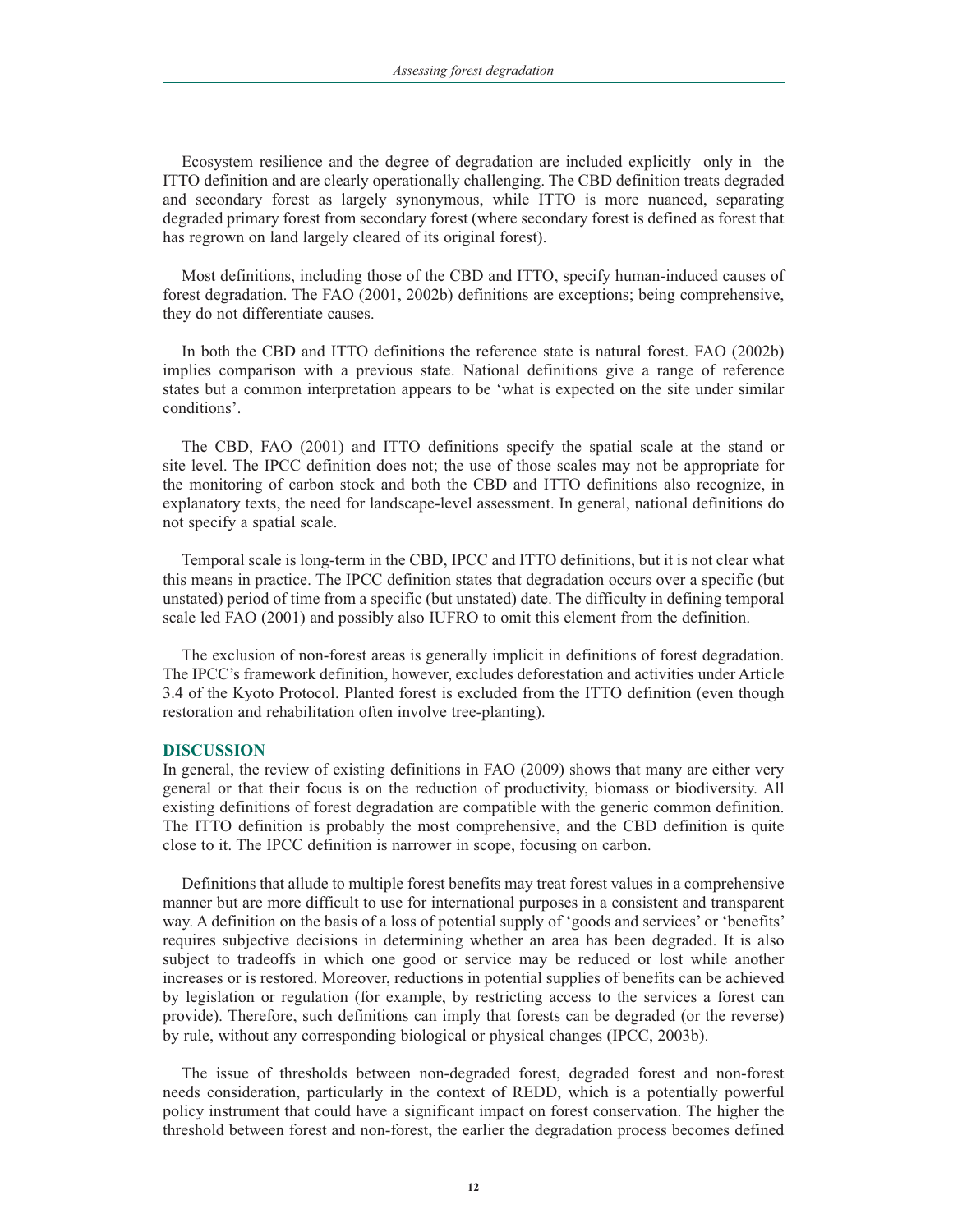as deforestation. If the REDD mechanism were not to cover forest degradation processes, higher thresholds could be justified, as this would avoid allowing the degradation process to continue until it reaches the low threshold, thereby making the area eligible for REDD.

From a climate integrity point of view it is crucial to have a monitoring system for landuse-based emissions and sequestration that covers all relevant land uses independently of how they are classified or defined. In other words, although the threshold value between forest and non-forest may become an issue, the problem of defining forest degradation does not exist if the interest is in carbon stock change. If, on the other hand, the monitoring system does not cover all relevant land uses, the problem of forest definition and its thresholds becomes important and there will almost certainly be major leakage as countries tweak the threshold values between forest and non-forest lands in their national definitions of forest.

Most definitions of forest degradation refer to or imply application to natural forest, although planted forests may share the same criteria in some cases (e.g. if soil erosion is a key criterion, then planted and natural-forest soil changes would be comparable). In practice, the distinction between planted and natural forest is not always clear, since planted components are common in many modified natural forests.

#### **Temporal change**

The treatment of temporal changes in the forest is crucial for definitions of degradation. Reductions in crown cover or growing stock that cause short-term carbon emissions, such as selection, thinning or shelterwood cuttings, do not degrade a forest if properly designed and carried out (on the contrary, they can improve forest condition).

The issue of temporary change needs to be addressed in estimating changes in carbon stocks so that practices that cause short-term variations in carbon stock (e.g. selection cutting or thinning) are not considered, as a rule, to constitute degradation. In order to exclude short-term changes in the forest growing stock as part of SFM interventions, the ITTO, CBD and IPCC definitions have incorporated the 'long-term' element lacking in the FAO (2001) definition. However, none of the definitions specify what 'long term' means. While restricting forest degradation to situations exhibiting long-term effects is helpful in minimizing the effects of short-term variability and normal management, it requires that long-term effects be specified. Moreover, the operationalization of definitions may require an estimate of the length of time over which an observed change is likely to persist, which is a source of uncertainty (IPCC, 2003a).

Some stakeholders do not agree with the inclusion of the 'long-term' notion, insisting that any (including short-term) reduction in the growing stock should be considered degradation. This may have two possible motives: to ensure the use of REDD for conservation only (i.e. no timber harvesting); and a desire to tackle illegal logging. Such a one-sided approach would have a significant negative economic impact on the forest sectors of many developing countries.

#### **Spatial scale**

The 'short-term' view of carbon-related forest degradation derives from the perception that a forest stand is the basic unit of decision-making in conserving or enhancing forest carbon. However, forest management decisions are based on planning, which concerns a territorially designated unit that may be a holding, a forest estate or another type of FMU (e.g. watershed or landscape). These units typically consist of at least dozens of stands of different ages or with other structural differences. The mix of individual stands is under constant change as a result of biological processes and management interventions; carbon stock reduction may take place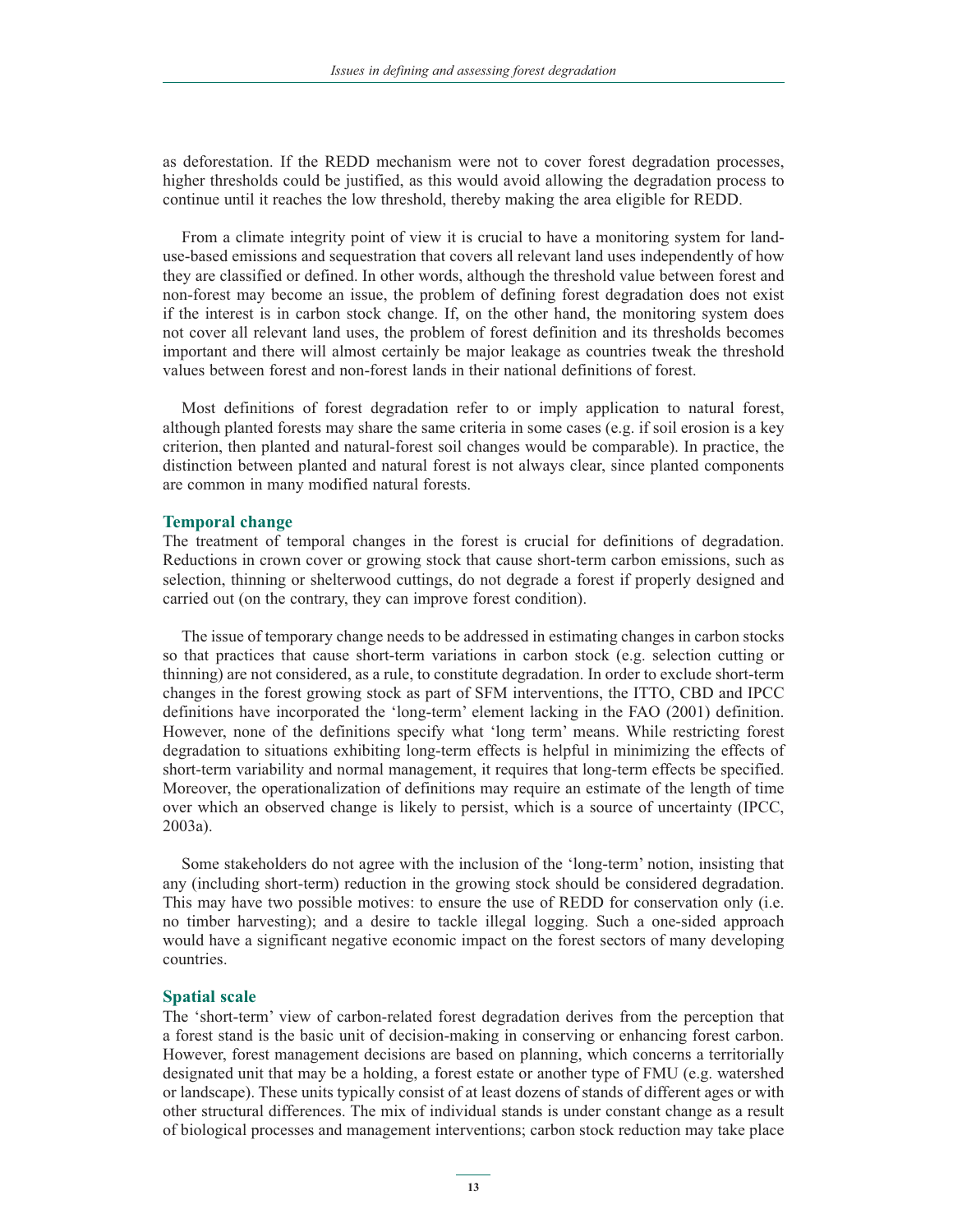in some stands while, at the same time, there is an increase in carbon stock in other stands as a result of biological growth. It is the territorial entity for which management objectives are set that should be managed and assessed for such objectives as the supply of forest goods and services in combinations that are appropriate for the local conditions.

### **Human vs natural causes**

There is a common perception that any compensation for ecosystem services, including reduced or avoided degradation, should be related to a change in (projected) human action. If the use of a definition of forest degradation requires the separation of human-induced causes (e.g. for carbon accounting under REDD), the human-induced aspect needs to be incorporated. There are, however, practical difficulties in separating human and natural (direct and indirect) causes, including those that are not within the forest sector, as many of them are interrelated. In developing countries, forest degradation is typically caused by human action but in developed countries the main causes are natural – both discrete events and slow, chronic degradation. FAO (2001) does not differentiate between human-induced and natural causes in its definition because of the difficulties associated with doing so.

### **Goods and services**

The various international definitions of forest degradation (and improvement) leave open several issues related to the scope of goods and services, area involved, time scale, causes and possible threshold values. Therefore, operational definitions of forest degradation for specific purposes should, as appropriate:

- identify the goods and services to be assessed;
- provide a spatial context for assessment (land area identification);
- specify a reference state;
- cover both process and state (i.e. degradation/degraded forest);
- specify relevant threshold values;
- specify the reasons for degradation (human induced/natural) (when required by the definition);
- include an agreed set of variables;
- set out indicators (and their proxies if necessary) for measuring change.

Additional elements could be added or ignored, as required. It is important to initiate or expand assessment efforts independently of the eventual development of formal internationallevel definitions of forest degradation.

# **The use of proxies**

Due to persistent data problems, the use of proxies (e.g. canopy-cover percentage) for indicators will continue, but only when it is clear that they provide relevant information on the degradation aspect of interest. It would be most cost-efficient if degradation could be established as a measurable sustained decrease in canopy cover (with canopy cover remaining greater than the minimum to qualify as forest). However, remote sensing methods need to be complemented by other methods (such as biometric field observations, biodiversity assessment and rapid rural assessments) to capture changes in forest values, goods and services and to fill data gaps.

Forest structure can be interpreted as an implicit reference to the growing stock, which may be used as a proxy for several purposes. A broader approach is likely to be necessary, however, and Lund (2009) proposes three commonly used proxy indicators: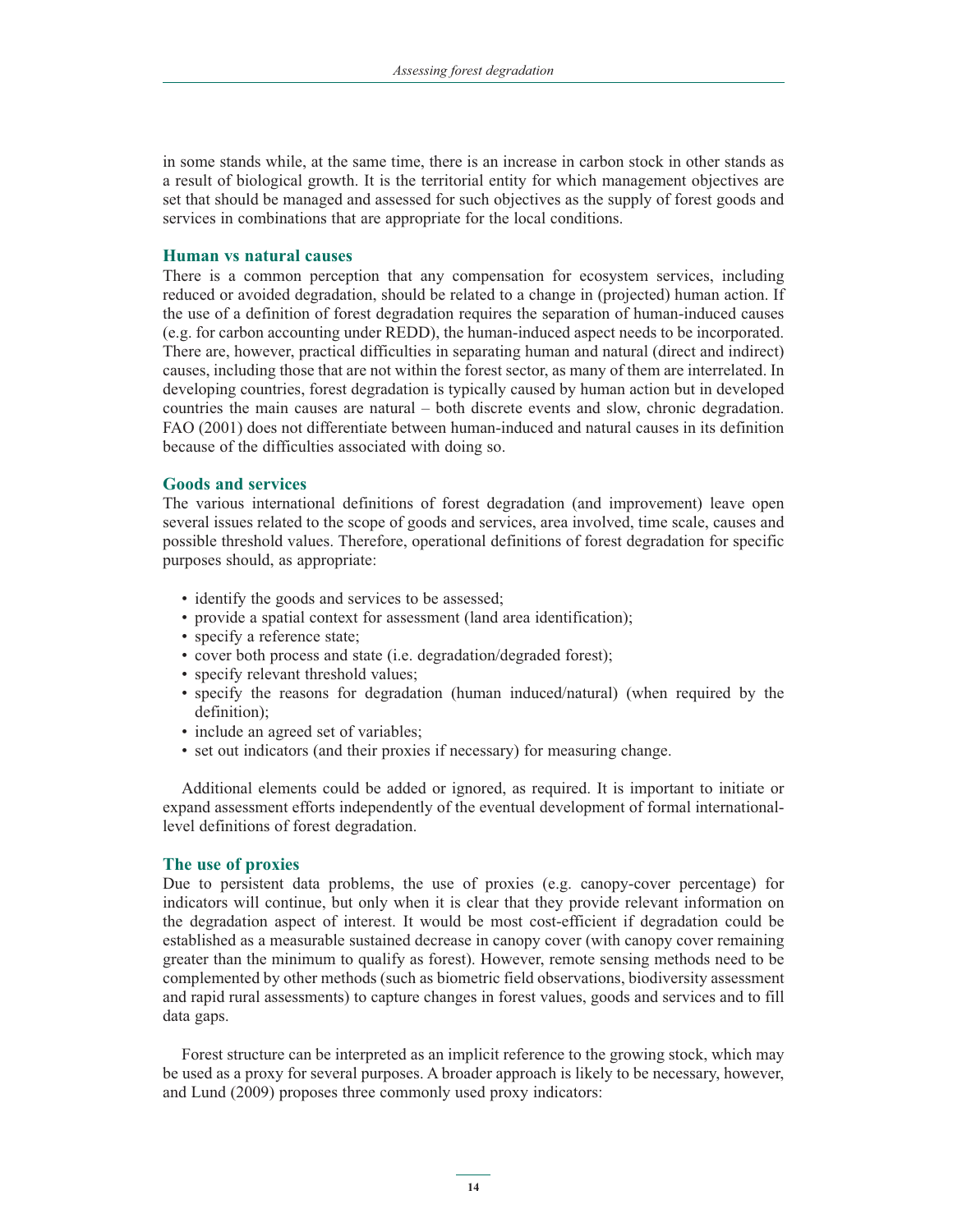- reduction in biomass for growing stock or carbon stored, which can be associated with a reduction of canopy cover and/or the number of trees per unit area;
- reduction in biological diversity, which can be associated with the occurrence of species (dominant and non-dominant) and habitats;
- reduction in soil, as indicated by soil cover, depth and fertility.

These may go some way towards constituting a comprehensive initial approach to the assessment of degradation. Relatively simple indicators would be needed for changes in forest structure that indicate degradation (and resilience) in different forest types.

# **Guidelines for climate-change mitigation**

Finding an operationally feasible approach to forest degradation in the international climate regime is a pressing challenge. It is possible that stand-level-related definitional issues can largely be avoided if changes in carbon stocks are estimated across a designated forest area rather than at the stand level. A number of other issues still need to be addressed, however, including (UNFCCC, 2009b):

- how to deal with natural disturbances;
- how to distinguish between natural and non-natural disturbances and what the monitoring implications might be;
- whether it possible to reconstruct historical trends/rates with existing data.

The question of common or country-specific definitions needs to be considered, too. The use of common definitions would improve consistency and comparability between countries (FAO, 2002a). Using national definitions for forest and forest degradation would be consistent with current and earlier practices for the preparation of national greenhouse-gas inventories and would enable parties to the UNFCCC to include or exclude various elements in their approaches to estimating reduced emissions from forest degradation. However, relatively few countries have operational definitions of forest degradation.

# **OPTIONS FOR FUTURE ACTION**

The following options for future action may be considered:

- maintain the holistic generic definition of forest degradation to provide a common framework for definitions developed for particular purposes;
- maintain the understanding that forest degradation can be further defined for various specific purposes and that different indicators can be used for its assessment;
- for each purpose identify what needs to be known and by whom, and the purpose for which the data should be used in order to develop appropriate indicators;
- recognize that, for international purposes, forest degradation needs to be assessed at a higher than stand or site level, which has implications for an international definition, while stand/site-level assessment is needed for local-level corrective action. This approach would focus on assessing the forest degradation (or improvement) process over time without the need to specify the temporal scale in the definition;
- allow scope for national interpretation of international definitions of forest degradation to ensure relevance and cost-efficiency and to harness synergies;
- improve existing definitions to provide greater clarity and to increase their consistency and compatibility;
- expand efforts to measure and assess forest degradation.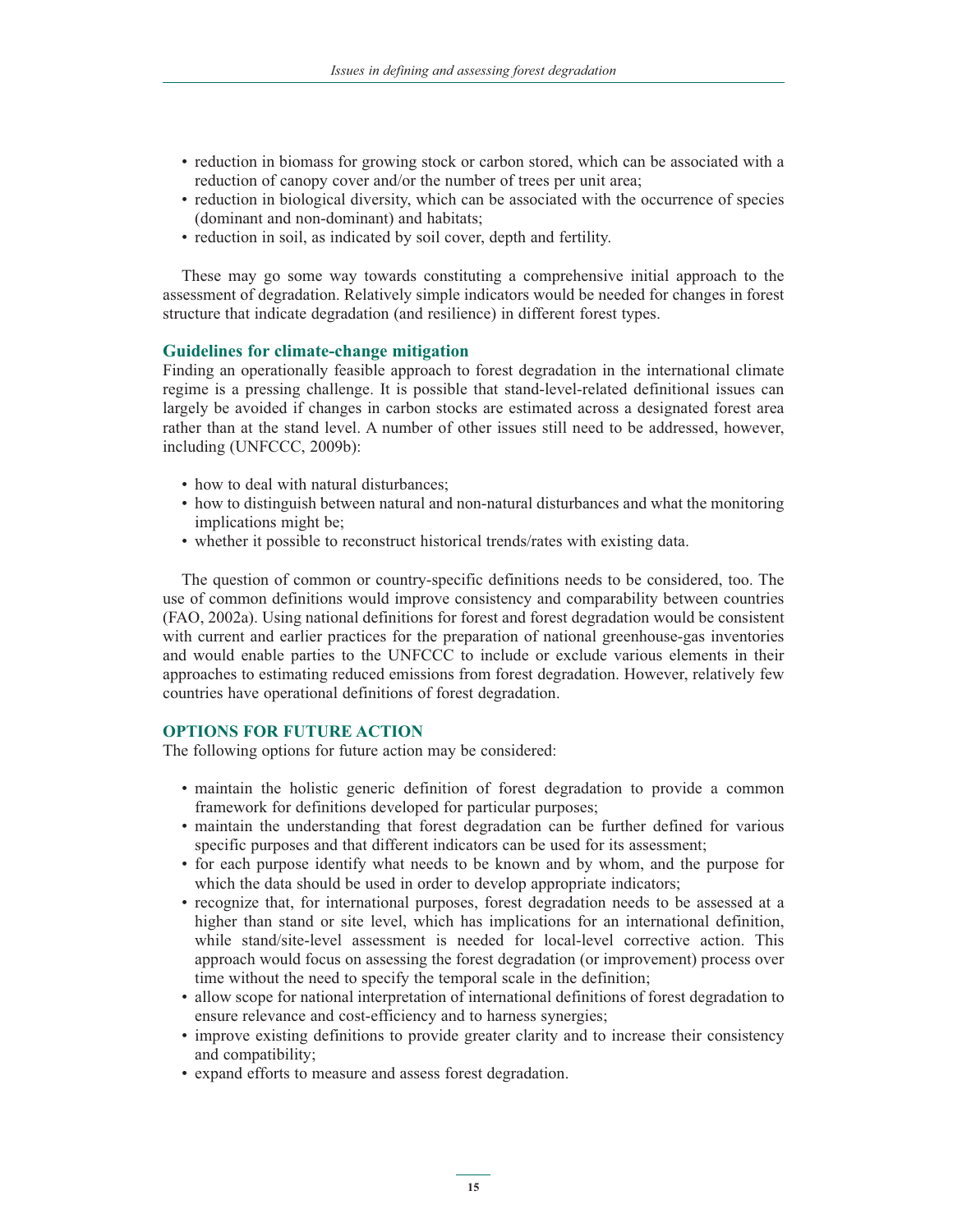# **3. Growing stock and biomass**

The systematic measurement of tree parameters in the field is fundamental to the assessment of growing stock and biomass. Other assessment methods, such as remote sensing surveys, can be complementary and can help to improve the precision of estimates involving large areas. To assess change in the growing stock and biomass, a monitoring system involving repeated, consistent measurements is required.

Change in growing stock and biomass can be an indicator of forest degradation, complemented by indicators of other aspects of forest condition. Long-term monitoring is required to take into account cyclical or temporary fluctuations. Multi-purpose forest monitoring and assessment are efficient systems for monitoring growing stock and biomass because they also provide information on the management objectives and multiple functions of forests and the multiple uses and users of forest and tree resources.

### **WHAT TO MEASURE**

For effective forest management and planning it is vital to know the volume of wood and biomass resources held in forests at both the national and stand levels, as well as how much those resources are growing or declining. The wood volume of a forest is often referred to as the growing stock, which is a narrower concept than that of forest biomass (Box 3.1).

Estimates of growing stock are used to evaluate and monitor the commercial potential of a stand or forest for timber and fuelwood production. Information on growing stock is also essential for understanding the ecological dynamics and productive capacity of forests and for managing them within the limits of sustainable production. Estimates of the loss of or increase in growing stock over time can act as a quantitative indicator of forest degradation. Box 3.2 describes the estimation of growing stock in FAO's Global Forest Resources Assessment.

#### BOX 3.1

#### **Defining growing stock and biomass stock**

**Growing stock** – volume over bark of all living trees more than X cm in diameter at breast height. Includes the stem from ground level or stump height up to a top diameter of Y cm, and may also include branches up to a minimum diameter of W cm (FAO, 2006a).

Typically, this definition is applied as 'stem volume in forests of all living trees more than 10 cm diameter at breast height (or above buttresses if these are higher), over bark measured from stump to top of bole. Excludes: smaller branches, twigs, foliage, flowers, seeds and roots' (FAO, 2011). Commercial volume is derived from the total growing stock and constitutes the proportion of growing stock that is represented by commercial tree species, fulfilling minimum criteria for quality, dimension and sometimes age/development stage.

**Biomass stock** – organic material, both above-ground and below-ground and both living and dead (e.g. trees, crops, grasses, tree litter and roots) (FAO, 2006b).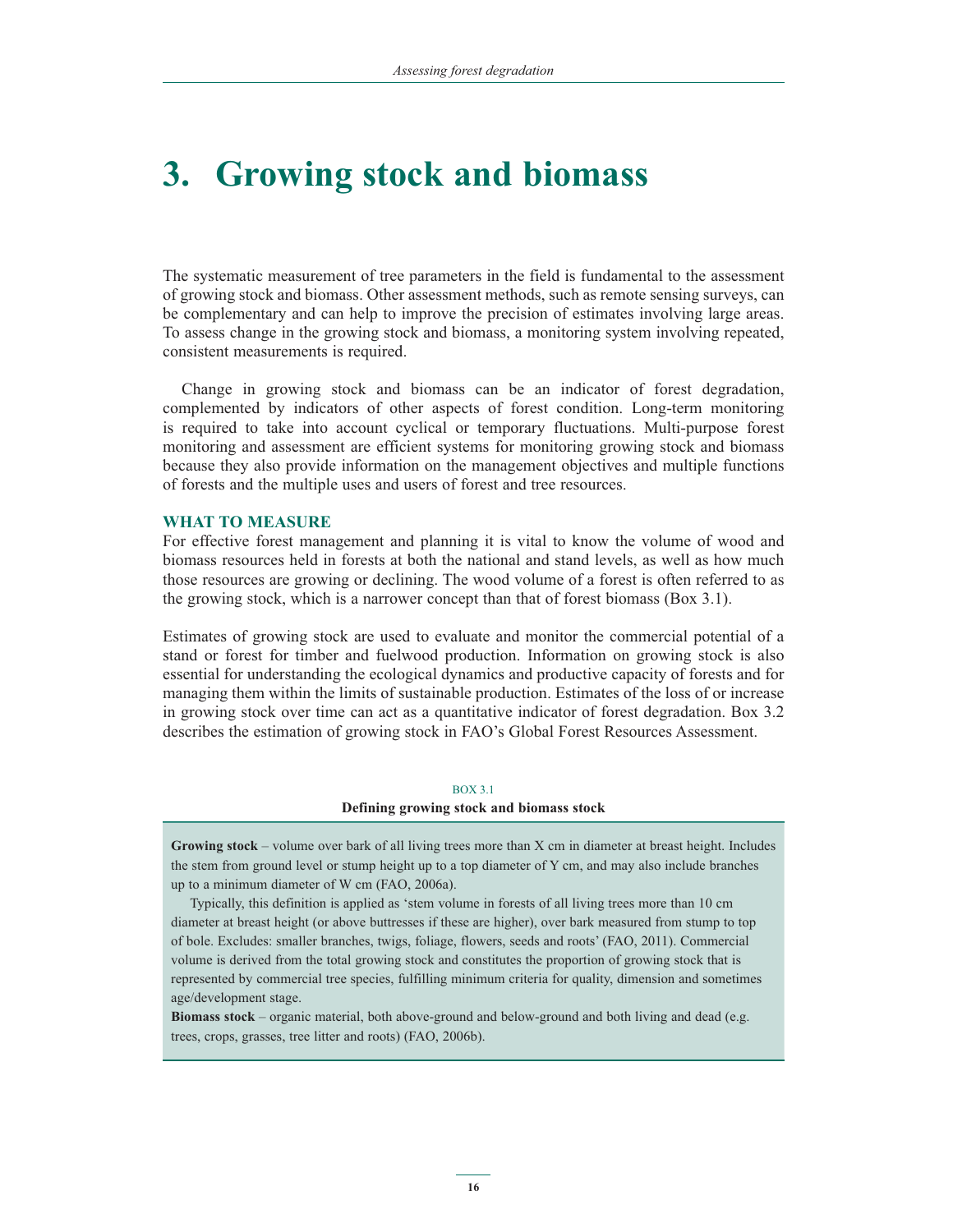#### BOX 3.2 **Growing stock in the FAO Forest Resources Assessment**

The Global Forest Resources Assessment 2010 (FAO 2010) provides estimates of growing stock per hectare at a national level and also information on the growing stock of each country's ten most common species. Estimates of total growing stock, by broad forest type, are usually derived from available inventory data; especially in the tropics, however, such data are often scarce or old. Estimates of growing stock may include all trees of all species, regardless of whether they are of commercial size or quality and regardless of whether they are growing in areas available for wood supply (although forest inventories are often limited to commercial species). Estimates of growing stock per hectare are derived by dividing total growing stock by forest area, sometimes by broad forest type. Comparative periodic data on the average growing stock estimates at the national level (as reported in national forest inventories and the FAO Forest Resources Assessment) can indicate trends in the quality of the forest resource but, on their own, they are insufficient for assessing forest degradation.

Forest biomass<sup>1</sup> is another measure of ecosystem productivity and also of the role of forests in the global carbon cycle. Although closely correlated to – and often estimated directly from – growing stock, forest biomass constitutes an important characteristic of forest ecosystems in its own right (FAO, 2008).

The assessment of growing stock and biomass densities relies primarily on field measurement; continuous and consistent measurements, usually in permanent plots, are needed to detect changes in growing stock over time. A negative trend – that is, a decline in the volume of the growing stock and biomass – can indicate forest degradation, but long-term monitoring is required to account for temporary fluctuations.

### **Data needs**

To generate estimates of growing stock and biomass the following basic data are typically needed:

- sample data on the tree parameters used in models of growing stock and biomass (see examples in Annex 2);
- the size of the sample area;
- the total extent of the forest of interest.

Depending on the model used to calculate growing stock and biomass, tree parameters may include diameter, height/length, branch length, species, health status, increment rings and basal area.

The sample area may be predetermined (i.e. if a known number of fixed-size plots is used), or determined after field measurement (if plot size is not fixed). To produce estimates of growingstock density and biomass density by land-use/cover class, field plots are classified according to a predefined land-use/cover classification system.2 For a given plot, the dominant land-use/cover class can be assigned to a plot or to predefined plot sections, or the inventory team can subdivide plots into land-use/cover classes in the field. In the latter case, the size of each land-use/cover section is determined by measuring its length and width or by estimating the proportion of the plot occupied by each section (an approach typically used for circular plots).

<sup>1</sup> In this chapter, 'forest biomass' mainly refers to above-ground living biomass.

<sup>2</sup> The land-use/cover classification system, as defined by FAO, is a combination of a land-use classification system and a land-cover classification system. 'Forest' is a land-use class, but the different forest types are usually distinguished by different land-cover classes.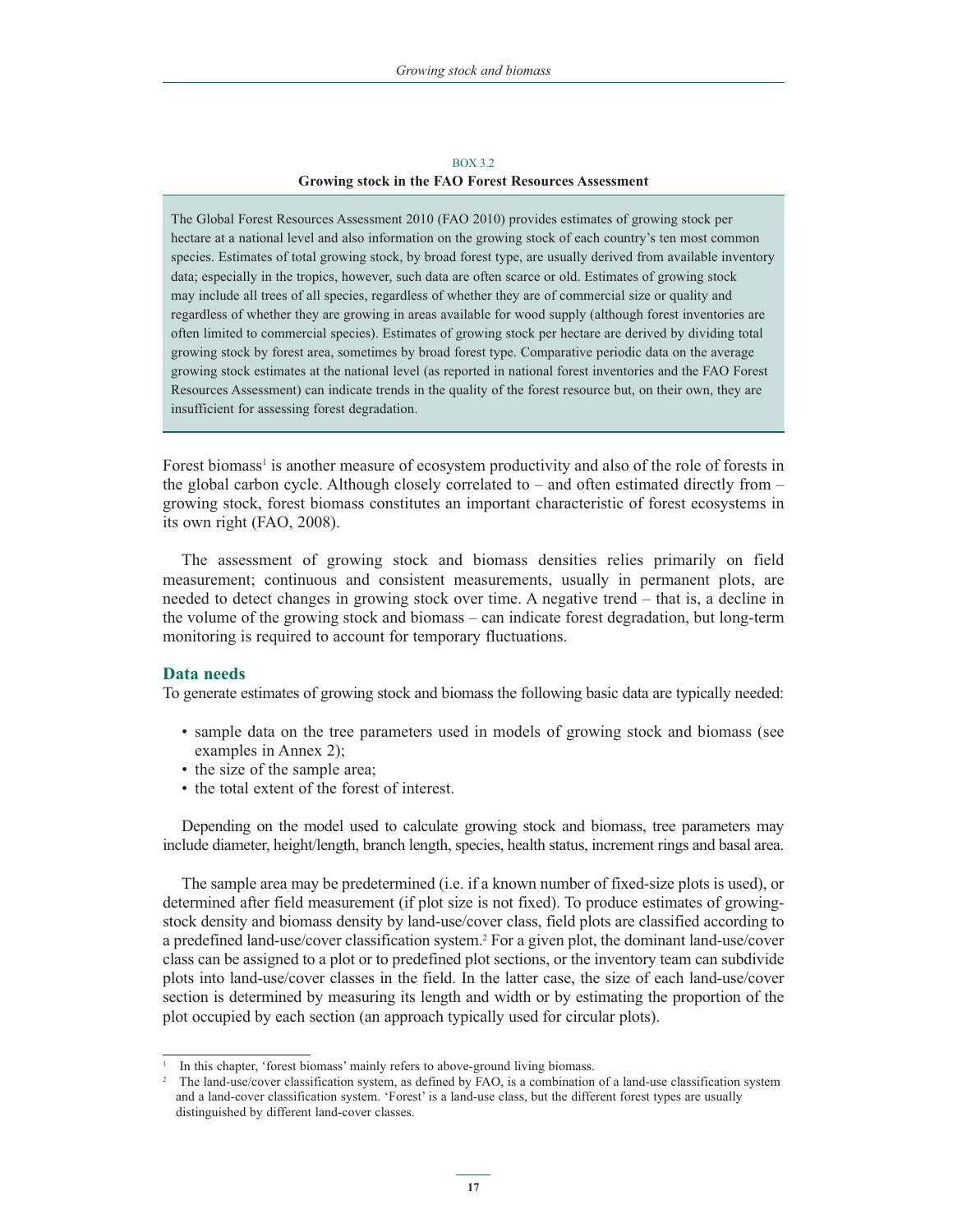The total area of the forest of interest can also be subdivided into land-use/cover classes, either by extrapolating from land-use/cover class distribution within the plot or through a more comprehensive remote sensing survey. The latter is usually more accurate, especially for classes that are less frequent in the landscape.

Data that help in understanding growing-stock and biomass development and dynamics should be collected. Parameters of interest include those related to trends in land-use/cover class changes; land-use designation/protection status; regeneration (e.g. stem density, by species); the frequency of tree stumps (e.g. species, diameter at stump height, and years since harvest); tree harvest/extraction (e.g. frequency, change trend, trend reason, users' expected/ desired future tree cover, and timber exploitation system); silvicultural system; tree products/ services (e.g. species and supply/demand trends); tree canopy cover; the existence and quality of management plans/agreements; environmental issues; stand history; soil (e.g. productivity, drainage, nutrients and pH); fire (e.g. type, area and frequency); local people (e.g. population size, dynamics, economic pursuits and settlement history); and proximity to infrastructure and accessibility (e.g. all-weather/seasonal roads, markets and settlements).

### **MEASUREMENT METHODS**

To some extent the availability of financial resources and human capacity determines the method for assessing growing stock and biomass. In a best-case scenario, multi-purpose field-based forest inventories collect primary data on tree species, diameter and height, land use, and so on. In most developed countries, field-based national forest inventories are undertaken on a reasonably regular and frequent basis, but this has not always been the case in developing countries. In the absence of timely, broad-based inventories, partial inventory data and/or extrapolations from past inventories must suffice for volume or biomass calculations. Combining permanent sample plot methodology with a remote sensing survey can also be used to assess forest cover and other parameters at a relatively moderate cost.

#### **Field survey**

In a field survey, forest inventory teams collect data on the ground. For a relatively small forest area, such as a logging coupe, it is possible (and often required) to conduct 100 percent inventories (also called full-cover or wall-to-wall inventories) in which all trees in the stand (usually above a specified minimum diameter) are measured. For larger-scale inventories, such as at the landscape, provincial or national level, a 100 percent inventory is likely to be impractical and prohibitively expensive. A sampling strategy is therefore required whereby measurements are made in permanent and/or temporary sampling units, and those measurements are used subsequently to estimate values for the entire forest area. The sample area is the total area of all sampling units in which measurements are made.

The sampling procedure can be random or systematic. It is usually more efficient to apply a systematic sampling method, as this tends to provide the best representation of the distribution of land uses and forest types. Sampling can also be pre-stratified in order to intensify the sample in strata that are more heterogeneous or of higher priority, thus increasing the precision of estimates where it is most required. The sampling units may be stands, plots, strips or points, and plots may be circular, rectangular or square (or some other shape) and of fixed or variable size.

Plot size is determined according to the expected number of measurements of the parameters of interest. For example, plots for measuring small trees can sometimes be smaller than plots for measuring larger trees, as the density of small trees is often higher than it is for larger trees (and therefore a similar number of stems can be measured in a smaller area). The number of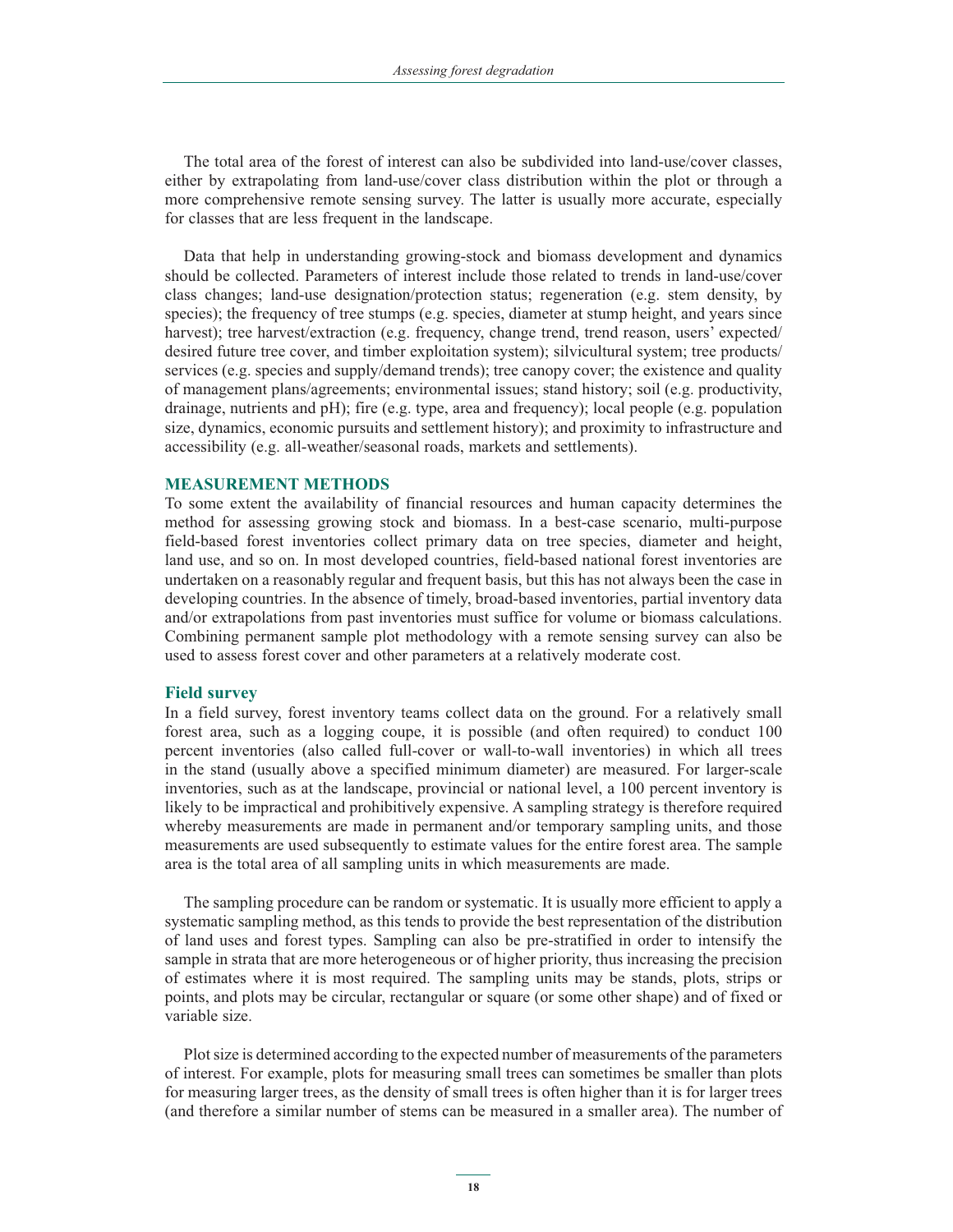plots is determined by the need for statistical precision, especially for key parameters, and by cost and time constraints. More time and effort is usually required to measure a widely dispersed set of plots than plots arranged in clusters (i.e. 'cluster sampling').

#### **Remote sensing survey**

A remote sensing survey (e.g. using aerial photos or satellite images such as those generated by LandSat or Advanced Space-borne Thermal Emission and Reflection Radiometer – ASTER) can be used for either full-cover or sampling approaches. In a sample-based approach, observations are made in sampling units (sample area), while in a full-cover approach the entire area of interest (e.g. a landscape, province or nation) is measured. Remote sensing observations can be used in particular to determine the extent or area of land-cover (or land-use) classes. This can greatly assist in extrapolating volume and biomass densities generated by field-based measurement over large areas and over time in repeated assessments to estimate changes in volume and biomass, or to stratify the design of field-based sampling.

Radar and laser-derived space-borne or air-borne remote sensing can also be used to capture data for estimating both volume and biomass stocks, but their accuracy depends on the ability to calibrate and validate measurements with field-based data. These technologies are still expensive and experimental but show promise, particularly for areas that are difficult to access in the field.

### **Equipment and data collection**

A variety of instruments and tools is available for measuring tree parameters, depending on budget and expertise. Table 3.1 sets out some of the basic tools that can be used for direct measurement and observation.

Typically, the tree stem diameter is measured over bark at a height of 1.3 m above the ground, commonly referred to as breast height (hence the expression diameter at breast height – dbh).

| <b>Basic tools for measuring growing stock</b> |                                              |  |  |  |
|------------------------------------------------|----------------------------------------------|--|--|--|
| Main tree parameters of interest<br>Equipment  |                                              |  |  |  |
| Stem dbh                                       | Diameter tape                                |  |  |  |
|                                                | Scale stick                                  |  |  |  |
|                                                | Caliper                                      |  |  |  |
| Tree height/branch length                      | Clinometer                                   |  |  |  |
|                                                | Altimeter                                    |  |  |  |
|                                                | Stick/ruler $+$ measuring tape               |  |  |  |
|                                                | Rangefinder                                  |  |  |  |
|                                                | Hypsometer                                   |  |  |  |
|                                                | Relascope                                    |  |  |  |
| Species identification                         | Botanical field guide and/or local knowledge |  |  |  |
|                                                | Plant press for sample collection            |  |  |  |
| Geographic location                            | Global positioning systems                   |  |  |  |
| $Compass + measuring tape$                     |                                              |  |  |  |
|                                                | Topographic maps                             |  |  |  |
|                                                |                                              |  |  |  |

TABLE 3.1 **Basic tools for measuring growing stock**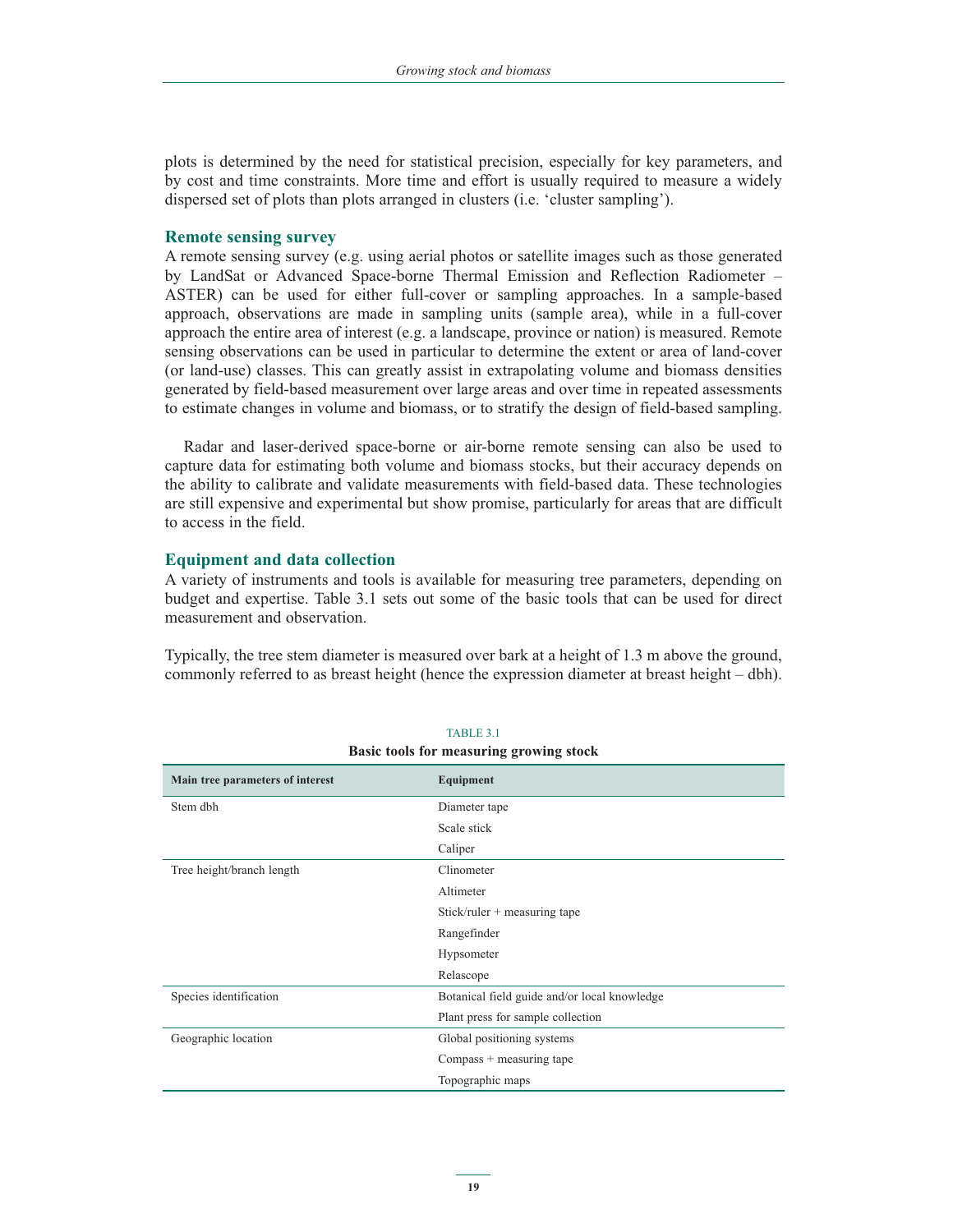Tree height is the vertical height of a tree from the ground to the top of the tree. Commercial bole height is the length of the bole from the stump to the height of the bole at the point of smallest merchantable diameter (i.e. the minimum bole diameter able to be used as timber). Both total height and commercial bole height can be estimated using a variety of tools. The method using a scale stick, for example, is as follows: stand a known distance from a tree with the entire length of the tree visible; hold the scale stick a set distance from the eyes and align the base of the stick with the base of the tree; measure the height (either total height or merchantable height) of the tree against the scale of the stick; use trigonometry to calculate the real height of the tree. A more accurate (and expensive) tool is the clinometer, which measures angles and enables the user to determine the height of a tree when standing at a given distance. Laser rangefinders can also be used, ideally with leaf filters to reduce false readings; these are expensive but also very quick.

The measurement of tree height is particularly difficult in forests where tree tops are not visible because of the dense canopy (e.g. in closed tropical forests). Given that it is far more costly to measure tree height than dbh, tree height is often measured for only a subsample of trees. On the basis of such a subsample the relationship between dbh and tree height can be modelled and applied to predict the height of all trees in the sample.

Tree shape and therefore volume vary between species and often within species. Speciesspecific volume and biomass models and/or wood densities, where they exist, should therefore be used. The identification of species can be a highly specialized skill, especially in the tropics (because of the great diversity of tropical forests). Local knowledge is essential, aided by field guides and, where necessary and available, herbarium specimens. Global positioning systems, maps, compasses and measuring tapes can be used to measure the location of plots and of trees within plots.

# **Data recording, validation and storage**

During a field survey, data are recorded on field forms, which may be paper-based or digital (the latter involving the use of a digital data collector). Codes are often used to record data on the basis of predefined options, although this is impractical for some continuous values (e.g. dbh) and qualitative descriptions. It is strongly recommended that, as much as possible, data are recorded using well-defined recording units or codes, because descriptive data recorded as free text are laborious to analyse using numerical methods.

There are several advantages to using digital data collectors in the field over paper-based methods, including the following:

- Validation criteria can be programmed to provide inventory teams with immediate feedback on data that are inconsistent, thereby reducing human error in data recording.
- Digital data collectors can receive and store measurements made using digital instruments (e.g. laser rangefinders), reducing double-handling by operators.
- Data can be transferred directly to the main database without additional manual data entry.

A disadvantage of digital data collectors is the potential for a significant loss of data should the device malfunction, although this risk can be mitigated by frequent back-up. Another disadvantage is that the 'human' validation of data is often omitted, especially when readings are transferred electronically from an instrument to a digital data collector without human intervention. Moreover, digital instruments are relatively expensive and their maintenance requires considerable expertise, which may be unavailable in some countries, especially in remote areas. Where a paper-based system is used to record field data, data should be validated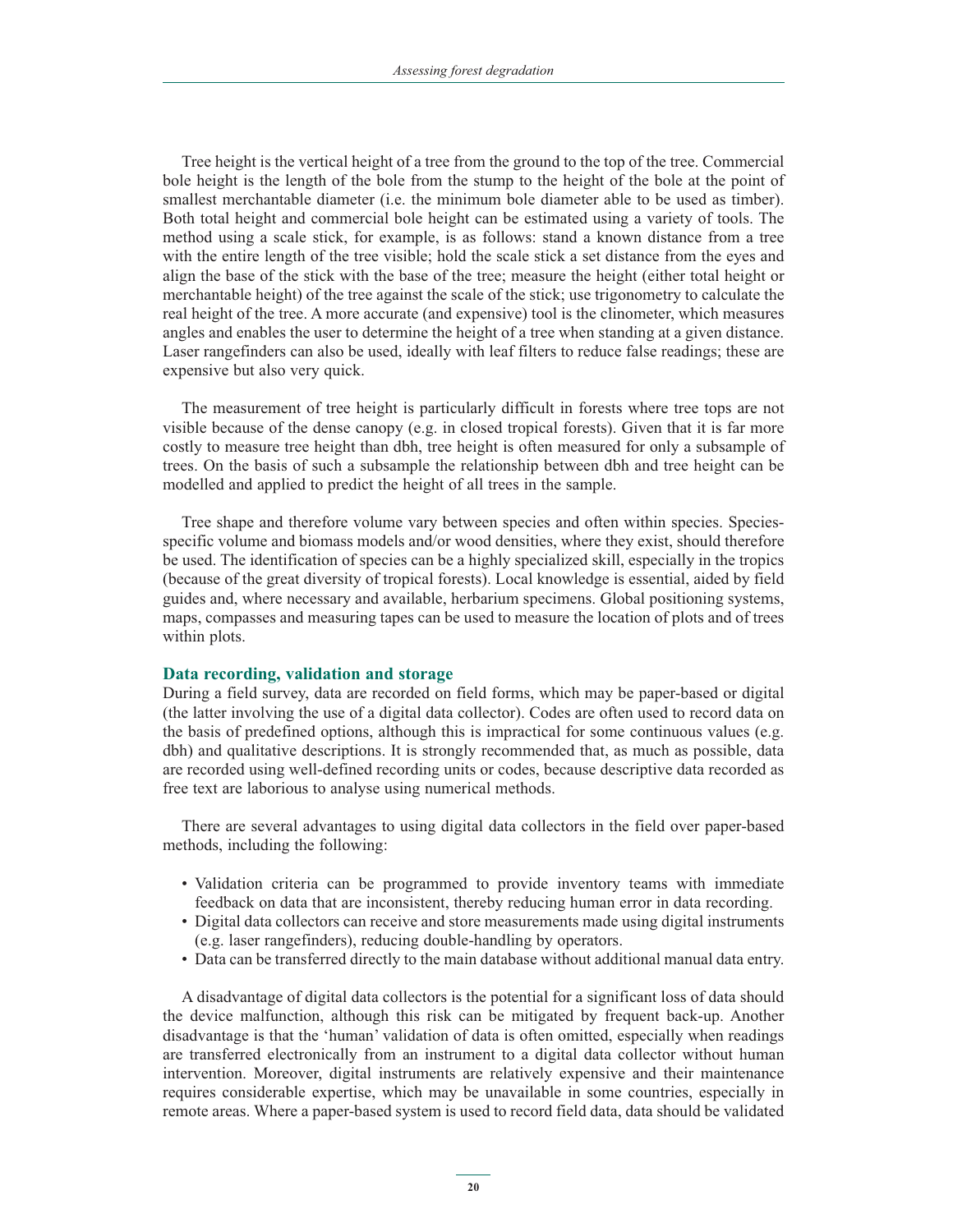by supervisors before they are entered into the database. Once data have been collected, validated and entered into the database, further validation and the 'cleaning' of data (i.e. the detection and correction of incorrect values) should be undertaken.

Field data collection should also be verified using a rigorous quality-control system. This usually involves the re-measurement of a sample of field plots as an independent check of the original data.

The database is the core of the information system; it holds and safeguards forest inventory data and all information related to the inventory. Therefore, the sustainability of the monitoring system depends on the adequate maintenance of the database. Forest data, field instructions, nomenclatures, definitions, applied data processing procedures and models should all be recorded in the database to ensure the compatibility and comparability of successive inventories and monitoring programs.

#### **Estimating growing stock and biomass**

Tree allometry is the use of equations, models and functions to describe the quantitative relationship between various tree parameters. In combination with tree inventory data, allometric equations can be used to estimate tree volume (Box 3.3), tree biomass (Box 3.4) and, ultimately, the growing stock and biomass of forests at various scales. However, allometric equations and functions are lacking for many species and forest types, in which case more general models must be used (Box 3.5). In many countries, considerable research is required to improve the accuracy of species-specific and forest-type-specific estimates of growing stock and biomass.

# BOX 3.3 **Estimating tree volume**

A commonly used and general equation to estimate the stem volume of an individual tree using field data is the following:

*volume = dbh<sup>2</sup> / 4*  $\times \pi \times h_{\text{tot}} \times f_{\text{form}}$ *Where:*  $h_{tot}$  = tree height (expressed in m)  *fform = stem form factor*  $\pi$  $\pi = 3.141596$ .

Note that, in this equation, volume is expressed in m<sup>3</sup> and dbh in m.

The stem form factor is defined as the comparative volume (as determined by dbh) of the tree stem at specific heights and relates form and volume. The value of the form factor typically ranges from 0.3–0.8, depending on the shape of the tree.

When species-specific tree stem form factors are unavailable, a less accurate country-specific default value may be used which generalizes the form of all species contained in the inventory. Growing stock can be estimated on the basis of the volume of individual trees by extrapolating from estimates made in sample plots to the total forest area.

#### **Example**

The stem volume of a tree with dbh 18 cm, total height 9 m and the stem form factor 0.55 can be calculated using the above equation: i.e. volume =  $(0.18)^2 / 4 \times 3.141596 \times 9 \times 0.55 = 0.126$  m<sup>3</sup>.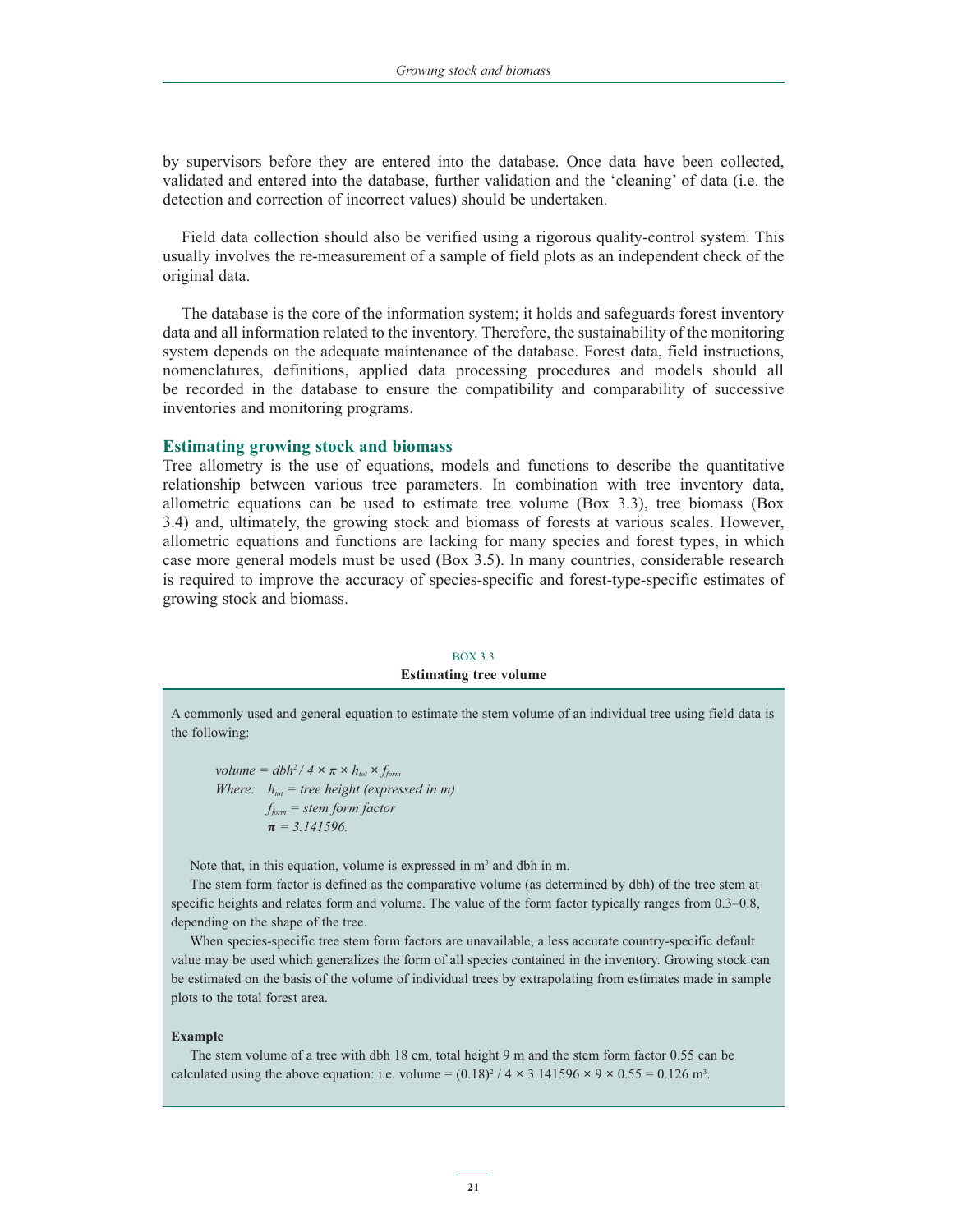### BOX 3.4 **Estimating above-ground tree biomass**

The following example shows an equation for above-ground tree biomass where a biomass function has been developed for the pantropics (Chave *et al.*, 2001).

 *AGB = exp[-2 + 2.42 ln(dbh)]* 

 *Where dbh is expressed in cm and above-ground biomass (AGB) in kg.*

#### **Example**

The AGB of a tree with dbh 18 cm can be calculated using the above equation: i.e. AGB =  $\exp(-2 + \frac{1}{2})$ 2.42  $\times$  ln18). Since Ln(18) is 2.89, exp( -2 + 2.42  $\times$  2.89) = exp(4.99) = 148 kg.

In this equation, AGB is estimated on the basis of dbh. Other biomass equations, however, may involve two or even three parameters (e.g. dbh, height and wood density). Note that all allometric equations work within certain thresholds; fore example the above equation holds for trees with minimal dbh of 10 cm.

# BOX 3.5 **Forest biomass calculation**

To estimate biomass, the choice of method is determined by the availability of data and biomass estimation methods. FAO (2008) identified the following options in descending order of precision:

- where available, the use of country-specific functions for directly estimating biomass from forest inventory data, or country-specific factors for estimating biomass from estimates of growing stock;
- the use of other biomass functions and/or conversion factors (e.g. those developed for similar species and forests) considered to provide greater accuracy than the default regional/biome-specific conversion factors published by the IPCC;
- The use of IPCC default factors and values (IPCC, 2006), which continue to improve and are now available for various geographical regions and ecological zones.

#### **Aggregating estimates**

Volume or biomass estimates for individual trees in the sample area are aggregated to derive the total inventoried tree volume in the sample area. The growing-stock density  $(m^3$  per hectare) and biomass density (tonnes per hectare) can be calculated by dividing the total inventoried tree volume or biomass by the sample area. Some volume functions with measurements at the stand level (e.g. basal area) generate estimates of volume density directly.

To calculate the total growing stock and biomass stock, these densities are extrapolated to the total forest area. An effort should be made to estimate sampling error and to provide a margin of error to account for sampling error, measurement error and other uncertainties in the design and implementation of the methodology. The only error that can be estimated using statistical methods is sampling error, but the uncertainty associated with other sources of error is often larger. Therefore, attention should be paid to quality control and quality assurance in order to minimize overall error (FAO, 1973).

#### **Estimating changes in growing stock and biomass**

To measure change in growing stock, repeated measurements of permanent sample plots can be made and differences between successive inventories assessed. Differences in volume and biomass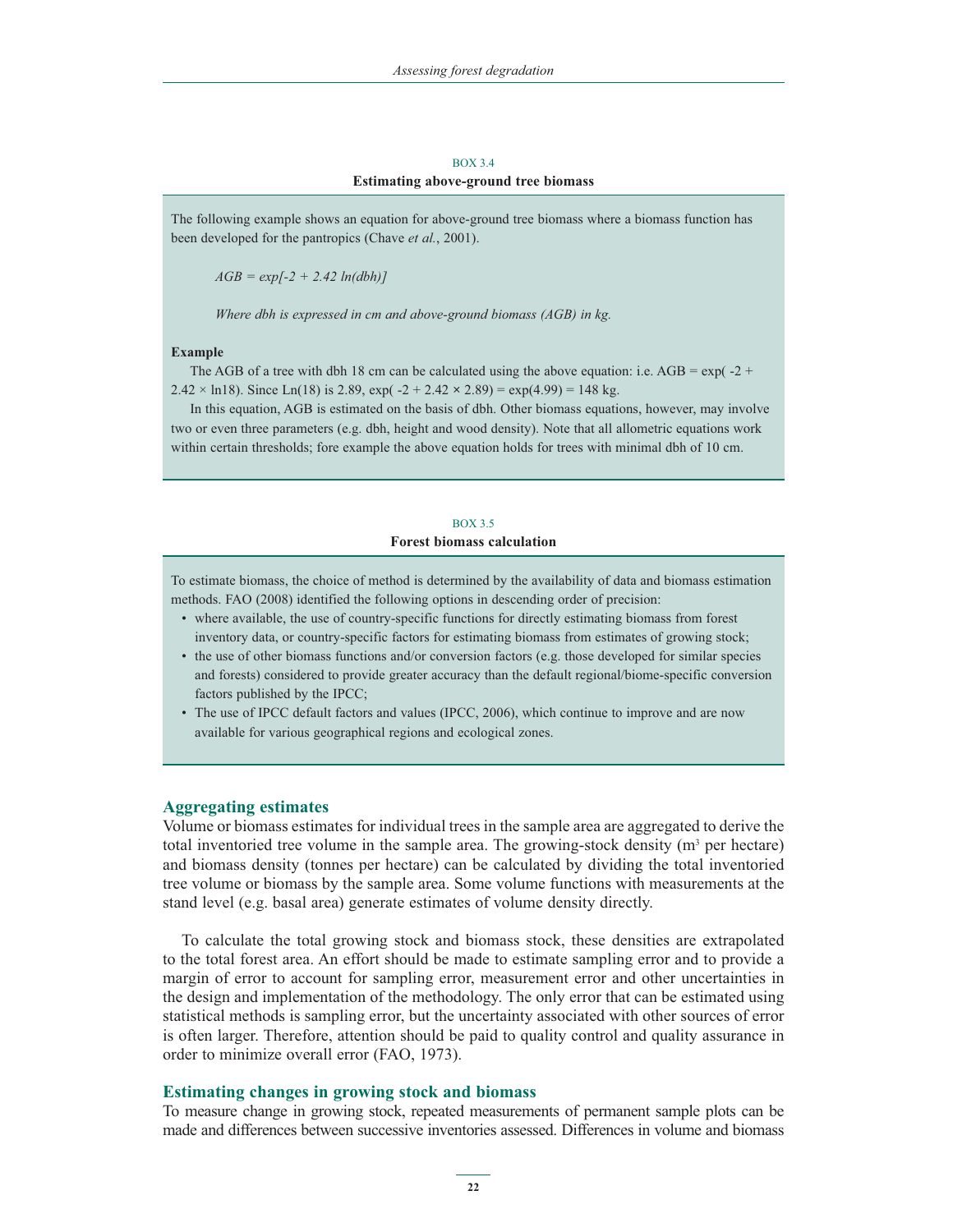over time are referred to as 'growing stock change' and 'biomass change', respectively. Among other things such measures allow managers and planners to better predict forest stocks from year to year.

 $\Delta$  *GS*<sub>t2-t1</sub> = *GS*<sub>t2</sub> - *GS*<sub>t1</sub>  $\Delta B_{t2-t1} = B_{t2} - B_{t1}$  *Where*  $\Delta$   $GS_{t2-t1}$  = change in the growing stock between measurements taken at time 1 and time 2  $GS_{t1}$  = growing stock at time 1  $GS_{i2}$  = growing stock at time 2.  $\Delta B_{t2-t1}$  = change in the biomass between measurements taken at time 1 and time 2  $B_{ij} = binmass$  *at time 1*  $B_{t2}$  = biomass at time 2.

When field data on volume and biomass are lacking for assessments of change (i.e. historical field measurements are missing), but temporal remote sensing data series exist, change estimates can be made by applying 'static' values of different biomass density classes to the changes in area in the various remote sensing biomass strata. This approach assumes that biomass densities don't change over time within the remote sensing biomass strata, an assumption that may not hold in all cases.

### **MEASUREMENT FREQUENCY AND REPORTING**

A rule of thumb for the interval between assessments of growing stock and biomass at the provincial or national scale is 5–10 years, but this can vary according to the required precision of estimates, the rate of ecological change, information needs and, above all, the availability of resources. A continuous (or annual) inventory approach can also be adopted by measuring, for example, 20 percent of plots per year to create a five-year cycle.

To ensure that measurements can be repeated, accurate information on the location of plots, and trees within plots, should be recorded. For reporting purposes it is necessary to document the threshold values used to estimate growing stock and biomass (e.g. all trees with a dbh  $\geq 10$  cm). These values are needed to harmonize data between inventories or countries and for global reporting.

## **ISSUES AND CHALLENGES**

The biggest challenge in estimating changes in growing-stock volume and biomass is the lack of governmental programmes for the consistent monitoring of forest resources. Most countries have conducted certain forest inventories in the past, but few have carried out complete forest inventories at a national level and even fewer have followed up such inventories with consistent monitoring – as priorities and capacities have changed over time. In order to know the status of and trends in the national forest resource it is important to develop institutional capacity and knowledge in the assessment and analysis of forest data.

To produce high-quality estimates of growing stock and biomass, and changes to these, a robust forest monitoring system needs to be complemented by access to applicable models for calculating estimates – a significant stumbling block in many countries. National species-specific and forest-type specific models for volume and biomass estimates often do not exist or are incomplete; this is the other big challenge for improving estimates of growing stock and biomass.

Support from international organizations and the bilateral provision of expertise can play substantial roles in developing national capacities in national forest monitoring systems and the development of country-specific models. Such support should be provided consistently to enable the development of lasting in-country capacity.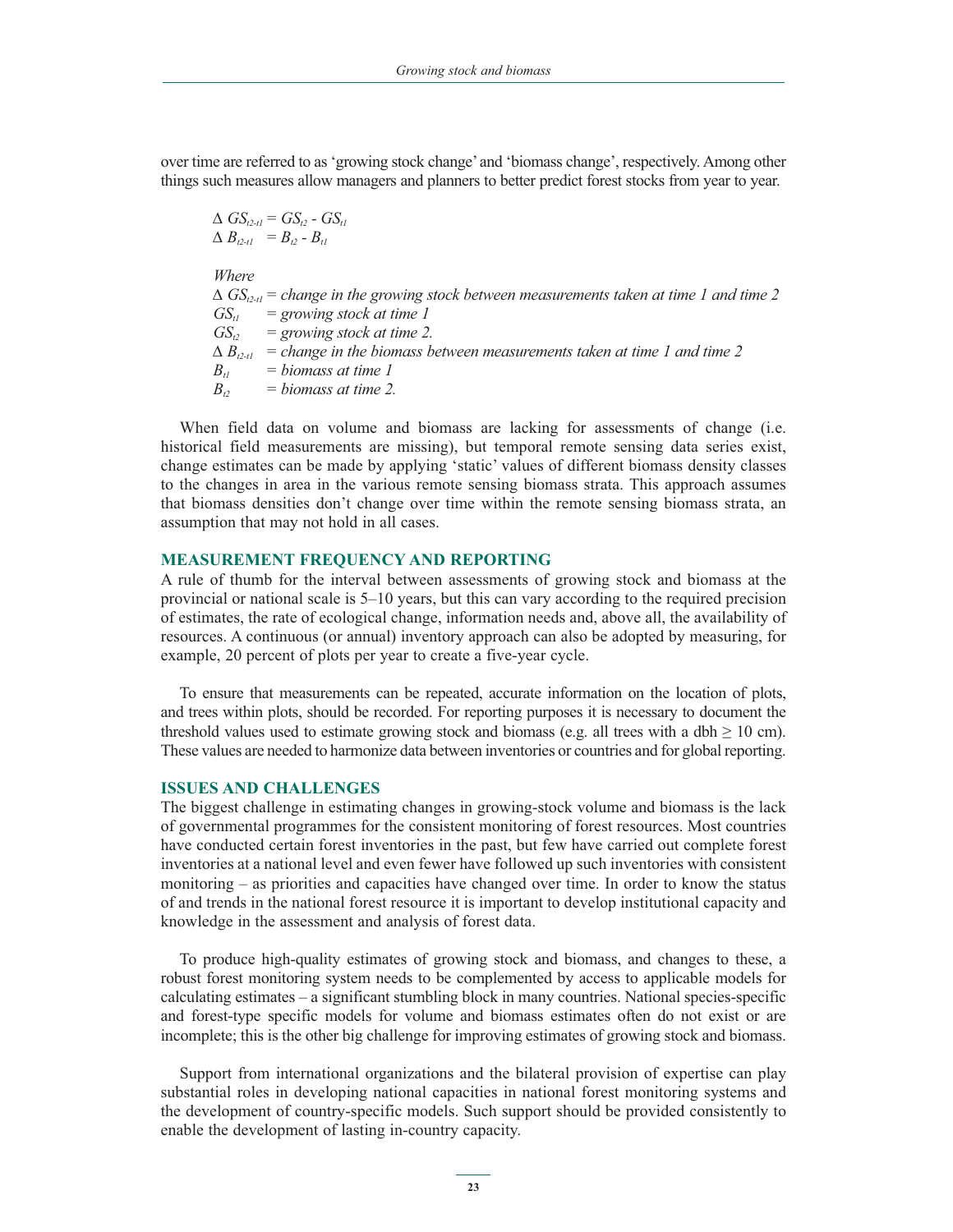# **4. Biodiversity**

While it is possible to devise a single 'biodiversity score' or cumulative index, such a composite index may lack the sensitivity to detect the degradation of biodiversity. It may be too strongly influenced by one variable, for example, despite a decline in others. Ideally, therefore, the loss of biodiversity should be assessed using several indicators, in part because biodiversity refers to life at several scales. These indicators would be scored against expected benchmarks (for example, the abundance of certain species, the number of populations of functional species, or the number of ecosystem types) to determine the extent of degradation for each indicator and for the forest stand or landscape.

At the very least, an indicator requires measurements at two points in time or against a control value. The biodiversity indicators in this chapter should form a common set that could be employed to determine the *amount of degradation* in a local forest, regardless of forest type.

Degradation differs from forest loss, but a loss of forest in a certain portion of a landscape may have an overall degrading effect on landscape biodiversity. For example, Andren (1994) suggested that there was a threshold of 30 to 40 percent forest loss across a landscape, beyond which there would be non-linear declines in the occurrence of species. This threshold value has since been tested for various species and landscapes but, overall, it seems that generality is difficult and thresholds depend on the species of interest and forest type (e.g. Betts and Villard, 2008). Hence, thresholds may need to be determined based on the expected range of variation in an ecosystem, a community or a species of interest. Biodiversity thresholds and baseline information are critical for determining the usefulness of an indicator and represent a significant challenge for managers and researchers.

Biodiversity provides important ecosystem services, such as pollination (e.g. by bats, birds and insects), decomposition (e.g. by soil arthropods, fungi and micro-organisms), seed dispersal (e.g. by insects, birds, mammals and fish), resilience and disease reduction. The provision of goods and services – such as bushmeat or fibre – may also depend on the abundance of certain species.

Biodiversity indicators of forest degradation should be assessed at two scales: landscapes (multiple stands), and stands (individual groups of trees distinguishable from other surrounding groups of trees by their species composition). Both scales are important and require a different, but sometimes overlapping, set of indicators. In many cases, scaling up from stand to landscape will be required for reporting on degradation. Indicators should be amenable to data collection and easily repeatable, especially in countries with limited scientific and monitoring resources. They must be unambiguous and provide quantitative data that can be used to assess trends over time.

### **WHAT AND HOW TO MEASURE**

## **Biodiversity indicators in other forest-related processes**

Table 4.1 sets out indicators used for monitoring biodiversity in selected SFM C&I processes or forums. Not all of these are helpful for measuring degradation. Where they are, however, using them for the assessment of both SFM and forest degradation is likely to lead to efficiencies in monitoring, assessment and reporting.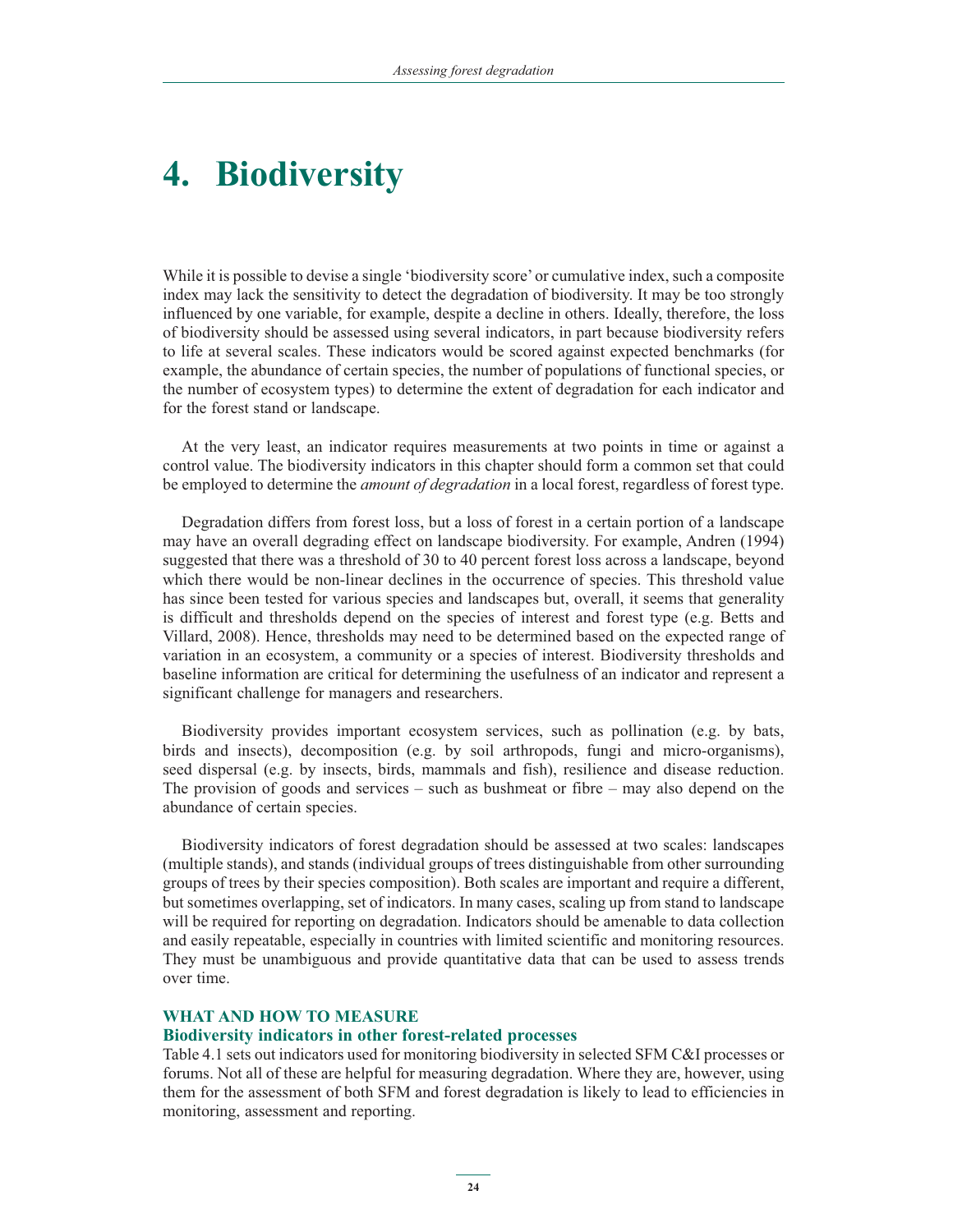| <b>Process</b><br>or forum                       | Landscape                                                                                                                        | <b>Ecosystem</b>                                                                                                                                                                                                                                                                   | <b>Species</b>                                                                                                                                                                                                                                                                                                                                                                      | Genetic                                                                                                                                                                                                                                                                                                                                                                                                           | Health                                                                                                                                                                                                                                                                                                                                          | Other                                                                                                                 |
|--------------------------------------------------|----------------------------------------------------------------------------------------------------------------------------------|------------------------------------------------------------------------------------------------------------------------------------------------------------------------------------------------------------------------------------------------------------------------------------|-------------------------------------------------------------------------------------------------------------------------------------------------------------------------------------------------------------------------------------------------------------------------------------------------------------------------------------------------------------------------------------|-------------------------------------------------------------------------------------------------------------------------------------------------------------------------------------------------------------------------------------------------------------------------------------------------------------------------------------------------------------------------------------------------------------------|-------------------------------------------------------------------------------------------------------------------------------------------------------------------------------------------------------------------------------------------------------------------------------------------------------------------------------------------------|-----------------------------------------------------------------------------------------------------------------------|
| <b>ITTO</b>                                      | $5.1$ : Forest<br>protected area                                                                                                 |                                                                                                                                                                                                                                                                                    | 5.4: Number of<br>endangered, rare<br>and threatened<br>species*<br>5.6: Measures in<br>place to protect<br>listed species,<br>species of<br>interest, keystone<br>species and seed<br>trees*                                                                                                                                                                                       | 5.5: Measures<br>for protection of<br>genetic diversity<br>of commercial<br>species or listed<br>species                                                                                                                                                                                                                                                                                                          |                                                                                                                                                                                                                                                                                                                                                 |                                                                                                                       |
| Montreal<br>Process                              | $1.1c$ :<br>Fragmentation of percentage of<br>forests*                                                                           | 1.1a: Area and<br>forest by forest<br>ecosystem type,<br>successional<br>stage, age class<br>and forest<br>ownership or<br>tenure*<br>1.1b: Area and<br>percentage of<br>forest in protected<br>areas by forest<br>ecosystem type,<br>and by age class<br>or successional<br>stage | 1.2a: Number<br>of native forest-<br>associated species<br>1.2b: Number<br>and status of<br>native forest-<br>associated<br>species at risk.<br>as determined<br>by legislation<br>or scientific<br>assessment*<br>1.2c: Status<br>of on-site and<br>off-site efforts<br>focused on the<br>conservation of<br>species diversity                                                     | 1.3a: Number<br>and geographic<br>distribution of<br>forest-associated<br>species at risk<br>of losing genetic<br>variation and<br>locally adapted<br>genotypes*<br>1.3b: Population<br>levels of selected<br>representative<br>forest-associated<br>species to<br>describe genetic<br>diversity*<br>1.3c: Status<br>of on-site and<br>off-site efforts<br>focused on the<br>conservation of<br>genetic diversity | 3a: Area and<br>percentage of<br>forest affected by<br>biotic processes<br>and agents (e.g.<br>disease, insects<br>and invasive<br>alien species)<br>beyond reference<br>conditions*<br>3b: Area and<br>percentage of<br>forest affected<br>by abiotic<br>agents (e.g.<br>fire, storm and<br>land clearance)<br>beyond reference<br>conditions* | 2a: Area and<br>percentage<br>of forest land<br>and net area<br>of forest land<br>available<br>for wood<br>production |
| CBD                                              | 7.1: Patch size<br>distribution,<br>connectivity and<br>fragmentation*<br>7.2: Area<br>burned*<br>5.1: Change in<br>forest area* | 1.1: Percentage<br>area of forest<br>protected, by<br>forest type<br>1.2: Percentage<br>of threatened<br>or vulnerable<br>ecosystems<br>protected*<br>5.2: Forest areas<br>by class: primary,<br>modified natural,<br>semi-natural and<br>plantation*                              | 2.1: Change in<br>the abundance<br>of populations of<br>selected species*<br>2.2: Change in<br>the distribution of 3.2: Area<br>selected species<br>2.3: Number of<br>species listed in<br>the IUCN red<br>list of threatened<br>species, by<br>category*<br>2.4: Changes<br>in the status<br>of individual<br>species listed in<br>the IUCN red<br>list of threatened<br>species * | 3.1: Area<br>managed for ex<br>situ conservation<br>of forest genetic<br>resources<br>managed for <i>in</i><br>situ conservation<br>of forest genetic<br>resources                                                                                                                                                                                                                                                | 6.1: Number<br>of invasive<br>alien species in<br>forests*<br>6.2: Number<br>of invasive<br>alien species<br>controlled<br>6.3 Area of<br>forest affected<br>by invasive alien<br>species*<br>7.2 Area burned*                                                                                                                                  | 4.1: Percentage<br>of forest<br>area under<br>management<br>that is certified*<br>5.3 Area of<br>degraded<br>forest*  |
| <b>Biodiversity</b><br>Indicators<br>Partnership | 9.3: Forest<br>fragmentation*                                                                                                    | $1.1$ : Extent of<br>forests and forest<br>$types*$<br>1.2: Extent of<br>selected habitats                                                                                                                                                                                         | 2.1: Living planet $5.1$ : Ex situ<br>index<br>2.2: Global wild<br>bird indicator<br>4.1: Change<br>in the status of<br>species listed in<br>the IUCN red<br>list of threatened<br>species*                                                                                                                                                                                         | collections                                                                                                                                                                                                                                                                                                                                                                                                       | 8.2: Number of<br>and trends in<br>invasive alien<br>species*                                                                                                                                                                                                                                                                                   | $6.1:$ Area<br>managed and<br>certified<br>$6.2$ : Area<br>managed<br>that has been<br>degraded and<br>deforested     |

# TABLE 4.1 **Biodiversity indicators of SFM, from five indicator sets or processes**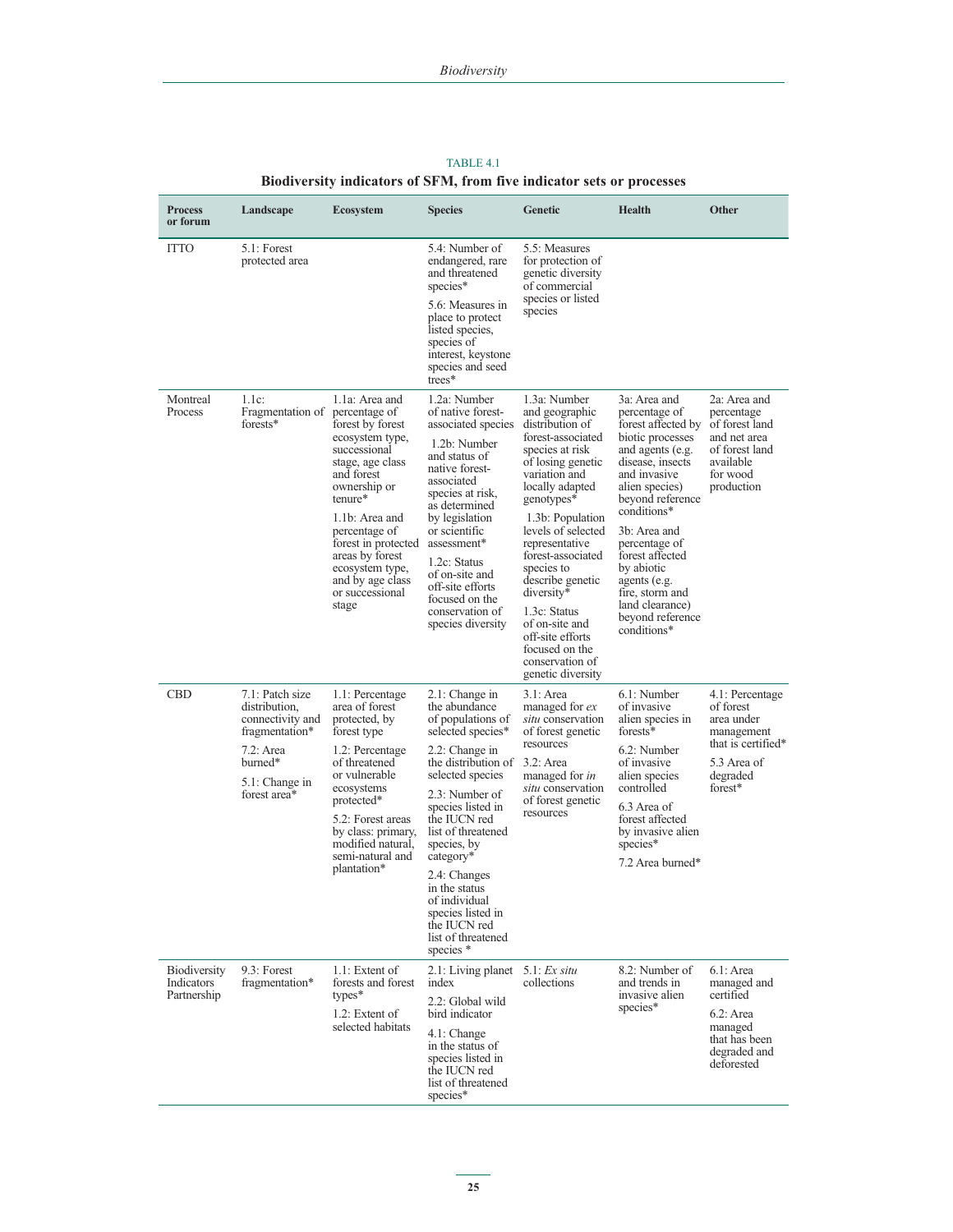| Forest<br>Europe<br>Indicators | 4.7: Landscape-<br>level spatial<br>pattern of forest<br>cover* | 4.3: Area of forest 4.8: Number of<br>and other wooded<br>land classified<br>as 'undisturbed<br>by man', 'semi-<br>natural' or<br>'plantations',<br>each by forest<br>$type*$<br>4.4: Area of forest<br>and other wooded<br>land dominated<br>by introduced tree<br>species* | threatened forest<br>species, classified<br>according to<br>categories used<br>in the IUCN red<br>list of threatened<br>species in relation<br>to total number of<br>forest species* | $4.6:$ Area<br>managed for<br>conservation and<br>utilization of<br>forest tree genetic<br>resources <i>(in situ</i><br>and <i>ex situ</i> gene<br>conservation) and<br>area managed for<br>seed production* |  |
|--------------------------------|-----------------------------------------------------------------|------------------------------------------------------------------------------------------------------------------------------------------------------------------------------------------------------------------------------------------------------------------------------|--------------------------------------------------------------------------------------------------------------------------------------------------------------------------------------|--------------------------------------------------------------------------------------------------------------------------------------------------------------------------------------------------------------|--|
|                                |                                                                 | 4.5: Volume of<br>standing dead<br>wood and lying<br>dead wood in<br>forests and other<br>wooded land<br>classified by<br>forest type*                                                                                                                                       |                                                                                                                                                                                      |                                                                                                                                                                                                              |  |
|                                |                                                                 | 4.9: Area of forest<br>and other wooded<br>land protected<br>to conserve<br>biodiversity,<br>landscapes and<br>specific natural<br>elements,<br>according to<br>Forest Europe<br>assessment<br>guidelines*                                                                   |                                                                                                                                                                                      |                                                                                                                                                                                                              |  |

\* Denotes indicators relevant to forest degradation.

#### **Indicators**

The biodiversity indicators set out in Table 4.2 apply to all forest types and to managed, used but unmanaged, and primary forests. Indicators were selected on the basis that:

- they should be sufficiently generic to apply globally;
- techniques should be available to allow measurement;
- there should be existing data sources;
- they should have the potential to be scaled up;
- a change in the indicator should indicate a change in biodiversity;
- the relationship between the indicator and the values or services of interest should be clear and understood easily by the decision-makers expected to make use of it.

Not all the indicators in Table 4.2 meet all these criteria, but they all meet at least some of them.

Satellite or other remote imagery may be useful for some indicators of forest degradation but only a few of those are associated directly with biodiversity. Ground-based biodiversity indicators can be viewed as complements to remotely sensed degradation indicators and may help to identify degradation in areas otherwise reported as 'not degraded' or 'possibly degraded' on the basis of remote sensing. Data collection for ground-based biodiversity-related indicators is more difficult and labour-intensive but is necessary to obtain a full understanding of forest condition. It should be undertaken on the basis of stratified samples of each forest type to at least the level of sub-biomes.

The minimum set of indicators that should be used to assess biodiversity-related forest degradation comprises 'ecosystem state' and 'forest fragmentation', both of which can be determined through remote sensing. Four types of species indicator (see Box 4.1 for a definition), which usually require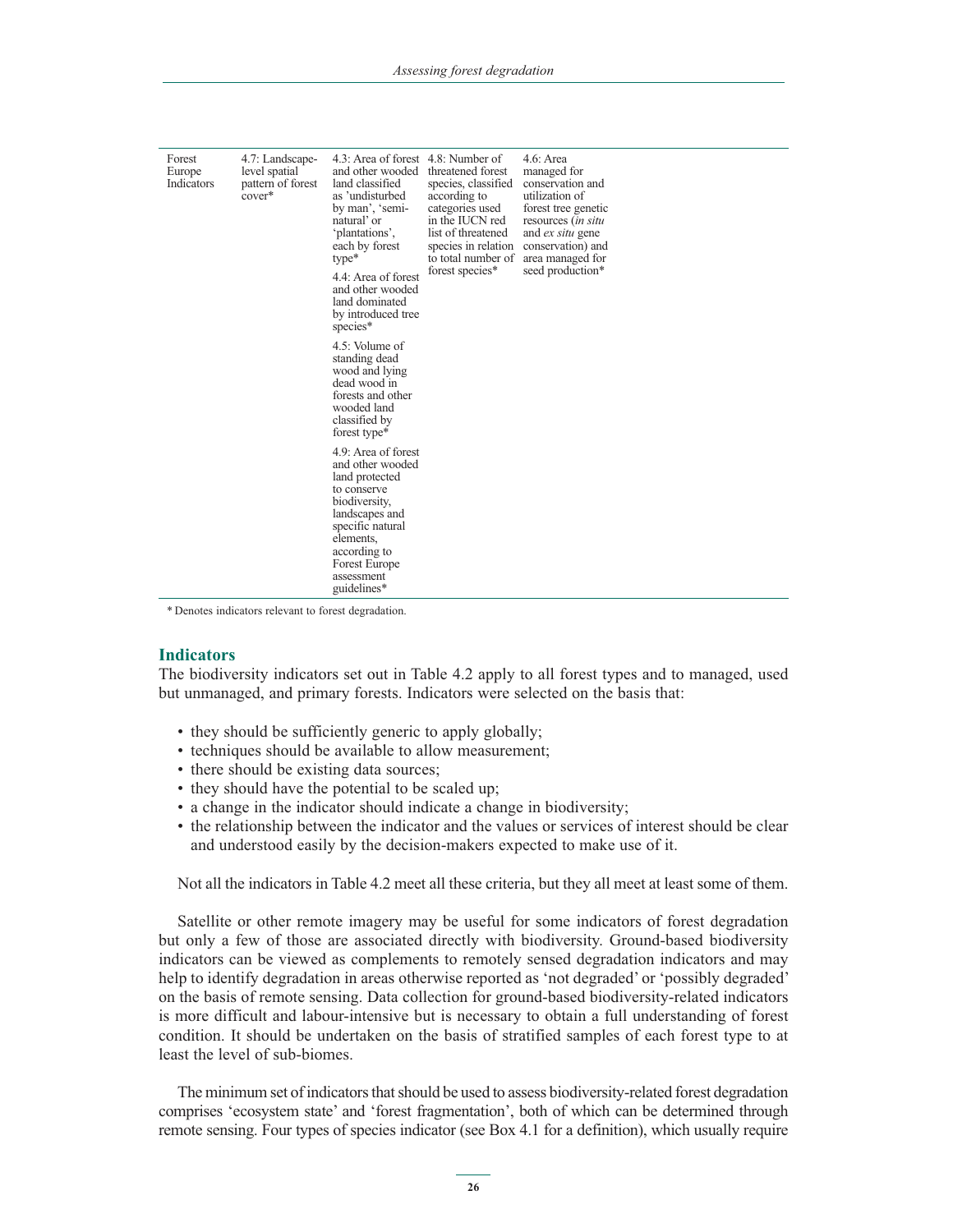some level of ground survey, are considered in detail here: tree community structure, focal species (listed, flagship and indicator), functional species, and invasive alien species.

A range of species are used commonly as indicators in forest management planning and for monitoring the impacts and effectiveness of forest management regimes (e.g. Oliver and Beattie, 1996; Noss, 1999; Azevedo-Ramos, de Carvalho and Nasi, 2010; Lewandowski, Noss and Parsons, 2010). Noss (1999) suggested the following as useful groupings:

- Area-limited species: species that require large areas of contiguous forest to maintain viable populations. These species typically have large home ranges (e.g. woodland caribou in Canada) and/or low population densities (e.g. many mammalian carnivores).

| Data collection<br>method                     | <b>Indicator</b>                                                                                                | <b>Measurement</b><br>method                                                                                         | <b>Relevant case studies</b><br>or data source                                                                                | Scale of<br>measurement |
|-----------------------------------------------|-----------------------------------------------------------------------------------------------------------------|----------------------------------------------------------------------------------------------------------------------|-------------------------------------------------------------------------------------------------------------------------------|-------------------------|
| Remote sensing                                | Ecosystem state<br>(resilience)                                                                                 | Satellite or aerial<br>photographs: expected<br>forest type for climate<br>elevation, soil and<br>moisture condition | Surrounding area,<br>protected areas, etc.                                                                                    | Stand or landscape      |
|                                               | Fragmentation/<br>intactness and road<br>density                                                                | Satellite or aerial<br>photos: area<br>deforested, roads per<br>km <sup>2</sup>                                      | <b>United Nations</b><br>Environment<br>Programme-World<br>Conservation<br>Monitoring Centre,<br>World Resources<br>Institute | Landscape               |
|                                               | Ecosystem diversity                                                                                             | Satellite or aerial<br>photography: extent of<br>each ecosystem type                                                 | National forest<br>inventories                                                                                                | Landscape (stand)       |
| Ground-based<br>(species-based)<br>indicators | Expected community<br>composition by forest<br>tree species for the<br>ecosystem type                           | Ground plots: species<br>composition                                                                                 | Individual research.<br>government survey,<br>expert opinion, IUCN<br>red list of threatened<br>species                       | Stand and<br>landscape  |
|                                               | Key indicator species,<br>including threatened<br>species, old-growth<br>forest species, and<br>hunted species* | Surveys for change<br>in population size<br>(relative or absolute)                                                   | <b>IUCN</b> red list of<br>threatened species.<br>local data on<br>populations, expert<br>opinion                             | Stand, landscape        |
|                                               | Invasive alien species                                                                                          | Remote sensing or<br>ground-based surveys:<br>area of forest affected                                                | Local data                                                                                                                    | Stand, landscape        |
|                                               | Functional species                                                                                              | Surveys for change<br>in population size,<br>surveys for expected<br>function products (e.g.<br>fruit production)    | Local data                                                                                                                    | Stand                   |

#### TABLE 4.2 **Possible biodiversity indicators of forest degradation**

\* Hunted species (for bushmeat) are addressed in Chapter 5.

# BOX 4.1 **Definition of indicator species**

Organisms whose presence is used to mirror environmental conditions or biological phenomena too difficult, inconvenient or expensive to measure directly. They should be sensitive to changes in the real phenomena of interest and should be used only when direct measurement is impossible or infeasible (Rolstad *et al.*, 2002).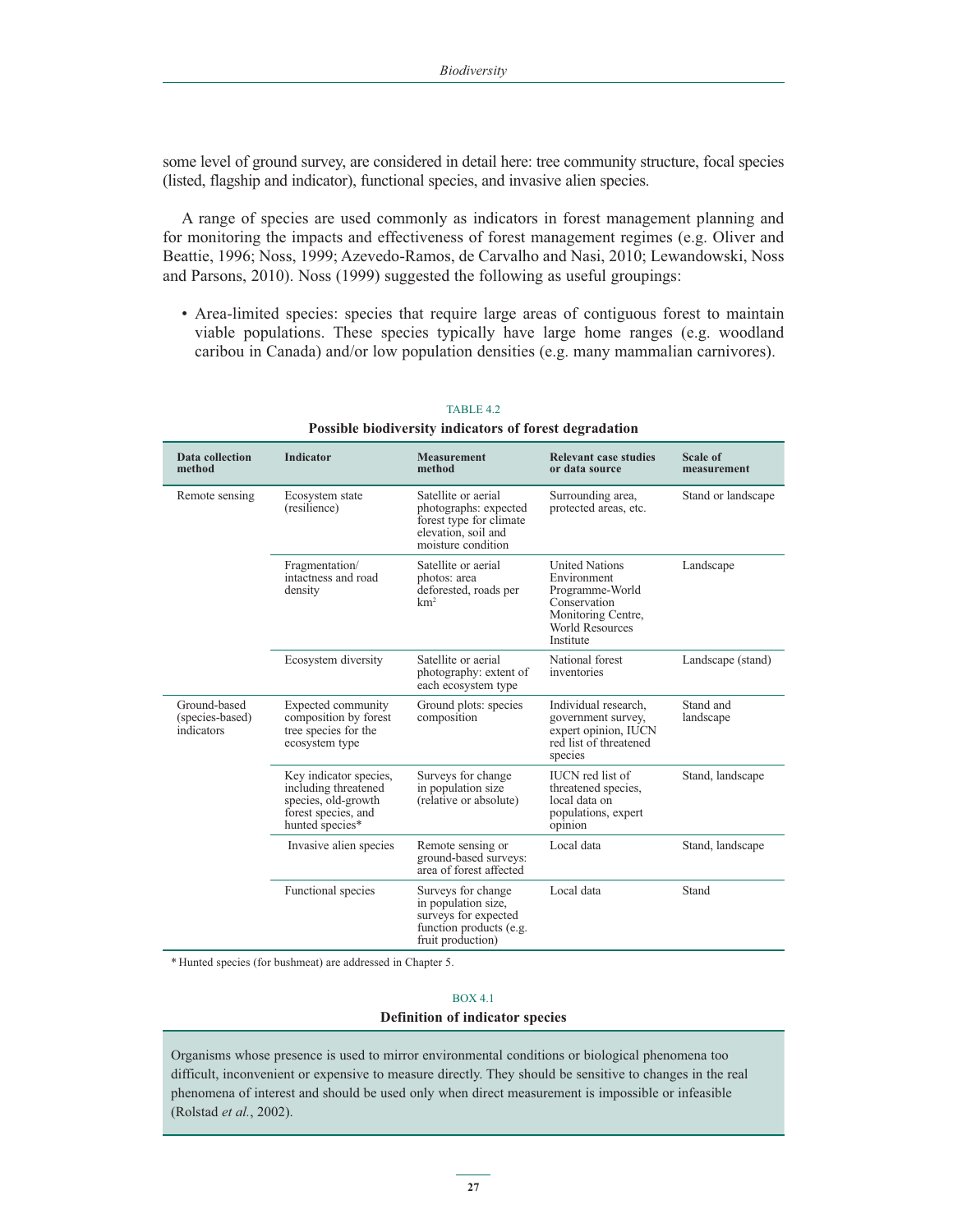- Dispersal-limited species: species that are limited in their ability to move between habitat patches or that face a high risk of mortality in trying to do so. These species require habitat patches in close proximity to one another, movement corridors, or crossings across barriers such as roads. Forest species in this category include flightless insects limited to forest interiors, small forest mammals, and large mammals subject to illegal hunting.
- Resource-limited species: species requiring specific resources (e.g. large standing dead trees, nectar sources or fruits) that are often or at least sometimes in limited supply. The number of individuals that a forest can support is determined by the carrying capacity at the time at which the critical resource is most limited. Species in this category include hummingbirds, frugivorous birds and cavity-nesting birds and many mammals.
- Process-limited species: species sensitive to the level, rate, spatial characteristics or timing of an ecological process such as flooding, fire, wind transport of sediments, grazing, competition with exotics, or predation. Species in this category include plants that require fire for germination or to reduce competition.
- - Functional species and keystone species: functional species are species that are disproportionately responsible for key ecosystem functions. Keystone species are functional species that are also ecologically pivotal species, meaning that their impact on a community or ecosystem is disproportionately large given their abundance. Examples in forests include tree species that store most carbon, cavity-excavating birds, and herbivorous insects with large population fluctuations.
- Narrow endemic species: species restricted to a small geographic range, often at low abundances within that range (e.g. some herbaceous plants and large mammals).
- Special cases: species important in the forest ecoregion that do not fall within one of the above categories. This group includes disjunct or peripheral populations that are genetically distinct, and 'flagship species' that promote public support for more general conservation efforts.

The major criterion for the indicators proposed below is that relatively little investment in measurement could provide information about other species or processes as well. It follows, therefore, that:

- their measurement should be low-cost relative to available resources and the magnitude of the process(es) of interest (i.e. they have the quality of efficiency);
- they should respond rapidly and measurably to change in the conditions of interest (i.e. they have the quality of sensitivity);
- changes in the indicator should provide a disproportionately large amount of information about the status or change in status of other forest attributes correlated with the process being monitored (i.e. they have the quality of surrogacy);
- the species should be especially important for the local area (e.g. for culture, functional role, food or tourism).

For monitoring the multiple processes that together comprise degradation, an approach similar to the 'focal species' approach is required, with different species used to monitor different processes. In general, the degree to which the sensitivity of a single or a few species is correlated with other species or processes is poorly understood. Correlations are usually assumed (albeit based on sound reasoning) rather than proven (Lindenmayer *et al*., 2002). The data requirements for the use of species as indicators may be limiting, both to demonstrate the correlation between species abundance and degradation and to detect changes in populations with statistically valid confidence. Therefore, the use of species as indicators requires an understanding of the limitations of the technique, careful species selection, and considerable testing.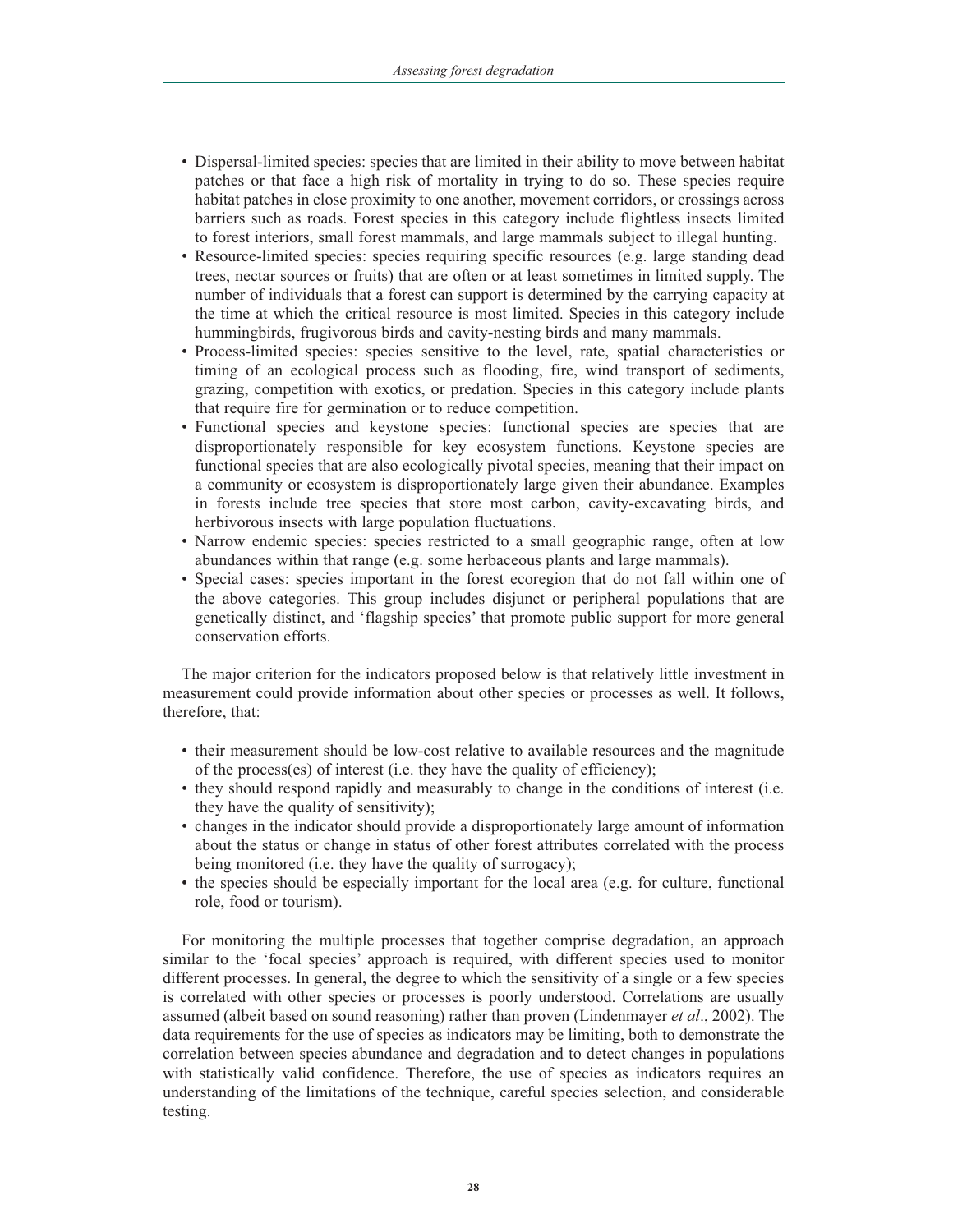For most species-based indicators, the main parameter to be measured is change in abundance, although presence/absence may also be appropriate. In certain circumstances other measures may be used, for example the chemical composition of lichens if sulphur-based pollution is an issue. An indicator indicates but it does not necessarily show beyond doubt that there has been a change and it does not explain why the change has occurred. Often, a change in a species-based indicator will show where further investigation is required so that a management response to the change can be formulated.

#### **Ecosystem state**

'Ecosystem state' refers to the composition and structure of an ecosystem relative to the ecosystem predicted to occupy a given site in the absence of atypical disturbance or environmental change. Hence, this indicator can be written as 'area of forest that has changed state from that predicted for that site'. Key parameters are the dominant floristic (tree) composition and stand structure that may be expected for a given stand.

Resilience is the capacity of natural systems to self-repair following major disturbances, and the loss of biodiversity will often mean a reduction in that capacity (e.g. Thompson *et al.*, 2009). A decline in resilience may be caused by the loss of functional species groups resulting from environmental shifts such as climate change, or from a sufficiently large or continual alteration of the natural disturbance regime (Folke *et al.*, 2004).

Some changes in the relative abundance of dominant species may occur following disturbance with few apparent consequences for the ecosystem. In some cases, a forest may maintain its capacity to provide certain (most or all) ecosystem goods and services, even if its species' composition and/or structure are altered permanently. This resilience (Gunderson, 2000; Walker *et al.*, 2004) is strongly dependent on biodiversity (Balvanera *et al.*, 2006; Thompson *et al.*, 2009).

A negative change in state refers to a loss of resilience that leads to a shift from one ecosystem type to another, with a consequent change, and reduction, in certain goods and services. For example, if a forest is expected to be composed of mixed tree species but instead is mostly uniform, or it should have a closed canopy but is actually open or savannah, then the state has changed.<sup>3</sup> A relatively simple index of forest degradation on the basis of biodiversity change, then, could be the sum of the area of atypical or unexpected forest types on a given landscape, such as total area of open-canopy forest in a closed-canopy landscape. These changes are relative to the forest predicted for a given site or landscape in the absence of atypical disturbance of environmental change.

**Using ecosystem state at the stand and landscape scales.** The following steps can be applied in using ecosystem state as an indicator of biodiversity-based forest degradation.

- Develop or use an existing local forest classification system that reflects available data (see also the ecosystem diversity indicator below). If few data are available, use broad forest type (e.g. open, closed, deciduous, mixed species, moist, and dry). With better data use an ecosystem or forest-type classification (for example, 'mixed-species forest dominated by *Acer* species on mesic soils'), and apply the system over a landscape, comparing actual forest or ecosystem types with predictions based on local knowledge, soil types, known moisture regimes, or known original forest types.

<sup>&</sup>lt;sup>3</sup> Normal successional stages are not considered to represent degraded states.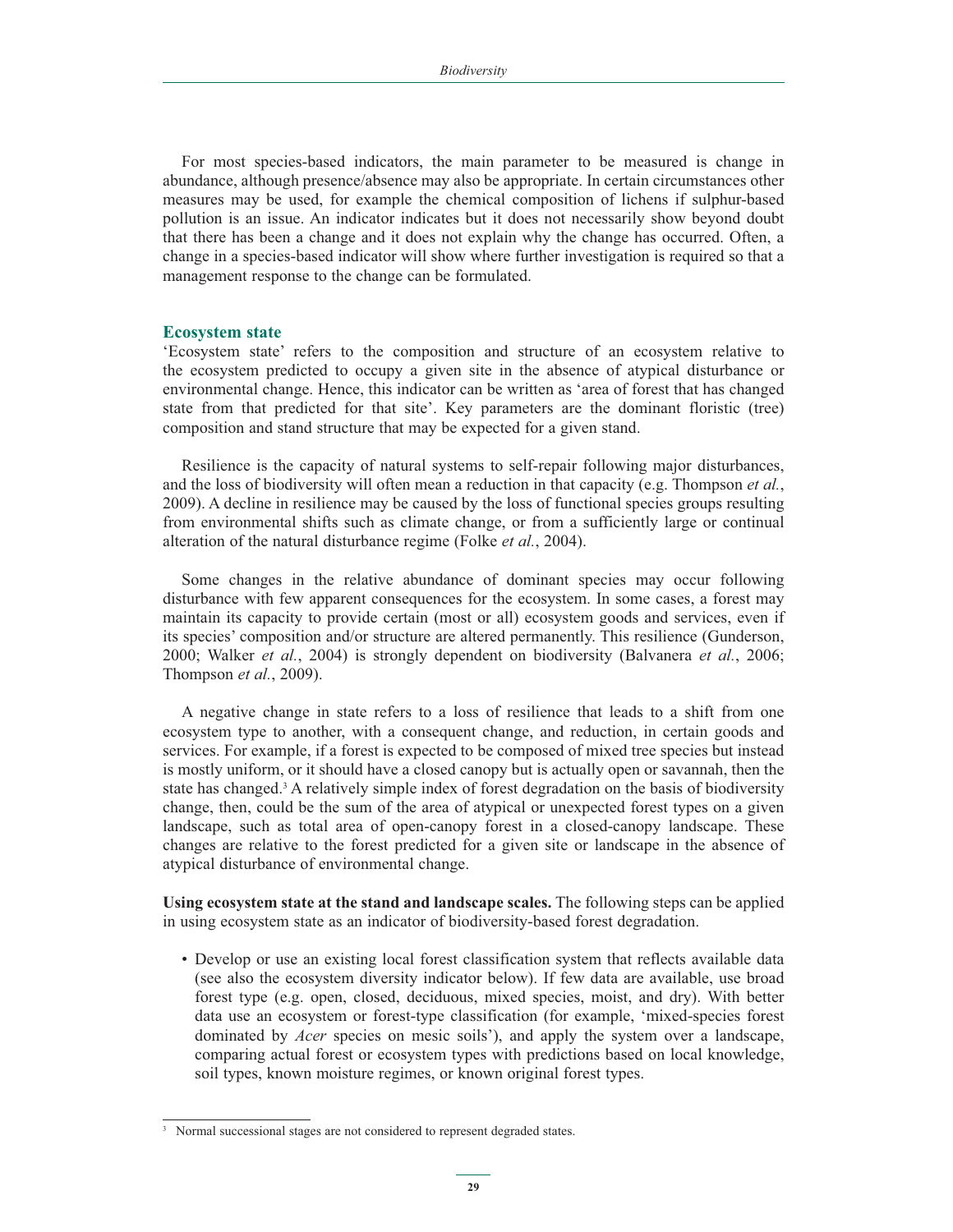- Map forest stands based on their condition using remote sensing or ground surveys and report the area of stands in states other than predicted.
- Report the area of forest that occurs in an unpredicted or undesired state.

#### **Forest fragmentation**

Land-use change and other forms of disturbance often lead not only to a reduction in overall forest area but also to the division of remaining forest into increasingly smaller patches, creating new edges between forest and other vegetation types and disconnecting patches from adjacent continuous habitat (Collinge, 1996; Fahrig, 2003; Saura and Carballal, 2004). Usually, a certain amount of fragmentation can occur without significant effects on biodiversity. In some cases it can even lead to higher levels of biodiversity in a given area by increasing the diversity of habitats. Nevertheless, there are system-specific and species-specific fragmentation thresholds that, once surpassed, cause significant biodiversity loss.

Fragmentation has significant and largely negative implications for biodiversity through its impacts on species composition and stand structure; among its effects are a reduction in habitat area, a reduction in 'interior' space (that is, habitat unaffected by edges), increased exposure to edges (where, for example, there may be a greater risk of predation), and spatial and genetic isolation (Fahrig, 2003). Natural ecosystems, especially forests, have become increasingly fragmented on a global scale, which poses a substantial threat to biodiversity (see, for example, reviews by Fahrig, 2003 and Fischer and Lindenmayer, 2007).

Large animals, especially large carnivores, require large areas of habitat and are especially vulnerable to the reduction in habitat area caused by forest fragmentation. Smaller animals can also be affected, and the disappearance of certain species from forest fragments can profoundly affect the forest itself, for example through changes in tree seed dispersal. Even species that persist in fragmented habitat do so in smaller populations, which are more vulnerable to hazards such as disease, predation or the Allee effect (whereby low population densities reduce survival and reproduction rates). Rare species and those that normally occur at low population densities are especially vulnerable to these kinds of effects.

The edges of forest patches are associated with environmental gradients that can affect microclimate, canopy gap formation, biomass and nutrient cycling, regeneration, invasion by alien species, and the risk of predation. For example, invasive alien species are often favoured by an increased incidence of forest edges within a landscape. Fragmentation reduces the movement of species that are reluctant or unable to cross non-forest areas and increases the chance of local extinction of individual species. Overall, these area, edge and isolation effects can singly and in combination adversely affect many forest species and increase their vulnerability to stochastic events, leading to population decline and extinction (Driscoll and Weir, 2005; Arroyo-Rodríguez *et al*., 2007).

Forest fragmentation is a major cause of well-documented reductions in the distribution and abundance of individual species and changes in the species composition of many forest communities, especially in temperate and tropical forests (e.g. Laurance *et al*., 2002; Kupfer, Malanson and Franklin, 2006; Watling and Donnelly, 2006; Ewers, Thorpe and Didham, 2007; Fischer and Lindenmayer, 2007). Beyond certain thresholds, fragmentation may also cause cascading effects on a wide range of ecosystem functions and services (Wu *et al.*, 2003; Millennium Ecosystem Assessment, 2005). There is evidence, for example, that forest fragmentation may reduce total carbon storage at the landscape scale (Groeneveld *et al*., 2009) and that hydrological cycles are appreciably altered by forest fragmentation, causing changes in evapotranspiration, local climate and run-off (Ziegler *et al.*, 2007).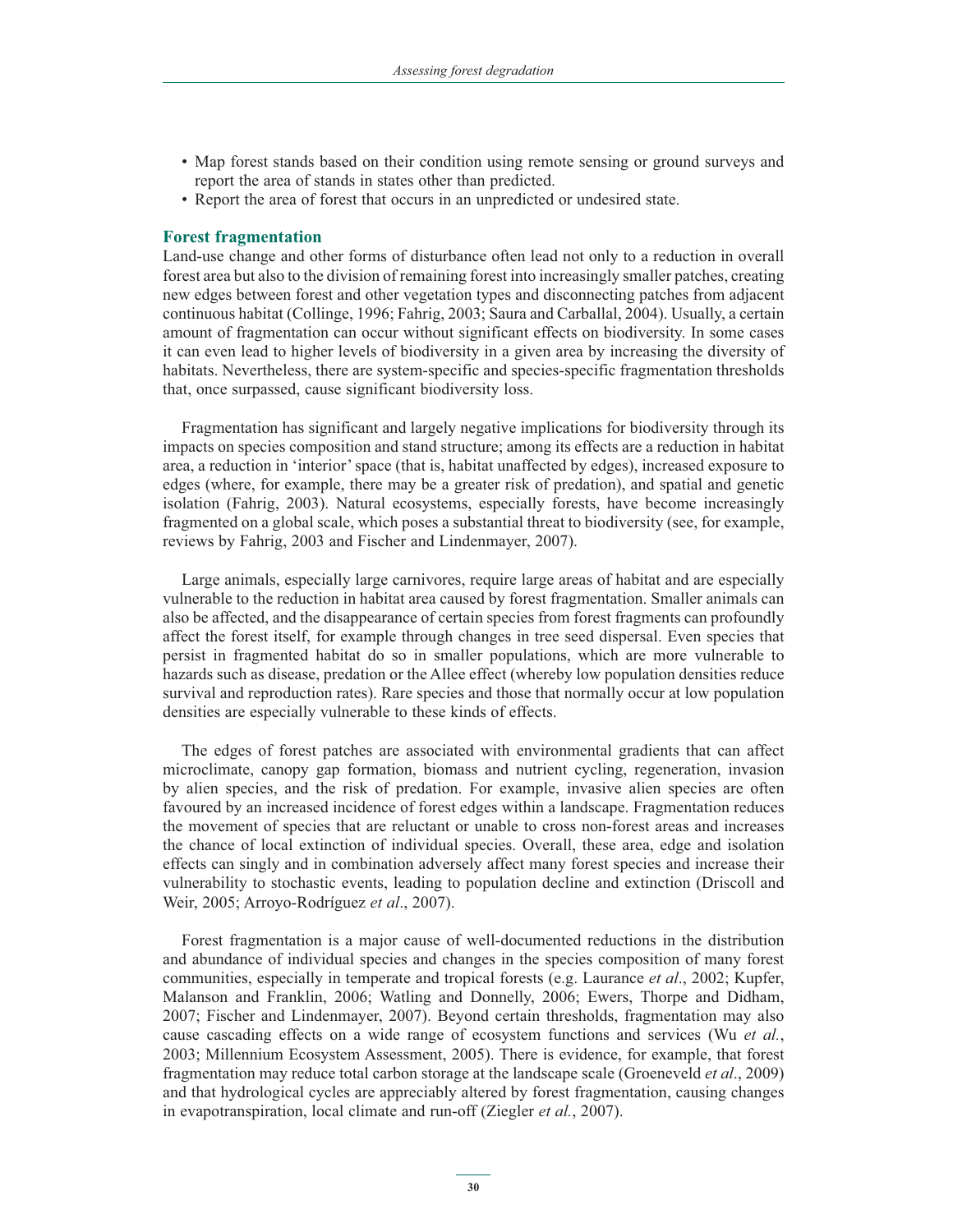Fragmentation appears, therefore, to be an excellent indicator of forest degradation for all types of forests, except possibly boreal forests, where, at least in managed landscapes, fragmentation is ephemeral because forests undergo natural or assisted regeneration and other uses (such as agriculture) are generally rare because of climate limitation (Thompson and Welsh, 1993).

Fragmentation needs to be distinguished from normal forest succession following disturbance. Fragmentation is a mixture of forest patches and land that has become deforested and is usually defined as a process involving both the loss and the breaking apart of formerly contiguous habitat. Fahrig (2003) noted that empirical studies of habitat fragmentation are often difficult to interpret because many measures of fragmentation are at the scale of the patch, not the landscape, and most measures do not distinguish between habitat loss (deforestation) and habitat fragmentation *per se* – that is, the breaking apart of habitat after controlling for habitat loss. Fragmentation has come to mean different things to different people and has lumped together many interacting processes and spatial patterns that accompany human landscape modification (Lindenmayer and Fischer, 2007). Figure 4.1 shows some of the processes often described as fragmentation.

The variation of habitat requirements between species adds further complexity to the use of fragmentation as an indicator. A small arboreal mammal may perceive a road or a cleared area as a barrier – its habitat, therefore, has been fragmented. A large ground-dwelling herbivore, on the other hand, may consider a treeless area as a useful path or grazing resource – its habitat has not been fragmented (and has possibly been improved). Connectivity is species-specific and so, therefore, is habitat fragmentation.

A distinction should also be made between habitat loss and the loss of native vegetation cover because some species can survive or thrive in modified landscapes. Some naturally fragmented landscapes (e.g. the savannah–forest mosaic of coastal Gabon) are extremely species-rich, and a change to 100% forest cover would result in a decrease in the number of species (although it would result in a net gain in carbon stock).

Considering all these elements of complexity, it is suggested that if the baseline condition is a primary forest ecosystem (that may be fragmented naturally) or a sustainably managed



FIGURE 4.1 **Four spatial pattern processes of forest loss**

 $a =$  attrition (patch removed);  $b =$  shrinkage;  $c =$  perforation;  $d =$  fragmentation/breaking apart. Source: Bogaert et al. (2004).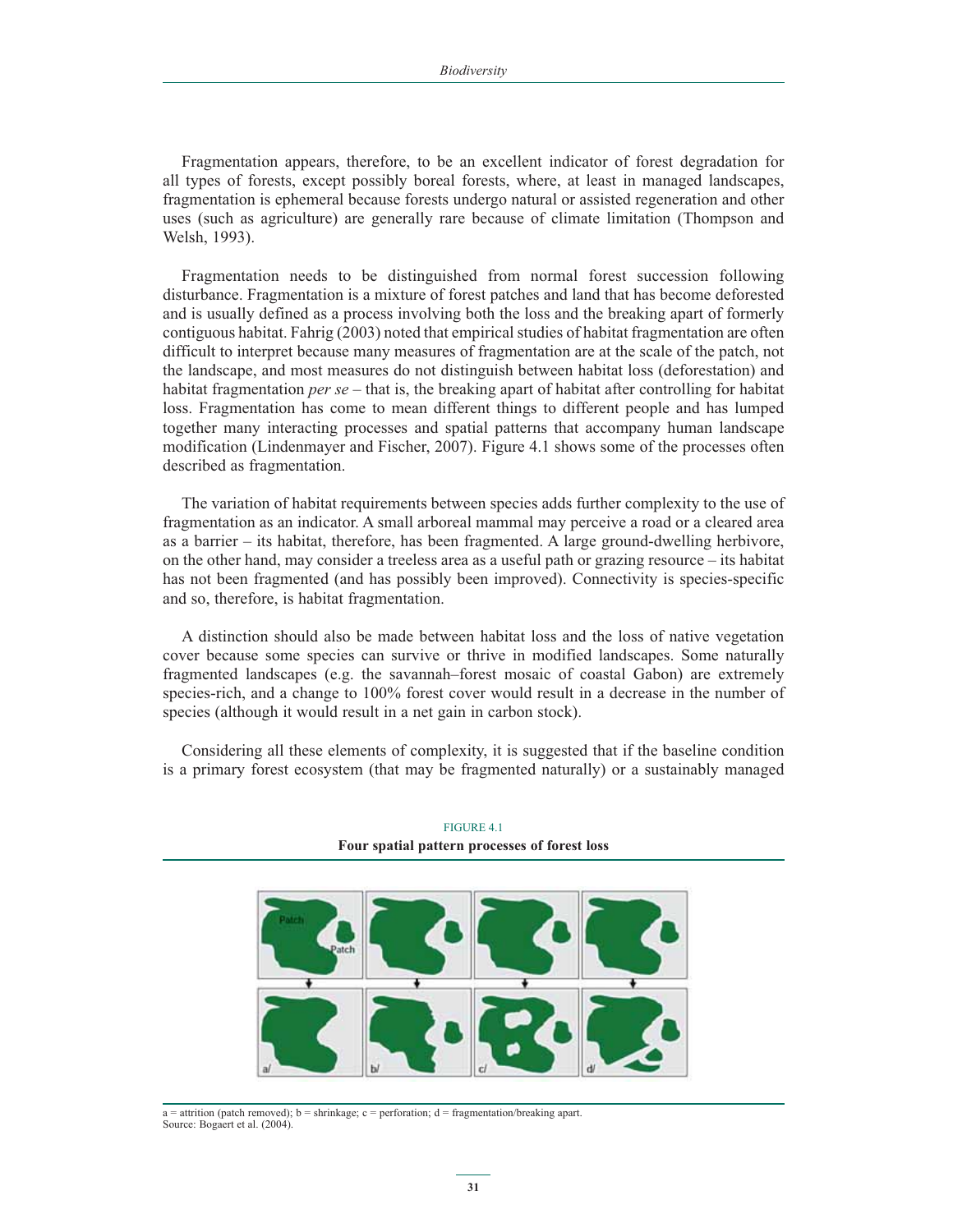forest, then an increase in fragmentation over expected natural levels is generally indicative of degradation. There are exceptions: in Costa Rica, for example, an increase in forest area has caused an increase in the fragmentation index because of the establishment of large numbers of small forest patches.

**Fragmentation metrics.** The most common source of mapped data on forest cover is remote sensing. On the whole, fragmentation data derived from remote sensing at a high spatial resolution, such as from Landsat and *Satellite Pour l'Observation de la Terre* (SPOT), are relatively easier to interpret because they relate directly to forest distribution on the ground. Coarser-resolution remote sensing, such as Moderate Resolution Imaging Spectroradiometer (better known as MODIS), Medium Resolution Imaging Spectroradiometer (MERIS) and SPOT Vegetation, can also be used to assess changes in forest fragmentation but may obscure finer-scale fragmentation important for some components of biodiversity (e.g. species) and some ecosystem services. Data derived from aerial surveys may also be a useful (though expensive) source of forest-cover data for assessing changes in fragmentation. Whichever data are used, it is essential that both the raw data and the ways in which they are processed (including rectification, correction and classification) are comparable for all the time periods being assessed. In some cases this may require specific tests of comparability.

Several metrics can be used to assess fragmentation. Some can be used at the FMU level and others at the patch level. Some fragmentation metrics are more easily understood than others. The most useful potential indicators are those that represent the major effects of fragmentation (i.e. on area, edges and isolation) as transparently as possible.

Table 4.3 shows some possible measures of fragmentation. For all of them, and for most other available fragmentation metrics, their usefulness depends on the level of understanding of their relationship to the values and services of interest. Moreover, in order to minimize confounding effects (as identified in Table 4.3 in the column on caveats and constraints) they must be compatible with and interpretable in the light of information on change in forest area. They are also only useful if measured over time because many forests are naturally patchy or have been fragmented on historical rather than recent time scales. Therefore, establishing a current or recent baseline from which to assess change is essential, as is the use of compatible datasets and analysis methods in consecutive assessments.

Ideally, indicators of forest degradation resulting from fragmentation should be presented in the context of indicators of the pressures leading to that fragmentation (for example, deforestation rates, agricultural conversion and the expansion of infrastructure) and the responses aimed at controlling them (for example, protected-area establishment, other landuse planning and zoning, and the area under certified management). This will help users to interpret trends and to act on their interpretations.

All the metrics listed in Table 4.3 are available in software such as FRAGSTATS (McGarigal *et al.*, 2002) and can be used with data generated using geographic information systems (GIS) or remote sensing at various scales. On their own, however, they do not fully 'measure' fragmentation, and little guidance is available on how they relate to the observed biological (or other) effects of fragmentation (Davidson, 1998). Therefore, they should be complemented by other measurements or assessments to provide a more complete understanding of degradation. It is possible to determine whether fragmentation affects biodiversity in a given forest landscape, but it is less easy to quantify the biodiversity-related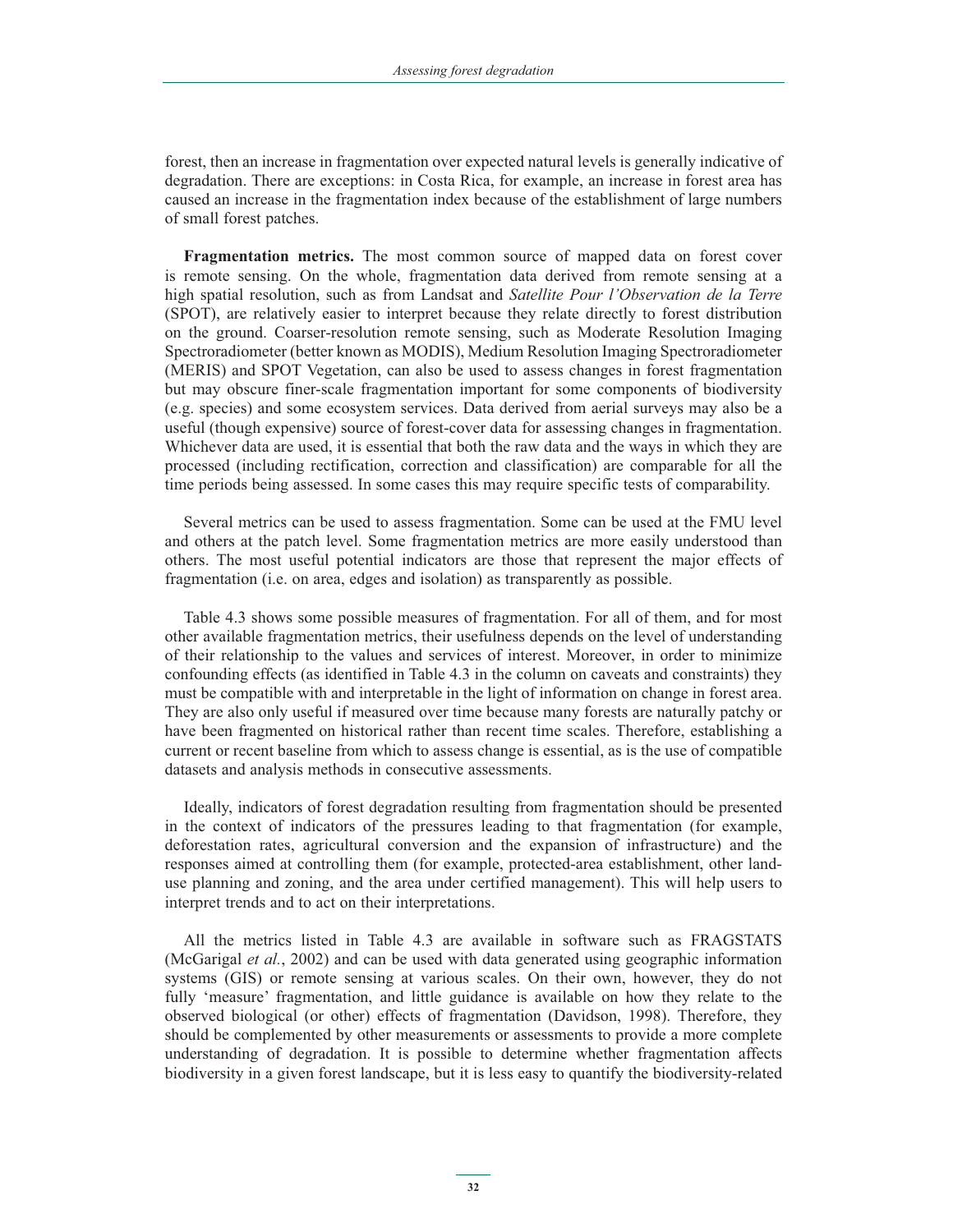| Metric                                                                  | Calculation                                                                                             | Most commonly<br>used unit | Relation to<br>degradation                                                                                                                                  | Caveats and<br>constraints                                                                                                               |
|-------------------------------------------------------------------------|---------------------------------------------------------------------------------------------------------|----------------------------|-------------------------------------------------------------------------------------------------------------------------------------------------------------|------------------------------------------------------------------------------------------------------------------------------------------|
| Mean patch size                                                         | Total forest area<br>divided by the total<br>number of patches                                          | hectare                    | Decreasing mean<br>patch size over<br>time is likely to<br>indicate increasing<br>degradation due to<br>area effects                                        | Mean patch size can<br>increase as a result<br>of the elimination of<br>small forest patches                                             |
| Mean perimeter: area<br>ratio                                           | The mean ratio<br>of the patch<br>perimeter to area<br>for all patches in the<br>landscape              | None (dimension-<br>less)  | Increasing the mean<br>perimeter:area<br>ratio can indicate<br>increasing<br>degradation,<br>especially via edge<br>effects                                 | The ratio can<br>decline through<br>the elimination of<br>smaller and more<br>complex patch<br>shapes                                    |
| Mean Euclidean<br>nearest-neighbour<br>distance                         | The mean distance<br>hetween all<br>landscape patches,<br>based on shortest<br>edge-to-edge<br>distance | metre                      | Increasing mean<br>nearest neighbour<br>distances are<br>likely to indicate<br>increasing<br>degradation due<br>to the effects of<br>isolation              | The loss of<br>individual isolated<br>patches can cause a<br>decrease in the mean<br>nearest-neighbour<br>distance                       |
| Forest integrity<br>index (e.g. Kapos,<br>Lysenko and<br>Lesslie, 2000) | Combined metrics<br>of patch size,<br>connectivity and<br>edge effects                                  | None (dimension-<br>less)  | A declining<br>integrity index is<br>likely to indicate<br>a reduced ability<br>to produce goods<br>and services and<br>therefore increasing<br>degradation | The relationship<br>to specific goods<br>and services not<br>established –<br>complexity may<br>obscure more<br>understandable<br>trends |

TABLE 4.3 **Proposed best fragmentation measures**

degradation of a landscape due to fragmentation, or to apply results from one landscape in others. For example, point data can be used to assess species' responses to habitat edges (Ewers and Didham, 2008), but to quantify the landscape-scale net impact on the populations of those species it is necessary to combine information on species' responses with spatially explicit data on the distribution of habitat edges (Ewers and Didham, 2007; Ewers, Thorpe and Didham, 2007; Ewers *et al*., 2009).

**Calculating fragmentation indices.** The calculation of fragmentation indices involves the following:

- The use of GIS and software such as FRAGSTATS to analyse data generated by digitized aerial photographs or high-resolution satellite imagery.
- The comparison of historical and current data, or the comparison of current data and predictions of natural fragmentation patterns.

### **Ecosystem diversity**

An ecosystem can be defined as a dynamic complex of plant, animal and micro-organism communities and their non-living environment. Classifications of ecosystems can be made at any scale, from global classifications, such as sub-biomes, to local ecological communities, such as the classification of forest stands based on vegetation associations and a characteristic set of tree species (e.g. Allen and Hoekstra, 1992). In many countries, classifications of forest vegetation types are also used as classifications of ecosystems. The use of ecosystem diversity as an indicator requires knowledge of, or an ability to predict, the pre-existing distribution of ecosystems in a landscape.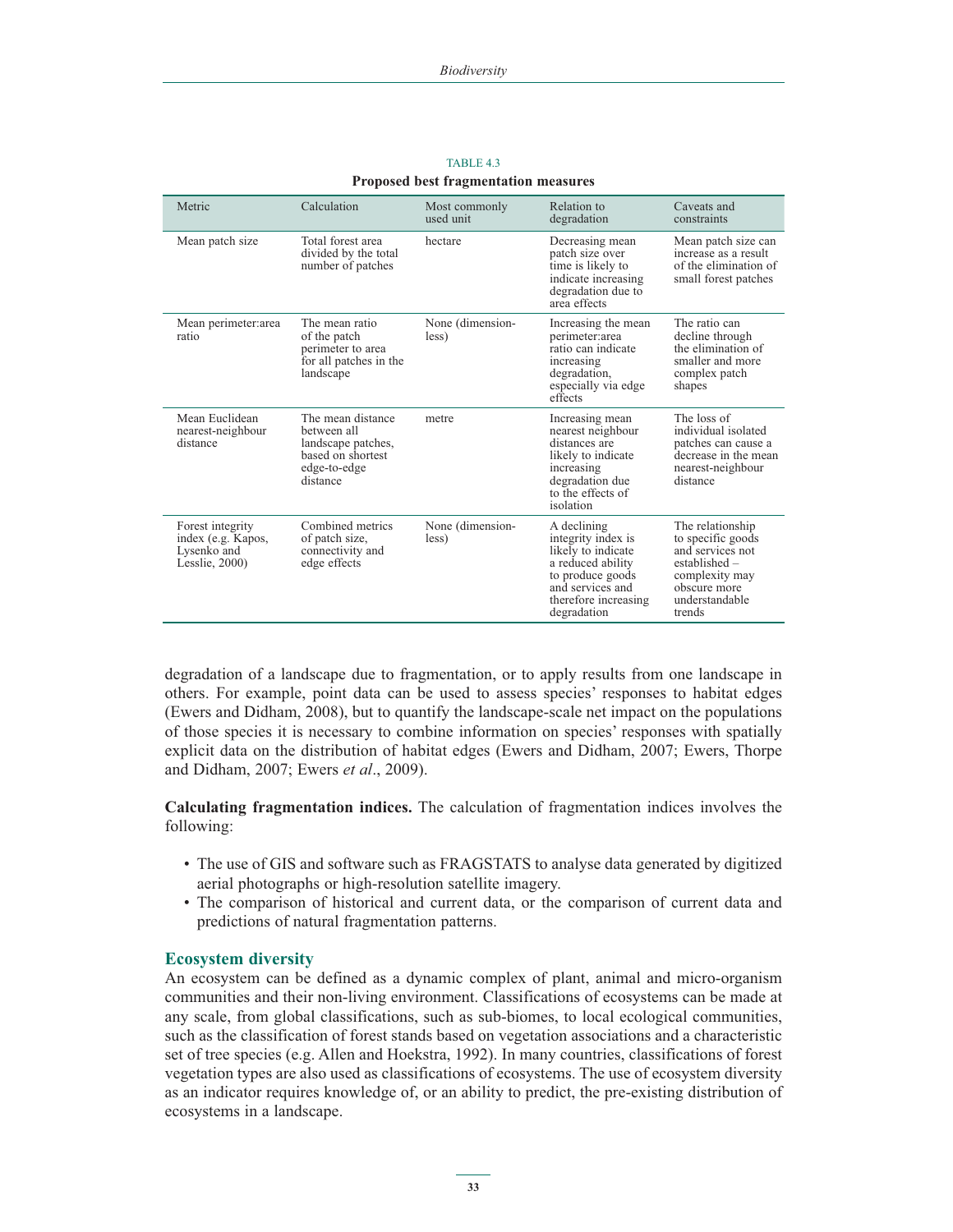The ecosystem diversity indicator suggests an expectation that, within bounds, a certain percentage of a landscape should be in each of several known forest types, and that the broad species composition (e.g. multiple species, conifer or deciduous) of a forest stand should be predictable given certain pre-existing conditions. Each ecosystem has a characteristic biodiversity that is recognizable. Since biodiversity supports almost all ecosystem goods and services, the loss or degradation of biodiversity in any ecosystem type, especially the loss of functional species, will result in a reduction of ecosystem goods and services (e.g., Diaz *et al.*, 2005). Therefore, the use of ecosystem diversity as an indicator is useful for suggesting broad changes in the range of forest values that are produced across a landscape.

At a minimum, the forest types used by the United Nations Environment Programme-World Conservation Monitoring Centre (UNEP-WCMC, 2007) or FAO's ecological zones (FAO, 2001) may be used to the level of sub-biome to classify ecosystem diversity. Measurement of the extent of ecosystems or habitats is usually made using remote sensing techniques such as aerial photography or satellite images, and GIS for analysis. Time series using identical classifications of data enable the analysis of change over time in a sampled area.

Landsat, ASTER, SPOT High Resolution Visual, and Indian Remote Sensing satellite imagery, with spatial resolutions of 15–60 m, have been used for forest mapping at the national and subnational levels (Strand *et al.*, 2007). However, maps generated using imagery at this scale provide only rough estimates of forest type and structure; often there is even difficulty in distinguishing plantations from natural forests (Strand *et al*., 2007). For example, UNEP-WCMC (2007) mapped four classes of plantation (temperate/boreal exotic species plantation, temperate/boreal native species plantation, tropical exotic plantation, and tropical native plantation) at a coarse scale using Advanced Very High Resolution Radiometer-based satellite images, but the dataset was too coarse (20 m) to be useful for the more nuanced identification of forest ecosystems.

Souza *et al.* (2003) developed a method for mapping degraded forest classes, which they defined as heavily burned or heavily logged and burned, using a combination of 1 m resolution IKONOS data and data from SPOT 4. Even at this resolution, however, tree species could not be identified with accuracy, meaning that it could only be used for broad forest typing (e.g. deciduous, conifer, open or closed). Lambin (1999) noted that images must be evaluated at sufficient frequency to differentiate natural forest change from degradation.

Thus, satellite imagery can be used to assess change in ecosystem diversity at a scale of broad forest types (or ecosystems), but not for finer-scale forest types. The techniques require expertise that may not be available in all countries and a forest classification system against which to measure change. Fine-scale assessments require expensive imagery (e.g. LiDAR – 'light detection and ranging') and highly specialized study. Mid-resolution remote sensing can be used to generate a first approximation of change in the relative abundance of ecosystems, such as the relative abundance of dry and wet tropical forests or of conifer and mixed-species temperate forests.

The indicator to be measured is 'change in area/percent of forest ecosystems', against a baseline condition. This could be reported using any one of a number of similarity indices that compare locations or the same location over time. Most simply, Sorensen's index of similarity could be used, in this case to measure the difference between actual and expected landscape structure, as expressed in the following equation.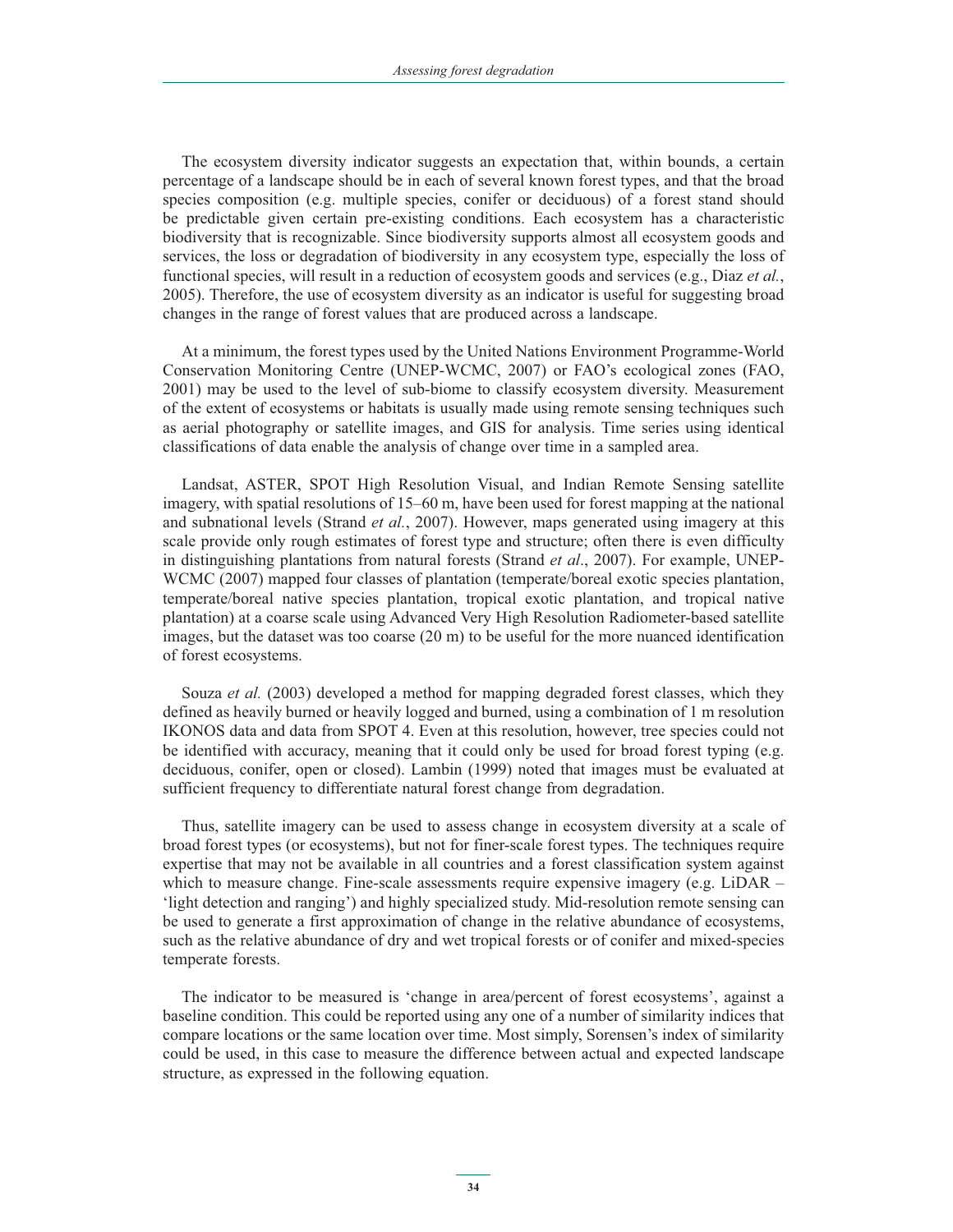*2z Sorensen's index of similarity*  $=$  $$  $x + y$ 

 *Where*

 *x = the number of forest types in the landscape of interest y = the number of forest types in the reference landscape or at time t+1 z = the number of ecosystems common to both.* 

 *The index takes a value between 0 and 1, where 1 = no difference.*

For multiple landscapes, Whittaker's formula, as modified by Lennon et al. (2001) or Diserud and Odegaard (2007), could also be used:

$$
b = 2 | b - c |
$$
  
2a + b + c

 *Where* 

 *a = continuity (i.e. the number of same forest types in both landscapes) b and c are exclusive forest types and c co-occurs on the landscapes or on the same landscape at different measurement times. (The symbol around b - c indicates absolute value, e.g. |4 - 6| = 2.)*

**Monitoring landscape-scale ecosystem diversity.** The monitoring of landscape-scale ecosystem diversity involves the following steps:

- Use FAO's forest ecosystems as a first approximation, or a national or regional forest-type classification system, to measure the relative abundance of forest types.
- Map an area using the best available imagery, with ground-truthing if possible, for selected classes (ecosystems). The area to be mapped could be a large production landscape, an FMU, or a sufficiently large area (e.g. 100 km<sup>2</sup>) across which to sample forest ecosystems.
- Develop an *a priori* expectation of forest types for a given landscape based on the natural range of variability (NRV) for those forest types obtained from historical information or from a nearby primary forest landscape on similar site types.
- Monitor change in ecosystems (area, percent) in the area of interest, at a time interval that is appropriate relative to natural and anthropogenic disturbances.
- Use the NRV to bound the occurrence (area, percent) of each forest type as a means for determining when degradation is occurring as a result of human activity.
- Calculate an index of similarity.

**Monitoring stand-scale ecosystem diversity.** This scale could also be referred to as habitat diversity or forest types, as it has been by the Biodiversity Indicators Partnership.<sup>4</sup> The most widely used techniques for stand-level remote assessments use small-scale aerial photography (e.g. 1:20 000). High-resolution satellite images can be used at the scale of the individual tree but are generally cost-prohibitive. Recently, LiDAR and other aircraft-mounted sensors have become more common in small-scale forest mapping, but they are expensive. Most work at the stand level to assess degradation will likely involve ground surveys to sample change in forest condition.

The degradation of ecosystems at the stand scale may be best assessed using other indicators, such as biomass production, species occurrence and bushmeat production.

<sup>4</sup> http://www.bipindicators.net/.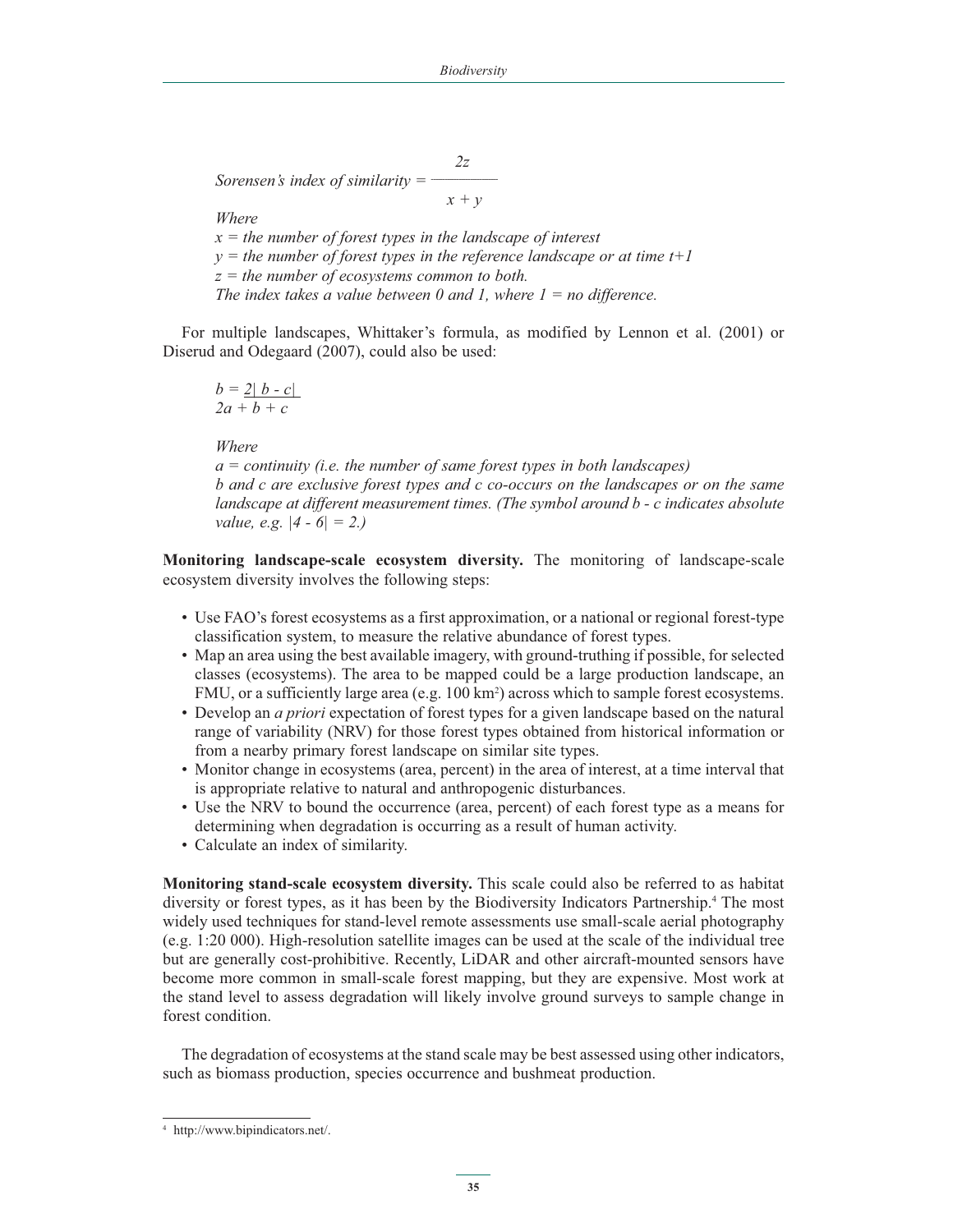#### **Forest tree species**

Achieving a similar (although perhaps skewed) composition of forest tree species in managed compared with unmanaged stands is an underlying tenet of SFM.5 A significant (unplanned) departure from the expected species composition can suggest degradation of the goods and services produced by an ecosystem and may indicate a loss of biodiversity with respect to tree species and other organisms such as lichens, fungi and insects. Tree species composition can change as a forest becomes degraded through the over-harvesting of commercially valuable species, excessive fire, or other unsustainable practices (for examples see Asner, Knapp and Broadbent, 2005 and Foley *et al*., 2007). The tree species composition of a stand provides fundamental information on changes in tree community diversity, from the stand level to the regional level, and ultimately on forest ecosystem stability over time. Using tree species composition as an indicator requires an understanding of forest ecosystem types (see above), their 'normal' tree species compositions, and the variance found in similar ecosystem types across landscapes (known as beta diversity). Community-level analysis also requires knowledge of successional processes for given forest types.

It may be difficult to establish a baseline, especially for humid tropical forest types, where differences in diversity between plots are high because of the high diversity of tree species at low densities. Moreover, the use of tree species composition in a primary forest to define baseline composition raises questions such as the amount of difference between the primary forest and the targeted forest that is acceptable, which primary forest (if there are several) should be compared with the target forest, and how the baseline composition can be established if no information is available on a relevant primary forest. Since species in similar vegetation tend to occur in clusters (Yoshimura, 2007), tree species composition in degraded forest might need to be defined locally or at the landscape level. Highly degraded forests will show large differences, to the extent that the state of the system may have changed. Hence, surveys of tree species composition can be used to supplement remote sensing that indicates that the forest is in a new ecosystem state (see 'ecosystem state' indicator above).

Generally, information on expected species occurrence is available from local-scale to national forest inventories, especially where adequate forest management planning processes are in place. A range of analyses is available to determine meaningful changes in tree species composition by comparing community structure, including discriminant function, clustering, and the use of various simple indices (e.g. those suggested above for ecosystem diversity).

**Determining tree species composition.** Numerous plot-based and plotless techniques can be used for tree species composition surveys (e.g. prism plots, single large plots, multiple smaller plots, point-quarter, and point-distance). The technique used to census species is probably less important than an adequate design for the monitoring programme and maintaining consistency with past surveys (if they exist). The following steps should be taken to prepare for a tree species census:

- Use the FAO ecological zones as a first approximation, or a national or regional forest type classification system, to determine the relative abundance of forest types.
- Select forest types of interest for surveying based on relative abundance (most common and most heavily used) and regional priorities (e.g. rare forest types).

<sup>5</sup> The species mix need not be identical to primary forests, however. Enrichment planting or other forms of silviculture may be used to increase the abundance of selected species valued for their products (wood or nonwood). In the teak forests of Southeast Asia, and certain forests in the Amazon and Central America, for example, forest-dependent people have significantly altered species composition near settlements for their own benefit.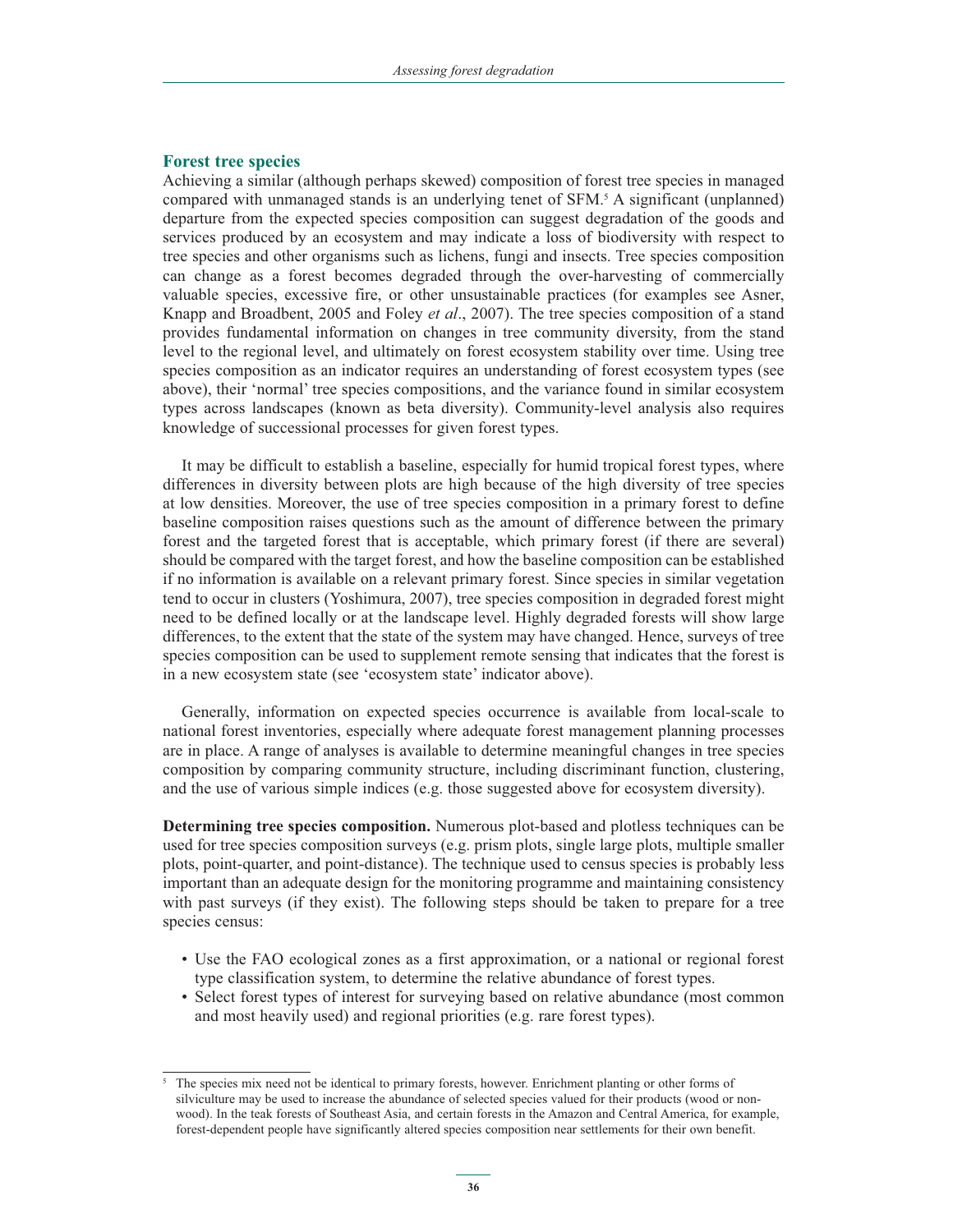- Map an area using the best available imagery, with ground-truthing if possible, for selected classes (ecosystems). The area to be mapped could be a large production landscape, an FMU, or a sufficiently large area (e.g. 100 km<sup>2</sup>) across which to sample forest ecosystems.
- Develop an *a priori* expectation of species abundances in each forest type for a given landscape, based on the NRV for forest types derived from historical information or a nearby primary forest in a similar landscape.
- Determine the number of plots to sample based on the expected variance among plots.
- - Conduct a field study using plot-based or plotless methods. Once a method is selected it should not be changed. Equipment will include maps, data loggers or field notebooks, prisms and measuring tapes.
- Determine means and standard deviations for each forest type and develop simple indices of similarity (e.g. Sorenson's), or use appropriate multivariate ordinations to examine for differences between sampled stand types and controls. On a multivariate plot, stands that are similar to controls (or expected values) will cluster near values for the controls, while disparate stands will tend to be elsewhere on the ordination.

#### **Functional species**

Any change in forest type (e.g. age, vegetation or structure) and abiotic environment in and around forests (e.g. average, highest and lowest temperatures, precipitation or snow accumulation) will result in a change in associated species composition. A subset of species composition of particular interest is functional species (e.g. Diaz and Cabido, 2001; Ellison *et al.*, 2005). Some species are more important than others in providing ecosystem goods or services (e.g. Walker, 1992; Diaz *et al.*, 2003), and the loss of functional species often means a reduction in a given function and the reduced production of goods or ecosystem services. There is often redundancy among species for a given functional role, however, and functional groups (i.e. groups of species that perform the same ecosystem function) can also be used as indicators of forest degradation. The loss of functional species in the absence of redundancy has negative consequences for ecosystems to the point of ecosystem change or even collapse (Chapin *et al.*, 1997; Ellison *et al*., 2005). Hence, the loss of functional species often means a reduction in a given function and in the production of goods or ecosystem services. Expanding the concept to include redundancy, a change in functional groups (groups of species that perform the same ecosystem function) can be a strong indicator of ecosystem change. For example, the loss of all pollinators would have highly negative consequences for plant reproduction. Keystone species are a special group of functional species that carry out roles in ecosystems that affect many other species; where they occur, they are indicators of ecosystem functioning and, if lost, indicate forest degradation. Functional species and keystone species are not necessarily the most numerous species in the system (see Hooper and Vitousek, 1997; Diaz *et al*., 2003). Table 4.4 lists possible species indicators of degradation in ecosystem function.

If functional species in ecosystems can readily be identified, changes in their abundance over time may indicate that the system is being degraded. Below, several ideas for monitoring functional species as indicators of degradation are suggested. The use of any of these requires a monitoring programme that should be carefully designed locally by people working at the stand level. Hence their applicability as tools to assess degradation can only be accomplished by local managers, given sufficient training and planning.

Many species deliver regulating services in ecosystems. For example, certain birds, butterflies and ground beetles are often used as indicator groups because of data richness and because many are clearly functional species (Lawton *et al*., 1998) that deliver services such as pest reduction and pollination. Insectivorous birds can regulate herbivore populations and act as seed dispersal agents, and some are pollinators. In conifer forests in the western United States, bird predation on chronic insect herbivores was shown to increase productivity in forest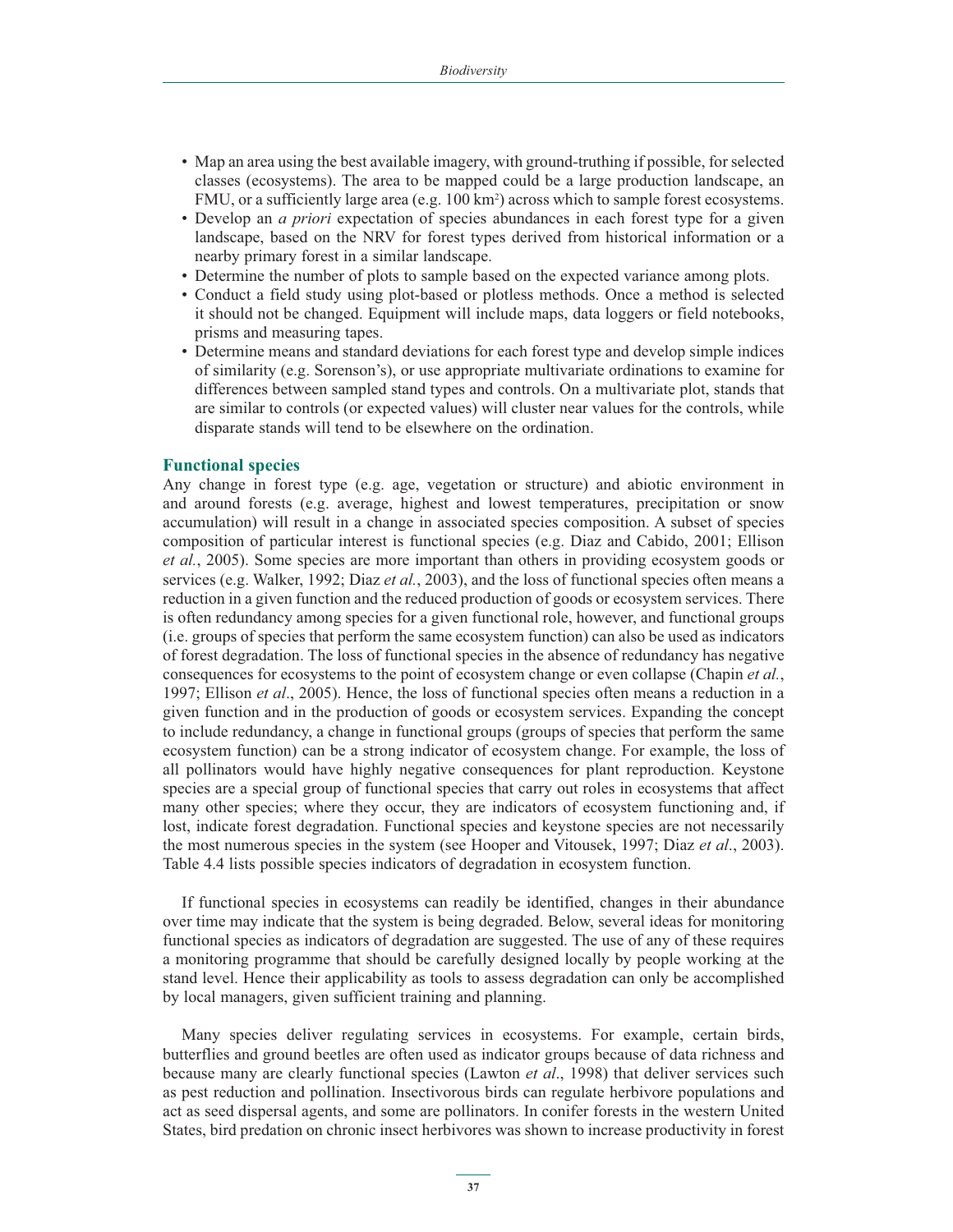stands by as much as 20 percent compared with control sites with no predation (Bridgeland *et al*., 2010). Most insectivorous birds respond negatively to selective logging and partial harvesting in tropical forests (e.g. Johns, 1996; Mason, 1996; Aleixo, 1999), suggesting that this guild may be a good indicator of degradation. Ecological information is also richer for insectivorous birds than for many other functional species. For example, when species or age composition becomes skewed, such as when only early-succession-forest birds are recorded at the landscape level, it could suggest degradation at that scale (Yamaura *et al.*, 2009). On the other hand, ground beetles are more indicative of stand condition than landscape condition. Monitoring methods are well established for both species groups (e.g. point counts for birds and pit-fall traps for ground beetles). According to Whittaker (1972), gamma diversity is the richness in species of a range of habitats in a geographic area (e.g. a landscape or an island); it is dependent on the alpha diversity of the individual communities and the range of differentiation (beta diversity) among them. Like alpha diversity, gamma diversity is a quality which simply has magnitude, not direction, and can be represented by a single number (a scalar).

If species information, which was collected originally at the stand level, indicates higher species diversity in natural forests than in plantations at the landscape-to-regional level, where there are patches of each forest type, then species composition might be a good indicator of degradation at that scale. The difference in species composition at the landscape level, therefore, might be a useful way to represent forest degradation.

**Pollinator bees as indicators.** Pollinators are directly or indirectly related to ecosystem productivity (e.g. Ricketts *et al.*, 2004; Klein *et al*., 2007). The importance of the various pollinator groups differs by ecosystem or ecoregion. For example, insect pollinators are most important globally but bat pollinators occur mostly in the tropics, while birds (e.g. hummingbirds, honeyeaters and sunbirds), mammals and sometimes lizards can play important pollination roles in particular regions or ecosystems.

In Southeast and East Asia, bees in the tribe Apini of Apidae, including *Micrapis*, *Magapis* and *Apis*, are particularly useful indicators of forest degradation because they are important pollinators of tree flowers and they nest in forests. Thus, a dominant bee species may be a keystone species. Many hover flies are also important pollinators that inhabit forests. They are often associated strongly with woody debris, but their ecology is generally not well known.

The population size of key pollinator species can be an indicator of ecosystem function and degradation. The ratio of plant species that require biotic pollination to those that do not might indicate the condition of pollinators in a forest ecosystem. As most key pollinators (especially bees) require relatively large dead standing trees in which to nest, the presence of these can be used as an indicator of the presence of bees.

Bee fauna can be surveyed as follows (see Westphal *et al.*, 2008):

- Select several stands (e.g. five or more per forest type) for sampling to enable a measure of variance among stands.
- Trap bees with pan-traps (yellow, white and blue are the standard colours), which are effective for landscape-scale sampling. For some species, trap nests with reed/bamboo internodes can be used as a complementary sampling method.
- Identify trapped species, preferably at the morpho-species level but at least at the family level. Count the number of individuals of each family.
- Determine a baseline for bee species using one or more of the following total species numbers, number of indicator bee species, composition of specialist vs generalist, or bee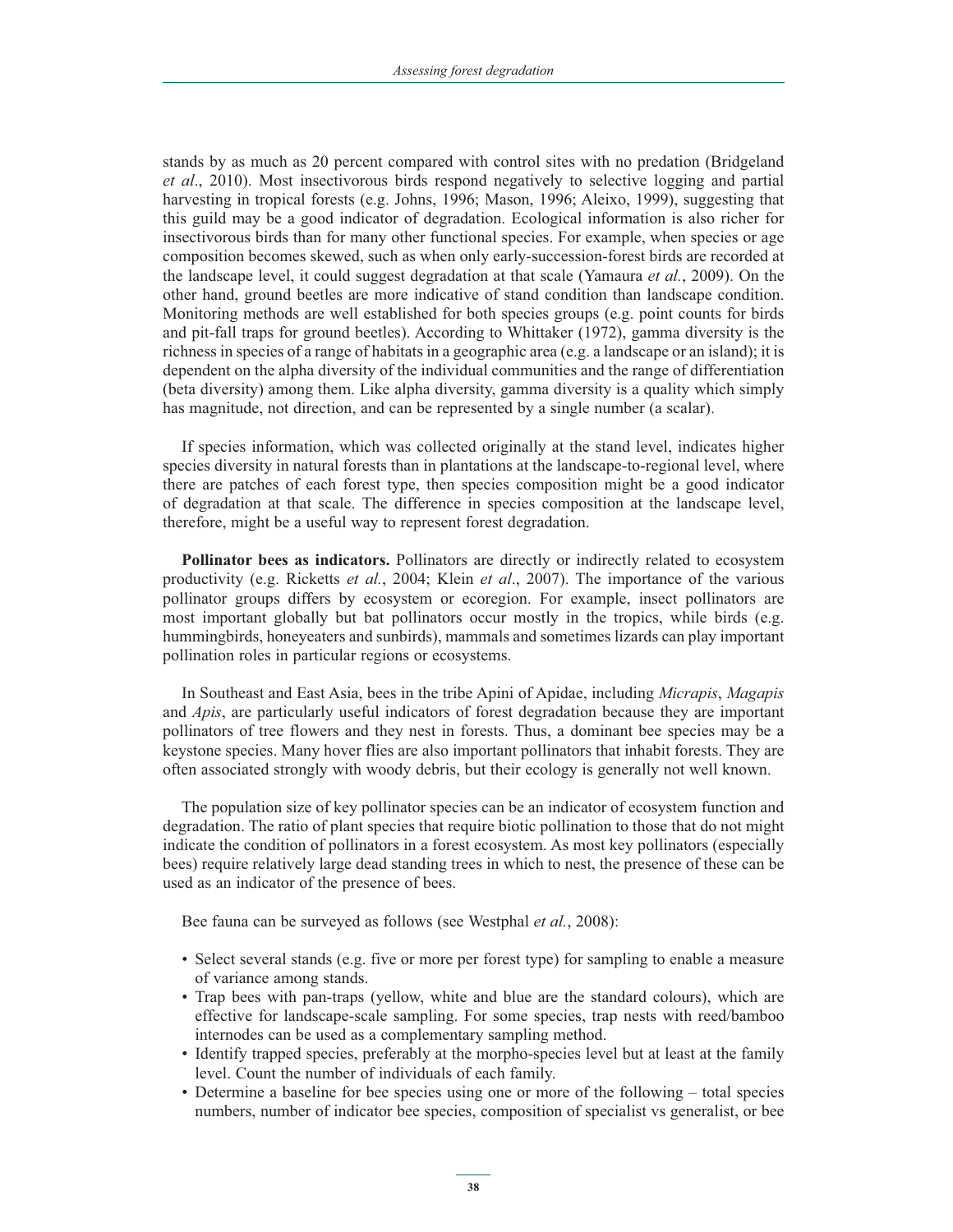diversity index. Communities can be characterized and compared using diversity indices such as

- calculating species richness for stands and forests (i.e. the number of species)..
- the Simpson index (often used to measure the diversity of habitats), which can be used to describe bee diversity, as follows

$$
D=1-\sum_{i=1}^S p_i^2
$$

*Where D is the diversity index, S is the number of species in the sampled community (stand), and p is the proportion of the ith species in the sample. D in sampled stands can be compared to D in controls.*

- the Shannon index (denoted by the letter H), which can be used to indicate species diversity as follows

$$
H' = -\sum_{i=1}^{S} p_i \ln p_i
$$

*Where S is the number of species in the community sampled (e.g., in the stand) and*  $p_i$  *is the proportion of S made up by the ith species. In this case, H in sampled stands can be compared to H in the control stand.* 

Regardless of which index is used, it is important to compare the relative abundances of the individual species to allow direct comparisons between samples and control stands (or expected values).

**Seed-dispersal agents as indicators.** Seed dispersal is related directly to natural forest regeneration and therefore to ecosystem sustainability. The seeds of many tree species are dispersed by animals, while others are dispersed by abiotic agents (e.g. wind and water). Many plants (known as zoochoric plants) produce fruits whose seeds are intended to be carried by vertebrates. Therefore, those plants are important food resources for animals. For many vertebrates, zoochoric plant richness and their annual rate of reproduction (the amount of fruit set) is highly related to reproductive success. Birds are generally one of the most important groups of seed-dispersal animals in forest ecosystems, and primates are also important seeddispersers in tropical forests (e.g. Chapman, 1989). Rodents can carry nuts but are also nut predators (Howe and Smallwood, 1982).

Many key seed-dispersers (e.g. birds, bats and primates) move relatively long distances within a given forest, and the loss of their habitats at the landscape scale might limit or prevent the natural regeneration of some trees (Gorchov *et al.*, 1993). Moreover, some small plants, such as *Viola* species, also rely on insects as seed-dispersers. As shown in the *Viola*–ant system (Hanzawa, Beattie and Culver, 1988), germination may also be highly dependent on the seeddisperser system.

Habitat conditions (e.g. the area of natural forests, the extent of fragmentation, the connectivity of forest patches, the existence of corridors, and the density of dead standing trees and relatively large living trees as nests) can be used to predict the presence and/or density of certain seed-disperser animals. The abundance of zoochoric plants and their rate of regeneration would likely be a predictor of the condition of populations of seed-dispersers.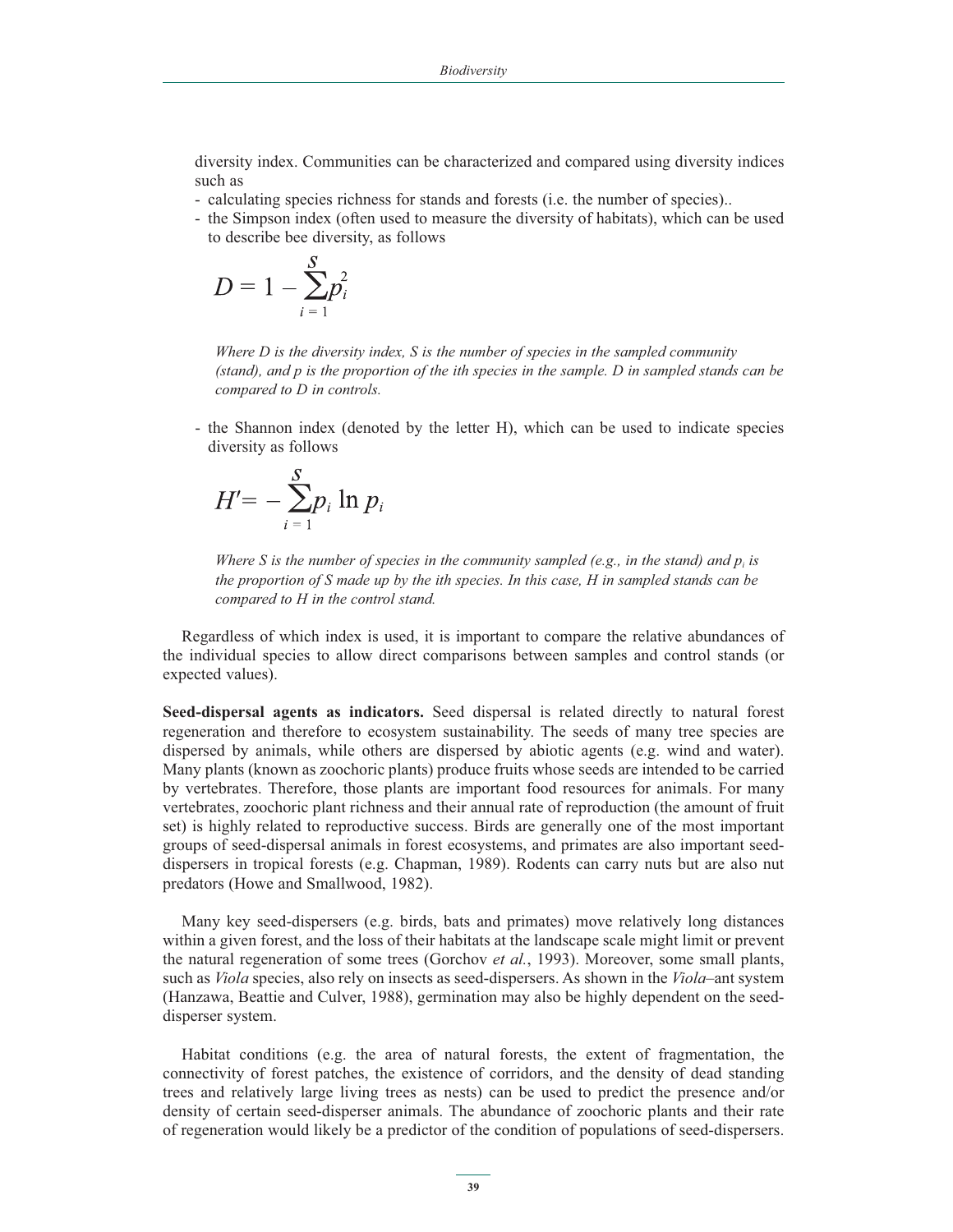| Indicator                                                                           | <b>Potential</b><br>as indicator | <b>Measurement</b><br>method                                                                                                    | <b>Relevant case</b><br>studies                                                              | <b>Measurement</b><br>scale |
|-------------------------------------------------------------------------------------|----------------------------------|---------------------------------------------------------------------------------------------------------------------------------|----------------------------------------------------------------------------------------------|-----------------------------|
| <b>Pollination</b>                                                                  |                                  |                                                                                                                                 |                                                                                              |                             |
| Population size of key pollinator<br>species                                        | $^{+}$                           | National inventory                                                                                                              |                                                                                              | Landscape                   |
| Habitat quality for key pollinator<br>species                                       | $^{+}$                           | Number of snags, old (and<br>maybe large) trees                                                                                 |                                                                                              | Stand,<br>landscape         |
| Natural vegetation (in some senses, this $+$<br>may be the same as habitat quality) |                                  | Area of natural vegetation;<br>distance between patches of<br>natural vegetation                                                | Gathmann and<br>Tscharntke<br>$(2002)$ ; Taki et<br>al. (2010)                               | Landscape                   |
| Seed dispersal                                                                      |                                  |                                                                                                                                 |                                                                                              |                             |
| Habitat quality for key seed dispersers                                             | $^{+}$                           | Area of natural forest:<br>fragmentation; connectivity of<br>each forest/corridor; snags and<br>relatively large trees as nests |                                                                                              | Stand.<br>landscape         |
| Zoochoric plants (for seed dispersers)                                              | $\gamma$                         | Number; amount of young<br>zoochoric plants                                                                                     |                                                                                              | Stand,<br>landscape         |
| Seed dispersal animals                                                              | $^{+}$                           | Species richness; population<br>size; national survey                                                                           |                                                                                              | Stand.<br>landscape         |
| <b>Decomposition</b>                                                                |                                  |                                                                                                                                 |                                                                                              |                             |
| Soil animals for decomposition                                                      | $\overline{a}$                   | Species composition                                                                                                             | Mostly used<br>in scientific<br>study, requires<br>expertise (Ritz)<br><i>et al.</i> , 2009) | Stand                       |
| Soil physical and chemical properties                                               | $^{+}$                           | National and local survey                                                                                                       |                                                                                              | Stand                       |
| <b>Biological control</b>                                                           |                                  |                                                                                                                                 |                                                                                              |                             |
| Natural enemies for biological control                                              | $\overline{\cdot}$               | National and local survey,<br>species richness                                                                                  |                                                                                              | Stand.<br>landscape         |
| Insectivorous birds and bats                                                        | $^{+}$                           | Species richness; species<br>composition; population size                                                                       |                                                                                              | Stand,<br>landscape         |
| Habitat quality for biological control<br>agents                                    | $^{+}$                           | Natural vegetation; forest<br>connectivity (fragmentation)                                                                      |                                                                                              | Stand,<br>landscape         |
| Period of outbreak of pests (for<br>evaluation, need more scientific<br>evidence)   | $\overline{\phantom{a}}$         | National survey                                                                                                                 |                                                                                              | Stand,<br>landscape         |
| <b>Carbon sequestration</b>                                                         |                                  |                                                                                                                                 |                                                                                              |                             |
| Relevant major tree species for carbon<br>sink                                      | $\overline{\cdot}$               | National survey, inventory                                                                                                      | Russell et al.<br>(2010)                                                                     | Stand                       |
| Tree growth                                                                         | $^{+}$                           | National survey, stand-level<br>survey                                                                                          |                                                                                              | Stand                       |
| Soil nutrition level                                                                | 2                                | National survey                                                                                                                 | Oren et al.<br>(2001)                                                                        | Stand                       |

TABLE 4.4 **Possible species indicators of degradation in ecosystem function**

Note:  $-$  = limited potential as indicator;  $+$  = significant potential as indicator

**Decomposers as indicators.** Decomposers in forests help to maintain water and soil quality and promote nutrient cycling (Harris, 2009). Microorganisms are probably the most important forest decomposers, but little qualitative and quantitative information is available on them or how they function (e.g. Meyer, 1994; Harris, 2003). Microorganisms decompose organic materials from the macro-scale to the micro-scale throughout the decomposition process. The process of decomposition in forests occurs in stages, with many organisms dependent on products from preceding stages. However, the specific organisms associated with the various stages of decomposition are mostly unknown.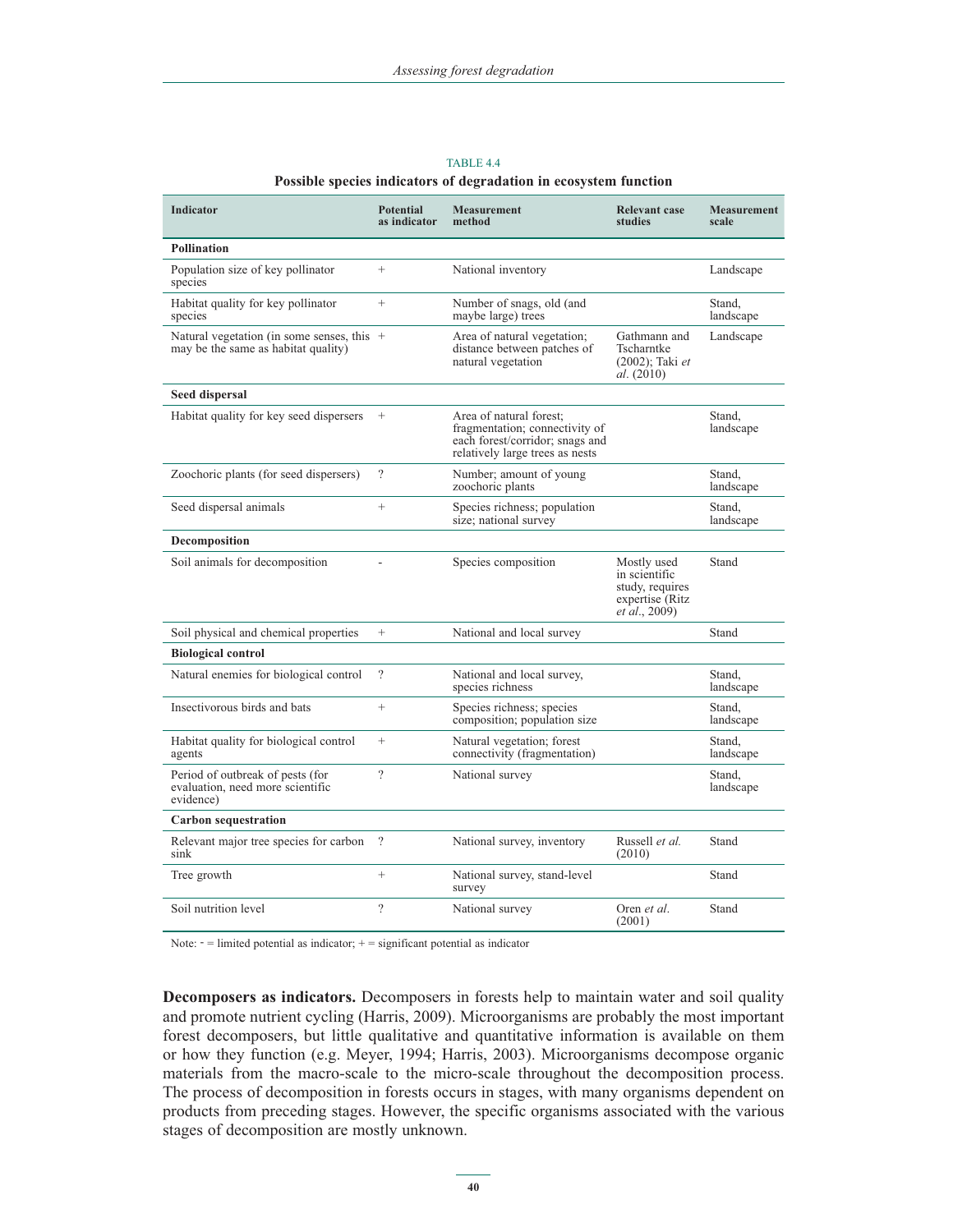The soil microbial community is dependent on the level of site disturbance. The nature of the soil microbial community, therefore, can indicate the impact (success) of restoration and management practices (Harris, 2003).

At the micro-scale it has been shown that different wood-boring insects and wood-decaying fungi prefer different dead (or almost-dead) trees. Soil organisms are generally more speciesrich in litter with higher nutrient loads (Hättenschwiler, Tiunov and Scheu, 2005). Therefore, at least for soil formation in the early stages of organic decomposition and nutrient cycling, soil organism diversity is crucial for maximizing these soil services (Harris, 2009).

The most important groups of decomposers are micro-organisms, but there is no 'best' technique for monitoring them, and all techniques require specific expertise and equipment (Harris, 2003; Ritz *et al.*, 2009). The species composition of soil animals is sometimes used as an indicator (Yeats, 2003). However, there are difficulties in the identification of soil animals and therefore they are usually only used in scientific investigations rather than for operational monitoring. DNA markers can be used, but only in small-scale studies. Nevertheless, the use of such techniques can help to differentiate the stages of soil degradation and to identify functional relationships with above-ground primary production. The suite of methods available for developing a monitoring programme for decomposers is described in Ritz *et al*. (2009).

**Biological control species as indicators.** Insect herbivores are common in forests. Biological control agents include pathogenic microorganisms, insect predators and parasitoids (Debach and Rosen, 1991; Maleque *et al*., 2010), and insectivorous birds and bats (Kalka, Kunz and Fenton, 2008). The importance of each group may differ locally, as does species composition.

Generally, there are relatively few insect predators in natural forests; when pest species increase in abundance, their natural predators respond by increasing numerically as well, but with a time lag. Thus, in natural forests, increases in the abundance of herbivores often do not last long because they may be controlled by natural predators, although population 'escape' by a pest species is possible, resulting in considerable damage to forests (e.g. Logan and Powell, 2001).

Some predacious insects, such as ground beetles and parasitoid wasps, do not migrate long distances and forest fragmentation may limit their distribution (Kagawa and Maeto, 2009). Birds and bats show particular habitat preferences. Although some ground-dwelling beetles are sensitive to habitat conditions, including vegetation (e.g. Nummelin and Fursch, 1992), ground ants may not be highly influenced by changes in vegetation cover (e.g. Oliver, Nally and York, 2000; Vasconcelos, Vilhena and Caliri, 2000).

The period of a pest outbreak is one indicator of the strength of biological control. For example, an outbreak of invasive alien species tends to continue until the prey or host populations have collapsed because they have no natural predators in the invaded region.

Important predaceous insect groups are ground-dwellers, and pit-fall traps are therefore useful methods for sampling them. For ants, bait traps can be used but line transects to count colonies are an alternative for well-trained technicians. Bamboo/reed trap nests work for some wasps; such nests also provide information on their prey diet. A malaise trap is generally used for collecting flying insects. Usually a tally is made of the number of individuals of each species trapped per day.

Identification is relatively easy for ground-dwelling predators. In all cases, managers need to establish a sampling protocol using control and managed stands and to develop a trend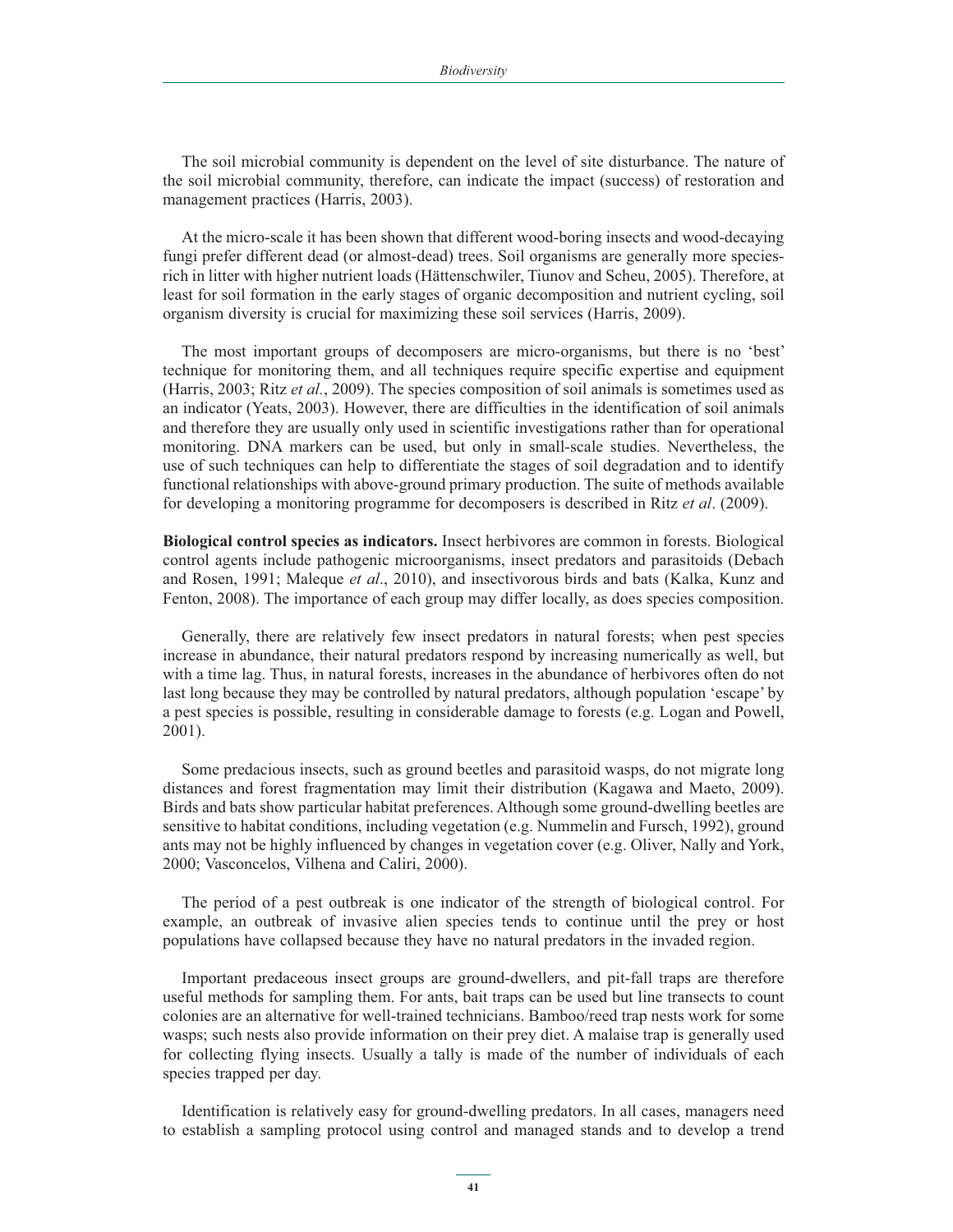index of the abundance of species or groups of species over time against the control stand to determine whether forest degradation is occurring.

**Species important as forest carbon sinks.** Tree growth rates and increases in biomass are indicators of change in the above-ground carbon sink. Not all trees store carbon equally (e.g. Strassburg *et al.*, 2010; Russell *et al.*, 2010; Potvin *et al*., 2011; but see Zhang *et al.*, 2011), and species may be short-lived or long-lived. Although there is only an incomplete understanding of the relationship between carbon sequestration and tree species and between carbon sequestration and forest management and disturbance, some tree species require more carbon than others during growth and therefore store more carbon (e.g. Russell *et al*., 2010). As a result, forests may be degraded in terms of the carbon storage services that they supply if the tree diversity is reduced. Hence, the monitoring of species richness and especially the individual monitoring of carbon-dense tree species density over time, or in comparison to an expected tree density, can indicate degradation of a forest ecosystem (see 'stand-scale ecosystem diversity' above and 'biomass indicators', also above).

**Provisioning species.** Indicator species should be determined locally and nationally by considering the relative importance of each species for various provisioning functions (e.g. timber, food and medicine). Certain plants may be culturally important for NWFPs. Forest degradation can be measured by yield as the difference between expected and actual yields. These yields are related to the stand-level biodiversity of the forest ecosystem and the loss of yield is therefore related to the degradation of the biodiversity.

#### **Invasive alien species**

In forests, an invasive alien species is a species not native to a given forest type that has invaded the forest and is causing harm (Pimental, Zuniga and Morrison, 2005). The invasion of alien species can cause a change in forest state and a consequent reduction in biodiversity and other forest goods and services. Many forests have been degraded by invasive alien species (e.g. Chornesky *et al*., 2005) and most indicator processes therefore make use of this phenomenon as an indicator. It is included in this chapter because the usual effect of invasive alien species is to reduce native species, through either competition, herbivory or predation (e.g. Lucier *et al.*, 2009).

In some circumstances, the spread and impacts of specific invasive tree species can be mapped using remote sensing (Van der Meer *et al.*, 2002). For example, certain invasive alien species occur in or dominate forest canopies and have been mapped remotely; such species include tamarisk (*Tamarix chinensis*) (Everitt and Deloach, 1990), leucaena (*Leucaena leucocephala*) (Tsai, Lin and Wang, 2005), maritime pine (*Pinus pinaster*) (Ferreira, Aguiar and Nogueira, 2005), Chinese tallow (*Sapium sebiferum*) (Ramsey *et al*., 2002), and Australian wattles (*Acacia* species) (Theron *et al.*, 2004). Another valuable use of remote sensing in monitoring invasive alien species is the effect that some invasives have on forest condition. In Hawaiian montane rain forest dominated by *Metrosideros polymorpha*, Asner and Vitousek (2005) used aircraft with an infrared imaging spectrometer to show that leaf nitrogen concentrations were reduced in forests invaded by *Myrica faya*. In some cases, remote sensing can detect invasive tree species where they have differential morphology or coloration. For example, Pauchard and Maheu-Giroux (2007) used the yellow colour of *Acacia dealbata* to estimate the extent of its invasion of forests in Chile using 1:20 000 digital colour aerial photographs on a 30 x 30 m grid. Limitations on these kinds of data include the availability of suitable technology, the expert capacity to analyse the data, and the cost of acquiring the imagery.

Invasive insect herbivores, such as emerald ash borer (*Agrilus planipennis*), and pathogens, such as Dutch elm disease (*Ophiostoma ulmi* and *O. novo-ulmi*), have caused the degradation of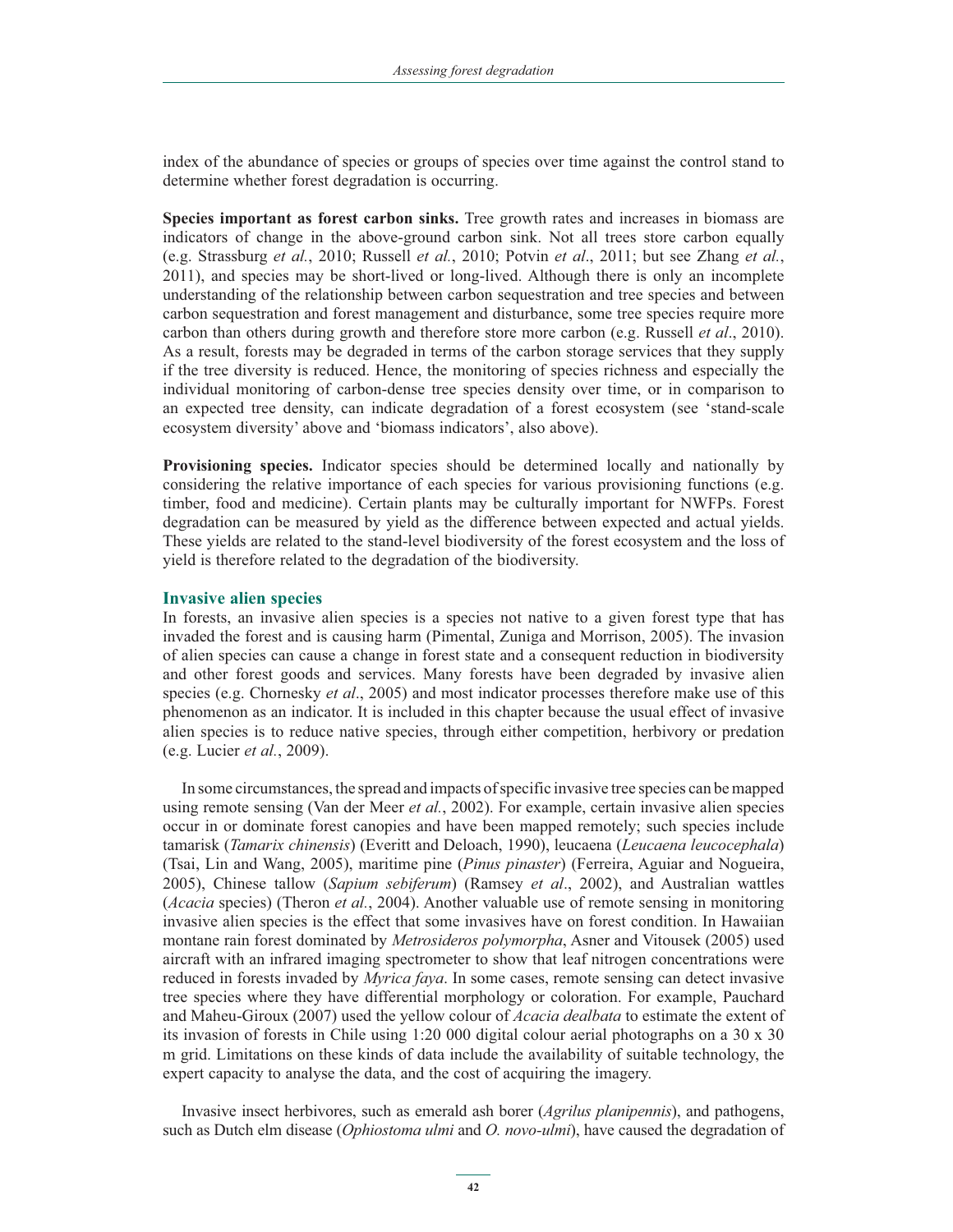millions of hectares of forests in North America. In many cases, damage to forests can be mapped by counting the number of dead trees using aerial photographs. Damage caused by defoliating insects can also be mapped remotely if it is severe enough to be detected by the sensors.

Other invasive insects, such as ants and earthworms, can cause cascading effects (i.e. effects that permeate through the system and result, for example, in the reorganization of community structures) over large areas as a result of competition or the replacement of endemic species in systems (Kenis *et al*., 2009; Straube *et al*., 2009). However, changes caused by these kinds of species are often subtle and difficult to monitor.

Even if sufficient funding is available for a large-scale remote sensing study of an invasive alien species as an agent of forest degradation, measurement at two or more points in time is required. Images will need to be acquired at intervals of several years to detect trends and to provide a measure of change over time. Nevertheless, the current extent of an invasive alien species can be determined using a single set of images.

**Landscape-scale and stand-scale monitoring of invasive alien species.** An indicator of forest degradation is the area of forest damaged by invasive alien species. The actual method will vary depending on the technology and expertise available, the nature of the invasive alien species and the type of damage it causes. In some cases modelling can be used to predict the area affected.

Invasive alien species can be monitored as follows:

- Develop a list of invasive alien species and map their distributions using remote sensing if possible, ground surveys and/or *ad hoc* observations.
- Assess the impact of each invasive alien species using expert opinion and available research.
- Monitor change in the distribution of invasive alien species over time, and their impacts on biodiversity.

#### **MEASUREMENT FREQUENCY AND REPORTING**

The abundance of most animal species used as biodiversity indicators will vary naturally from year to year, so the more frequently that a species (or community) is monitored, the more rapidly trends over time can be detected. In the case of tree species diversity, ecosystem diversity and fragmentation, change is much slower and these indicators need only be monitoring every few years to observe a trend or to provide an indication of degradation against a known or expected baseline value. Fragmentation, for example, tends to be a continuous process and so managers must assess change necessarily over time and against an expected landscape condition.

#### **ISSUES AND CHALLENGES**

The determination of the range of natural variation for many biodiversity indicators is a major challenge. The task is easier, however, if unmanaged forest is available for use as a control than in situations where data from other areas must be used to set a baseline. Forest managers and stakeholders will have to decide the level of indication of degradation that they are willing to accept. For example, ecosystem state and fragmentation should constitute the minimum level of reporting necessary. The use of animal and plant species or community indicators requires considerably more effort, usually at ground level, but they indicate a much more insidious and important level of degradation than can be broadly determined through remote sensing and could provide evidence that degradation has occurred long before there is a change in state or fragmentation causes a noticeable effect. The challenge for managers is to develop a programme and maintain it over time to determine whether management is degrading the forest at broad and local scales.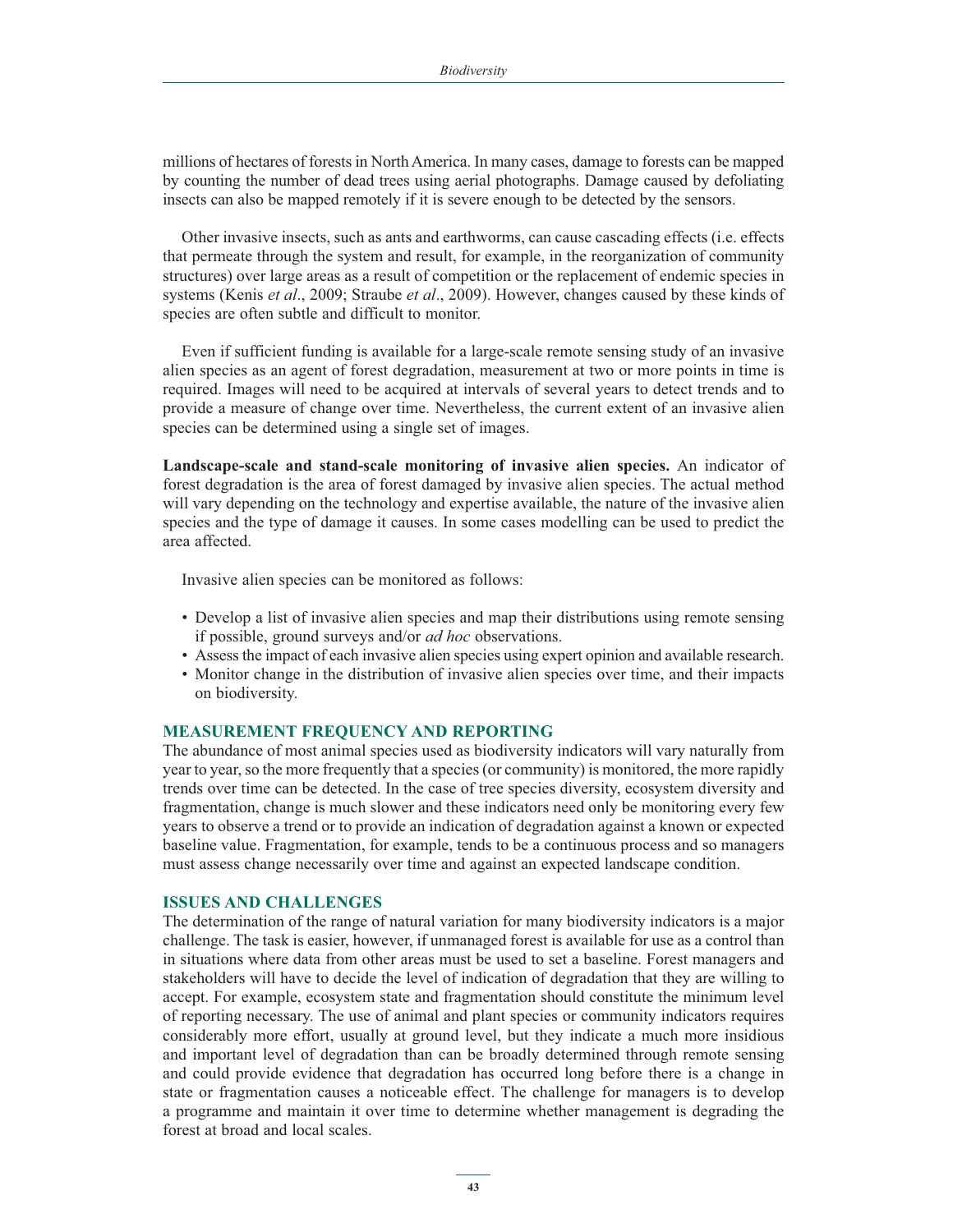A related challenge is the issue of the wide variance in species abundances across years and the need for extensive sampling to obtain statistically useful results (e.g. Rolstad *et al.*, 2002) and to be clear that the selected species indeed indicate habitat (e.g. Niemi *et al.*, 1997). Indicator species analysis is a key way forward in the use of indicators as analytical tools (e.g. Bakker, 2008). In all cases, indicators should be selected carefully and with the best expert judgement possible considering feasibility and relevance to the issue. Good judgment remains the foundation of competent indicator selection. Data and expertise can inform this judgment. Importance should also be placed on improving skills and institutions, as these are ultimately the building blocks of effective forest management (Shiel, Nasi and Johnson, 2004).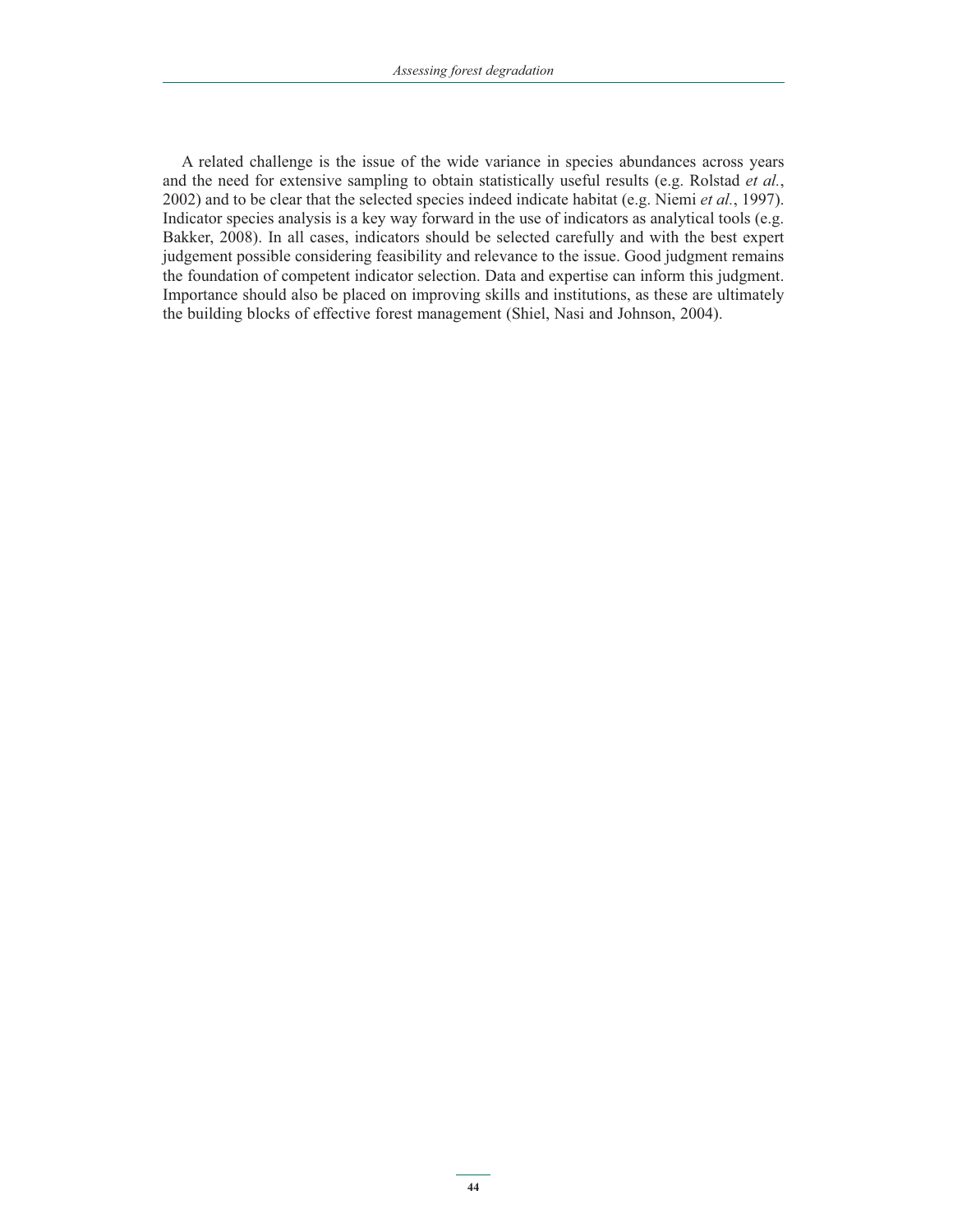# **5. Production of forest goods**

Forest goods include timber, NWFPs and fuelwood (including charcoal). Forests also provide a wide range of ecosystem services, but these are not considered here for reasons outlined in the introduction. This chapter focuses particularly on natural tropical forests, where a large part of today's forest degradation is taking place. It should be read in conjunction with Chapter 3, which sets out methodologies for monitoring forest growing stock and biomass, and Chapter 4 on biodiversity because forest goods are derived from biodiversity.

Temporary reductions in the production of forest goods may be a part of SFM or the result of natural causes, but a long-term reduction is a form of forest degradation. A reduction in the availability of various socio-economic benefits from forest goods can be assessed through surveys of their availability and use among local populations.

The long-term reduction in the supply of forest goods as a result of over-harvesting is addressed here. In practice, this is often assessed by comparing the removal of forest goods with a level judged to be sustainable, as typically defined in forest management or wildlife management plans.

Stakeholders may mistakenly view short-term changes in production as degradation. This arises from the misperception that a forest stand is the basic unit of decision-making for the conservation or enhancement of productive capacity and the provision of forest ecosystem services. In general, however, forest management decisions are based on planning across a territorially designated FMU, which may be a holding, a forest estate or another type of land unit (e.g. a watershed). Depending on their size, these FMUs typically consist of at least dozens of stands or management compartments with differing species compositions, tree ages and other structural characteristics. The mix of individual stands in an FMU is subject to constant change due to biological processes and management interventions. For example, there may be reductions of carbon stock in some stands over the course of a year as a result of harvesting or burning, and increases in other stands as a result of biological growth. It is the scale of this territorial entity – the FMU – at which management objectives should be set and changes in forest production should be managed and assessed.

Over-harvesting in an FMU can be for timber, NWFPs, fuelwood, bushmeat or fodder. The underlying cause of over-harvesting is often the short-term economic benefit that can be gained from the sale of the harvested goods, but it can also be a greater-than-sustainable demand by people meeting their subsistence needs. Typical contributing factors to over-harvesting include a lack of proper planning and control of forest use, a prevalence of illicit activities, weak governance, a lack of awareness and knowledge on how forests should be sustainably managed, and unclear tenure.<sup>6</sup> The wide variation in local forest situations and management objectives should be considered when defining degradation indicators on the basis of the supply of forest goods.

When primary natural forest is subject to (persistent or intense) human intervention, the outcome is typically a change in biomass and species composition. Modified forests<sup>7</sup> can be managed sustainably for production while maintaining other values, even though they

<sup>6</sup> Unclear or disputed tenure can lead to a 'tragedy of the commons', whereby the actions of many people acting in their own short-term self-interest ultimately deplete a shared resource.

<sup>7</sup> The term 'secondary forest' is sometimes applied to modified natural tropical forest which has been subject to selective logging (e.g. FAO, 2006).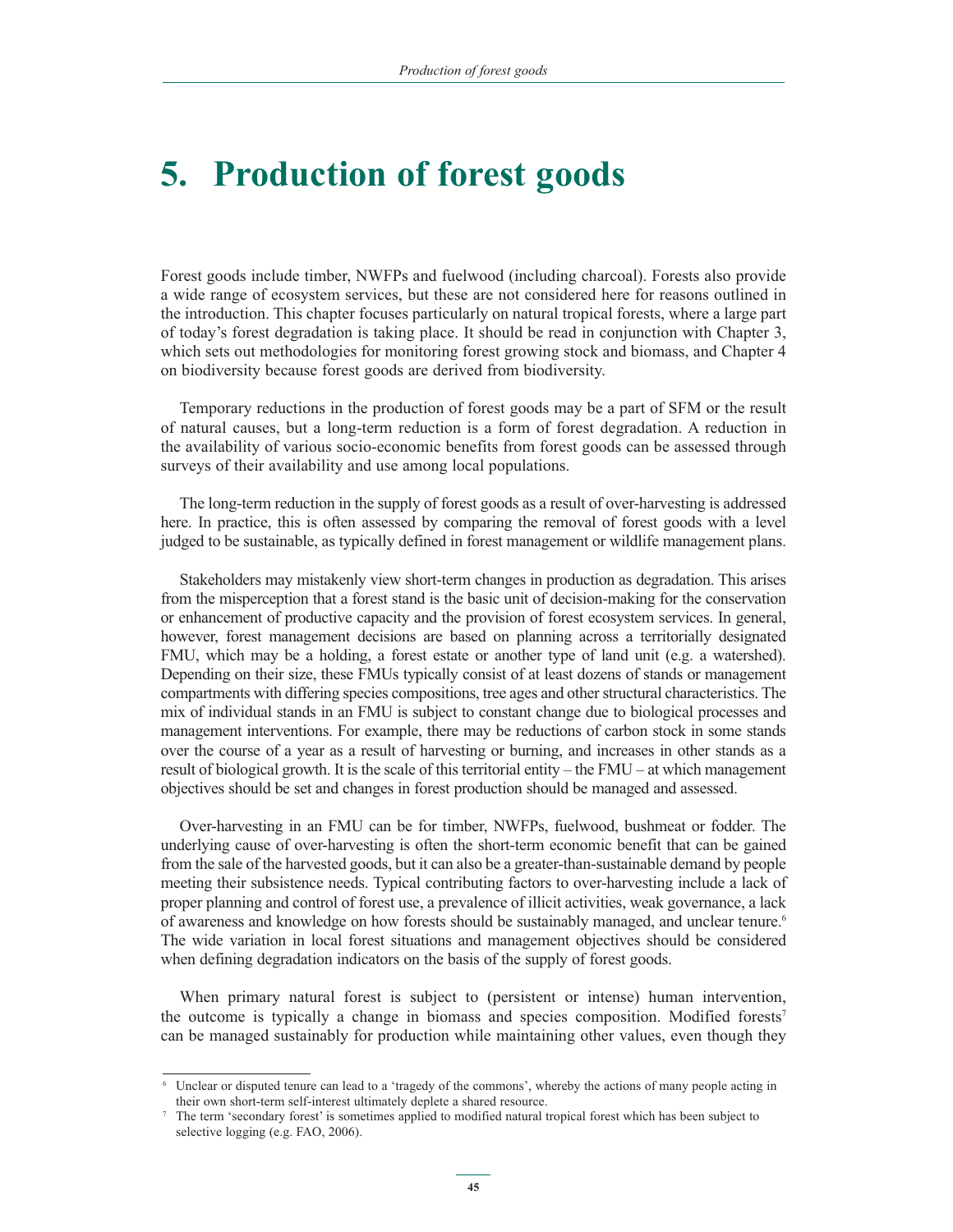FIGURE 5.1 **Schematic illustration at the stand/compartment level of periodic change in growing stock due to harvesting (selective logging), tropical forest**



*Note:* Degradation occurs if harvesting reduces the growing stock below a minimum limit. In many tropical forests, the regulation of harvesting level is based on a minimum allowable dbh (i.e. trees with dbh greater than the minimum may be harvested).

differ from the primary forest. Modified forest, therefore, cannot be considered to be degraded *a priori* on the basis of indicators related to production (although it may be degraded on the basis of other indicators, such as those related to biodiversity).

The degradation of the provision of forest goods should be assessed at well-defined temporal and spatial scales. In general, assessments should be made over a sufficiently long time to enable the effects of natural fluctuations and forest management interventions to be taken into account. Figure 5.1 shows how the average volume of biomass per hectare can vary in the short term due to the selective harvesting of large commercial trees.

#### **WHAT AND HOW TO MEASURE**

Table 5.1 provides a list of indicators of degradation in the provision of forest goods (timber, NWFPs and fuelwood). It also provides a list of possible sources of the information required to put such indicators into use and outlines the limitations of each potential indicator.

In forest management for timber, it is useful to set thresholds for 'degraded' and 'nondegraded' forest on the basis of indicators such as mean annual increment (MAI), canopy cover or stocking density. Indicators of over-harvesting include reduced yields, reduced or altered population densities of certain species, diminished reproductive capacity both at the (commercial) species and targeted population levels (as evidenced, for example, by abandoned or exhausted coppices in certain forest types), and deterioration of soil quality (due to harvesting damage or inappropriate forest road construction). In addition to reducing the carbon stored in aboveground biomass, forest degradation may also reduce future biomass accumulation by causing a shift in species composition and tree size structure from mature forest trees to pioneer tree species and woody vines (lianas).

In the case of the informal or subsistence use of forest goods, evidence of forest degradation can be assessed by monitoring sequential reductions in the abundance, density and/or size-class distribution in a forest over time or over a given distance from a defined point (Figure 5.2 presents a useful model by Ahrends *et al.*, 2010). It is also possible to use social and socioeconomic indicators as proxies for degradation, with the caveat that these variables will need to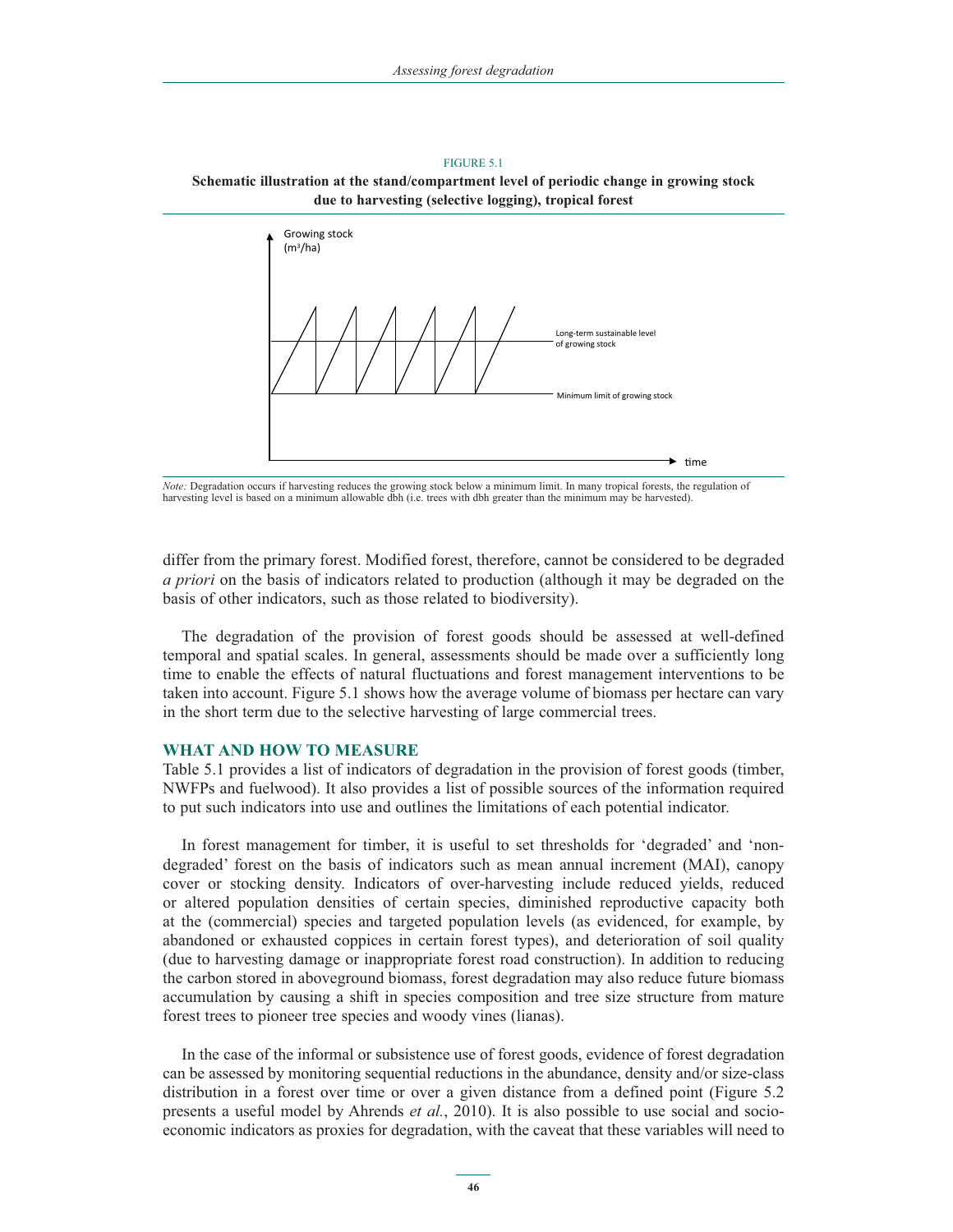| <b>Forest good</b>            | <b>Potential indicators</b><br>of degradation                                                                                                                                          | <b>Potential for up-scaling</b>                                             | <b>Potential sources</b><br>of information                                                                                            | <b>Limitations</b>                                                             |
|-------------------------------|----------------------------------------------------------------------------------------------------------------------------------------------------------------------------------------|-----------------------------------------------------------------------------|---------------------------------------------------------------------------------------------------------------------------------------|--------------------------------------------------------------------------------|
| Timber                        | Shortened cutting cycles<br>AAC exceeded                                                                                                                                               | Medium to high – national<br>reporting (e.g. FAO,<br>ITTO) on annual timber | Forest inventories at<br>national, subnational and<br><b>FMU</b> levels                                                               | Absence of long-term data<br>Absence of reliable<br>national data              |
|                               | Canopy cover<br>Number of harvested trees                                                                                                                                              | production can be used<br>against independently<br>gathered data            | Pre and post-harvest<br>inventories                                                                                                   | Inadequate enforcement<br>activity                                             |
|                               | below the established<br>minimum diameter<br>Absence/inadequate                                                                                                                        |                                                                             | Forest cover maps<br>Expert assessments                                                                                               | Confidentiality of<br>certification audit reports                              |
|                               | number of commercial-<br>sized specimens in logged<br>forest                                                                                                                           |                                                                             | Permanent sample<br>plot data in logging<br>concessions                                                                               | Inconsistencies between<br>datasets                                            |
|                               | Inadequate number of<br>juvenile specimens of                                                                                                                                          |                                                                             | Herbarium data                                                                                                                        |                                                                                |
|                               | selected species                                                                                                                                                                       |                                                                             | Inspection reports of<br>enforcement authorities                                                                                      |                                                                                |
|                               | Absence/inadequate<br>number of designated<br>seed trees for a given                                                                                                                   |                                                                             | Audit reports from<br>certified forests                                                                                               |                                                                                |
|                               | species in a given logging<br>compartment                                                                                                                                              |                                                                             | Sawmill input statistics                                                                                                              |                                                                                |
|                               | Reduced supply of<br>timber species in regional<br>markets                                                                                                                             |                                                                             |                                                                                                                                       |                                                                                |
| <b>NWFPs</b>                  | Changes in plant<br>population structure<br>over time or space and                                                                                                                     | Low to medium                                                               | Largely locally collected<br>data through survey and<br>other methods                                                                 | Largely locally based and<br>intensive; participatory<br>approaches are almost |
|                               | replenishment of selected<br>species                                                                                                                                                   |                                                                             | National data on collected/<br>consumed/traded volumes                                                                                | always necessary<br>Overall lack of national                                   |
| gathered volume<br>and export | Decrease in yield/locally                                                                                                                                                              |                                                                             | and NWFP income                                                                                                                       | statistics on NWFPs,                                                           |
|                               | Reduction in recorded                                                                                                                                                                  |                                                                             | Foreign trade data for<br>export data                                                                                                 | especially in developing<br>countries                                          |
|                               | production, consumption                                                                                                                                                                |                                                                             | Periodic assessments<br>of NWFP population                                                                                            | Lack of enforcement<br>records                                                 |
|                               | Negative changes in<br>revenue from NWFPs,                                                                                                                                             |                                                                             | structures                                                                                                                            | Lack of NWFP-species<br>management systems                                     |
|                               | average time taken<br>or average distance<br>travelled to collect a<br>specified volume of<br>certain NWFPs, or their<br>importance in household<br>resource portfolios                |                                                                             | Comparison of permit<br>data for allowable harvest<br>with local supply and<br>demand surveys and other<br>data<br>Expert assessments |                                                                                |
|                               | (indirect measurement)                                                                                                                                                                 |                                                                             |                                                                                                                                       |                                                                                |
|                               | Increasing prices<br>Reduced market supply                                                                                                                                             |                                                                             |                                                                                                                                       |                                                                                |
| Fuelwood                      | Reduction in the supply of<br>fuelwood and charcoal                                                                                                                                    | Low to medium                                                               | Inventory data on above-<br>ground biomass from                                                                                       | Exclusion of dead wood<br>and fuelwood from non-                               |
|                               | Reduction in subsistence<br>consumption of fuelwood<br>and charcoal                                                                                                                    |                                                                             | sample plots and above-<br>ground biomass increment<br>data to estimate potential<br>supply                                           | forest areas (trees outside)<br>forest) can distort supply<br>estimates        |
|                               | Negative changes in<br>revenue from fuelwood.<br>average time taken or<br>average distance travelled<br>to collect fuelwood, or the<br>importance of fuelwood<br>in household resource |                                                                             | Local and aggregated<br>production and<br>consumption data,<br>including from surveys<br>among users and<br>producers                 |                                                                                |
|                               | portfolios                                                                                                                                                                             |                                                                             | Data from bioenergy<br>plantations                                                                                                    |                                                                                |
|                               |                                                                                                                                                                                        |                                                                             | Comparison of permit<br>data for allowable harvest<br>with local supply and<br>demand surveys and other<br>data                       |                                                                                |

TABLE 5.1 **Potential indicators of degradation of the provision of forest goods and services**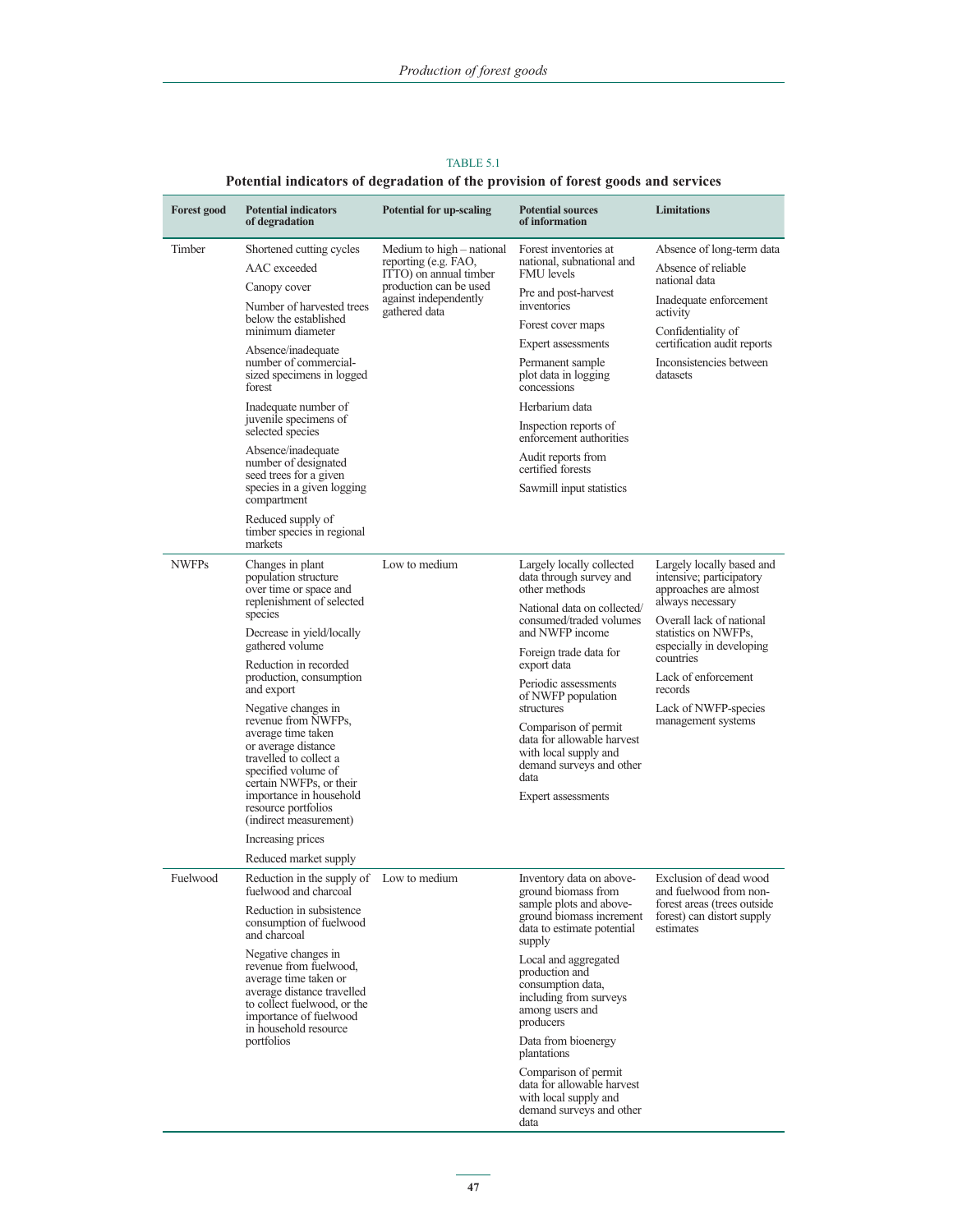be adjusted for other factors that may influence change. Social indicators can help in validating information obtained through direct measurement. For example, Kleine, Shaharuddin and Kant (2009) note that local knowledge about the absence/lack of desired forest products and services assisted in describing the level of forest degradation in India.

#### **Over-harvesting of timber**

In those FMUs subject to a management plan prepared on the basis of sustainability criteria, detecting the over-harvesting of timber consists of comparing the actual level of harvesting (including losses resulting from collateral damage) against the level specified in the management plan. This is usually referred to as the annual allowable cut (AAC); the method for calculating this value in a given FMU is outlined in Box 5.1 (see also 'tree species and ecosystem diversity indicators' in Chapter 4).

In natural (tropical) forest, the essential information needed to determine over-harvesting is the AAC (measured as total volume harvested in a designated area) or allowable harvest intensity (e.g. m<sup>3</sup> per hectare); the minimum dbh, below which a tree may not be harvested (which may vary depending on species); and the net periodic MAI, or net annual commercial increment (usually expressed as m<sup>3</sup> per hectare per year), which is the average annual net change in volume over the measurement period, including growth and recruitment and subtracting losses due to mortality. The main limitation in using any method of yield regulation is the availability of reliable historical data on the growing stock. Indicators that can be used as proxies are discussed below.

# 1991 2005  $\overline{a}$ dun vak **Imberway** i Ruvu Nortlı FR; 2 Pande GR; 3 Ruvu Soutlı FR; 4 Poşu FR; 5 Kazimzantovi FR;<br>1 Vikində FR; 7 Kisiju; 6 Mchangu FR; 9 Nijulakıda FR; 10 Nijumboruni FR;<br>11 Nomakutva; 12 Klivengoma Dominant forest use charcoal burning Dominant forest use logging of low/medium-value timber Dominant forest use logging of high-value timber

FIGURE 5.2

**A map of 'degradation waves' of forest goods depicting changes from 1991 to 2005 from Dar es Salaam (DES), the capital city of Tanzania**

*Note:* The numbers correspond to sampled forest areas. *Source:* Ahrends *et al.* (2010).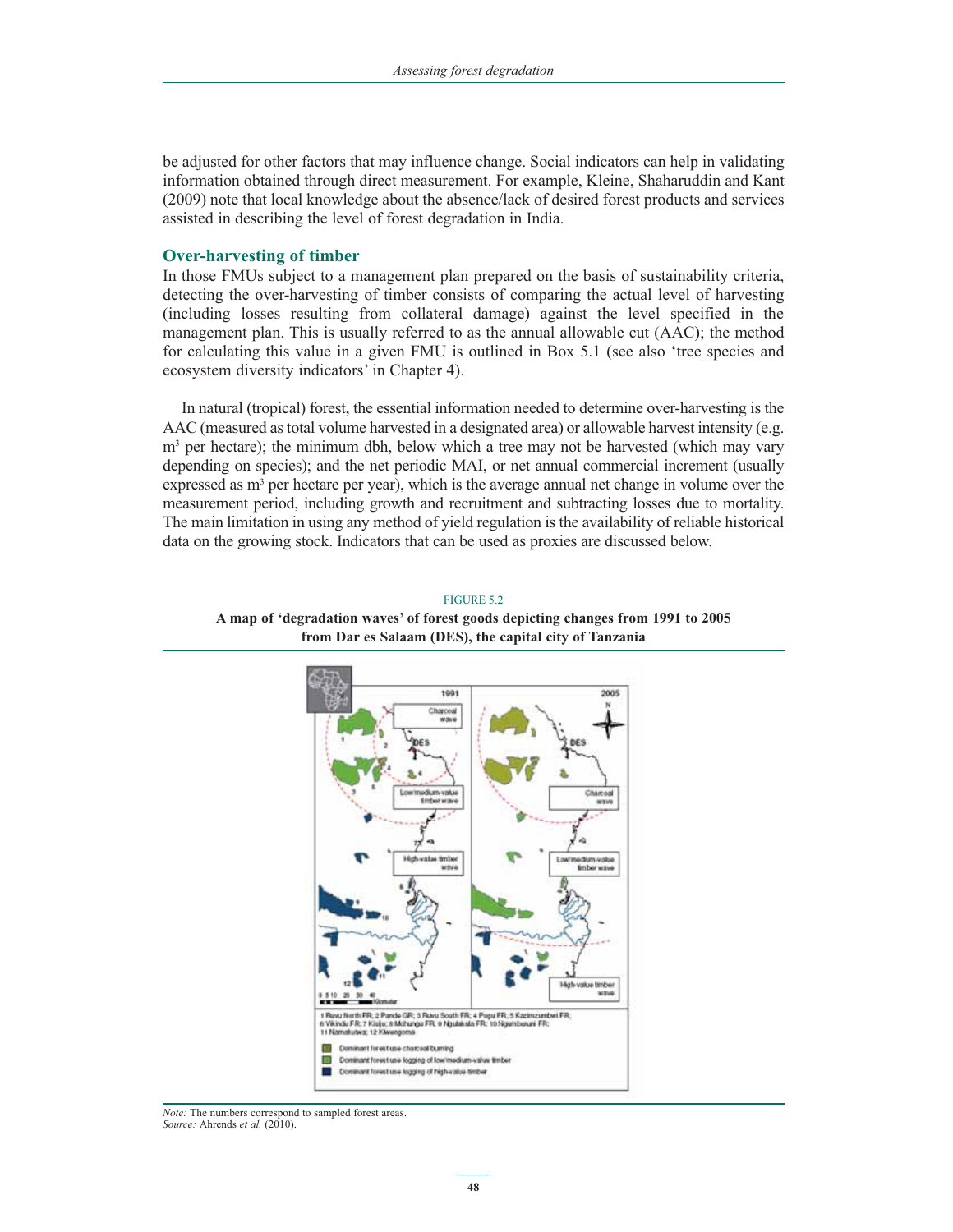#### BOX 5.1 **Yield regulation in natural tropical forests**

Yield regulation is the means by which a sustainable yield is achieved. A sustainable yield implies that products removed from a forest are replaced by growth, with or without management interventions such as enrichment replanting and liberation thinning, without a diminution of other forest values.

The AAC is the volume of timber or area of forest that may be harvested per year. It is usually given as an aggregate figure for all commercial species, but in forest management planning it should be specified by species or species group and by stand or harvesting compartment. It should also relate to commercial yield and size limits.

The MAI is calculated using tree-specific growth functions and/or data obtained from inventories. In calculating the AAC in tropical natural forests the MAI for commercial species should be corrected for expected logging damage. Thus, the AAC should be 50–70% of the estimated commercial MAI, depending on observed levels of logging damage; the share increases as the level of logging damage is reduced.

In estimating the AAC, an allowance for within-tree wastage and degrade should also be made. The latter is necessary if the AAC is based on extracted volumes and is likely to result in an additional correction of 50–70%. Thus, Dawkins' (1964) pan-tropical mean estimate of commercial MAI of 1 m<sup>3</sup> per hectare per year amounts to, in practice, a pan-tropical AAC of 0.25–0.5 m<sup>3</sup> per hectare per year measured as logs at the landing or roadside. There is, however, wide variation in MAI by geographic zone and forest type. According to Whitmore (1998), natural lowland rain forest commonly adds 2–3 tonnes per year of dry weight of bole timber, which may increase to 3.6–12 tonnes per year in forest under good silvicultural management. Growth rates also vary depending on the phase of the forest growth cycle and care should therefore be taken in obtaining or interpreting data on biomass increment in natural tropical forests. A failure to allow for varying growth rates according to growth phase is a major weakness of productivity studies in natural tropical forests.

#### **Timber removals**

This indicator corresponds to the volume of timber removed from a given forest area. In forests managed for timber, this volume can be compared with the authorized volume to be extracted according to the forest management plan to assess whether over-harvesting has occurred. The comparison is based on extracted commercial volume and can be done at the level of annual harvesting by compartment, for the entire FMU and by species. Two subsets of timber removals should be estimated: the authorized volume, and the unauthorized volume (i.e. illegally harvested timber); the latter can be estimated through successive forest inventories or using remote sensing. Table 5.2 provides additional information on scale, data requirements and methods for this indicator.

**Growing stock.** Growing stock is the standing volume of all trees above a selected minimum dbh in a designated forest area. It can be measured in terms of stocking density  $(m<sup>3</sup>$  per hectare), basal area ( $m<sup>2</sup>$  per hectare) or total volume ( $m<sup>3</sup>$  in the designated forest area) on the basis of a forest inventory. Estimates of growing stock always include a margin of error and can be prepared for commercial/potentially commercial timber species or for all species (the latter is needed for the quantification of carbon pools). Chapter 3 explores the measurement of growing stock and its use in assessing forest degradation.

Total growing stock is strongly correlated to forest area; therefore, if forest area declines, so usually does total growing stock. Growing stock per hectare provides a better indication of whether forests are becoming more or less well stocked and therefore may be a better indicator of forest degradation: a decline in growing stock per hectare may indicate degradation (possibly due to over-harvesting) and an increase may indicate recovery from a degraded state and/or a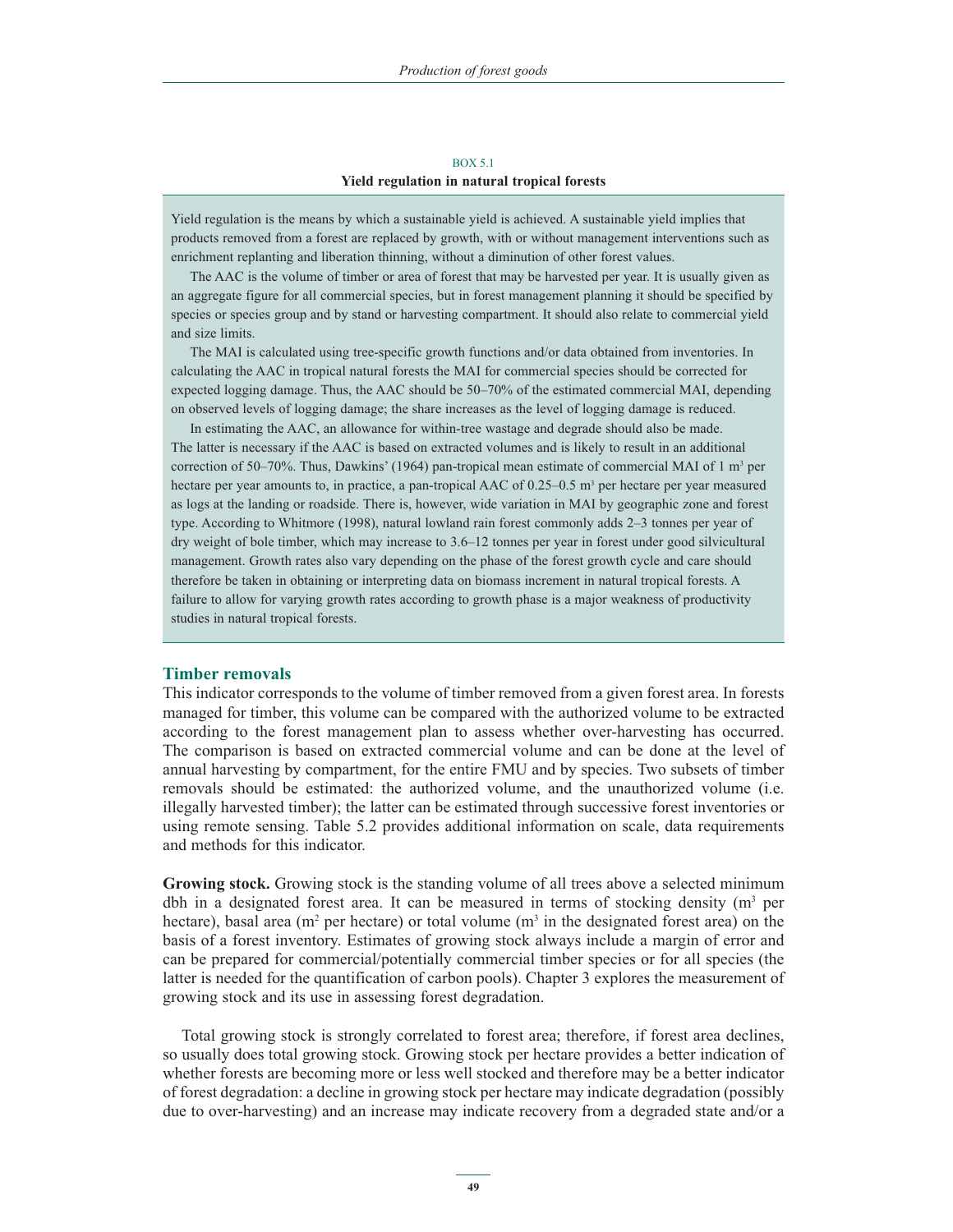| Goods<br>and services                                                                                       | <b>Scale</b>                                                                                                              | <b>Unit of</b><br>measurement                               | <b>Method</b>                                                                                                      | <b>Comments</b>                                                                                       |  |
|-------------------------------------------------------------------------------------------------------------|---------------------------------------------------------------------------------------------------------------------------|-------------------------------------------------------------|--------------------------------------------------------------------------------------------------------------------|-------------------------------------------------------------------------------------------------------|--|
| Wood removals<br>levels<br>Reported by forest<br>class or type at<br>the administrative<br>unit level (e.g. | Measurement at the<br>stand/FMU/landscape/<br>subnational/national                                                        | m <sup>3</sup>                                              | At the stand level,<br>comparison of volume<br>specified in approved<br>management plans with                      | Illegally harvested wood<br>is excluded and should<br>be estimated by remote<br>sensing or other data |  |
|                                                                                                             | province, district or                                                                                                     |                                                             | reported timber removals.<br>At higher levels (e.g.<br>national), comparison of<br>removals with (national)<br>AAC |                                                                                                       |  |
| Growing stock for<br>selected species                                                                       | municipality) and at<br>the national level                                                                                | m <sup>3</sup>                                              | Forest inventory, pre-<br>harvest inventory of<br>selected species/tree<br>census                                  | Degradation assessment<br>requires periodic data over<br>time                                         |  |
| Fuelwood                                                                                                    |                                                                                                                           | m <sub>3</sub> or tonnes                                    | Forest inventory,<br>production and<br>consumption surveys                                                         | Illegally harvested wood<br>is excluded and should<br>be estimated by remote<br>sensing or other data |  |
| NWFP production                                                                                             | Measurement at<br>stand level (e.g. for<br>bamboo and rattan),<br>as well as at FMU and<br>subnational/national<br>levels | $m^3$ , tonnes,<br>number of<br>products<br>collected, etc. | Resource assessments,<br>production records,<br>production and<br>consumption surveys                              | Degradation assessment<br>requires periodic data over<br>time                                         |  |

TABLE 5.2 **Measurement of forest degradation based on the supply of forest goods**

reduction in harvesting. It may also be possible to establish minimum 'non-degraded' values for stock density by forest type and geographic zone to serve as a reference point against which the current volume of growing stock may be assessed. This should be based on scientific data supported by expert views, as the results can have strong implications for future management. Such an approach is based on, and requires data from, large-scale forest inventory (see, for example, Bahamóndez *et al.*, 2009).

**Damage to the residual stand.** The extent of the damage to the residual stand caused by timber harvesting depends on the harvesting techniques used, the skill with which they are applied and the number of trees (rather than the volume) extracted. At a certain point the damage is sufficient to cause deterioration in forest production. Two possible indicators of this are the extent of damage to the residual trees in the forest stand, particularly those of commercial species; and the proportion of ground area disturbed by heavy machines during harvesting. A third measure might be the density of advanced growth and newly established seedlings of tree species, including those of commercial interest.

The collection of data that could be used to measure these indicators may be required by forest authorities but in any case it should be specified in the forest management plan and the monitoring of damage should be part of the annual operational plan. From the perspective of the future supply of timber from a forest, the assessment should provide information on how damage may affect the re-growth of commercial species.

**Over-harvesting of individual timber species.** Over-harvesting can lead to the depletion of a particular commercial species or species group, especially in tropical forests. In some places, the quest by loggers for certain high-value timber species can be a catalyst for widespread forest degradation (Box 5.2). A measure of the over-harvesting of individual timber species is the ratio of the harvested volume of the species of interest to the authorized (or sustainable) volume.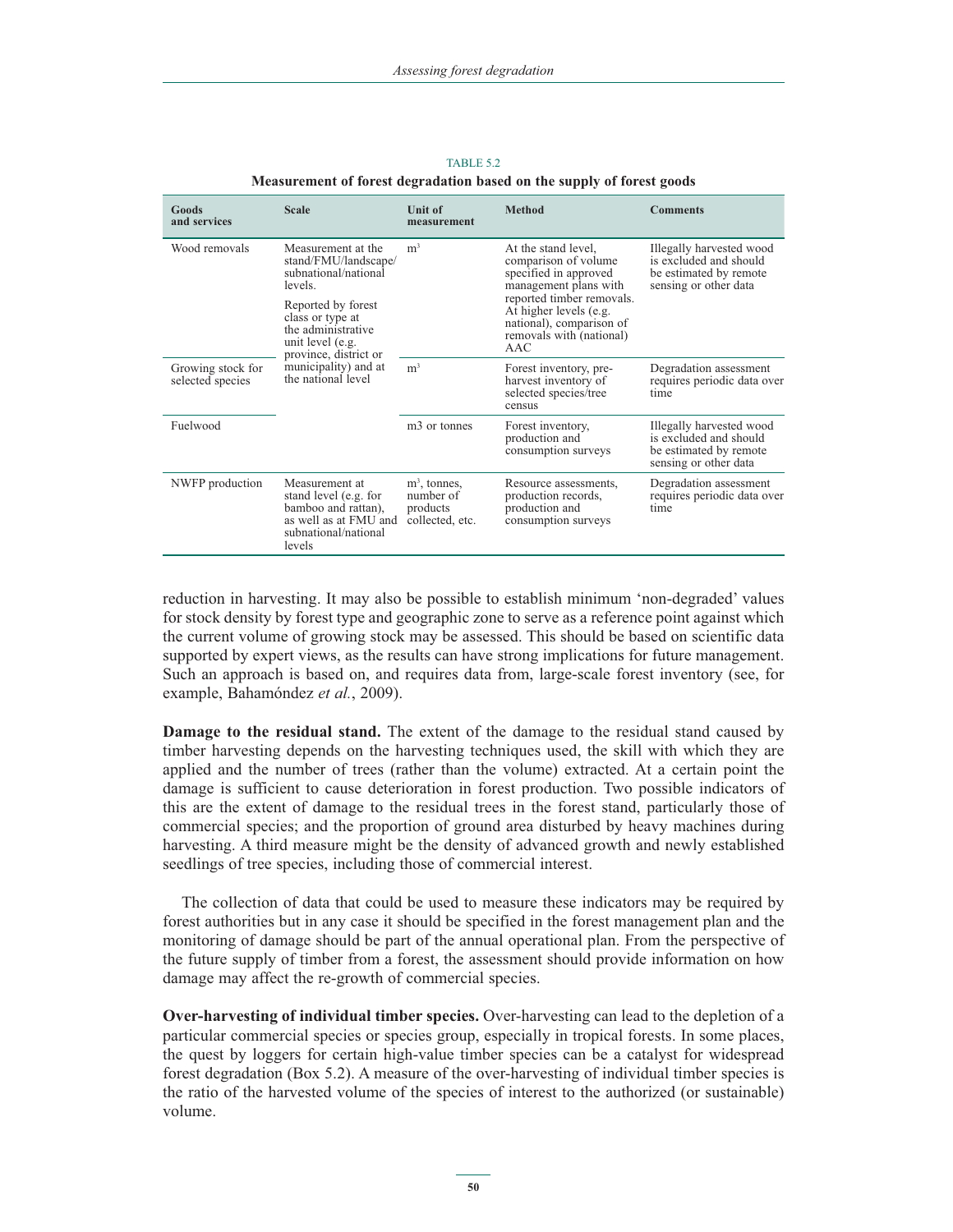#### BOX 5.2 **The logging of ipê as a catalyst of forest degradation in the Brazilian Amazon**

Ipê (species of the genus *Tabebuia*) is a high-value Amazonian timber. In recent years logging operations targeted at ipê have spread from the eastern Brazilian Amazon, where stocks are exhausted, to the central and western Amazon. Left to market forces, logging is likely to continue to expand. As logging roads and sawmills penetrate new regions they provide access and incentives for colonists and land speculators to follow. This dynamic has been well documented in the Amazon for mahogany, which served as a catalyst for the process of land-clearing, serial logging and burning in the 'arc of deforestation', creating a landscape in which islands of degraded forest (i.e. heavily logged and in many cases repeatedly burned) persist precariously within a matrix of used and abandoned pastures and agricultural fields. The implications of uncontrolled logging of ipê extend beyond the potential depletion of commercial stocks of *Tabebuia* species and could undermine government efforts to achieve forest conservation by bringing order to the Amazon frontier.

Source: Schulze et al. (2008).

Given the lack of up-to-date landscape-scale and national-scale forest inventories at the species level, expert assessments have proved to be cost-effective for well-known, commercially valuable species, such as mahogany (*Swietenia macrophylla*) in tropical America (Kometter, 2004; Grogan *et al.*, 2010). Where possible, however, expert assessments should be supported by periodic inventory data, which are more accurate (albeit much more costly) for establishing sustainable harvesting volumes. In the case of mahogany, the methodology consists of four broad steps:

- 1. defining 'sampling units' at the national level, combining the known range of the species (through herbarium and permanent-plot data) with current forest cover obtained from satellite images;
- 2. developing an expert questionnaire to be used in assessment at the level of the sampling unit (containing several FMUs);
- 3. stratifying density values of commercial-sized trees. A sampling unit with an average (expertassessed) density of zero commercially-sized trees was considered commercially depleted;
- 4. presenting the results in national maps showing the sampling units and highlighting contrasting zones of 'commercial viability' and depletion levels.

This approach requires reliable images or maps of forest cover; the availability of experienced field experts; and knowledge of the species' ecology and dynamics for (among other things) determining appropriate minimum harvesting diameters.

In addition to expert surveys, national forest inventories can be used for assessing over-harvesting at the species level. An example is the assessment of density estimates of commercial populations of high-value *Tabebuia* species in the Brazilian Amazon, where forest-cover and geographical distribution data were also used as inputs.

At the operational level, the harvesting intensity of individual species can be managed to avoid over-harvesting based on pre-harvest tree censuses. The enumeration of each tree in the harvesting area and the mapping of its exact location on tree maps provide additional information for operational planning, silvicultural decisions and degradation assessments.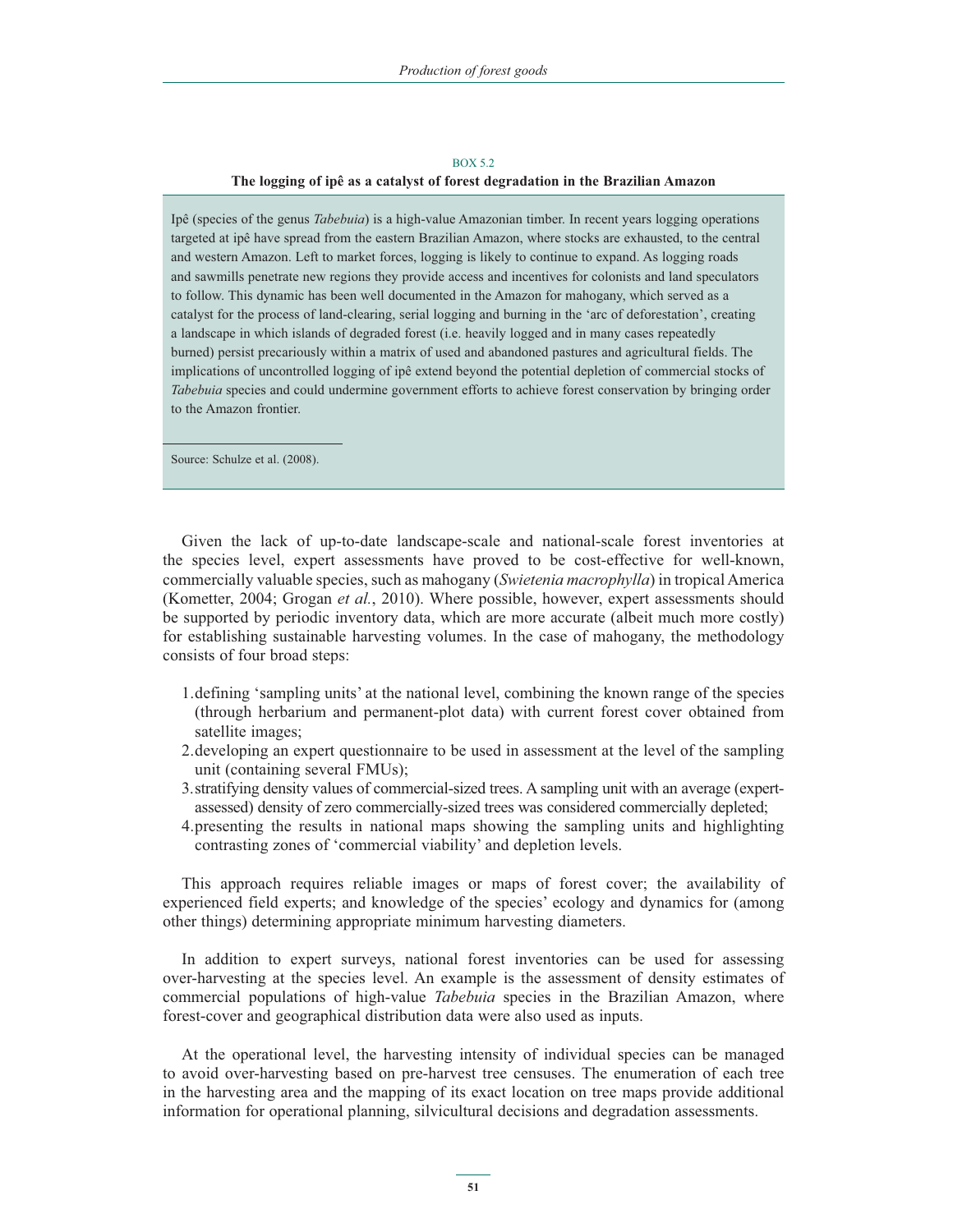#### **Over-harvesting of NWFPs**

The huge diversity of species in tropical forests and the uses to which they are put makes the development of degradation indicators based on NWFPs a difficult task. Nevertheless, it may be possible to identify key areas where NWFP collection is concentrated or NWFPs that are under particular pressure, the monitoring of which may provide suitable indicators of degradation.

Countries provide estimates of the consumption of commercially important NWFPs for various international processes (e.g. for FAO's Forest Resources Assessment). However, such estimates are frequently considerable under-estimates, partly because in many cases the NWFPs are consumed locally and therefore not recorded in official production or trade statistics. For some NWFPs (e.g. resins or barks) it is difficult to determine whether they were harvested in forests or from trees outside forests. Nevertheless, quantifying NWFPs at the FMU level is sometimes possible.

**Harvesting intensity vs rate of production.** Over-harvesting at the stand level occurs when the annual rate of harvest is higher than the annual rate of production. The annual rate of production can be expressed as follows:

 $P = (X \times Y)/r$ 

 *Where*

 *P = the annual rate of production X = the abundance of the NWFP stratified by size class (minimum harvestable size) Y = the average yield per individual of minimum harvestable size r = the time required to recover to harvestable levels.* 

If the intensity of harvesting in a given year over a given area exceeds the value of *P* then the resource is being over-exploited. Ideally, the harvesting rate should be set at a level below that of *P*. Comparing the annual rate of production with the annual rate of harvest as a robust indicator of over-exploitation is applicable particularly when locally derived data are reliable. Participatory approaches in which NWFP producers and collectors record harvested volumes and recovery times have produced accurate results (see Evans and Guariguata, 2008; Lawrence *et al.*, 2008). A critical assumption is that the annual rate of production does not change from year to year.

In a hypothetical example adapted from Stockdale (2005), assume that all commercially harvestable stems of rattan clumps (climbing palms of the genus *Calamus*) in a secondary forest are cut in one harvest (leaving only immature stems and young resprouts). Yield assessments determine that harvestable stems average 30 linear metres per clump and that a total of 1500 clumps are distributed over the management area. If the time required for the clumps to reach harvestable size has been determined to be four years, then  $P = (30 \times 1500)/4 = 11250$  linear metres per year. A sustainable harvest intensity can thus be set at, for example, 11 000 linear metres per year.

**Changes in plant population structure.** Another way of assessing the over-exploitation of NWFPs is to determine the shape of size-class distributions of NWFP plant species at the stand or landscape level (see, for example, Peres *et al.*, 2003 for Brazil nut in Brazil, Peru and the Plurinational State of Bolivia). Such information may be obtained from NWFP collectors and producers or from NWFP resource assessments (either specific assessments or as part of forest inventory data collection). A decline in the number of individuals of a particular NWFP species in juvenile size classes may be taken as an indication of a degradation trend in the resource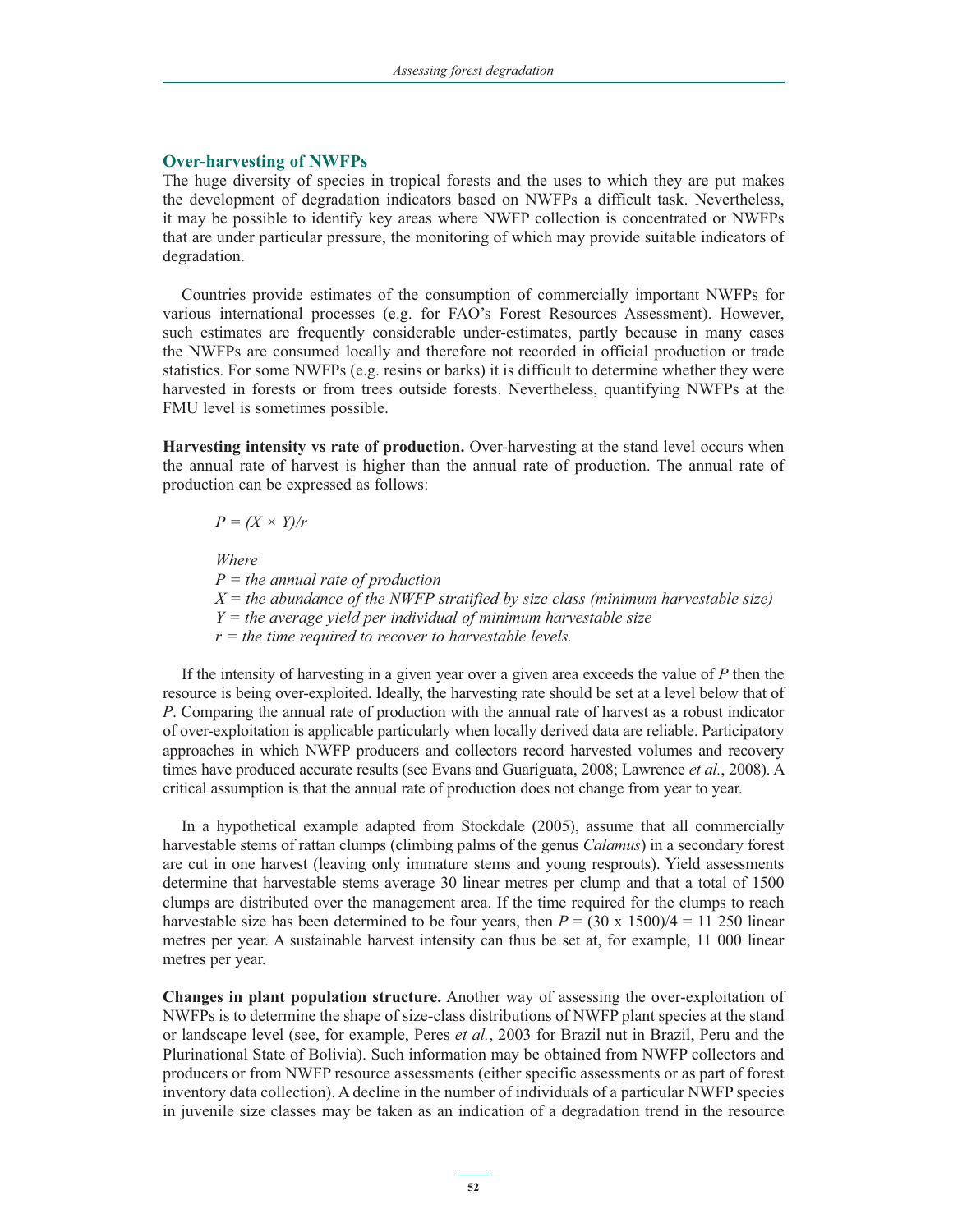base. It is critical, however, to define the cut-off for the minimum size class. Peres *et al.* (2003) concluded that some Brazil nut populations in parts of the western Amazon lacked juvenile, pre-reproductive trees  $(> 10 \text{ cm dbh})$ , suggesting that they were on the verge of collapse under continued harvesting. By including a smaller tree size cut-off  $(> 1.5 \text{ m tall but} < 10 \text{ cm db})$ , however, other authors reached the opposite conclusion (Wadt *et al.*, 2008).

A proxy indicator of changing size-class distributions would be the change in the distance travelled by NWFP collectors from their bases over time. Such information could be obtained from collectors.

**Changes in production and use.** In the context of informal or subsistence harvesting, a possible indicator for measuring forest degradation due to over-harvesting is to use NWFP yield or consumption volume reported in national statistics and compare these over time. Due to a lack of adequate information, however, this approach can rarely be applied in tropical countries (Shackleton, Shanley and Ndoye, 2007).

**Changes in consumption.** A reduction in the consumption of NWFPs may indicate a reduction in supply. Data on household consumption can be collected using rapid rural assessments such as those specified in the Poverty–Forest Linkages Toolkit.<sup>8</sup> The methodology requires:

- the identification of forest-dependent households and sampling strategy;
- the use of participatory approaches and a random sample of households to ascertain the value of relevant parameters;
- if necessary, the repetition of the survey during different seasons to capture seasonal variations over the course of the year;
- repetition of the procedure at selected intervals to establish change.

In many tropical countries, especially in Africa, significant quantities of NWFPs are sold in local rural markets. The monitoring of these markets can provide additional data on consumption.

Where official data on NWFPs are confined to export markets, baseline surveys among traders and processing plants of NWFPs can provide estimates of internationally traded volumes and changes in demand over time, which can also be used to detect changes in overall production and consumption.

Other social indicators at the local level that could provide indirect information on changes in the supply of NWFPs include average revenue from the sale of specific NWFPs; the average time taken or average distance travelled to collect a specified volume of certain NWFPs; and the importance of specified NWFPs in household resource portfolios. Obtaining information on these aspects usually requires either special periodic surveys or participatory recording by households.

### **Over-harvesting of fuelwood**

National-level forest statistics on the production and consumption of fuelwood and charcoal tend to be gross estimates based on demographic data and estimated consumption per household. Direct measurement of the resource and supply are likely to be more accurate, however, and should be encouraged, particularly in regions with dry tropical forests, where fuelwood and charcoal may be the principal use of wood. At the level of provinces, municipalities or other

<sup>8</sup> www.profor.info/profor/node/103.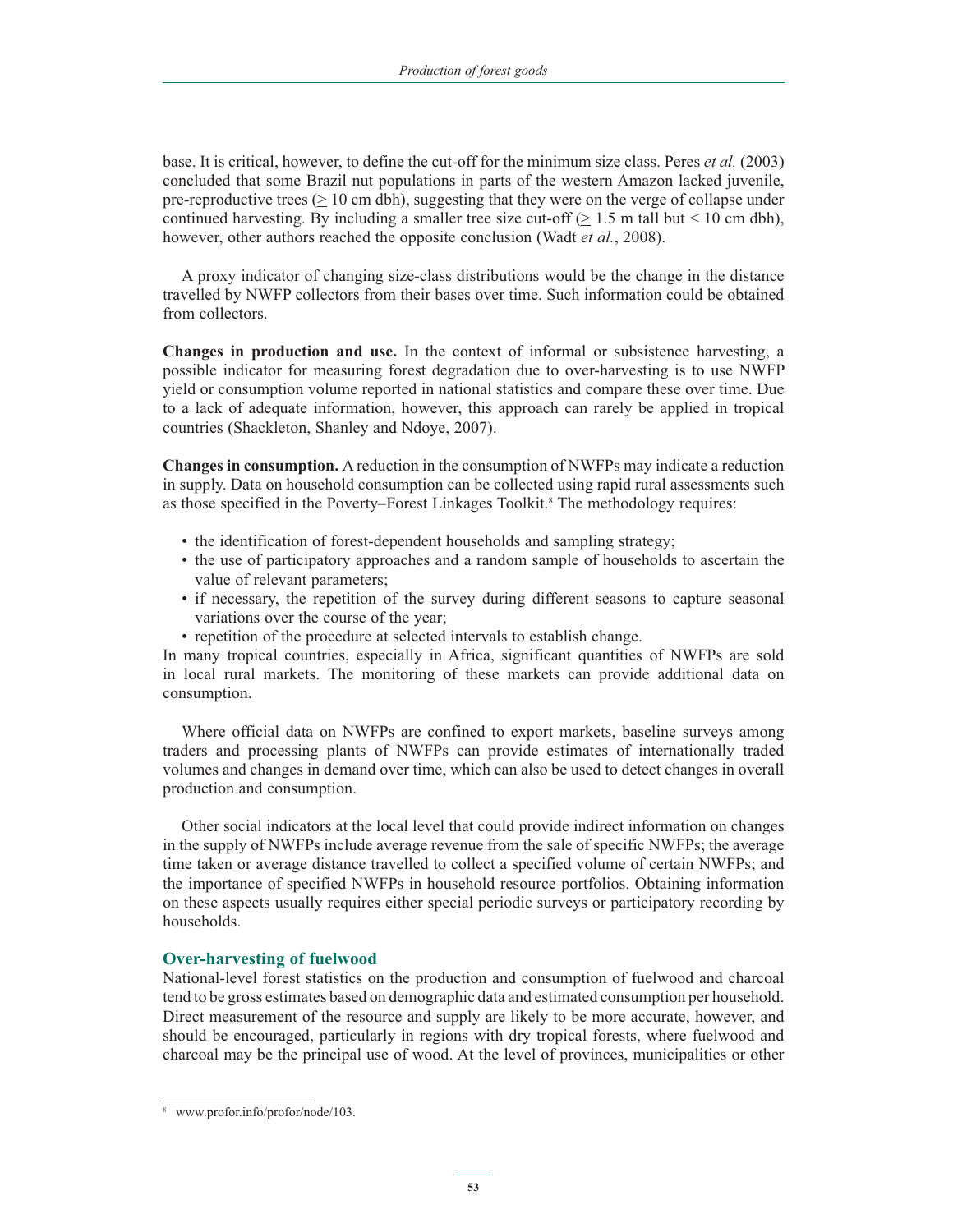subnational administrative units, the supply of fuelwood can be determined by quantifying above-ground forest biomass and its annual increment. Above-ground biomass can be assessed using data obtained from permanent sample plots using allometric models such as:

 *AGB = SV x WD x BEF* 

 *Where AGB = above-ground biomass SV = stem volume WD = wood density BEF = biomass expansion factor (the ratio of total aboveground biomass to merchantable/usable biomass).* 

To use this formula as an indicator of degradation, a statistically valid relationship needs to be developed between the above-ground biomass and its increment (i.e. the rate of increase in biomass volume). For each forest type, above-ground biomass increment per hectare multiplied by forest area for each forest type equals annual biomass increment for that area. This value can be compared with annual consumption, stratified by forest type as appropriate.<sup>9</sup>

<sup>9</sup> The original above-ground biomass vs above-ground biomass increment relationship was devised by Clark et al. (2001) and applied at the subnational level by Top, Mizoue and Kai (2004). A re-assessment of the method can be found in Top et al. (2006).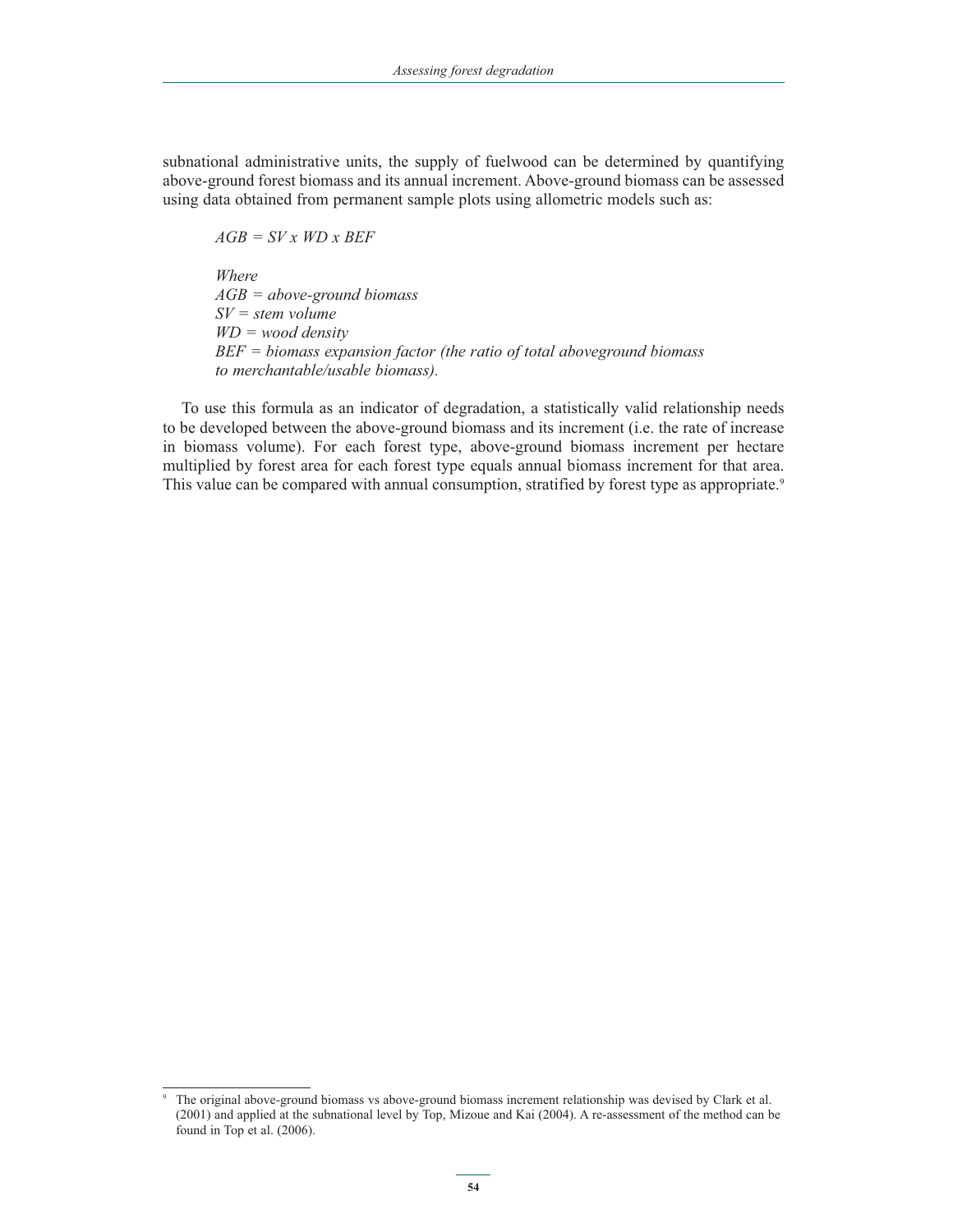## **6. Soil erosion**

The presence of soil erosion in forests is a prime indicator of forest degradation. Soil erosion can have a major impact on a range of forest services – it reduces water quality, pollutes watersheds with nutrients and sediments, and is an indicator and cause of reduced soil fertility (and potentially, therefore, reduced forest productivity). In an extreme form it can also restrict access to the forest and hinder the extraction of products such as timber. The importance of limiting soil erosion under SFM was reinforced by the inclusion of erosion in Criterion 4 ('conservation and maintenance of soil and water resources') of the Montreal Process Criteria and Indicators for the Conservation and Sustainable Management of Temperate and Boreal Forests. Nevertheless, there have been relatively few attempts to observe and measure soil erosion systematically in forests and in particular to develop a field-usable yet scientifically robust set of methods for describing the various types of erosion, scoring the degree of negative impact of each type, and estimating the quantities of soil lost and impacts on productivity, other ecosystem services and resilience. The aim of this chapter is to provide such a set of methods.<sup>10</sup>

Forest lands tend to be inherently more susceptible to land degradation, including soil erosion, than most arable agricultural lands and rangeland/pasturelands. In most countries, early settlers and developers took the most fertile and flatter lands for agriculture and left the shallow-soiled, rocky, steep, windblown and otherwise low-fertility lands for forestry. The soils of many forests, therefore, are inherently fragile and need ongoing protection against erosion and other forms of degradation. This need may be increased by projected changes in weather patterns due to increasing atmospheric concentrations of greenhouse gases. In most regions there has been an apparent recent increase in the severity of rainstorms, possibly due to long-term climate change. High-intensity, high-volume rainstorms greatly exacerbate soil erosion, particularly of cleared or under-vegetated sloping lands.

Two 'growth areas' of forest use – biofuel production and carbon sequestration (also known as carbon capture and storage) – are further increasing the susceptibility of forests to erosion. Biofuel crops involving trees and perennial shrubs tend to be planted on forest land or 'unoccupied' marginal land, both of which are inherently vulnerable to soil erosion. To ensure rich carbon stocks for maximum sequestration, land fertility and stability are paramount; hence, soil erosion must be stopped or greatly diminished to maximise tree productivity.

Although discussed here only briefly, forest managers should aim to develop an understanding of the links between various types of erosion (and their state, extent and severity) and management activities. Understanding such links will help in developing strategies to repair existing erosion and to avoid or minimize erosion in the future.

There is considerable interaction between erosion and other types of land degradation that, alone and in combination, can have a negative impact on the productivity of forests and previously forested land. For example:

<sup>10</sup> This chapter has been compiled using two main sources of information: an early version of a local-level manual for assessing dryland degradation (FAO, 2011), which derived erosion concepts and indicators from Stocking and Murnaghan (2001), and a report of a project on sustainable pasturelands in Tajikistan by Mulder and McGarry (2010).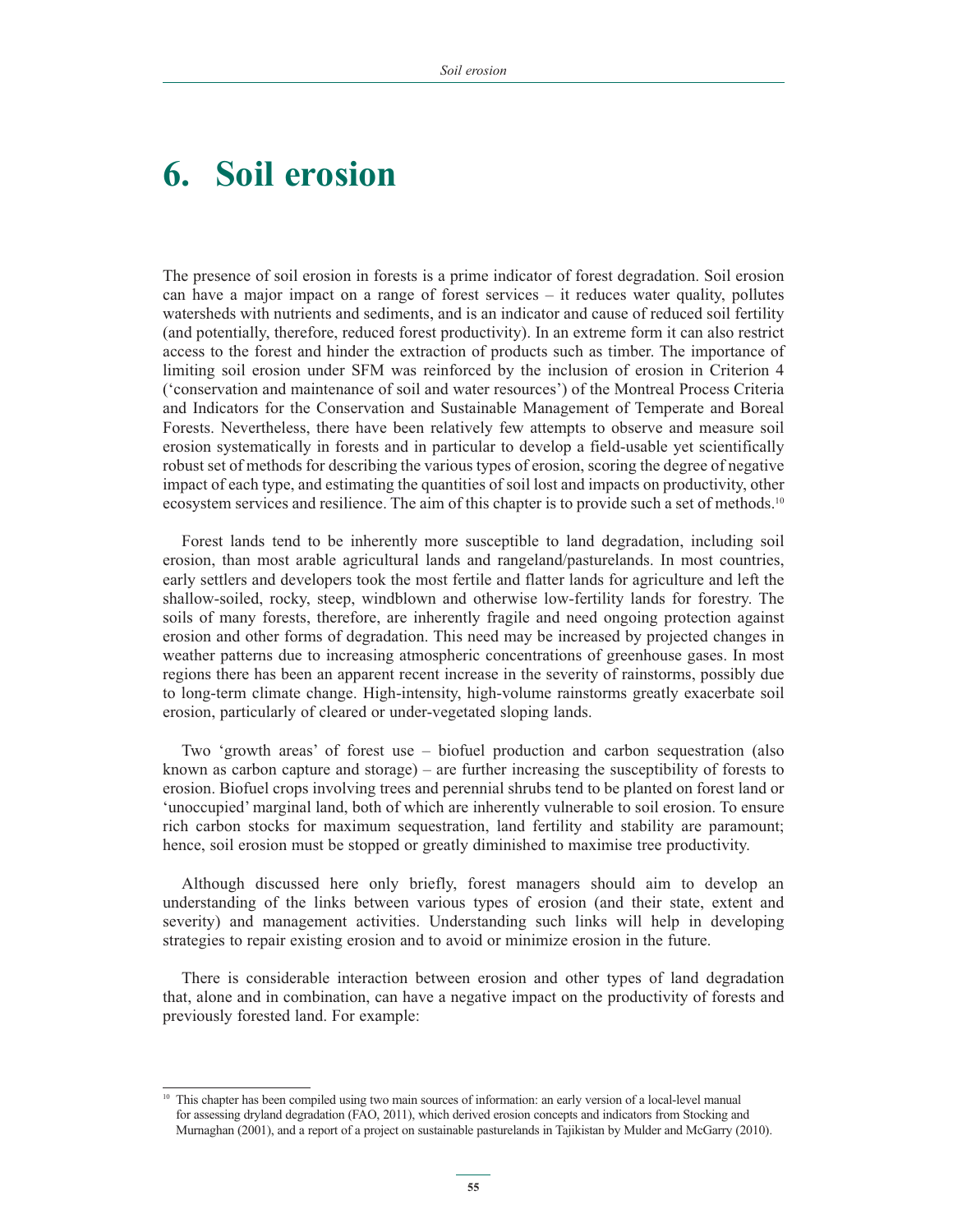- Eroded soil has a reduced nutrient and organic matter content because the soil lost from a site contained nutrients and organic matter.
- The materials remaining on an eroded site are commonly the deeper soil layers (e.g. the B and C horizons), which have inherently lower fertility than the original topsoil.
- Eroded soils tend to have a higher density as a result of lower organic matter status, exposure to raindrop splash, which causes crusting, and the exposure of deeper subsoil layers that are inherently denser. Increased soil density causes problems for seedling placement, germination, vigor and root penetration.
- The greater density and reduced structural stability of eroded soils (due to reduced organic matter) cause eroded sites to be more vulnerable to further erosion.
- In general, the methods presented here are designed to be used in the field by forestry professionals, commonly with the assistance of local people (e.g. land users, forest owners and local forest officials) to aid the interpretation of observed erosion features. While it is written as a stand-alone reference, the methods presented herein require training before they can be used efficiently and effectively.

The prime aim of this chapter is to set out globally applicable, field-usable methods for obtaining qualitative and quantitative information about soil erosion in forests. It can be used to:

- produce a systematic survey of the major erosion features affecting an area as the basis for recording erosion status in the area and comparing between sites that differ in soil, climate and management practices;
- identify the main causes of erosion in an area with a view to
	- understanding the state of erosion through observations of local causative factors
	- recognizing that it is the interaction and summation of such causes that lead to soil erosion
	- identifying potential interventions to repair the erosion features and/or initiating improved land practices to diminish or prevent the erosion process;
- initiate monitoring of the status of erosion features by repeating observations and measures over time. This may be under a non-intervention scenario in which continued degradation is expected, or under an intervention scenario in which management actions lead to improved status;
- for new areas being opened up to forest production or for other land-use changes, record and understand current erosion status and processes to enable management planning that minimizes erosion issues.

#### **WHAT TO MEASURE**

Soil erosion occurs when wind and water translocate soil particles. It is exacerbated by poor land management practices, such as the inappropriate placement of roads or timber extraction methods, especially in areas prone to soil movement, such as steep slopes or where there is loose or bare soil.

- Water erosion can be defined as the water-induced detachment and downslope transport of soil particles.
- Wind erosion is the detachment and transport of soil particles by wind action. The assessment of wind erosion commonly involves descriptions and measures of its *impacts*, such as the shapes and dynamics of deposits of particles once they have slowed or stopped, and the effect of the abrasive action of soil particles as they are transported.

This chapter is more concerned with erosion caused by water than that caused by wind. It provides a set of relatively simple, field-usable indicators and measurements to observe, quantify and report on soil erosion through the action of water in forests or on recently deforested land.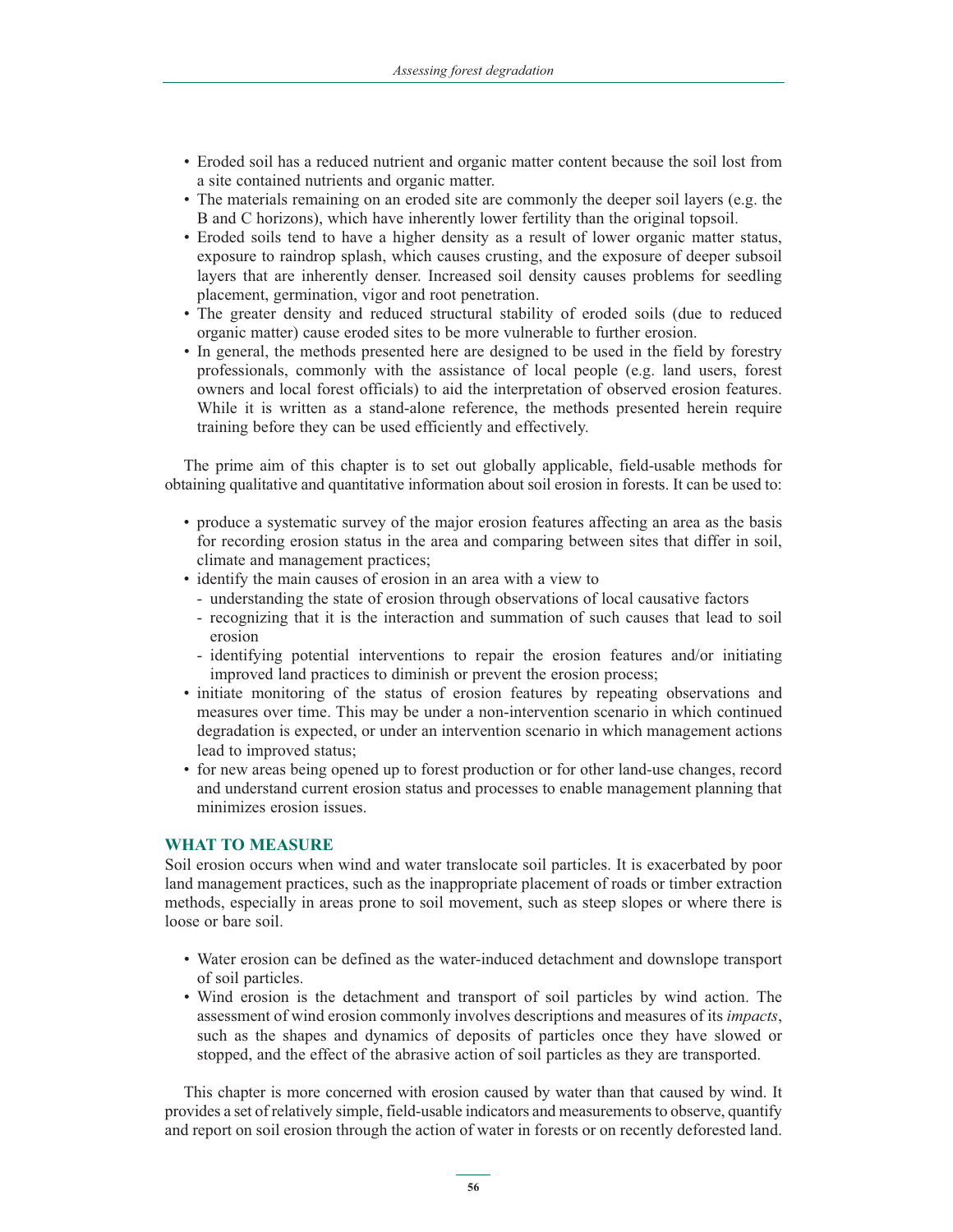Specifically, the methods aim to achieve clarity and uniformity in recording visible soil erosion features, in terms of three distinct but interrelated qualifiers and quantifiers:

- field observations that indicate specified and described types of erosion and the recording of these in terms of four descriptors of the erosion feature – type, state, extent and severity;
- a field scoring method, based on the four descriptors, that provides a quantified basis for inter-site comparisons; and
- field measurements of specified dimensions of erosion types to quantify the rates and quantity of soil loss in a study area.

#### **Selecting observation sites**

The selection of observation sites involves at least a two-part process:

- seek sites that are representative of the various land uses in the area under consideration (e.g. cropping land, forest, pasture or horticulture);
- work with local people (e.g. villagers, farmers, herders, forestry workers and farm managers) to identify areas where an understanding of the causes, extent and severity of erosion is needed in order to improve forest and land management or to institute rehabilitation measures.

A 'desktop' study should be conducted within the intended study areas to elucidate the major erosion features, their place in the landscape, their elevation and steepness (slope), and their association with the recognizable land uses in the area. This exercise could involve the use of topographic and cadastral maps, Google Earth®, air photos, satellite imagery, digital elevation models, previous reports and soil/geology maps. It should be supported by on-site ground-truthing, including discussions with local people.

Information should be collected at time scales relevant to soil formation and erosion processes. For example, sheet wash may be an annual or more frequent occurrence and rills may form after a series of heavy rainfall events on ploughed land. Gullies and ravines are most commonly the outcome of several seasons or years of concentrated water flows. Repair strategies, therefore, must be prepared and designed for parallel time scales. Rills may easily be ploughed out and can be prevented by the maintenance of appropriate vegetation cover, but it could take years to stabilize and rehabilitate gullies. Local knowledge can be used to crossreference the observed types, extent and severity of erosion features with recent and historic land practices and weather observations – particularly rainfall periodicity/intensity for water erosion and wind direction/intensity for wind erosion.

## **Starting observations**

Produce a sketch, annotated with observed features, of the area to be evaluated (Box  $6.1$ ).<sup>11</sup> This exercise is best conducted by or with the assistance of local stakeholders (e.g. farmers and other land users, foresters and government workers) and is sometimes called a 'community map'. A typical procedure is as follows:

- View the area (e.g. from a distant observation point or, in the case of denser forests, by walking transects and recording information *en route*) and decide the major visible landscape elements to be evaluated (e.g. in terms of slope, land-use type, soils/geology, extent of degradation and conservation features).

<sup>&</sup>lt;sup>11</sup> Note that this sketch, along with all information on the four erosion indicators, should be recorded on the field worksheet (Annex 5), to provide uniformity of data collection and reporting as well as a lasting record of information collected at all sites, to aid the monitoring of erosion change over time or with change in practice.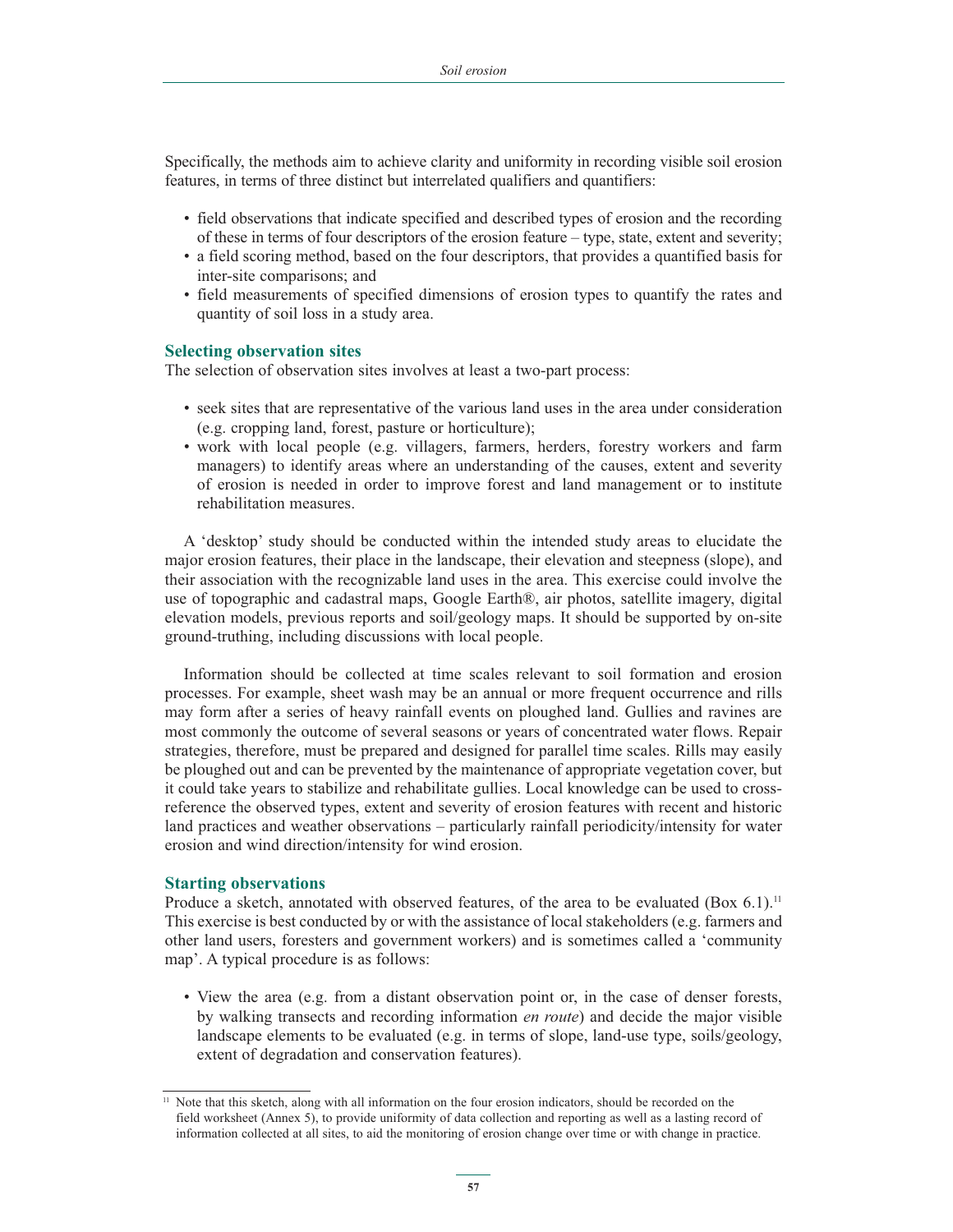#### BOX 6.1 **Community mapping**

The photo shows a distant view of an area of land north of Dushanbe, Tajikistan, that is to be investigated for erosion features. The community map was produced on the basis of this view, with discussions with local stakeholders helping to delineate and describe the main erosion features and to provide a range of other relevant information (such as vegetation types, main land uses, slopes, villages, roads and streams). The location of the observation point (latitude, longitude, elevation and north point) was obtained using a global positioning system.



- Sketch the various landscape elements.
- Indicate the proportion of the total land area they occupy.
- Number (or annotate) the various landscape elements and make a separate description for each sub-area in terms of the following
	- land use e.g. villages, pastures, vineyards, orchards, forest and streams/rivers.
	- erosion features e.g. sheet erosion, rills and gullies and any activities with which they seem to be associated, such as newly planted forest, recent timber extraction, clearings and roads. Annex 3 and Annex 4 describe and illustrate (respectively) the major types of erosion.
	- any existing conservation/sustainable land management measures.

In discussion with local stakeholders, obtain the history of land use (e.g. how long it has been forested or deforested, previous land uses and management practices, the species being grown and for what purposes); recent and past significant weather (e.g. intense rain events, flash floods and greater-than-average rainfall); and perceptions of erosion and current land productivity and how these might have changed (e.g. "the land used to produce larger and better trees", "now with every rain event we lose more soil", and "the streams are full of soil after every rain"). The outcomes of such discussions can be used to interpret and explain the causes of existing erosion features.

### **Type, state, extent and severity**

Once the main erosion features (as observed from a distance) have been drawn on the community map, each area of soil erosion can be qualified in terms of four descriptors: type, state, extent and severity, as set out below. Although there are shortcomings in some of the classes and terms used for these descriptors, this should not prevent their use, particularly since their widespread application will help to improve their definition.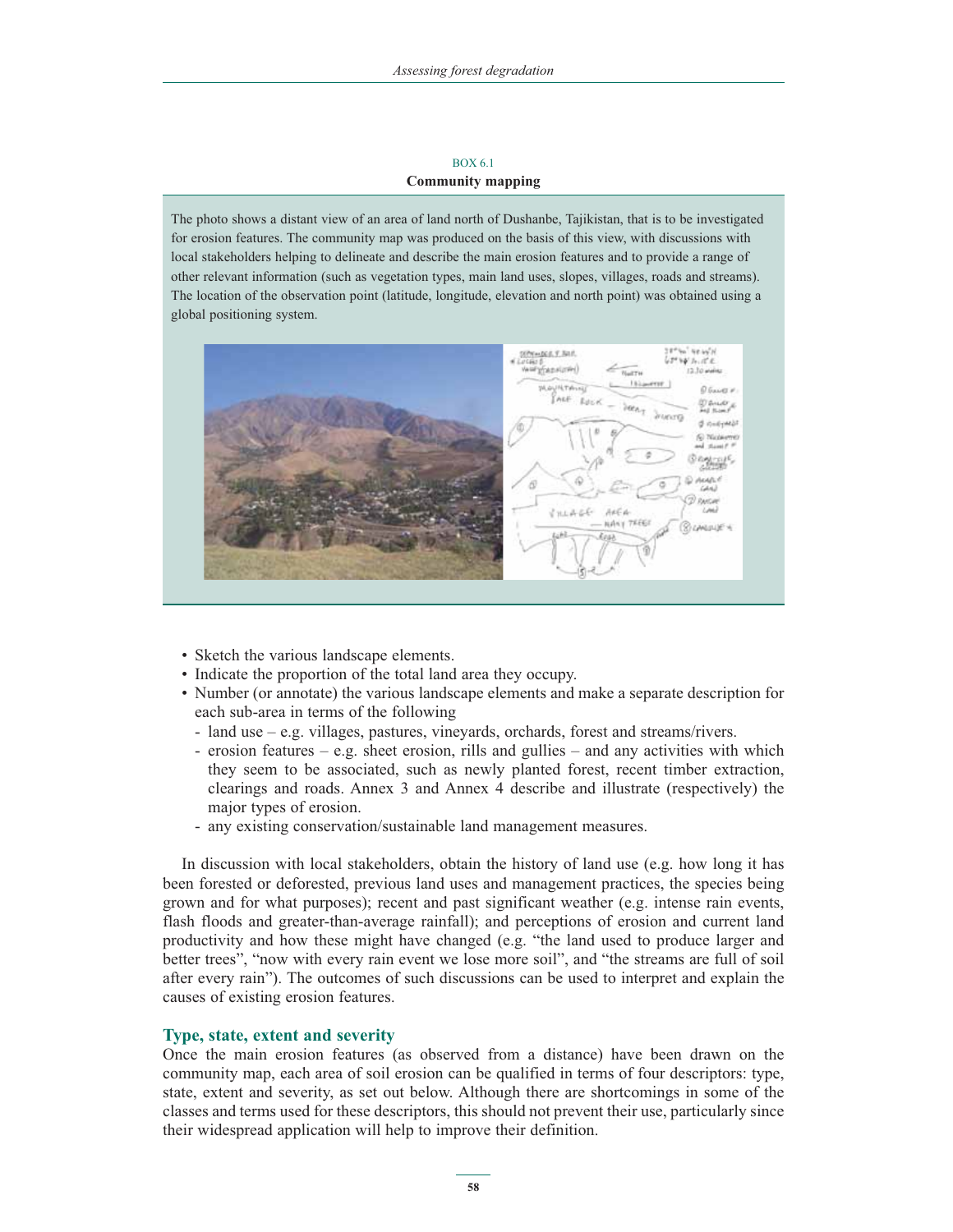**Type.** Table 6.1 presents the 13 types of erosion feature. The methodology for describing erosion types progresses from those that are least evident in the landscape (e.g. rain-splash and sheet wash) to those that are most evident (e.g. ravines and landslides). Note that 'type', as used here, describes only the physical nature of an erosion feature. To best distinguish between the end-point of one type and the beginning of another (e.g. when does a rill become a gully?) in the field, each feature requires both descriptors of its physical nature and information on its physical boundaries.

| Soil erosion type<br>(score)                                                                                 |           | Code Definition                                                                                                                                                                                                                                                                                                                                        | How to recognize                                                                                                     |
|--------------------------------------------------------------------------------------------------------------|-----------|--------------------------------------------------------------------------------------------------------------------------------------------------------------------------------------------------------------------------------------------------------------------------------------------------------------------------------------------------------|----------------------------------------------------------------------------------------------------------------------|
| 1 Splash $(1)$                                                                                               | <b>SP</b> | Raindrop impact displaces soil particles vertically<br>and downslope                                                                                                                                                                                                                                                                                   | Soil particles on lower parts of<br>plants and/or a compacted (or<br>dispersed) soil surface crust                   |
| 2 Sheet wash/sheet $(2)$ S                                                                                   |           | Erosion of the top layer of the soil (also termed<br>mudflow), as opposed to linear erosion (such as rill,<br>gully and ravine)                                                                                                                                                                                                                        | Gravel/stones protruding from<br>soil surface; root exposure; loss<br>of darker topsoil horizon; subsoil<br>exposure |
| 3 Rill (2)                                                                                                   | R         | Irregular, downslope linear channels, up to 0.3 m<br>deep and wide                                                                                                                                                                                                                                                                                     | Shallow, commonly long channels<br>running downslope                                                                 |
| $4$ Gully $(4)$                                                                                              | G         | Irregular, v-shaped, steep-sided linear channel<br>formed in loose material, 0.3–2.0 m deep, formed<br>by water erosion                                                                                                                                                                                                                                | Deep pronounced channels                                                                                             |
| 5 Ravine $(4)$                                                                                               | A         | As per the definition of 'gully' but very deep and<br>wide (i.e. $> 2$ m deep and wide)                                                                                                                                                                                                                                                                | Very deep and wide channels                                                                                          |
| 6 Landslide (4)                                                                                              | L         | Sudden downslope movement of a concentrated<br>mass of soil and rock, triggered by water saturation<br>or earthquake (sometimes termed mass movement)                                                                                                                                                                                                  | Almost vertical sides; rounded<br>head (gully has narrow or sharp)<br>head)                                          |
| 7 Slumping (2)                                                                                               | <b>SL</b> | Slow, irregular, downward progression of a thin $\leq$<br>1 m) layer of soil, due to water saturation, possibly<br>in combination with freezing-thawing process                                                                                                                                                                                        | Rounded scar; irregular, uneven<br>downslope surface                                                                 |
| 8 Rotational slumping<br>(3)                                                                                 | RS        | A form of mass movement where rock and soil<br>move downward along a concave face (see also<br>'slumping'). The rock or soil rotates backward as<br>it moves in a rotational slip. Rotational slumping<br>differs from a landslide as it always has a concave<br>sliding plane and multiple scars; landslides have<br>relatively straight shear planes | Series of irregular scars and wide<br>cracks                                                                         |
| 9 Terracette (2)                                                                                             | T         | Small, irregular step-like formations due to a<br>combination of slumping and preferential animal<br>movement (tracks) on the surface of moderate-to-<br>steep slopes                                                                                                                                                                                  | Irregular on contour steps of<br>about $0.1-0.2$ m height on<br>moderate-to-steep slopes in<br>grasslands            |
| 10 Tunnel $(3)$                                                                                              | TU        | Often hidden subsurface holes and tunnels that can<br>break through to form surface gullies                                                                                                                                                                                                                                                            | Often hidden but may break<br>through the soil surface as<br>potholes and gullies                                    |
| 11 Roadside erosion<br>$(2 \text{ or } 3)$                                                                   | RE        | Erosion (mostly gullies) caused by concentrated<br>water flow over an impervious road surface, cutting<br>back into the road and damaging the road or eroding<br>downslope. Score depends on gully or tunnel<br>intensity                                                                                                                              | Erosion features below the point<br>where water runs off the road                                                    |
| 12 Streambank erosion SE<br>$(2 \text{ or } 3)$                                                              |           | Undercutting of streambank by running water. Score<br>depends on gully or tunnel intensity                                                                                                                                                                                                                                                             | Fresh cuts in banks; exposed tree<br>roots; collapsed structures                                                     |
| 13 Wind erosion<br>(variable)                                                                                | <b>WE</b> | Detachment and transport of soil particles by wind.<br>Scoring is difficult because observed features (e.g.<br>dunes and the scouring of vegetation and fence<br>posts) are almost always the effects of wind erosion                                                                                                                                  | Scouring on windward side;<br>deposits at leeward side of<br>obstacles; sand dunes                                   |
| Note: Annex 3<br>contains additional<br>descriptions of most<br>of these erosion types,<br>and Annex 4 shows |           |                                                                                                                                                                                                                                                                                                                                                        |                                                                                                                      |

| TABLE 6.1                                |  |  |  |  |  |
|------------------------------------------|--|--|--|--|--|
| Definition and scoring for erosion types |  |  |  |  |  |

examples of them.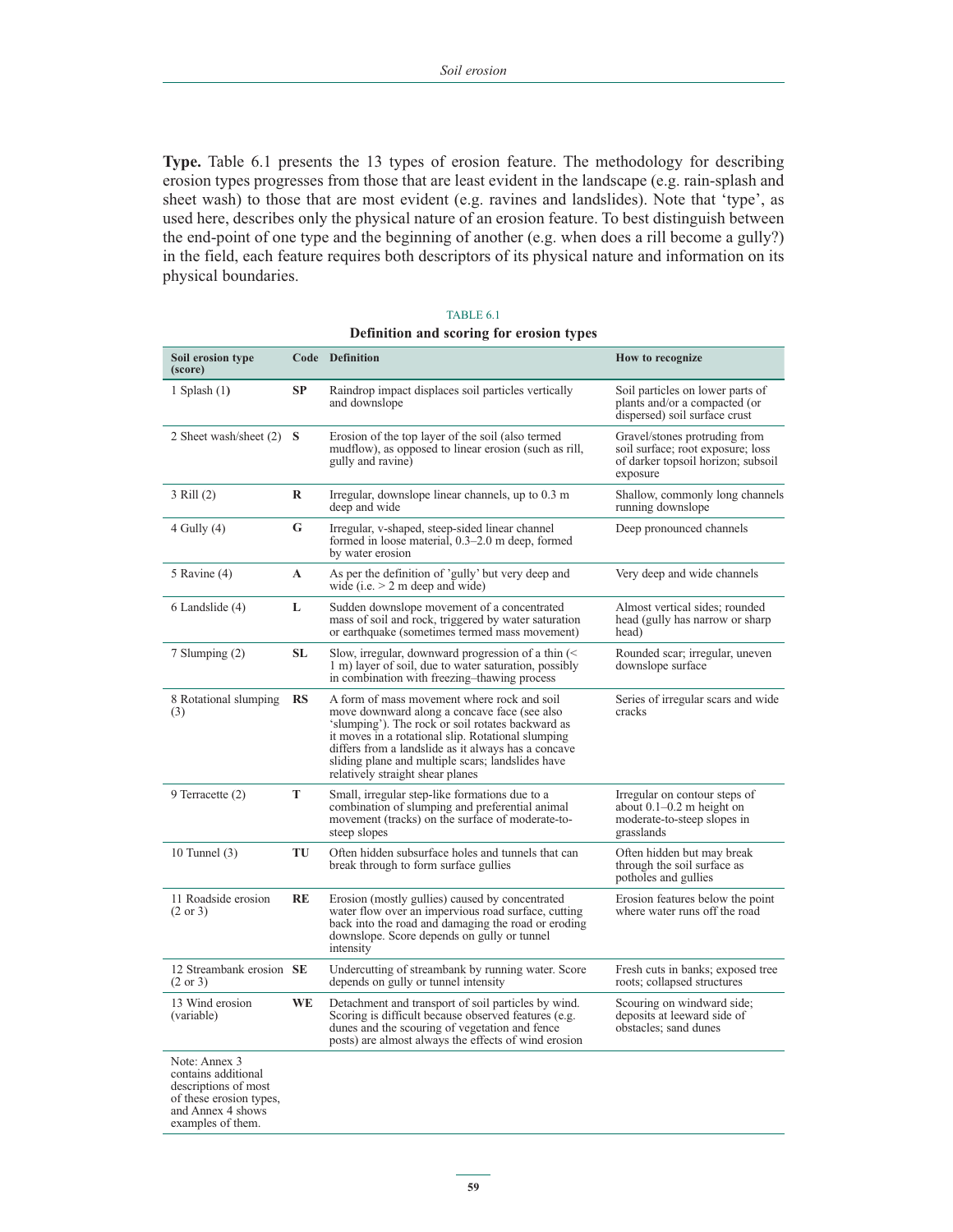**State.** One of four classes is used to indicate the activeness of an erosion feature:

- active it is increasing in size or extent;
- partly stabilized it is between active and stable;
- stable it is either a historic (relic) feature caused by climatic events or land uses, or a more recent erosion feature, the activity of which has ceased as a result of management interventions (e.g. the installation of contour banks);
- decreasing recent management interventions have begun to reverse the erosion process (e.g. the filling of gullies by rock and vegetation has helped stabilize and hold soil).

**Extent.** The intent here is less to measure the actual area of an erosion feature (although this can be done) and more to estimate the proportion (expressed as a percentage) of the landscape affected by a particular erosion type.

The five terms used to define extent are:

- negligible (0–2% of the area under study);
- localized (3–15% of the area);
- moderate (16–30% of the area);
- widespread (typically 31–50% of the area).

Note that the class 'widespread' is intentionally only ranged up to 50% of the area. This reflects that each erosion type is classed individually, so it is possible (in one area) that there is each of (for example) sheet wash, terracettes and gullies, with the extent of each being localized (10%), widespread (50%) and moderate (20%), respectively – showing that 80% of the area is eroded but with a range of types.

There are various ways to record extent. The areas affected by a given erosion type can be drawn on a community map. Where available, erosion features can be identified or drawn onto, for example, maps, air photos, orthophotos, satellite images or Google Earth® images.

If required for detailed study, a theodolite or dumpy level can be used for the accurate mapping of recorded erosion features, although this requires a relatively high level of skill and access to relatively expensive equipment.

**Severity.** Erosion severity is generally defined as the 'degree of the effect of the (specified) erosion type'. A more pragmatic definition is the rate or 'average amount of soil that is moved by water or wind' (Leys *et al.*, 2010), expressed as mass per area over a specified unit of time. Based on this latter definition but recognizing that the mass of soil loss will rarely be known (particularly for historic erosion features), Leys *et al.* (2010) derived a field-usable estimate of erosion severity using the following five classes:

- low (minimal erosion evident) most commonly used for splash or rill types;
- moderate (there is evidence of erosion the surface has been lowered by less than 0.1 m but eroded sediment remains within the area under study);
- high (there is evidence that sediment is being exported off site and the surface has been lowered by less than 0.1 m);
- severe (there is evidence that sediment is being exported off site and the surface has been lowered by 0.1–1 m);
- extreme (there is evidence that sediment is being exported off site and the surface has been lowered by more than 1 m).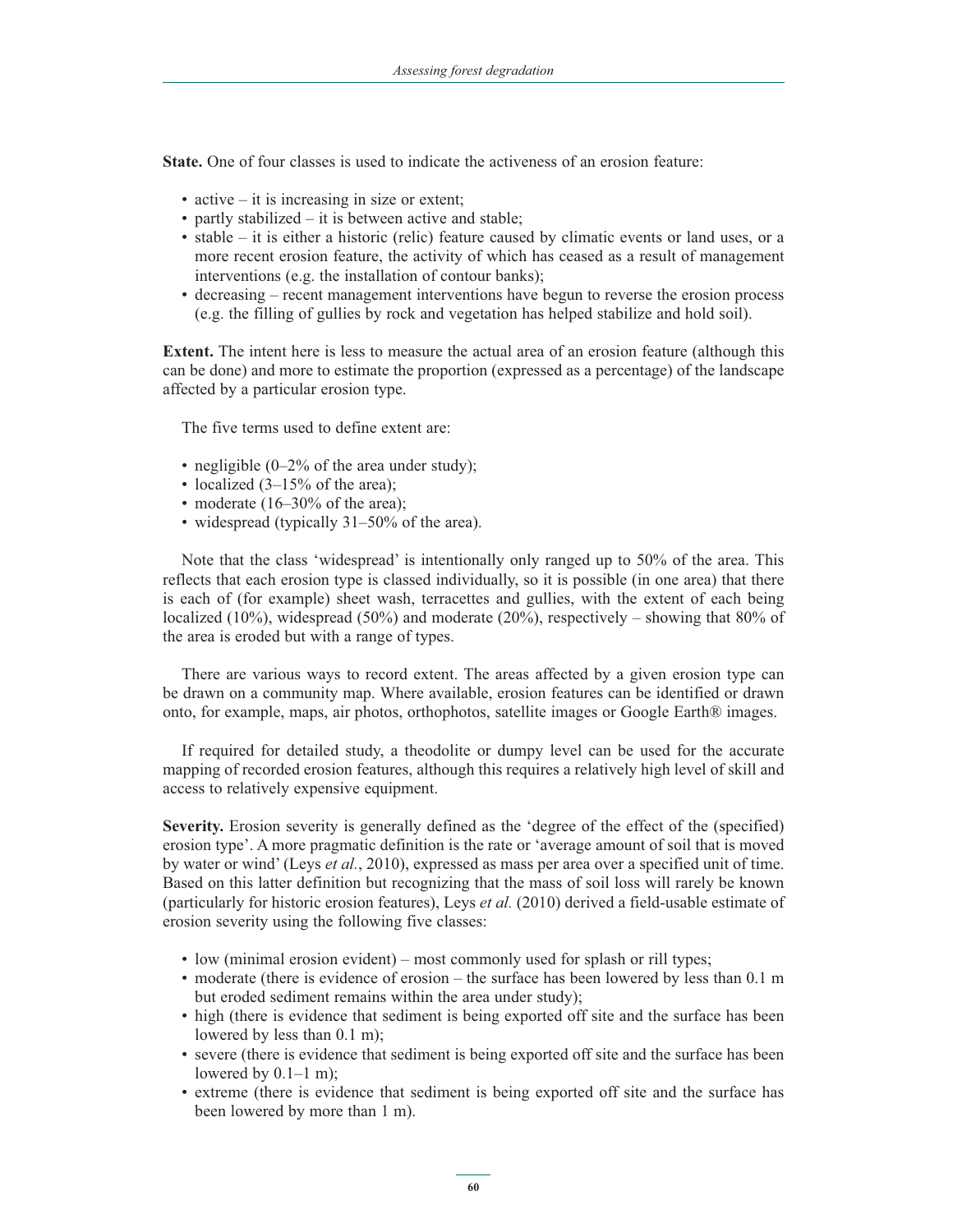By definition, certain erosion types will never be of 'low' or 'moderate' severity. For example, gully, ravine, landslide and tunnel erosion types must be rated either severe or extreme because the erosion feature is >0.1 m deep. Nevertheless, insidious sheet or rill erosion that continues year by year over large areas may be equally serious as, or more serious than, widely spaced gully erosion in terms of total soil loss and impact, especially in shallow soils.

#### **MEASUREMENT METHODS**

This section provides two sets of field techniques that quantify soil erosion features. The first is a simple field-scoring system to facilitate comparisons of erosion status and trends between sites that vary in, for example, management, soil and vegetative cover. The second gathers data on quantities and rates of soil erosion.

Under the field-scoring system an erosion feature is allocated a score for each of the four descriptors (type, state, extent and severity, as described above). Table 6.1 shows the scores for a range of erosion types and Table 6.2 shows the scores for state, extent and severity.

Users should be aware of a number of issues associated with this scoring system, including the following:

- The allocation of scores to erosion types is somewhat arbitrary.
- As discussed above, certain erosion types will never be describable as of 'low' or 'moderate' severity. Thus, the gully, ravine, landslide and tunnel erosion types not only score 4 for type, they also score 3 or 4 for severity.
- If an area is subject to several types of erosion, the current system scores each type separately and sums the individual scores to give a composite score. This is because the various erosion types are likely to be related and to have a summative negative effect on forest condition or productivity. This composite scoring system may change in the future with wider use of the system. Box 6.2 provides some worked examples of this scoring system.

The final score for any given erosion type in a study area, obtained by summing the scores for type, state, extent and severity, indicates the erosion class (Table 6.3).

| bearing for crosion state, extent and severity |              |            |              |                 |              |  |  |
|------------------------------------------------|--------------|------------|--------------|-----------------|--------------|--|--|
| <b>State</b>                                   | <b>Score</b> | Extent     | <b>Score</b> | <b>Severity</b> | <b>Score</b> |  |  |
| active                                         |              | widespread |              | extreme         |              |  |  |
| partly stabilized                              |              | moderate   |              | severe          |              |  |  |
| stable                                         |              | localized  |              | high            |              |  |  |
| decreasing                                     |              | negligible | 0            | moderate        |              |  |  |
|                                                |              |            |              | low             |              |  |  |

#### TABLE 6.2 **Scoring for erosion state, extent and severity**

#### TABLE 6.3

#### **Erosion classes derived from summing scores for type, state, extent and severity**

|       | <b>Erosion class</b>        |          |          |           |             |
|-------|-----------------------------|----------|----------|-----------|-------------|
|       | negligible or<br>decreasing | low/weak | moderate | severe    | very severe |
| Score | $0 - 1$                     | $2 - 5$  | $7 - 10$ | $10 - 12$ | 13+         |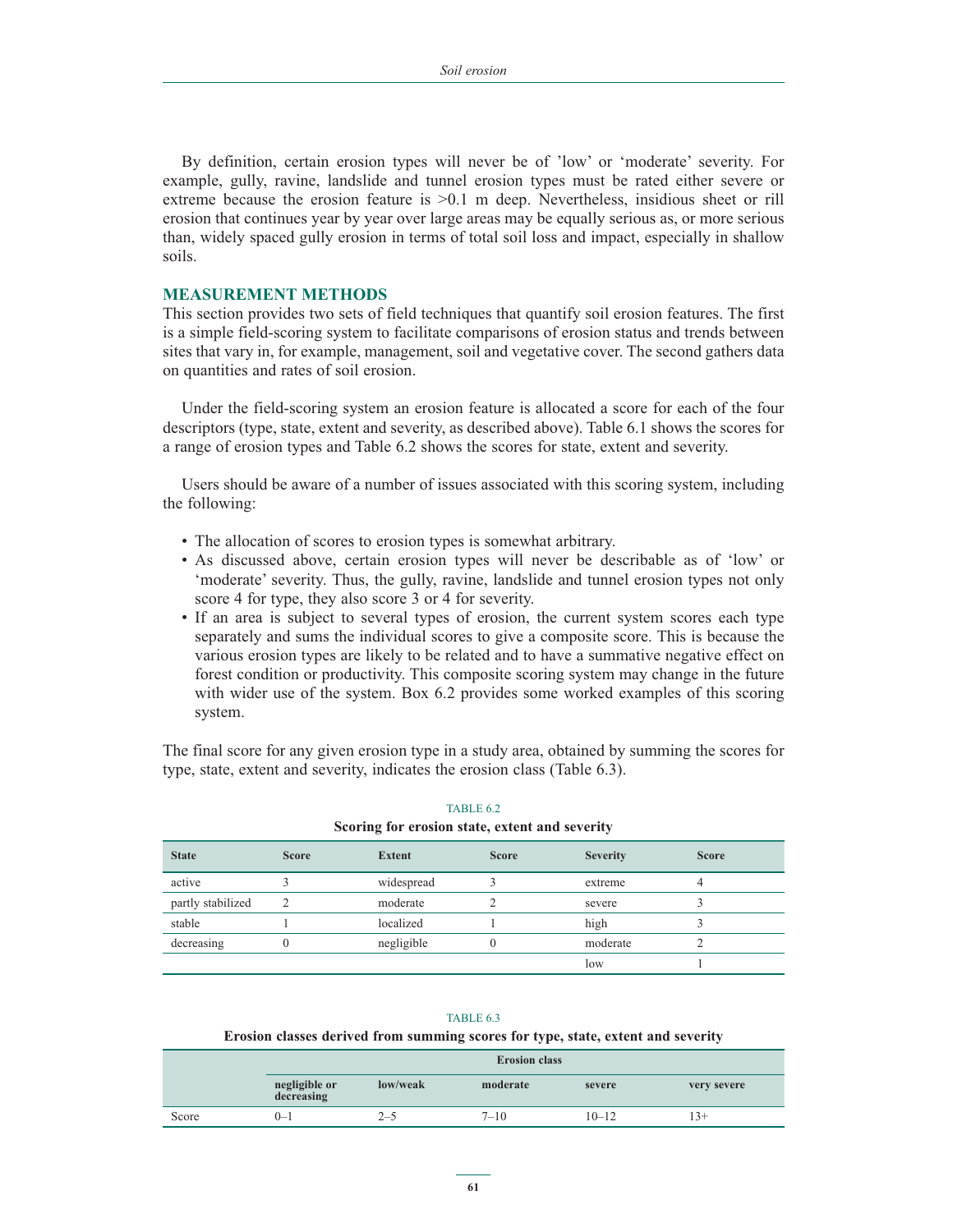#### **BOX 6.2 Worked examples of scoring erosion features**

**Example 1.** Gully erosion (score for type  $= 4$ ) on a site that is actively eroding (score for state  $= 3$ ) and widespread (score for extent  $= 3$ ). Gullies are greater than 1 m deep (score for severity  $= 4$ ). Total (summed) score = 14. Overall, therefore, the erosion class is 'very severe'.

**Example 2.** Rill erosion (score for type  $= 2$ ) that is partly stabilized (score for state  $= 2$ ), localized (score for extent  $= 1$ ) and of moderate severity (score for severity  $= 2$ ). Total score  $= 7$ . Overall, therefore, the erosion class is 'moderate'.

**Example 3.** Ravine erosion (score for type = 4) that is decreasing in activity (score for state = 0), moderate in extent (score for extent  $= 2$ ) but severe (score for severity  $= 3$ ). Total score  $= 9$ . Overall, therefore, the erosion class is 'moderate'.

**Example 4.** The area has two erosion types: splash (score for type  $= 1$ ) that is active (score for state  $= 3$ ) localized (score for extent = 1) and of low severity (score for severity = 1) – total score = 6; and landslide (score for type  $= 4$ ) that is stable (score for state  $= 1$ ), localized (score for extent  $= 1$ ) and extreme (score for severity  $= 4$ ) – total score  $= 10$ . Total score (i.e. sum of the two erosion types)  $= 16$ . Overall, therefore, the erosion class for the area is 'very severe'.

**Example 5.** The area has three erosion types: sheet wash (score for type  $= 2$ ) that is active (score for state  $= 3$ ), localized (score for extent  $= 1$ ) and of moderate severity (score for severity  $= 2$ ) – total score  $= 8$ ; terracettes (score for type = 2) that are active (score for state = 3), localized (score for extent = 1) and of moderate severity (score for severity  $= 2$ ) – total score  $= 8$ ; and gullies (score for type  $= 4$ ) that are partly stabilized (score for state = 2), localized (score for extent = 1) and extreme (score for severity =  $4$ ) – total score = 11. Total (i.e. sum of the three erosion types) score = 27. Overall, therefore, the erosion class for the area is 'very severe'.

Note that while the scores obtained by this method offer some basis for comparing the impact between erosion features and/or across sites, it is inherently difficult to make definitive comparisons between such physically different types of erosion as rills and gullies. An entire landscape may be subject to rill erosion and the resulting soil loss may be very large, with important implications for soil fertility and productivity. On the other hand, a few large ravines in the same area would pose very different management problems (e.g. access for management interventions and harvesting) and would possibly require major, expensive interventions to repair and conserve. Moreover, while sheet and rill erosion generally have relatively low scores under this methodology, their cumulative effects should not be underestimated, particularly as they can strip away surface soil layers that are generally richer in organic matter due to litter accumulation and are vital for continued site productivity.

The second set of measurement methods involves estimating the volume of the space from which the soil has been removed by erosion (assumed to be equivalent to the volume of removed soil) and relating this, where possible, to known time scales of erosion activity. Direct methods for measuring soil loss in the field are applicable only to three of the 13 erosion types in Table 6.1 – rill, gully and ravine. Indirect methods based on measuring the *effects* of erosion are required for the other erosion types in Table 6.1.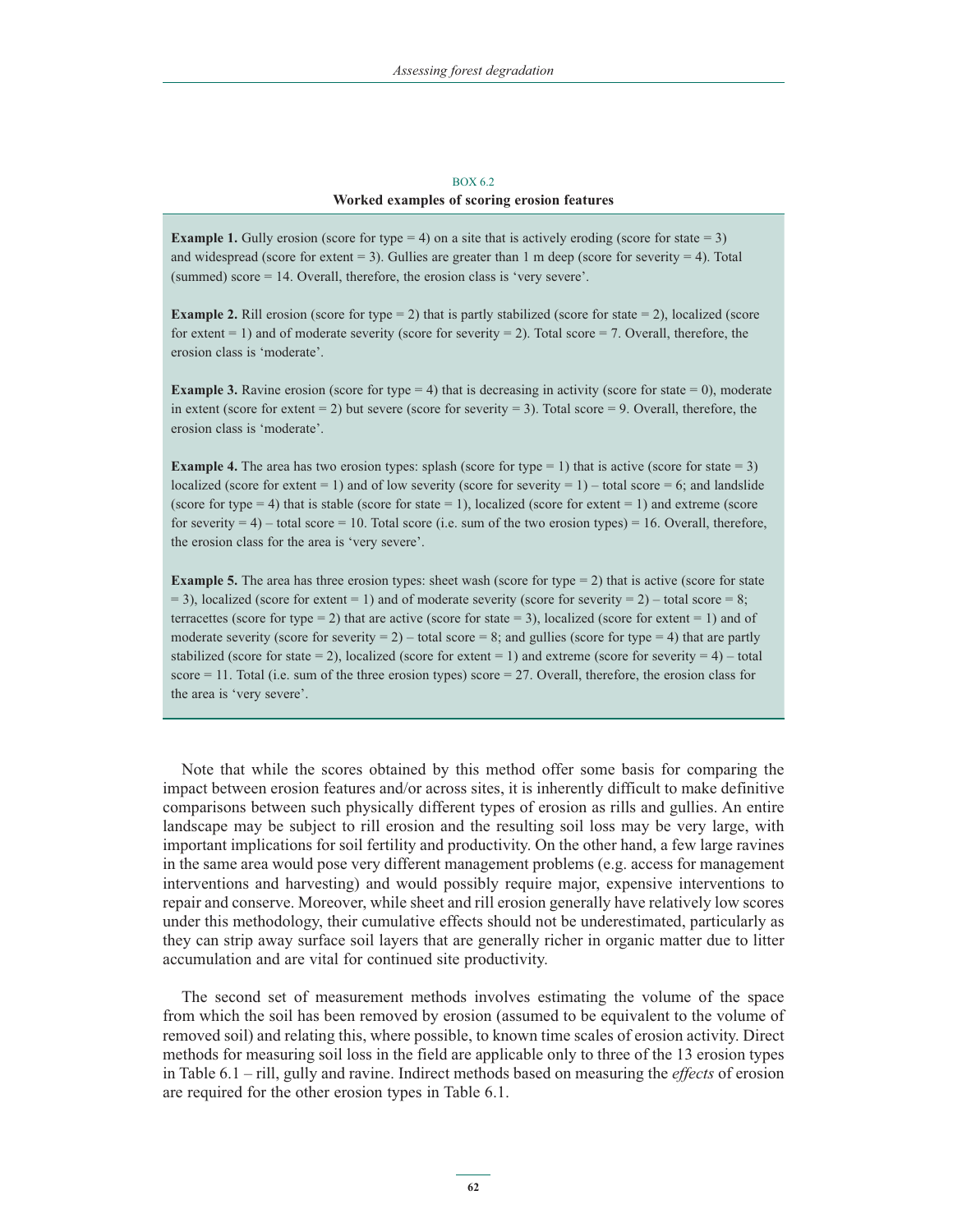#### **Direct measures**<sup>12</sup>

**Rills.** The measurement of soil loss from rills assumes that the depression forms a regular geometric shape that is estimated to be triangular, semi-circular or rectangular in crosssections, as determined by field observation.

To estimate the quantity of lost soil, measurements are made of rill depth, width and length. It is important to collect a number of measurements of both the width and depth of any one rill, and to measure many rills in the study area, to obtain an average cross-sectional area. The average rill catchment area – that is, the area of land that contributes soil-laden water to a rill – must also be estimated for the rills in a given area. If it is known how long the rills in an area have taken to form (if, for example, the land was last cultivated two months or two years ago, or has only recently been cleared of forest), an annual rate of soil loss can be estimated for that rill.

Using the average measurements of width and depth and an assessment of the crosssectional shape of the rill, calculate the average cross-sectional area, using the appropriate formula as follows:

 *triangle cross-sectional area = 0.5 × width × depth semi-circle cross-sectional area = 1.57 × width × depth rectangle cross-sectional area = width × depth.*

Multiply the cross-sectional area by the length of the rill to estimate the volume of soil removed by erosion. The volume removed per unit area can also be calculated. Box 6.3 provides a worked example of these calculations.

**Gullies and ravines.** Gullies and ravines have a similar general shape – a flat floor and sloping sides. The bottom of these features (the floor) is less wide than the top (parallel to the soil surface); such a shape best approximates a trapezium (Figure 6.1). The calculation of soil loss is similar to that for rills, except that a different cross-sectional shape is used.

#### BOX 6.3

**Worked example – estimating soil loss in rills**

For a case in which the average dimensions of many measured rills are width =  $0.12$  m, depth =  $0.042$  m:

- 1. The average cross-sectional area of the rills in the study area, assuming a triangular cross-section, is:  $0.5 \times 0.12 \times 0.042 = 0.00252$  m<sup>2</sup>.
- 2. Assuming the average rill length in the study area is 2.5 m, the volume of soil lost from an average rill is:  $0.00252 \times 2.5$  m = 0.0063 m<sup>3</sup>.
- 3. The volume of soil lost from the estimated catchment area  $(12 \text{ m}^2)$  is converted to volume per  $\text{m}^2$ , as follows:  $0.0063/12 = 0.000525$  m<sup>3</sup> per m<sup>2</sup>.
- 4. The volume per m2 is converted to tonnes per hectare, using an estimated soil bulk density value of 1.3 tonnes per  $m^3$ , as follows:

 $0.000525 \times 1.3 \times 10\,000 = 6.9$  tonnes per hectare.

In this example, therefore, 6.9 tonnes per hectare of soil have been lost due to rill erosion.

<sup>&</sup>lt;sup>12</sup> This section is based on the original concepts of the quantification of field-observed erosion features in Stocking and Murnaghan (2001).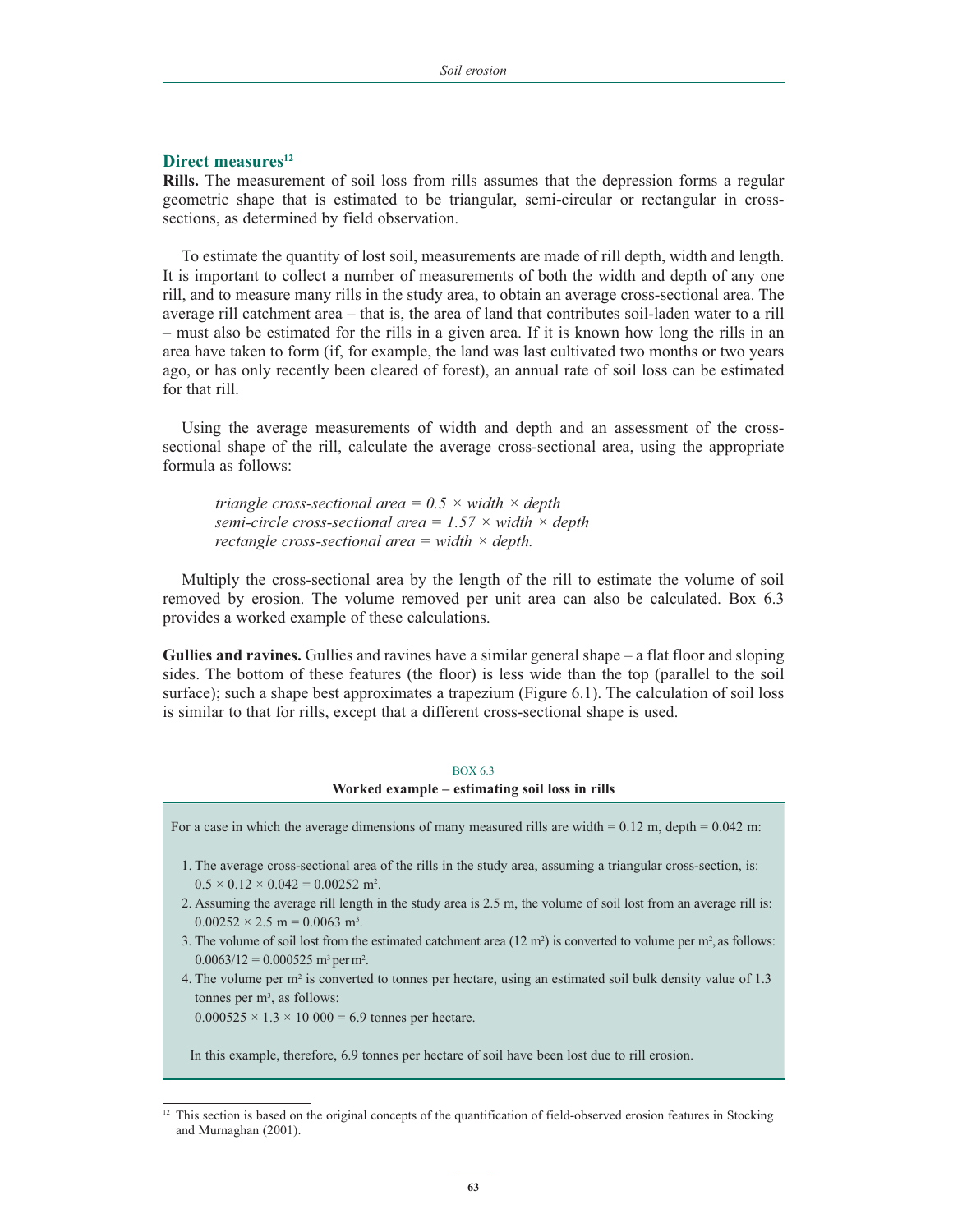

FIGURE 6.1 **Calculation of the cross-section of the trapezoid shape of gullies and ravines**

To calculate the quantity of soil lost through gully or ravine erosion, measure the feature's depth, width at lip (i.e. the top) and base, and length. This can be done with a laser-based rangefinder or a 30 to 100 m tape. A number of measurements of both width and depth should be made along the length of any one feature, and many similar features in the study area should be measured, to achieve a representative sample.

The annual rate of soil loss is estimated more easily for gullies and ravines than it is for rills, as the former are more-or-less permanent features of a landscape. The necessary information can be obtained in various ways, including through repeated visits (particularly if permanent monitoring stakes are installed as reference points) and from time series of aerial photographs and/or satellite imagery. Even with such methodologies, however, the annual rate of soil loss is at best an approximation due to factors such as the varying rates of soil loss that can occur as the gully or ravine deepens and different layers of soil are exposed; variation in rainfall totals and periodicity; and changes in tree density (e.g. due to harvesting and silvicultural operations such as thinning) and hence runoff rates over time. Tunnelling may also occur on the sides of gullies and ravines, greatly exacerbating soil loss in some years.

To calculate soil loss from gullies and ravines, use average measurements of the widths at lip and base as well as the feature's depth to calculate the average cross-sectional area of the feature, using the following formula:

 *(width at lip + width at base)/2 × depth*

Box 6.4 provides a worked example of these calculations.

#### **Indirect measures**

Indirect measurements of soil erosion rely on features observed and measured in the field that demonstrate the effects of soil erosion, referred to here as erosion proxies. In total, seven erosion proxies are presented: plant root exposure; exposure of the bases of fence posts and similar structures; tree mounds; pedestals; solution notches and rock coloration; armour layer; and soil build-up against a barrier. Erosion types that most commonly lead to these erosion effects are rain-splash, sheet wash and wind erosion.

With all but the last of the seven proxies (i.e. soil build-up against a barrier), the general approach to estimating soil loss is to measure the current (eroded) soil level against the evident location of the original (or at least a recent previous) topsoil level. Particularly in terms of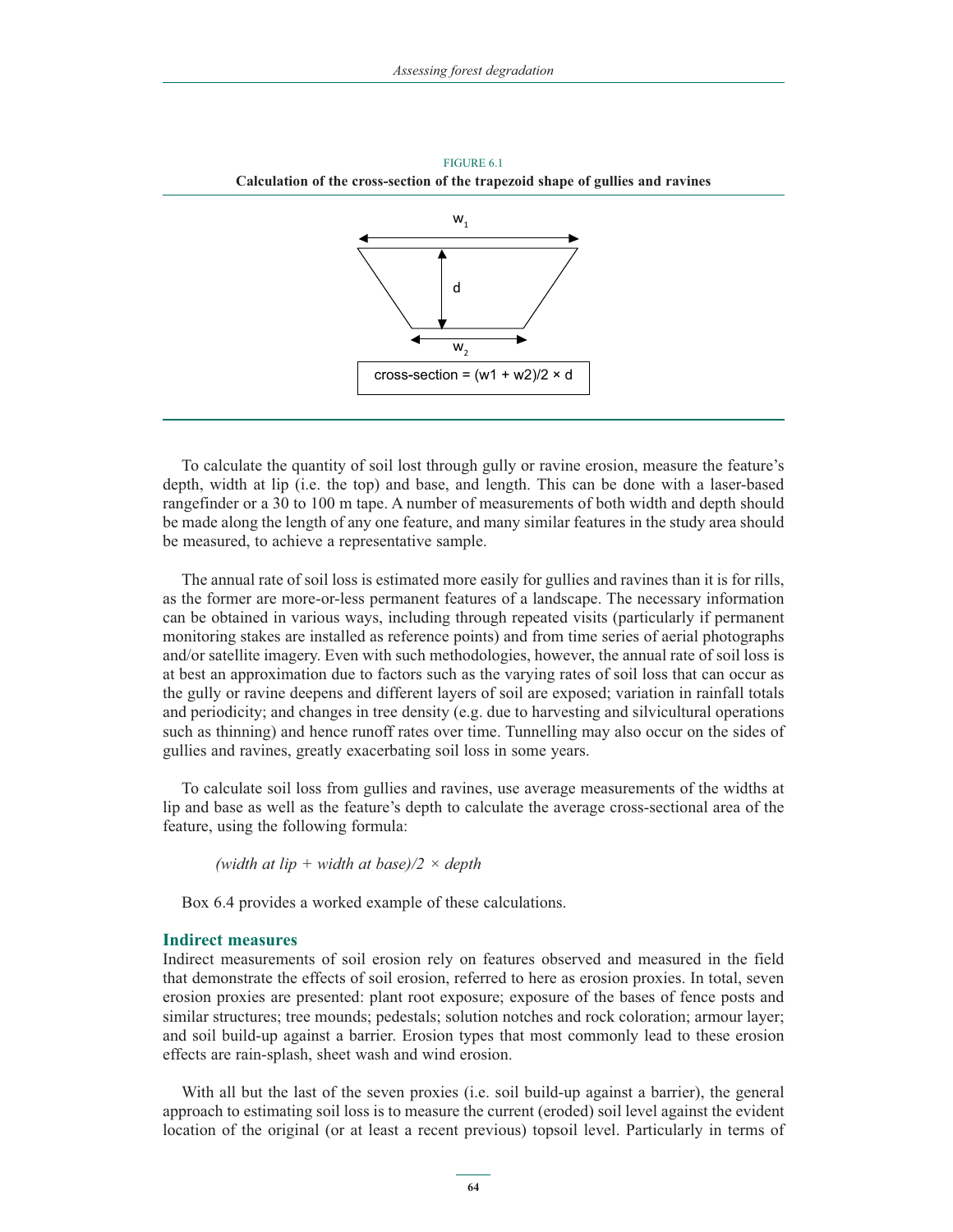#### BOX 6.4

#### **Worked example – estimating soil loss in gullies and ravines**

For a case in which the average dimensions of many measured gullies or ravines are – width at  $lip = 10.2$ m; width at base =  $4.8$  m; depth =  $2.0$ :

1. The average cross-sectional area of the gullies and/or ravines in a study area, assuming a trapezoidal cross-section, is:

 $((10.2 + 4.8)/2) \times 2.0 = 15$  m<sup>2</sup>.

- 2. Assuming the average gully and/or ravine length in the study area is 200 m, the volume of soil lost from an average gully or ravine in the study area is:  $15 \times 200 \text{ m} = 3000 \text{ m}^3$ .
- 3. The volume of soil lost from the estimated catchment area  $(1 \text{ km}^2)$  is converted to volume per m<sup>2</sup>, as follows:

 $3000/1000000 = 0.003$  m<sup>3</sup> per m<sup>2</sup>.

4. The volume per  $m<sup>2</sup>$  is converted to tonnes per hectare using an estimated soil bulk density value of 1.3 tonnes per  $m^3$ , as follows:

 $0.003 \times 1.3 \times 10\,000 = 39$  tonnes per hectare.

In this example, therefore, 39 tonnes of soil per hectare have been lost due to gully or ravine erosion.

measuring soil loss against living objects such as trees or other plants, if the planting date is known then an estimate of annual soil loss is possible. The same is true if the date of the installation of fences, poles, walls, houses and other potential proxies is known.

In measuring soil build-up against a barrier the reverse is measured – that is, the accumulation of eroded sediments behind a physical barrier such as a hedge or fence. The depth of this deposited soil is measured relative to the current topsoil level. The amount of soil loss can only be estimated if the area contributing eroded material and the area of deposition can be determined.

**Plant root exposure.** The removal of soil particles by water or wind can lead to the exposure of plant roots as the overall soil level decreases. Close inspection of the lower portion of a tree trunk or other plant stem may reveal a mark indicating the level of the original soil surface. By measuring (with a ruler) the vertical difference between this mark and the present soil surface, an estimate can be made as to how much soil has been lost.13 In the case of lateral roots away from the tree trunk, the upper surface of the most exposed roots is usually taken as the former soil surface. For planted forests and perennial and annual crops the soil loss estimate would cover the period since the tree or crop was planted. In natural vegetation it may be less easy to determine the period over which the measured soil loss took place.

A number of exposed plant roots should be measured and the average taken to improve the representativeness of the sample. Results should also be compared with those of other erosion indicators (such as those described below) as a way of cross-checking that they are realistic. Box 6.5 provides a worked example of this method.

<sup>&</sup>lt;sup>13</sup> The loss of an average of 1 mm of soil across a hectare of land is equivalent to 13 tonnes if the bulk density of the soil is 1.3 g per cm3.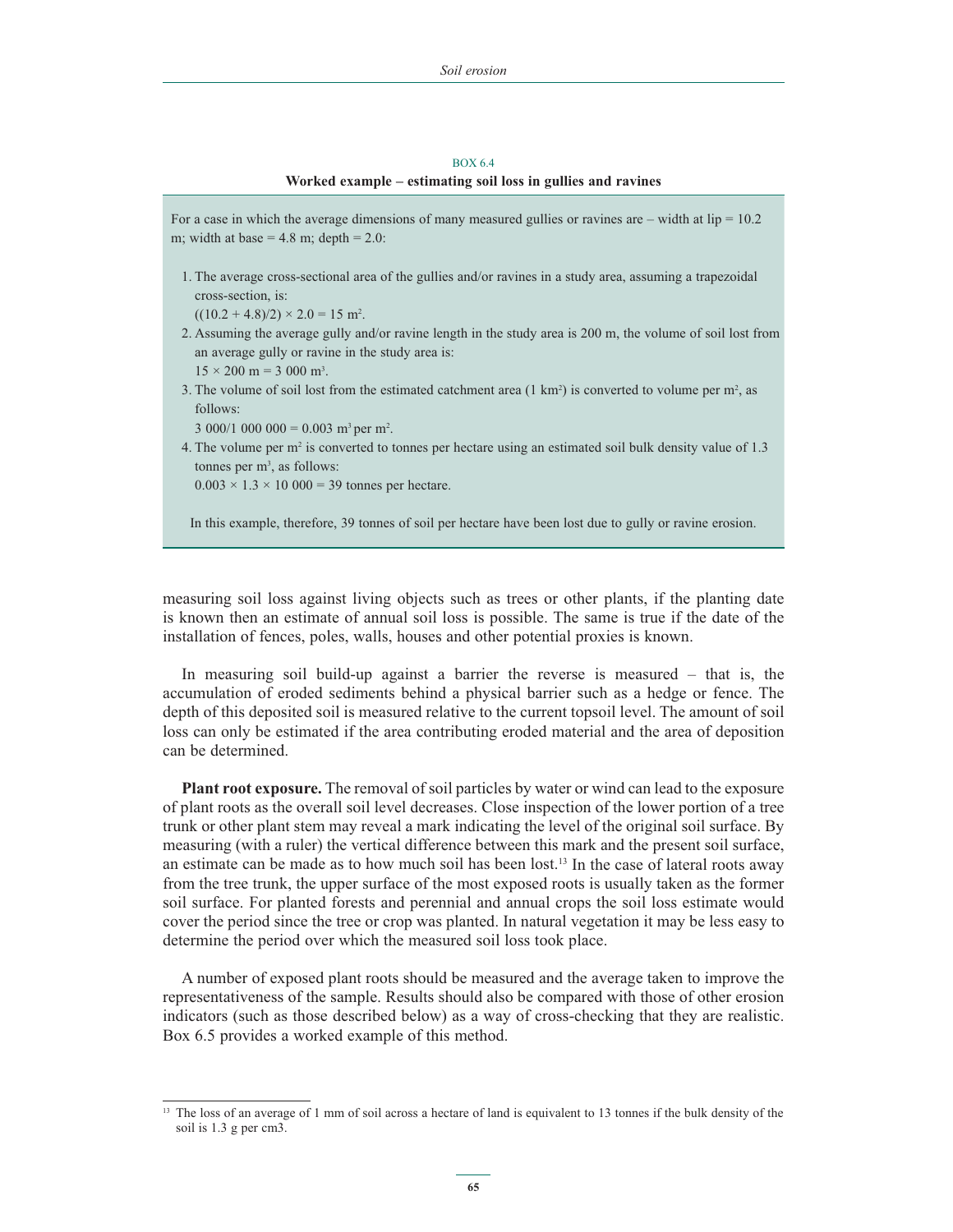Note the following to help ensure the validity of the data collected:

- Differences in root exposure may reflect different erosion processes (eg rain-splash and sheet wash) taking place in the same area.
- Roots and stems might capture runoff to form erosive channels, thus increasing soil loss. On the other hand they might slow surface flows, allowing deposition to occur, and they might also trap and allow the accumulation of windblown material.
- - Some plants have a tendency to lift themselves out of the ground as they grow, which could affect estimates of soil loss based on measures of plant root exposure. This effect may be observable, however, especially in stony soils where larger platy fragments occur. Assessors should look for evidence of plant lift in the alignment of stones, as growth may force a rearrangement of stones so that they become tilted, with the raised end nearest the trunk.
- Tree roots may expand in diameter as the tree grows, so that roots running parallel to the soil surface rise to or above soil level, which could affect estimates of soil loss based on measures of plant root exposure.

**Exposure of the bases of fence posts and similar structures.** Similar to plant root exposure, the exposure of the bases of anthropogenic structures such as fence posts, house and bridge foundations and telegraph poles can indicate soil loss, principally from rain-splash, sheet and wind erosion.

Generally the distance between the new ground surface and the point on the post that would originally have been at ground level is measured using a ruler. Soil loss is estimated in the same way as for plant root exposure (see worked example in Box 6.5).

Note that the age of the structure is required if an annual rate of soil loss is to be estimated. As for plant roots, the structure itself could influence the rate of erosion or deposition, and this should be taken into account. Moreover, the effect of the structure may vary depending on such factors as rainfall amount, intensity and periodicity and wind direction and strength. Local knowledge can help in assessing the effect of climatic variables on soil erosion and accumulation.

**Tree mounds.** The use of tree mounds to provide estimates of soil loss depends on the raindrop-energy-absorbing properties of tree canopies (their 'umbrella' effect). Because of these properties, soil under a tree canopy can be less eroded than soil in an adjacent area without trees because it has been protected from raindrop impact and subsequent rain-splash and sheet erosion.

#### BOX 6.5

#### **Worked example – estimating soil loss using plant root exposure**

For a case in which the average of measurements of the height difference between the top of exposed plant roots or stem and the current soil surface (i.e. the average depth of soil loss) = 5.88 mm:

- 1. Convert this drop in soil level to tonnes per hectare, using an estimated soil mass of 13 tonnes per mm per hectare (assuming an average soil bulk density of 1.3 g per cm<sup>3</sup>)  $5.88 \times 13 = 76.4$  tonnes per hectare.
- 2. If the average age of the plants where the soil-level change was measured was four years, then the estimated annual soil loss is

76.4/4 = 19.1 tonnes per hectare per year.

In this example, therefore, about 19 tonnes of soil per hectare per year were lost to soil erosion.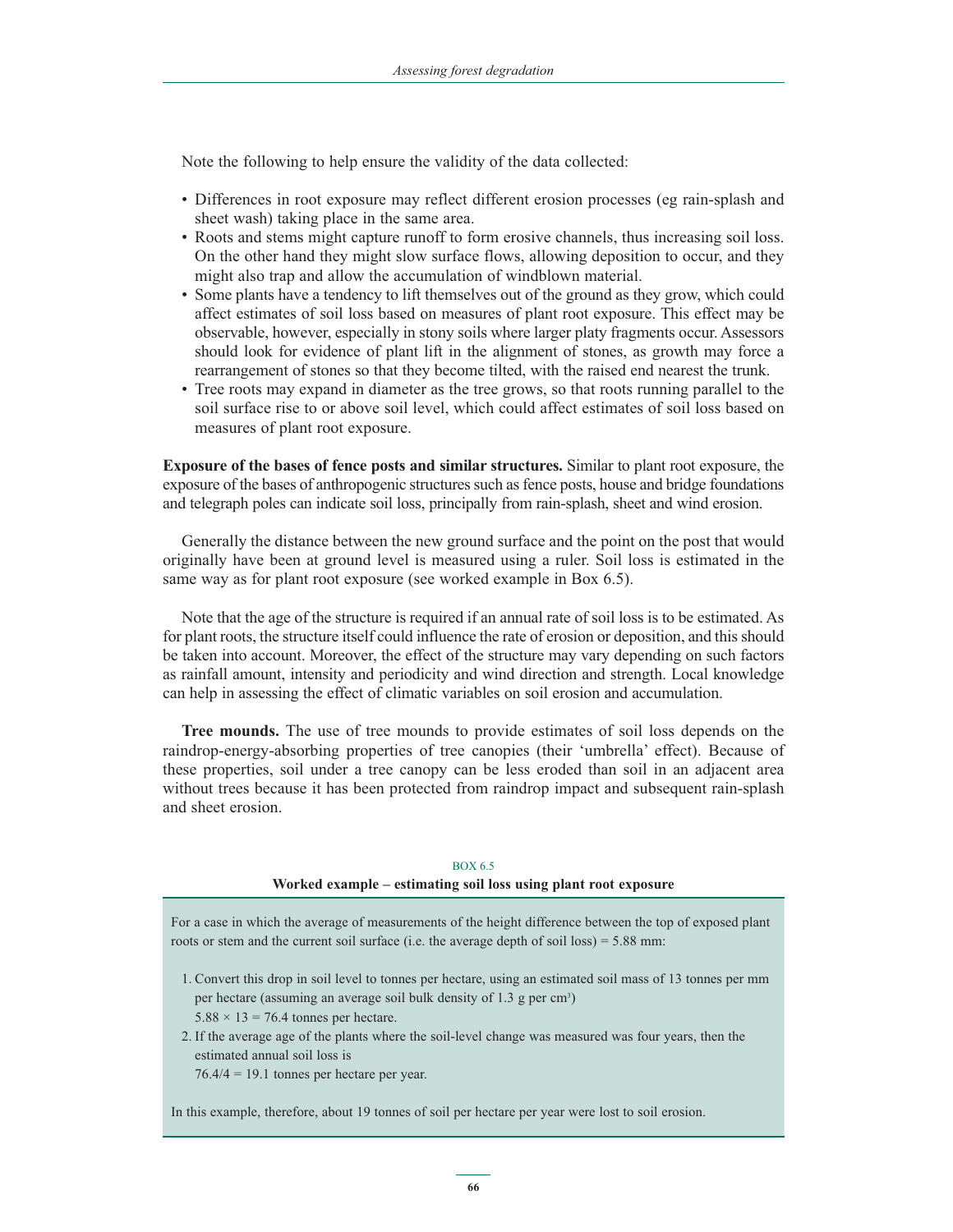The difference in height between the soil surface under a tree and in an adjacent exposed area provides an indicator of the amount of soil loss that has occurred during the life of the tree (tree age may be obtained from forest records or by talking to locals). It is recommended that such measurements are recorded for a range of trees of different sizes and ages in the study area, as there is large variation between species in the capacity of canopies to protect the underlying soil (some species may be leafless during the peak rainy season, for example). Soil loss is estimated in the same way as for plant root exposure (see example in Box 6.5).

Note the following to help ensure the validity of the data collected:

- Mounds around the base of trees, shrubs and other plants may have been caused by factors other than erosion (e.g. termites, sedimentation or tree-litter build-up).
- Some trees may lift the soil around them as they grow, thus creating natural mounds. This could affect estimates of soil loss.
- Tree canopy size and density change as the tree grows; thus, a tree mound created due to canopy protection may not develop uniformly over time. Measurements should be taken at various distances from the tree trunk and averaged.

**Pedestals.** A pedestal is a column of soil that stands out from the general eroded surface, protected by a cap of resistant material such as a stone or root. Bunch grasses can also protect the soil immediately beneath them (comparable to tree canopies and tree mounds, above) to produce a pedestal-like feature. Care is required, however, in interpreting these latter forms.

Pedestals are caused by differential rain-splash erosion, which dislodges soil particles surrounding the pedestal but not under the resistant cap (Figure 6.2). Pedestals can be created artificially by pressing bottle tops into the soil (a technique that can be used for monitoring in areas where rain-splash erosion rates are potentially very high).

Pedestals can be measured using a ruler. A number of measurements should be made in the study area, even to the extent of stratifying the area and averaging pedestal height in each of the strata to account for across-site variability. Assuming that the cap of a pedestal was at the soil surface when erosion started, the gap between the base of the cap and the base of the pedestal (i.e. where it meets the general soil surface) should be measured. This measure represents the soil loss since the soil was last disturbed (e.g. through forest clearing or cultivation). Soil loss is estimated in the same way as for plant root exposure (see example in Box 6.5). If the time of that disturbance is known it is possible to estimate an annual rate of soil loss.



FIGURE 6.2 **Sketch of a soil pedestal capped by a stone**

*Source:* Stocking and Murnaghan (2001).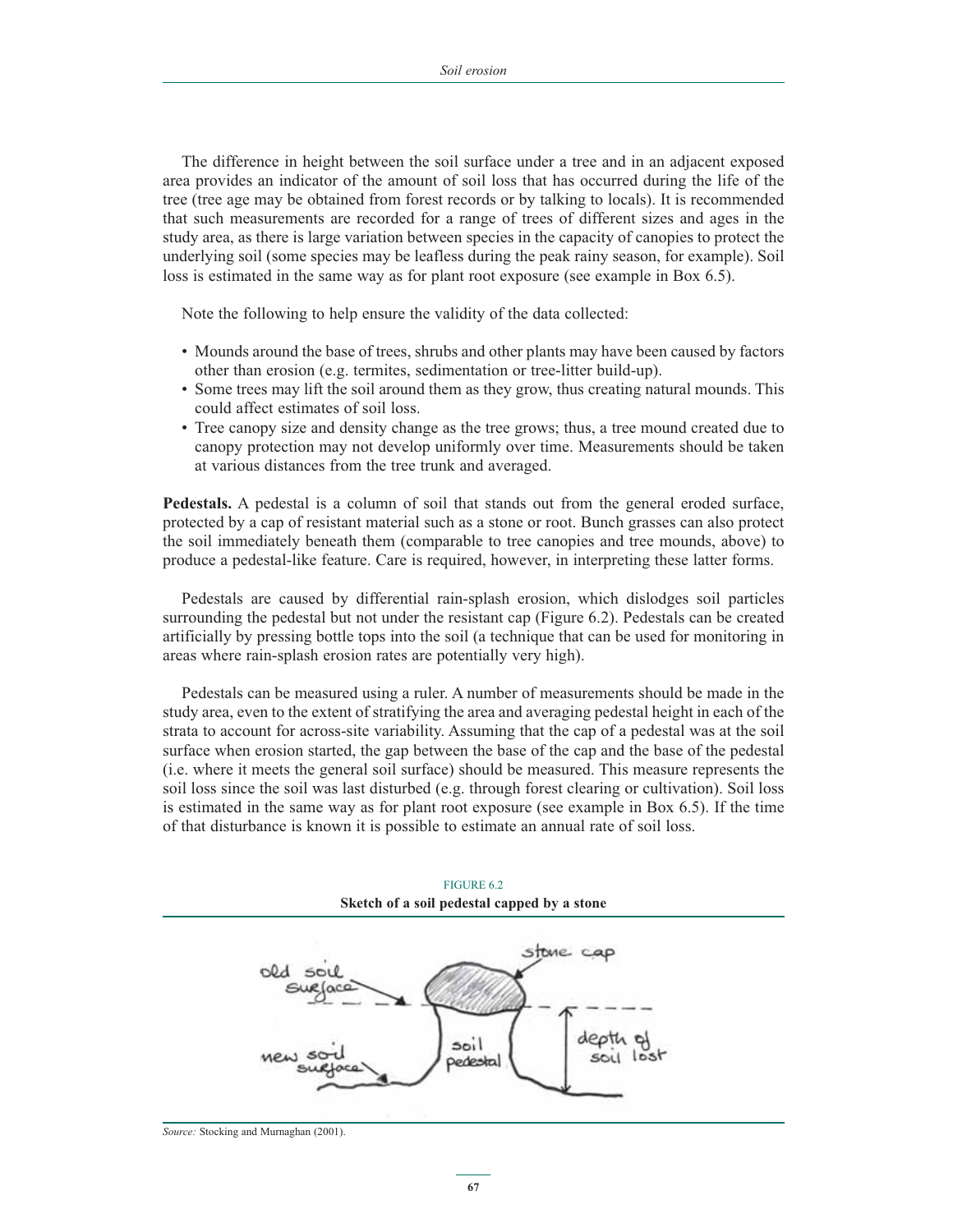Note the following to help ensure the validity of the data collected:

- Pedestals often form under trees or crops where intercepted rainfall falls to the ground as larger drops. If this is the only location in which pedestals are found they would provide an unreliable estimate of the level of soil loss for a larger area.
- Measurement of pedestals in association with clumps of vegetation should be avoided as vegetation clumps can accumulate soil.
- Capping stones may originally have been buried in the soil and are now exposed with an underlying pedestal. In this case, the pedestal method would underestimate erosion.
- The localized redistribution of material eroded from under the stone needs to be accounted for when estimating soil loss.

**Solution notches and rock coloration.** Solution notches are indentations found on rocks that indicate historic soil levels (Figure 6.3). They are created by chemical interaction between soil, air and rock and can mark a previous level of the topsoil where, due to its high organic matter content (and therefore high levels of humic acids), it etched a notch in the rock at the air/soil interface. The discoloration of stones or rocks can also indicate historic soil levels due to similar chemical processes. Solution notches are most likely to occur in limestone and calcareous rocks, which are particularly susceptible to acidic organic chemicals.

To estimate soil erosion, the distance between the notch or coloration to the current soil level is measured using a ruler. A number of measurements should be made in the study area and the average taken. Soil loss is estimated in the same way as for plant root exposure (see example in Box 6.5). The rate of loss is more difficult to assess given the difficulty of determining the time since notching or coloration. Sometimes it may be possible to calibrate the rate using comparisons with other soil-loss indicators (such as plant root exposure).

**Armour layer.** An armour layer is the concentration, on the soil surface, of coarse soil particles that ordinarily would be distributed randomly throughout the topsoil (Figure 6.4).



FIGURE 6.3 **Solution notch and staining in limestone rock**

*Source:* Stocking and Murnaghan (2001).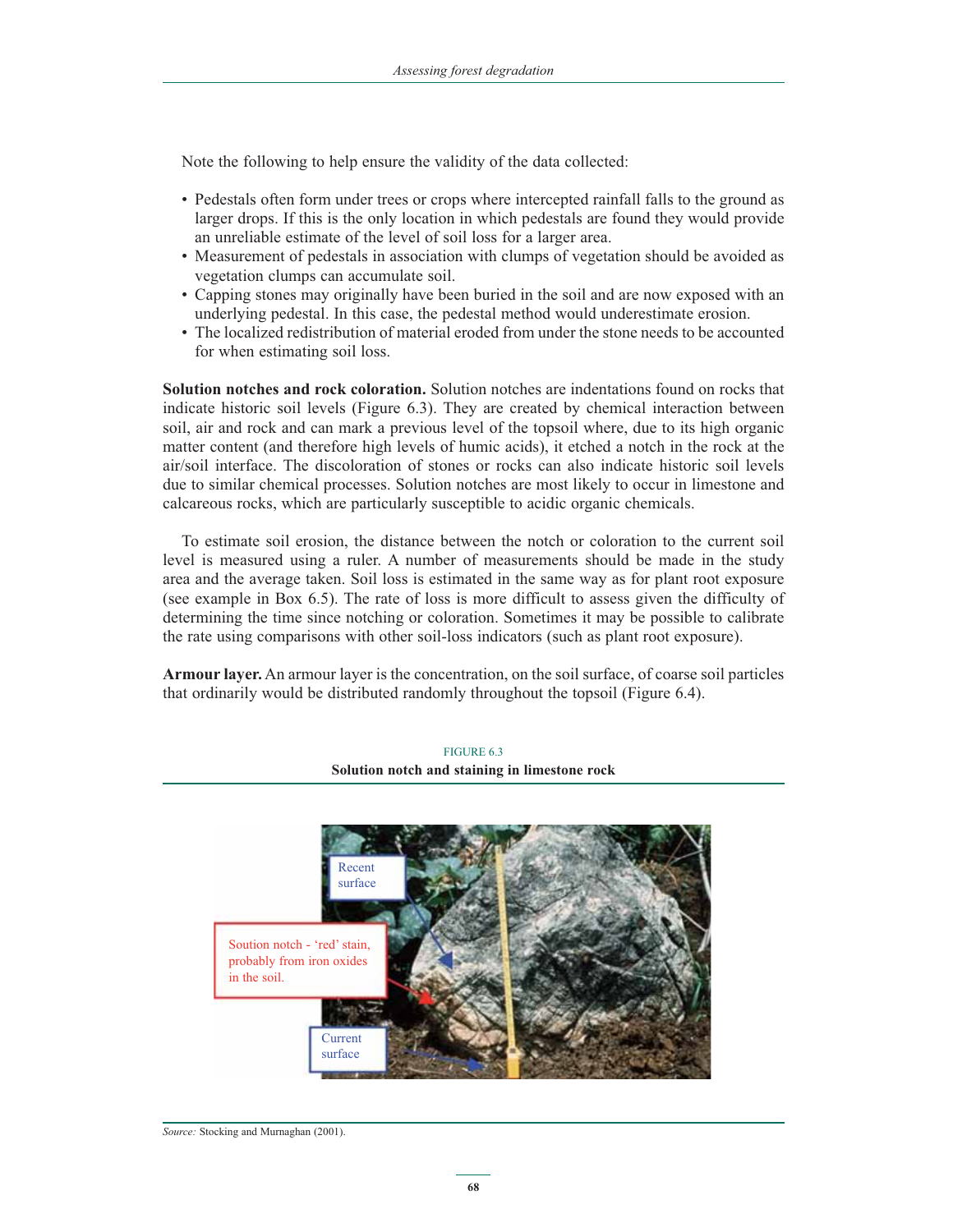FIGURE 6.4 **Diagrammatic representation of an armour layer and photograph showing removal of a portion of an armour layer**



*Source:* Stocking and Murnaghan (2001).

The concentration of coarse material in the armour layer suggests that finer soil particles have been removed selectively by the energy of wind and/or water, leaving behind heavier particles that are less easily moved. The armour layer can be measured by digging a hole to reveal the depth of the coarse top layer. Several measurements at different places on the site should be made and the average depth calculated. The approximate proportion of stones and coarse particles in the topsoil below the armour layer is judged by taking a handful of topsoil from below the armour layer and separating the coarse particles from the rest of the soil. In the palm of the hand, an estimate is made of the percentage of coarse particles in the original soil. This estimate should be repeated at different points on the site. The depth of the armour layer is compared to the amount of topsoil that would originally have contained a similar quantity of coarse material. The volume of finer soil particles that have been lost through erosion can then be estimated. Box 6.6 provides a worked example of this calculation.

Note the following to help ensure the validity of the data collected:

- Stones may be present on the surface for a range of reasons. For example, they may have been exhumed from the subsurface soil by animals or frost action.
- The precise and accurate measurement of the thickness of the armour layer is critical every 1 mm of armour is equivalent to a soil loss of 13 tonnes per hectare (assuming an average soil bulk density of  $1.3$  g per cm<sup>3</sup>).
- As well as erosion processes, repeated shallow tilling of the soil may concentrate stones near the surface. Where this happens, estimates of the erosion rate will tend to be exaggerated unless the percentage concentration of stones in the original soil is based on an estimate from well below the (tilled) topsoil.

**Soil build-up against a barrier.** The build-up of eroded material against a barrier can be used to estimate the movement of soil across the area of interest (rather than the loss of soil from the area). In this case, the eroded materials are halted by an obstruction and the materials are deposited against the obstruction (Figure 6.5). The result is a build-up of soil against the barrier.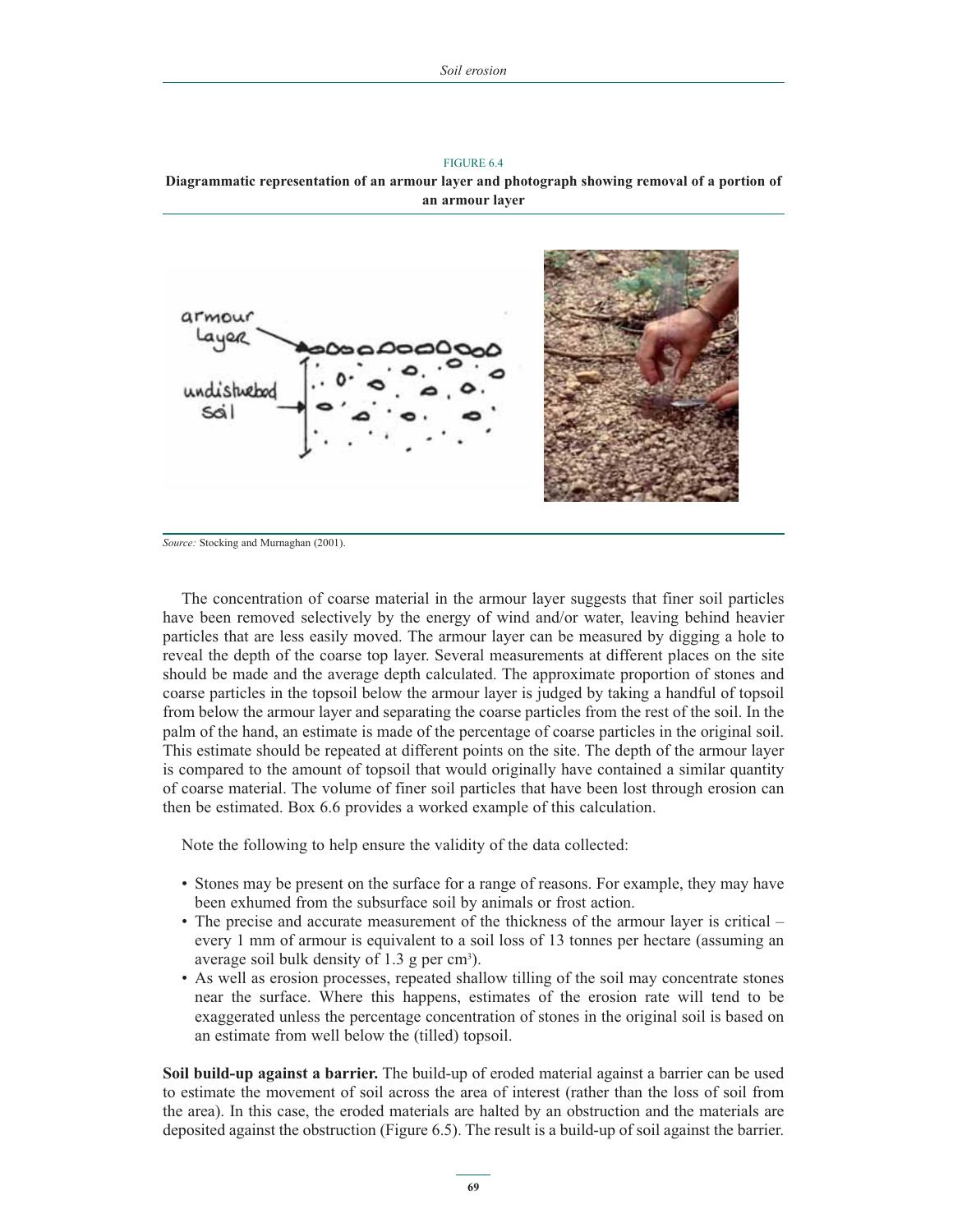#### BOX 6.6 **Worked example – estimating soil loss using armour layer**

For a case in which the average of measurements of the thickness of the armour layer = 1 mm: 1. Convert the average soil loss to the equivalent in metres:  $1.0 \times 0.001 = 0.001$  m. 2. Calculate the depth of soil required to generate an armour layer 0.001 m thick, where the proportion of coarse material in the topsoil was determined to be 20% (i.e. a 1:5 ratio):  $0.001 \times 5 = 0.005$  m. 3. Calculate the depth (m) of soil lost by subtracting the armour layer from the total depth of soil:  $0.005 - 0.001 = 0.004$  m. 4. Convert the drop in soil level to tonnes per hectare, using an estimated soil bulk density of 13 tonnes per hectare.  $0.004 \times 13\,000 = 52$  tonnes per hectare. In this example, therefore, 52 tonnes of soil per hectare have been lost to soil erosion.

### FIGURE 6.5 **Build-up of soil behind a** *Gliricidia* **hedge, Sri Lanka**



Note the difference between the level of the soil where the person is standing (A) relative to the build-up on the upper side of the hedge (B). *Source:* Stocking and Murnaghan (2001).

The volume of soil trapped behind the barrier can be estimated by measuring the depth of the soil deposited and the area over which it is deposited. Where the build-up is against a continuous barrier such as a fence or hedge the measurement will give an approximation of total soil loss from the soil 'catchment'. A visual examination of the area close to the barrier will indicate how far the deposition extends into the field. This distance (length) should be measured at a number of points. The depth of the soil accumulated against the barrier can be determined by examining the soil level on the far side of the barrier (point A in Figure 6.5). In order to calculate the total amount of accumulated soil, a linear slope is assumed and the wedge of soil behind the barrier is treated as a triangle. The annual rate of soil loss from an area can be derived by dividing the quantity of accumulated soil by the number of years that the barrier has been in existence. Box 6.7 provides a worked example of these calculations.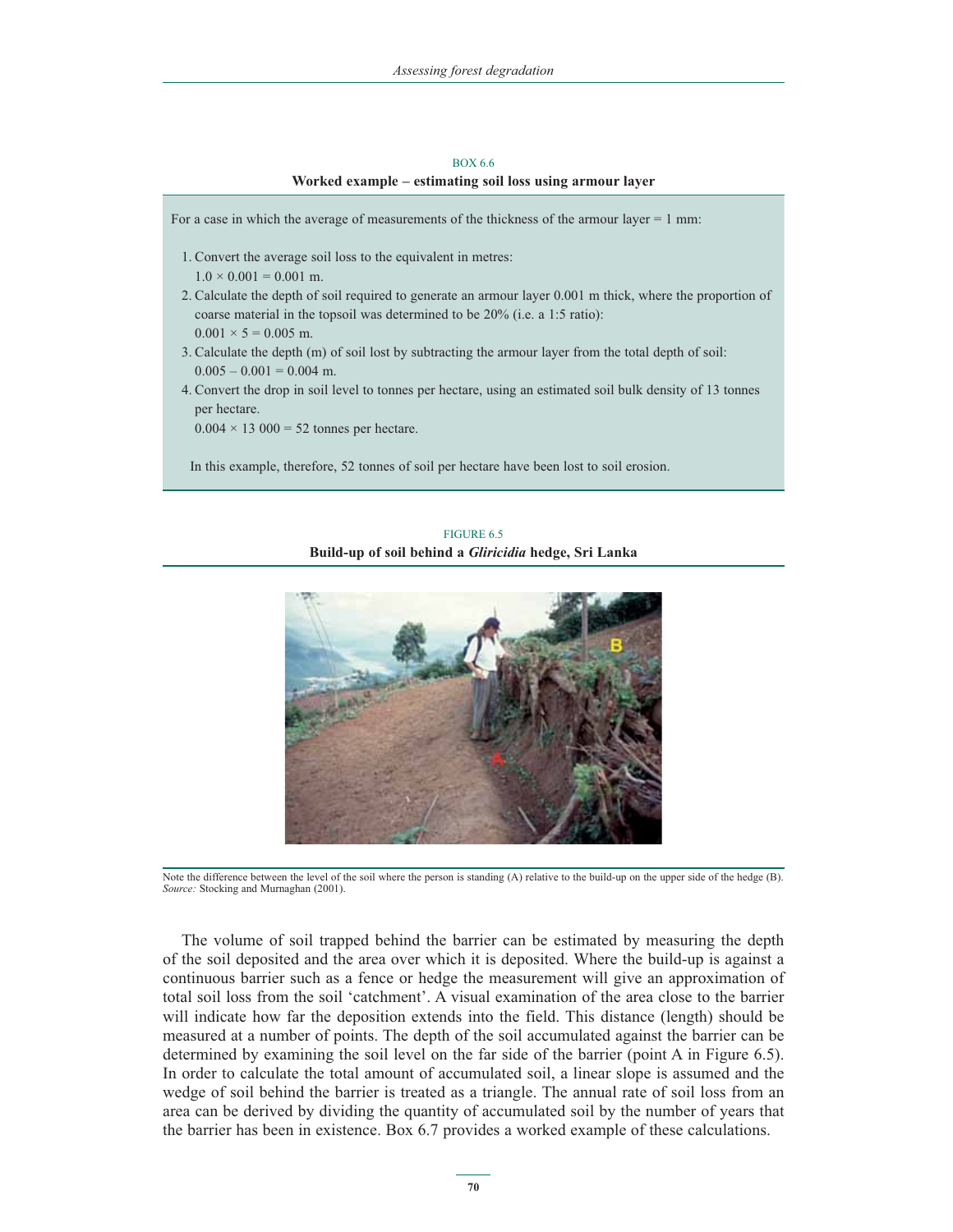#### BOX 6.7

#### **Worked example – estimating soil loss using soil build-up against a barrier**

For a case in which the estimated total catchment area behind the barrier  $= 70$  m<sup>2</sup>, the length of the barrier  $= 7$  m, the average depth of the deposit at the barrier  $= 0.16$  m, and the length of the accumulation upslope of the barrier  $= 0.945$  m:

- 1. Calculate the average cross-sectional area of deposit (assumed to be triangular) using the formula *0.5 × depth at barrier × horizontal length*  i.e.  $0.5 \times 0.16 \times 0.945 = 0.0756$  m<sup>2</sup>.
- 2. The total volume of soil accumulated behind the barrier is calculated using the formula *Cross-sectional area × barrier length*  i.e.  $0.07560 \times 7 = 0.5292$  m<sup>3</sup>.
- 3. The volume of soil lost per  $m<sup>2</sup>$  of catchment can be calculated by dividing the total volume of soil by the total catchment area, as follows  $0.5292/70 = 0.00756$  m<sup>3</sup> per m<sup>2</sup>.
- 4. The volume per  $m^2$  can be converted to tonnes per hectare using an estimated soil bulk density value of 1.3 tonnes per m3 , as follows

 $0.00756 \times 1.3 \times 10\,000 = 98.3$  tonnes per hectare.

5. The barrier was constructed three years prior to measurement. Thus, the annual soil loss represented by the soil accumulated behind the barrier is  $98.3/3 = 32.8$  tonnes per hectare per year.

In this example, therefore, there has been a movement of 32.8 tonnes of soil per hectare per year in this area.

Note the following to help ensure the validity of the data collected:

- It is possible that soil on the lower side of the barrier has been lowered by erosion, in which case the measure of accumulated soil on the upper side of the barrier may be overestimated.
- Estimates do not differentiate between sediment produced within the immediate soil catchment and sediment produced further upslope. It is possible therefore that this method could overestimate erosion per unit area.
- Not all materials transported in runoff will be deposited at the barrier. The speed, volume and direction of runoff all influence the extent of deposition. Therefore, estimates of soil loss derived by this method may be underestimates.
- Forest clearing may increase soil depth behind barriers, particularly where conservation techniques such as terracing have been introduced to lessen the effect of slope. If the slope was convex before the barrier was constructed, the estimate of soil loss will be underestimated because it assumes a linear slope.
- The soil level below the barrier may not be the original soil level. In Figure 6.5, for example, the area immediately below the fence has been excavated and levelled for roadbuilding.

## **MEASUREMENT INTENSITY, FREQUENCY AND REPORTING**

It is difficult to be prescriptive about the intensity and frequency of soil erosion monitoring and reporting in forests. The rate and severity of erosion vary greatly depending on climate, soil type, slope, vegetative cover and the nature and intensity of disturbance. Generally, therefore, the frequency and intensity of monitoring and reporting should be set according to circumstances.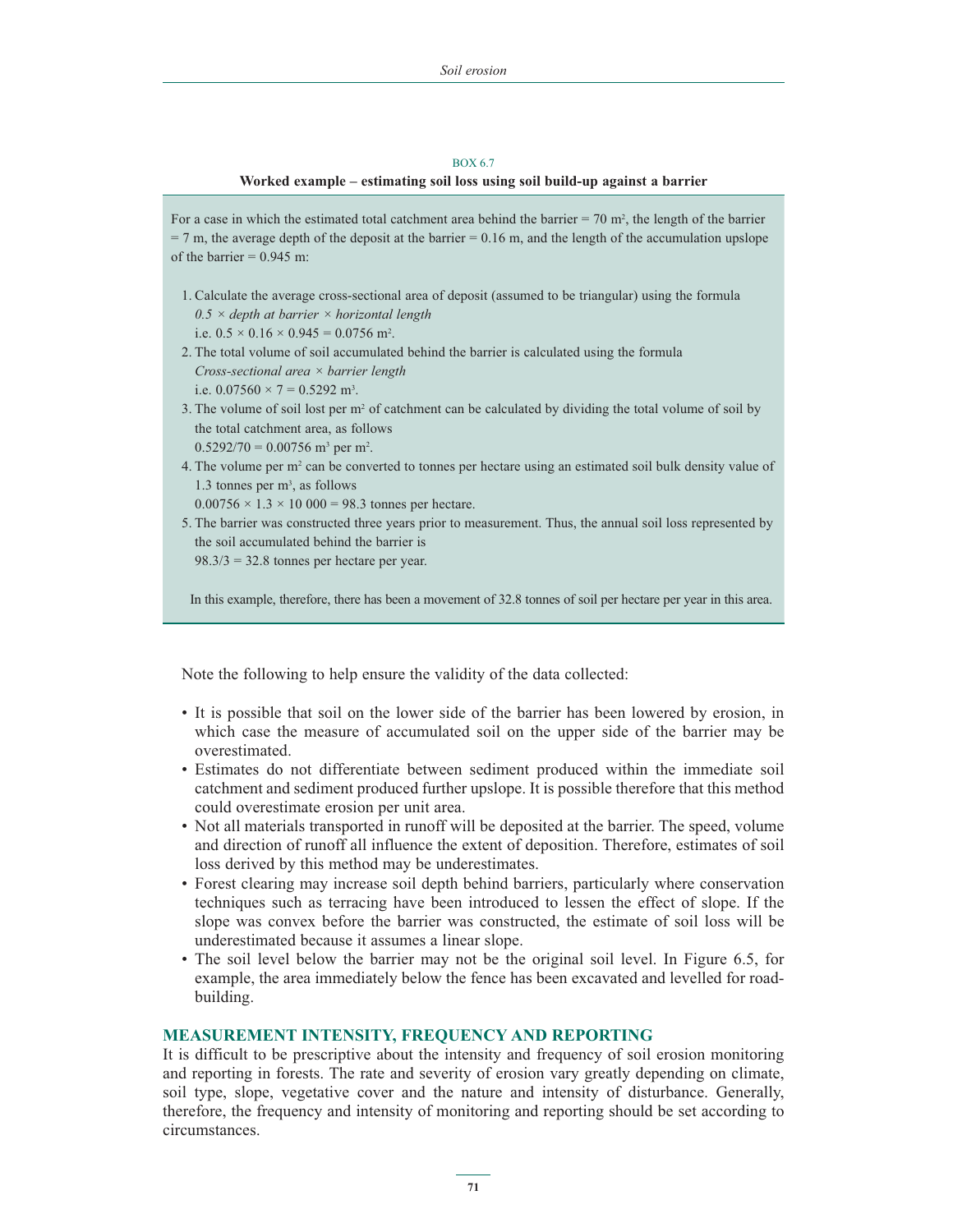An important consideration in embarking on a soil erosion monitoring programme in a forest area is the establishment of benchmarks and monitoring protocols. Thus, the data collected at the commencement of the programme act as the baseline for all subsequent observations and measurements. A repeatable methodology should be used so that, over time, such observations and measurements provide an indication of changes in erosion over time and the possible effects of interventions. In forests, interventions could include the construction of physical or vegetative barriers to mitigate the negative impact of the observed erosion, and thinning, logging and/or clearing, each of which could have significantly different effects on erosion and induce differing erosion rates. Monitoring frequency may need to vary accordingly and should be adequate to capture the effect of the intervention. Commonly, monitoring should be more frequent immediately after an intervention and become less frequent as rates of erosion decline. Where there are few or no significant human interventions, erosion may be monitored at a fixed interval determined on the basis of the intensity of the erosion process (e.g. annually in active erosion situations or in sensitive watersheds, and perhaps at 5–10-year intervals where erosion is considered to be less of a problem).

The intensity of monitoring refers to the number of observations to be conducted at any given time in an area of interest. A prescriptive approach is impossible due to the many situations that may be experienced. Several 'entry levels' could be considered, such as:

- At the simplest level, a community map (Box 6.1) could be sketched rapidly at short time intervals and the sequence compared to determine the more active or widespread areas and types of erosion features for closer investigation.
- Another relatively simple entry point would be to describe and class the erosion features present in an area of interest (e.g. on the basis of tables 6.1, 6.2 and 6.3).
- The measurement of soil loss is the most time-consuming and therefore tends to be used less often and less intensively.

The intensity of monitoring is also governed by the types of erosion features that occur in a study area. For example, if there are only 5–10 gullies in a forest it may be possible to describe and measure them all in some detail, even installing fixed posts for measuring soil loss and gully encroachment. At the other end of the scale, a heavily degraded, recently cleared, steeply sloping forest in the monsoon season may have abundant examples of sheet wash, rills, gullies and landslides and there may be inadequate human resources to monitor them all. In such a case, the use of photography and community sketches to analyse the rapidly changing situation is likely to be the best approach.

### **ISSUES AND CHALLENGES**

The field methods presented in this chapter are designed to provide a simple but robust (i.e. repeatable and quantifiable) approach to the monitoring of soil erosion in forests using readily available equipment. They are intended for use by forestry officers in cooperation with local stakeholders, who can provide valuable insights to the interpretation of erosion features and their causes, effects and timescales. The description and quantification of erosion, as described here, requires initial training, which is best done predominantly in the field.

In monitoring soil erosion in forests, the following issues should be kept in mind:

- Erosion features recognized in an area and portrayed on community maps can be qualified in terms of four descriptors – type, state, extent and severity – rated according to classes. The definitions of such classes, while the best available, have a number of shortcomings that should be addressed as these methods are applied more widely. For example, classes could be tailored to better suit particular landscapes, regions and forest types.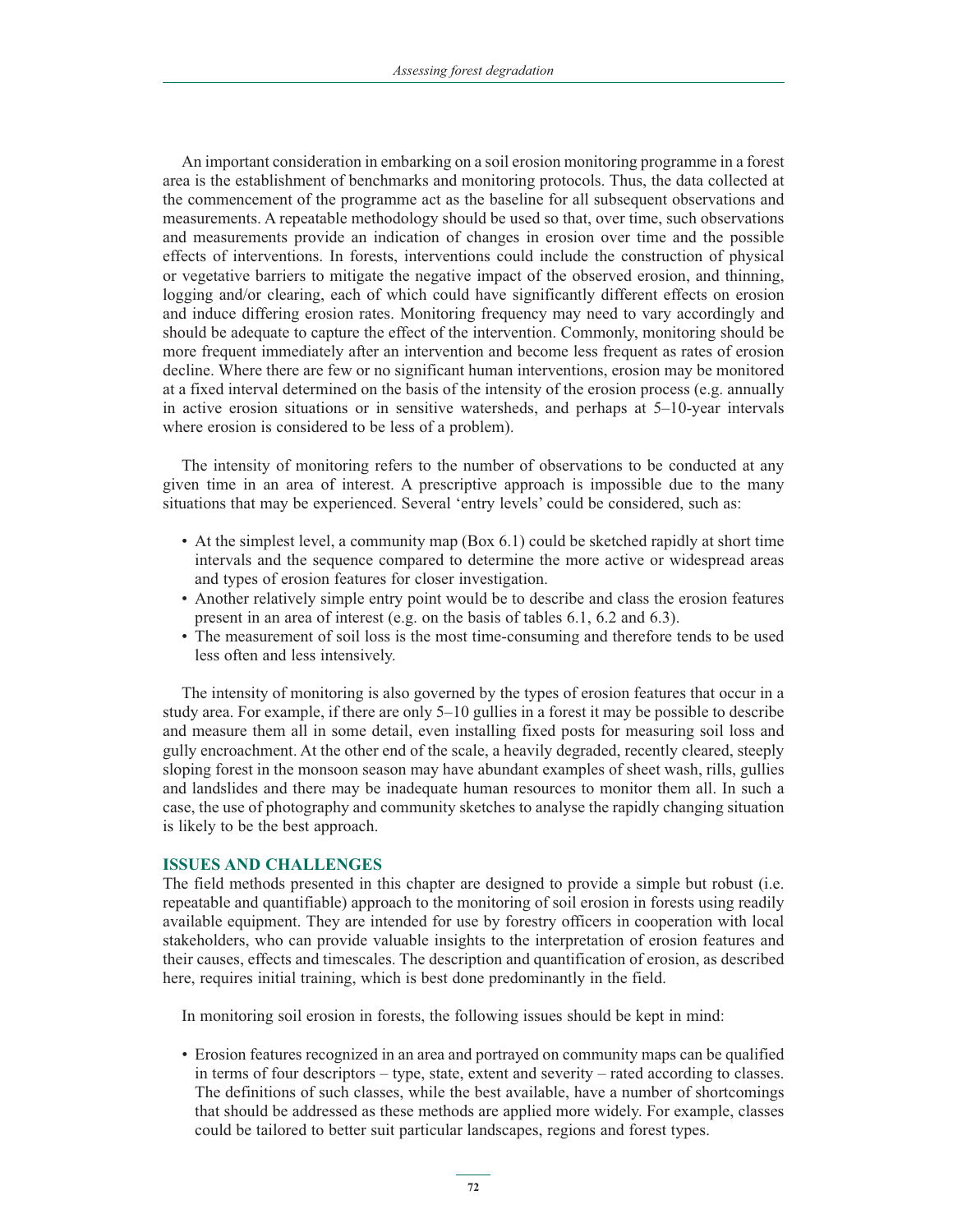- The simple field method for scoring observed erosion types provides a quantitative estimate for inter-site and temporal comparisons of changed erosion status. The allocation of score classes to erosion types is somewhat arbitrary, as is the procedure for summing scores when there is more than one erosion type in a study area. It is envisaged that these approaches will be improved with wider usage.
- The methods for the direct and indirect measurement of soil loss and soil accumulation have a number of potential inaccuracies. The assumptions made in undertaking such measurements should always be stated explicitly and efforts should be made to avoid potential pitfalls.
- Research is required to develop a greater understanding of the link between management activities and the type, state, extent and severity of erosion with a view to improving management to minimize the risk of erosion and to ameliorate existing erosion – particularly in areas being newly forested – to initiate from the outset improved management strategies to avoid or minimize erosion.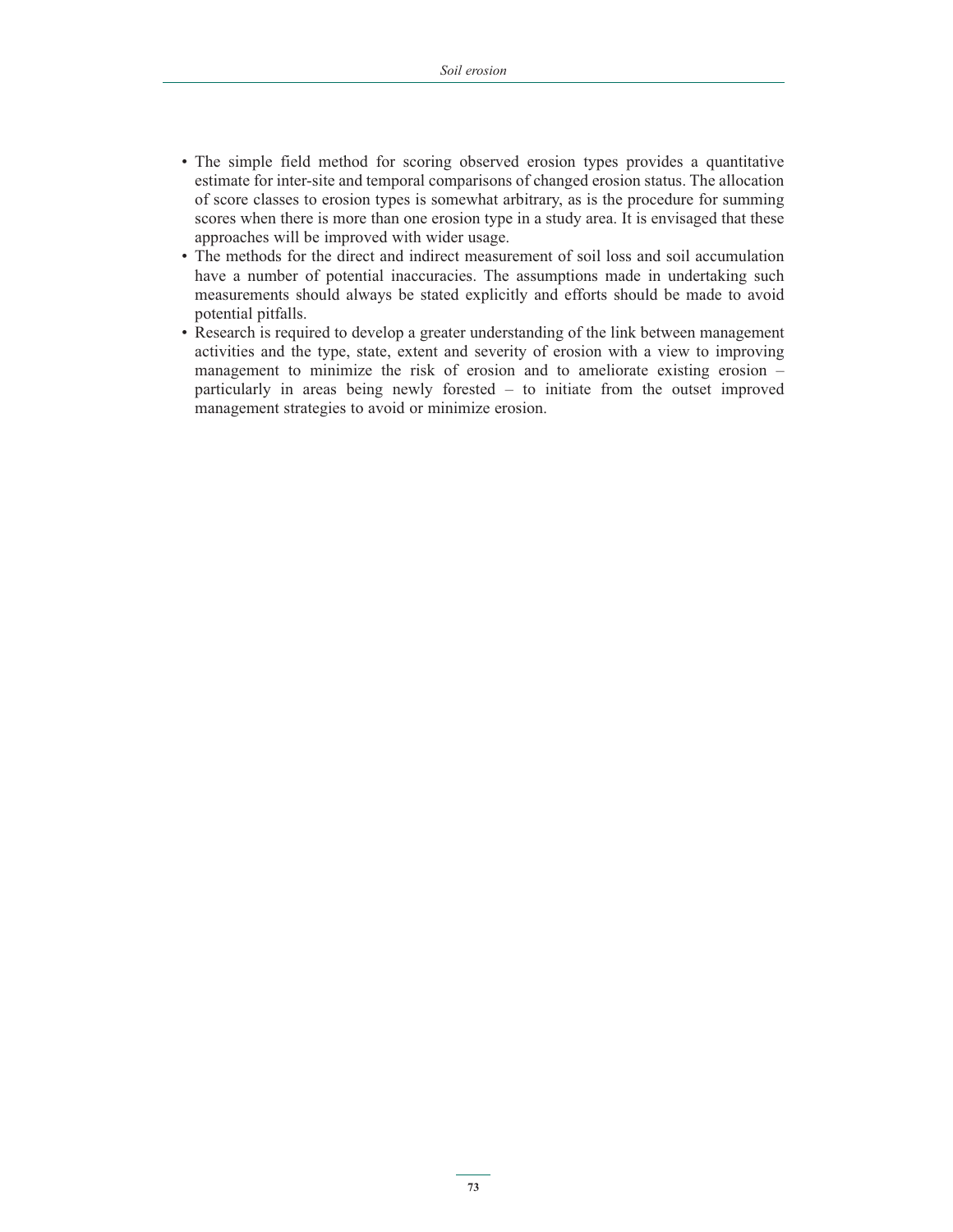# **References**

- **Ahrends, A., Burgess, N.D., Milledge, S.A.H., Bulling, M.T., Fisher, B., Smart, J.C.R., Clarke, G.P., Mhoro, B.E. & Lewis, S.L.** 2010. Predictable waves of sequential forest degradation and biodiversity loss spreading from an African city. *Proceedings of the National Academy of Sciences* **107(**33): 14556–14561.
- **Aleixo, A.** 1999. Effects of selective logging on a bird community in the Brazilian Atlantic forest. *Condor* 101: 537–548.
- **Allen, T.F.H. & Hoekstra**, **T.W.** 1992. *Toward a unified ecology.* Columbia University Press, New York, USA.
- **Andren, H.** 1994. Effects of habitat fragmentation on birds and mammals in landscapes with different proportions of suitable habitat: a review. *Oikos* 71: 355–366.
- **Arroyo-Rodríguez, V., Aguirre, A., Benítez-Malvido, J. & Mandujano, S.** 2007. Impact of rain forest fragmentation on the population size of a structurally important palm species: *Astrocaryum mexicanum* at Los Tuxtlas, Mexico. *Biological Conservation* 138: 198–206.
- **Asner, G.P. & Vitousek, P.M.** 2005. Remote analysis of biological invasion and biogeochemical change. *Ecology* 102: 4383–4386.
- **Asner, G.P., Knapp, D.E. & Broadbent, E.N.** 2005. Selective logging in the Brazilian Amazon. *Science* 310: 480–482.
- **Azevedo-Ramos, C., de Carvalho, O. & Nasi, R.** 2010. Animal indicators: a tool to assess biotic integrity alter jogging tropical forests? Unpublished paper.
- **Bahamóndez, C., Martin, M., Müller-Using, S., Rojas,Y. & Vergara, G.** 2009. *An operational approach to forest degradation. Case studies on measuring and assessing forest degradation*. Forest Resources Assessment Working Paper No. 158. FAO, Rome.
- **Bakker, J.D.** 2008. Increasing the utility of Indicator species analysis. *Journal of Applied Ecology* 45(6): 1829–1835.
- **Balvanera, P., Pfisterer, A.B., Buchmann, N., He, J.S., Nakashizuka, T., Raffaelli, D. & Schmid, B.** 2006. Quantifying the evidence for biodiversity effects on ecosystem functioning and services. *Ecology Letters* 9: 1146–1156.
- **Betts, M.G. & Villard, M.A.** 2008**.** Landscape thresholds in species occurrence as quantitative targets in forest management: generality in space and time? *In* M.A. Villard and B.G. Jonsson, eds. *Setting conservation targets for managed forest landscapes*. Cambridge University Press, Cambridge, UK.
- **Bridgeland, W.T., Beier, P., Kolb, T. & Whitham, T.G.** 2010. A conditional trophic cascade: birds benefit faster growing trees with strong links between predators and plants. *Ecology* 91: 73–84.
- **Bogaert, J., Ceulemans, R. & Salvador-Van Eysenrode, D.** 2004. Decision tree algorithm for detection of spatial processes in landscape transformation. *Environmental Management* 33(1): 62–73.
- **CBD.** 2001. Review of the status and trends of, and major threats to, the forest biological diversity. AHTEG on Forest Biological Diversity. Montreal, 12–16 November 2001. UNEP/CBD/SBSTTA/7/ INF/3. Convention on Biological Diversity, Montreal, Canada.
- **CBD.** 2005. Report of the Inter-Sessional (Second) Meeting of the AHTEG on the Review of Implementation of the Programme of Work on Forest Biological Diversity. Montreal, 28 November–2 December 2005. UNEP/CBD/SBSTTA/11/INF/2. Convention on Biological Diversity, Montreal, Canada.
- **Chamshama, S.A.O., Mugasha, A.G. & Zahabu, E.** 2004. Stand biomass and volume estimation for miombo woodlands at Kitulangalo, Morogoro, Tanzania. *South African Forestry Journal* 200: 49–60.
- **Chapin, F.S., Walker, B.H., Hobbs, R.J., Hooper, D.U., Lawton, J.H., Sala, O.E. & Tilman, D.**  1997. Biotic control over the functioning of ecosystems. *Science* 277: 500–504.
- **Chapman, C.A.** 1989. Primate seed dispersal: the fate of dispersed seeds. *Biotropica* 21:148–154.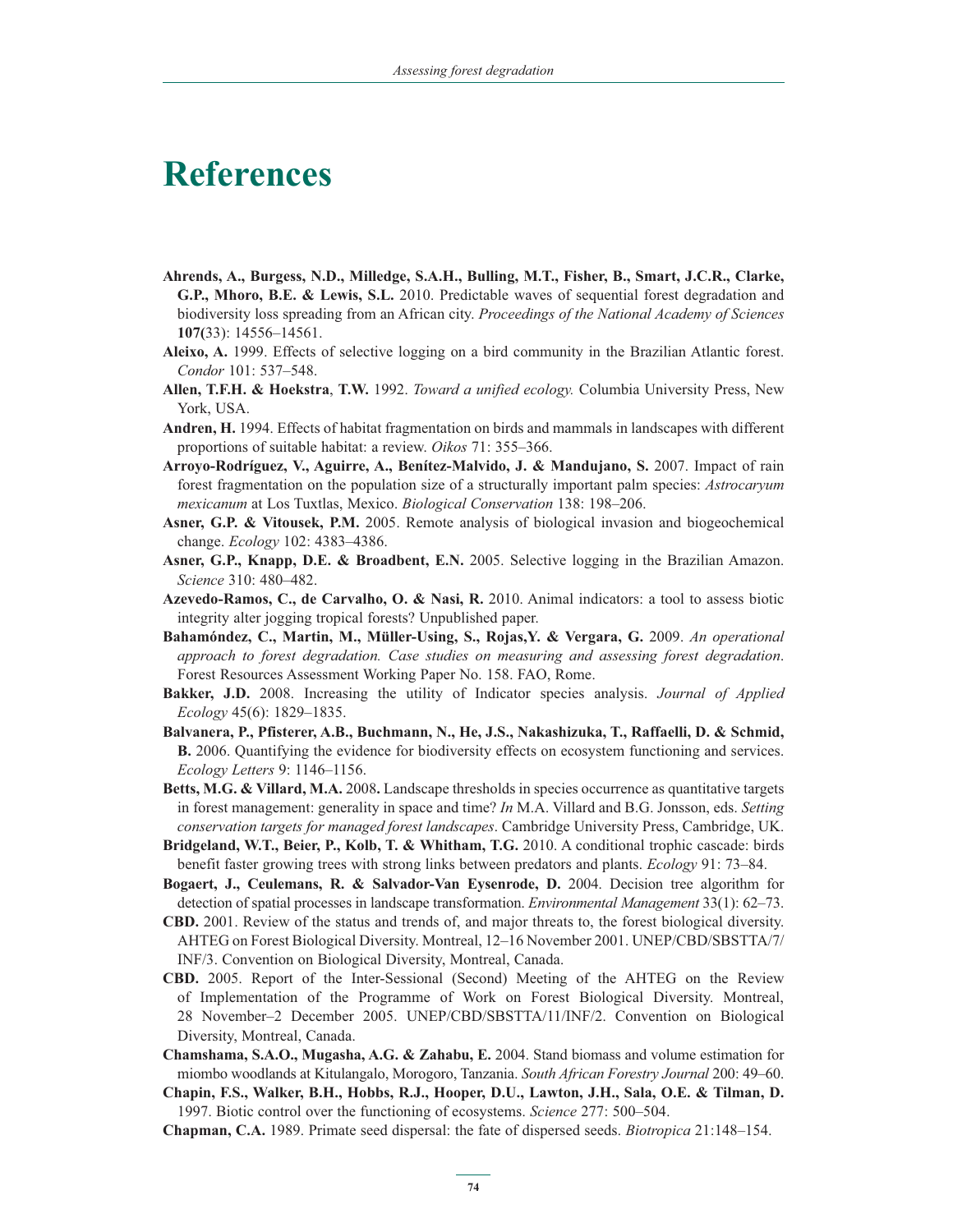- **Chornesky, E.A., Bartuska, A.M., Aplet, G.H., Britton, K.O., Cummings-Carlson, J., Davis, F.W., Eskow, J., Gordon, D.R., Gottschalk, K.W., Haack, R.A., Hansen, A.J., Mack, R.N., Rahel, F.J., Shannon, M.A., Wainger, L.A. & Wigley, T.B.** 2005. Science priorities for reducing the threat of invasive species to sustainable forestry. *BioScience* 55: 335–349.
- **Clark, D.A., Brown, S., Kicklighter, D.W., Chambers, J.Q., Thomlinson, J. R., Jian N. & Holland, E.A.** 2001. Net primary production in tropical forests: an evaluation and synthesis of existing field data. *Ecological Applications* 11: 371–384.
- **Collinge, S.K.** 1996. Ecological consequences of habitat fragmentation: implications for landscape architecture and planning. *Landscape and Urban Planning* 36: 59–77.
- **Davidson, C.** 1998. Issues in measuring landscape fragmentation. *Wildlife Society Bulletin* 26:32–37.
- **Dawkins, H.C.** 1964. The productivity of lowland tropical high forest and some comparisons with its competitors (tropical conifers and eucalypts). *Journal of the Oxford University Forest Society* 5(12): 15–18.
- **Debach, P. & Rosen, D.** 1991. *Biological control by natural enemies*. Second edition. University of Cambridge Press, UK.
- **Diaz, S. & Cabido, M.** 2001. Vive la différence: plant functional diversity matters to ecosystem processes. *Trends in Ecological Evolution* 16: 646–655.
- **Diaz, S., Symstad, A.J., Chapin, F.S., Wardle D.A. & Huenneke, L.F.** 2003. Functional diversity revealed by removal experiments. *Trends in Ecological Evolution* 18: 140–146.
- **Diaz, S., Tilman, D., Fargione, J., Chapin, F.S., Dirzo, R., Kitzberger, T., Gemmill, B., Zobel, M., Vila, M., Mitchell, C., Wilby, A., Daly, G.C., Galetti, M., Laurence, W.F., Pretty, J., Naylor,**  R., Power, A., Harvell, D., Potts, S., Kremen, C., Griswold, T. & Eardley, C. 2005. Biodiversity regulation of ecosystem services . *In* R. Hassan, R. Scholes and N. Ash, eds. *Ecosystems and human well-being: current state and trends. Millennium ecosystem assessment Volume 1.* Island Press, Washington, DC, USA.
- **Diserud, O.H. & Odegaard, F.** 2007. A multiple-site similarity measure. *Biology Letters* 3: 20–22.
- **Driscoll, D.A. & Weir, T.** 2005. Beetle responses to habitat fragmentation depend on ecological traits, habitat condition, and remnant size. *Conservation Biology* 19: 182–194.
- **Ellison, A.M., Bank, M.S., Clinton, B.D., Colburn, E.A., Elliott, K., Ford, C.R., Foster, D.R., Kloeppel, B.D., Knoepp, J.D., Lovett, G.M., Mohan, J., Orwig, D.A., Rodenhouse, N.L., Sobczak, W.V., Stinson, K.A., Stone, J.K., Swan, C.M., Thompson, J., Von Holle, B. & Webster, J.R.** 2005. Loss of foundation species: consequences for the structure and dynamics of forested ecosystems. *Frontiers in Ecology and Environment* 3: 479–486.
- **Evans, K. & Guariguata, M.R.** 2008. *Participatory monitoring in tropical forest management. A review of tools, concepts and lessons learned*. CIFOR, Bogor, Indonesia.
- **Everitt, J.H. & Deloach, C.J.** 1990. Remote sensing of Chinese tamarisk (*Tamarix chinensis*) and associated vegetation. *Weed Science* 38: 273–278.
- **Ewers, R.M. & Didham, R.K.** 2007. The effect of fragment shape and species' sensitivity to habitat edges on animal population size. *Conservation Biology* 21: 926–936.
- **Ewers, R.M. & Didham, R.K.** 2008. Pervasive impact of large-scale edge effects on a beetle community. *Proceedings of the National Academy of Sciences* **105:** 5426–5429.
- **Ewers, R.M., Thorpe, S. & Didham, R.K.** 2007. Synergistic interactions between edge and area effects in a heavily fragmented landscape. *Ecology* 88: 96–106.
- **Ewers, R.M., Kapos, V., Coomes, D.A., Lafortezza, R. & Didham, R.K.** 2009. Mapping community change in modified landscapes. *Biological Conservation* 142: 2872–2880.
- **Fahrig, L.** 2003. Effect of habitat fragmentation on biodiversity. *Annual Review of Ecology, Evolution, and Systematics* 34: 487–515.
- **FAO.** 1973. *Manual of forest inventory with special references to tropical forests*, by J.P. Lanly. Rome.
- **FAO.** 2001. *Global ecological zoning for the global forest resources assessment 2000*. Forestry Working Paper 56. Rome.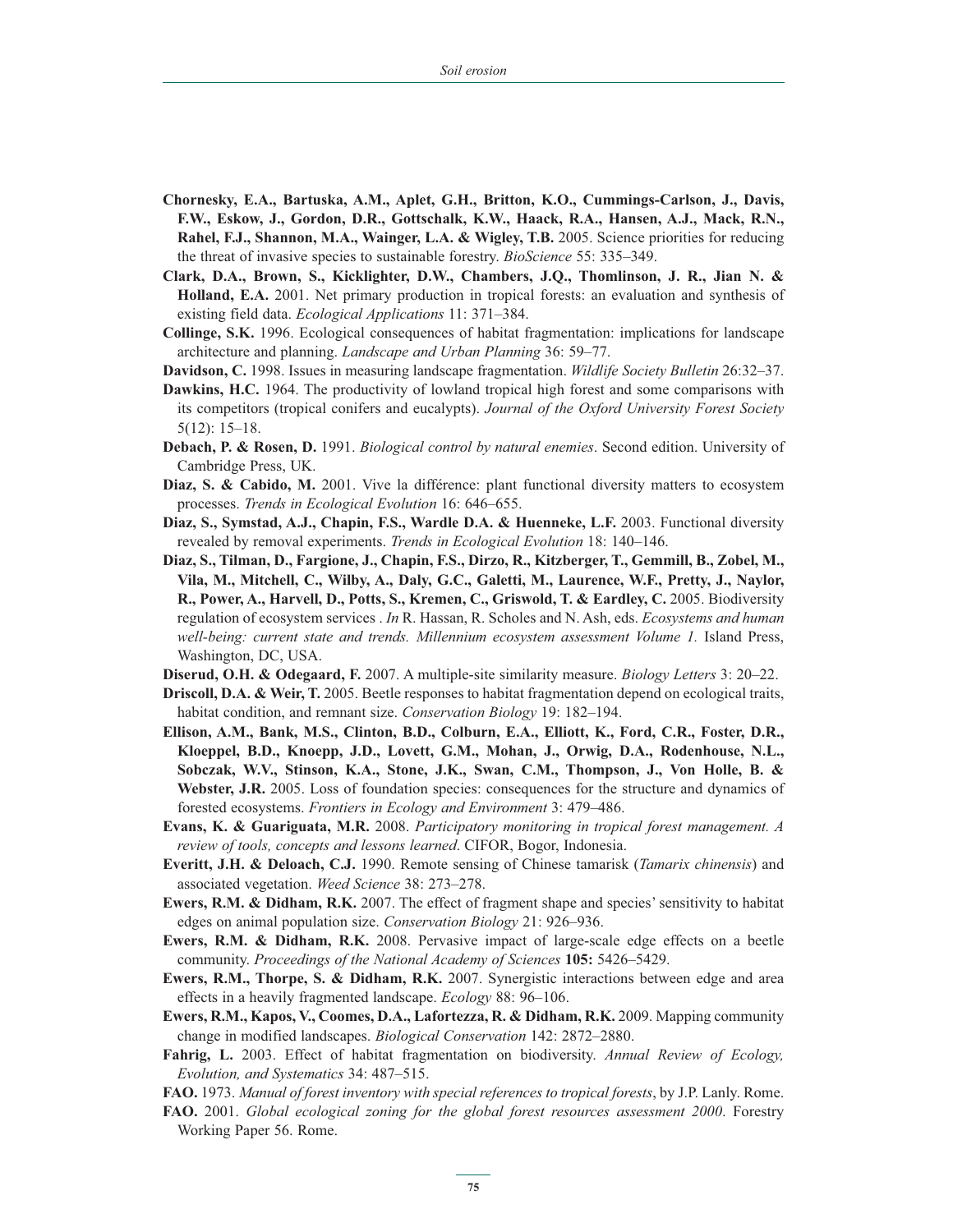- **FAO.** 2002. *Proceedings: second expert meeting on harmonizing forest-related definitions for use by various stakeholders.* Rome.
- **FAO.** 2003. *Report of the international conference on the contribution of criteria and indicators for sustainable forest management: the way forward.* Rome.
- **FAO.** 2006a. *Global forest resources assessment 2005*. FAO Forestry Paper 147. Rome.
- **FAO.** 2006b. *Global assessment of growing stock, biomass and carbon stock*, by L. Marklund and D. Schoene. FAO Forest Resources Assessment Programme Working Paper 106/E. Rome.
- **FAO.** 2008. *Guidelines for country reporting to FRA 2010*. FRA Working Paper 143. Rome.
- **FAO.** 2009. *Towards defining degradation*, by Markku Simula. FRA Working Paper 154. Rome*.*
- **FAO.** 2010. *Global forest resources assessment 2010: full report.* FAO Forestry Paper 163. Rome.
- **FAO.** 2011. *LADA local manual for local level assessment of land degradation (February 2011), sustainable land management and livelihoods: Part 1 – planning and methodological approach, analysis and reporting; Part 2 – field tools and methods*, by S. Bunning, J. McDonagh and J. Rioux, eds. Rome.
- **Ferreira, M.T., Aguiar, F.C. & Nogueira, C.** 2005. Changes in riparian woods over space and time: Influence of environment and land use. *Forest Ecology and Management* 212: 145–159.
- **Fischer, J. & Lindenmayer, D.** 2007. Landscape modification and habitat fragmentation: a synthesis. *Global Ecology and Biogeography* 16: 265–280.
- **Foley, J.A., Asner, G.P., Costa, M.H., Coe, M.T., DeFries, R., Gibbs, H.K., Howard, E.A., Olson, S., Patz, J., Ramankutty, N. & Snyder, P.** 2007. Amazonia revealed: forest degradation and the loss of ecosystem goods and services in the Amazon Basin. *Frontiers in Ecology and Environment* 5: 25–32.
- **Folke, C., Carpenter, S., Walker, B., Scheffer, M., Elmqvist, T., Gunderson, L. & Holling, C.S.** 2004. Regime shifts, resilience, and biodiversity in ecosystem management. *Annual Review in Ecology, Evolution and Systematics* 35: 557–581.
- **Gathmann, A. & Tscharntke, T.** 2002. Foraging ranges of solitary bees. *Journal of Animal Ecology* 71: 757–764.
- **Gorchov, D.L., Cornejo, F., Ascorra, C. & Jaramillo, M.** 1993. The role of seed dispersal in the natural regeneration of rain forest after strip-cutting in Peruvian Amazon. *Vegetatio* 107/108: 339–349.
- **GPFLR.** undated. Map and analyze restoration potential. Global Partnership on Forest Landscape Restoration (www.ideastransformlandscapes.org/what-we-do/map-and-analyze/).
- **Groeneveld, J., Alves, L.F., Bernacci, L.C., Catharino, E.L.M., Knogge, C., Metzger, J.P., Pütz, S. & Huth, A.** 2009. The impact of fragmentation and density regulation on forest succession in the Atlantic rain forest. *Ecological Modelling* 220: 2450–2459.
- **Grogan, J., Blundell, A.G., Landis, R.M., Youatt, A., Gullison, R.E., Martinez, M., Kometter, R., Lentini, M. & Rice, R.E.** 2010. Over-harvesting driven by consumer demand leads to population decline: big-leaf mahogany in South America. *Conservation Letters* 3: 12–20.
- **Gunderson, L.** 2000. Ecological resilience: in theory and application. *Annual Review in Ecology, Evolution and Systematics* 31: 425–439.
- **Hanzawa, F.H., Beattie, A.J. & Culver, D.C.** 1988. Directed dispersal: demographic analysis of an ant-seed mutualism. *American Naturalist* 131: 1–13.
- **Harris, J.A.** 2003. Measurement of the soil microbial community for estimating the success of restoration. *European Journal of Soil Science* 54: 801–808.
- **Harris, J.A.** 2009. Soil microbial communities and restoration ecology: facilitators or followers? *Science* 325: 573–574.
- **Hättenschwiler S., Tiunov, A.V. & Scheu, S.** 2005. Biodiversity and litter decomposition in terrestrial ecosystems. *Annual Review in Ecology, Evolution and Systematics* 36: 191–218.
- **Hooper D.U. & Vitousek, P.M.** 1997. The effects of plant composition and diversity on ecosystem processes. *Science* 277: 1302–1305.
- **Howe H.F. & Smallwood, J.** 1982. Ecology of seed dispersal. *Annual Review in Ecology, Evolution and Systematics* 13: 201–228.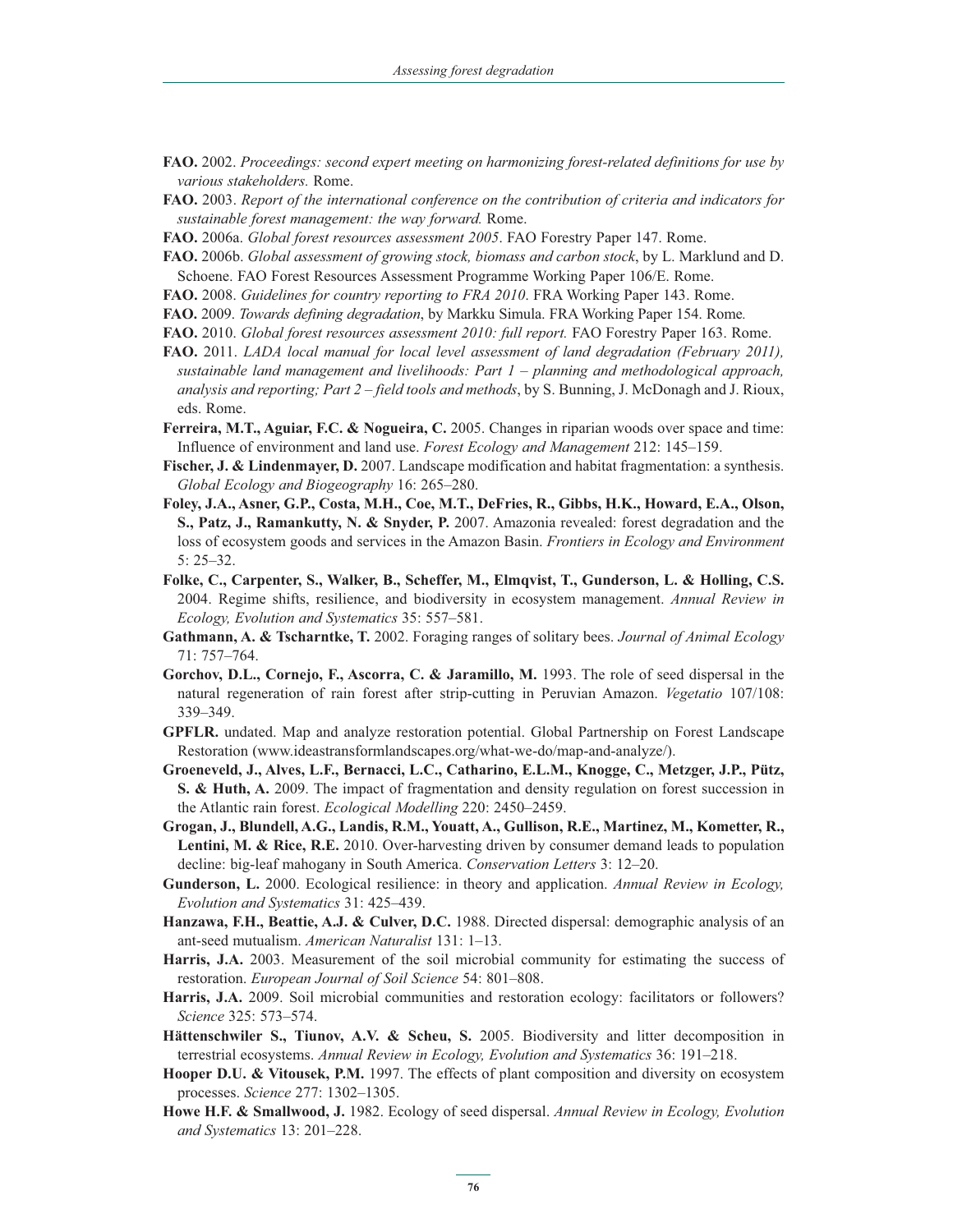- **IPCC.** 2003a. *Definitions and methodological options to inventory emissions from direct humaninduced degradation of forests and devegetation of other vegetation types*. J. Penman, M. Gytarsky, T. Krug, D. Kruger, R. Pipatti, L. Buendia, K. Miwa, T. Ngara, K. Tanabe. and F. Wagner, eds. IPCC National Greenhouse Gas Inventories Programme, Hayama, Japan.
- **IPCC.** 2003b. *Good practice guidance for land use, land use change and forestry*. J. Penman, M. Gytarsky, T. Krug, D. Kruger, R. Pipatti, L. Buendia, K. Miwa, T. Ngara, K. Tanabe. and F. Wagner, eds. IPCC National Greenhouse Gas Inventories Programme, Hayama, Japan.
- **IPCC.** 2006. *IPCC guidelines for national greenhouse gas inventories.* Prepared for the Intergovernmental Panel on Climate Change by the National Greenhouse Gas Inventories Programme. Institute for Global Environmental Strategies, Tokyo, Japan.
- **ITTO.** 2002. *ITTO guidelines for the restoration, management and rehabilitation of degraded and secondary tropical forests.* ITTO Policy Development Series No. 13. Yokohama, Japan.
- **Johns, A.G.** 1996. Bird population persistence in Sabahan logging concessions. *Biolological Conservation* 75: 3–10.
- **Kagawa Y. & Maeto, K.** 2009. Spatial population structure of the predatory ground beetle *Carabus yaconinus* (Coleoptera: Carabidae) in the mixed farmland-woodland Satoyama landscapes of Japan. *European Journal of Entomology* 106: 385–391.
- **Kalka M.B., Kunz, T.H. & Fenton, M.B.** 2008. Bats limit arthropods and herbivory in a tropical forest. *Science* 320: 71–73.
- **Kapos, V., Lysenko, I. & Lesslie, R.** 2000. *Assessing forest integrity and naturalness in relation to biodiversity*. United Nations Environment Programme-World Conservation Monitoring Centre, Cambridge, UK.
- **Keane, R.E., Hessburg, P.F., Landres, P.B. & Swanson F.J.** 2009. The use of historical range and variability (HRV) in landscape management. *Forest Ecology and Management* 258: 1025–1037.
- **Kenis, M., Auger-Rozenberg, M. A., Roques, A., Timms, L., Péré, C., Cock, M. J. W., Settele, J., Augustin, S. & Lopez-Vaamonde, C.** 2009. Ecological effects of alien invasive insects. *Biological Invasions* 11: 21–45.
- **Klein, A-M, Vaissiere, B.E., Cane, J.H., Steffan-Dewenter, I., Cunningham, S.A., Kremen, C. & Tscharntke, T.** 2007. Importance of pollinators in changing landscapes for world crops. *Proceedings of the Royal Society B* 274: 303–313.
- **Kleine, M., Shaharuddin, G. & Kant, P.** 2009. *Addressing forest degradation in the context of joint forest management in Udaipur, India. Case studies on measuring and assessing forest degradation.*  FRA Working Paper No. 157. FAO, Rome.
- **Kometter, R.F., Martinez, M., Blundell, A.G., Gullison, R.E., Steininger, M.K. & Rice, R.E.**  2004. Impacts of unsustainable mahogany logging in Bolivia and Peru. *Ecology and Society* 9(1): Art. 12 (http://www.ecologyandsociety.org/vol9/iss1/art12).
- **Kupfer, J.A., Malanson, G.P. & Franklin, S.B.** 2006. Not seeing the ocean for the islands: the mediating influence of matrix-based processes on forest fragmentation effects. *Global Ecology and Biogeography* 15: 8–20.
- Lambin, E.F. 1999. Monitoring forest degradation in tropical regions by remote sensing: some methodological issues. *Global Ecology and Biogeography* 8(3-4): 191–198.
- **Laurance, W.F., Lovejoy, T.E., Vasconcelos, H.L., Bruna, E.M., Didham, R.K., Stouffer, P.C., Gascon, C., Bierregaard, R.O., Laurance, S.G. & Sampaio, E.** 2002. Ecosystem decay of Amazonian forest fragments: a 22-year investigation. *Conservation Biology* 16: 605–618.
- **Lawrence, A., Kinhal, G., Luintel, H., Molteno, S. & Gillett, S.** 2008. *Participatory science for sustainable wild harvests: a method book*. University of Oxford, Oxford, UK.
- **Lawton, J.H., Bignell, D.E., Bolton, B., Bloemers, G.F., Eggleton, P., Hammond, P.M., Hodda, M., Holt, R.D., Larsen, T.B., Mawdsley, N.A., Stork, N.E., Srivastava, D.S. & Watt, A.D.** 1998. Biodiversity inventories, indicator taxa and effects of habitat modification in tropical forest. *Nature* 391: 72–76.
- **Lennon, J.J., Koleff, P., Greenwood, J.J.D. & Gaston, K.J.** 2001. The geographical structure of British bird distributions: diversity, spatial turnover and scale. *Journal of Animal Ecology* **70**: 966–979.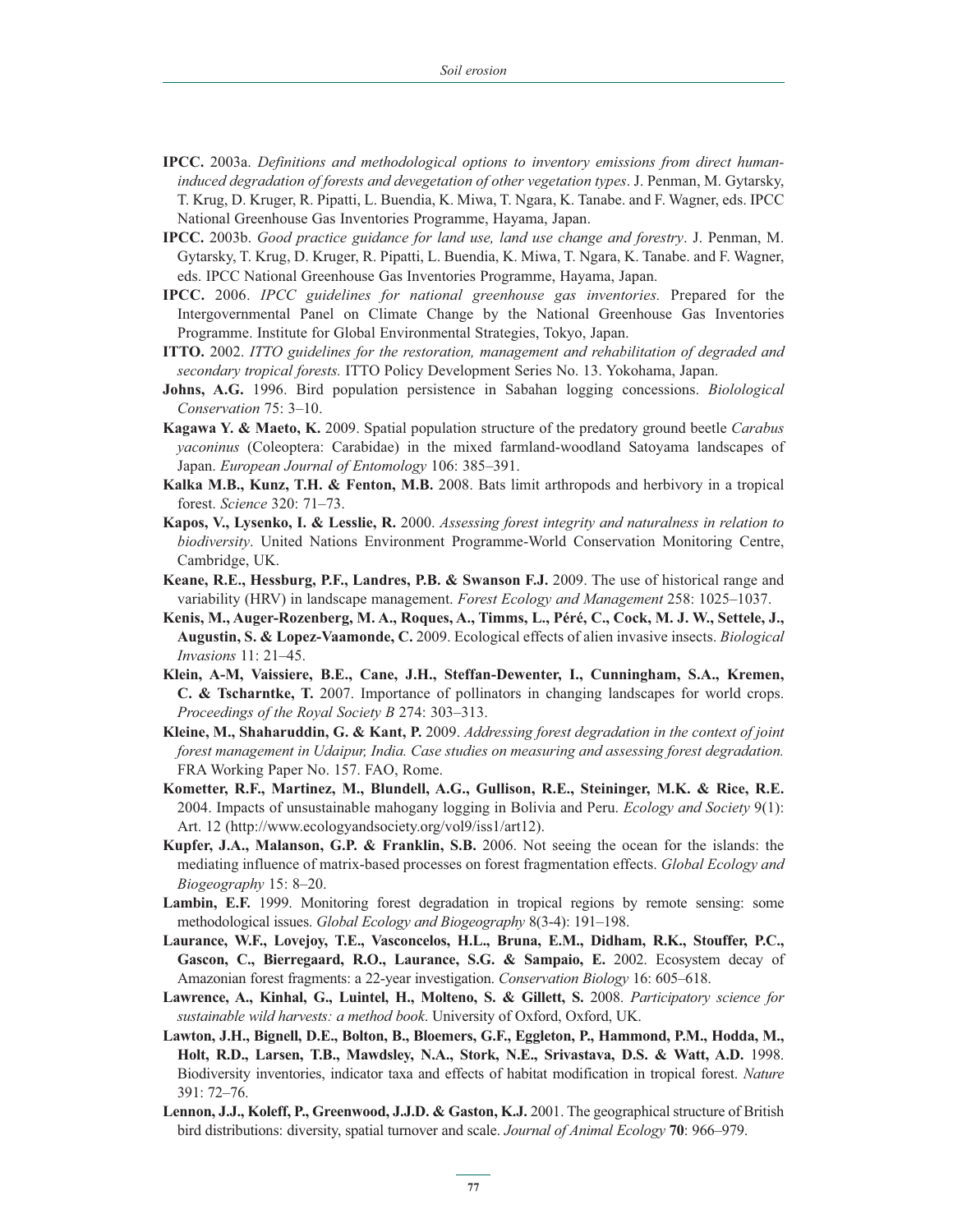- **Lewandowski, A.S., Noss, R.F. & Parsons, D.R.** 2010. The effectiveness of surrogate taxa for the representation of biodiversity. *Conservation Biology* 24: 1367–1377.
- **Leys, J., Butler, H., Yang, X. & Heidenreich, S.** 2010. *CEMSYS modelled wind erosion. PRN 0808 1220*. Department of Environment, Climate Change and Water, Sydney, Australia. http://www.nrm. gov.au/publications/books/pubs/cemsys-wind-erosion.pdf
- **Lindenmayer, D. & Fischer, J.** 2007. Tackling the habitat fragmentation panchreston. *Trends in Ecology and Evolution* 22(3): 127–132.
- **Lindenmayer, D.B., Manning, A.D., Smith, P.L., Possingham, H.P., Fischer, J., Oliver, I. & McCarthy, M.A.** 2002. The focal-species approach and landscape restoration: a critique. *Conservation Biology* 16: 338–345.
- **Logan, J.A. & Powell, J.A.** 2001. Ghost forests, global warming, and the mountain pine beetle. *American Entomology* 47(3): 160–172.
- Lucier, A., Ayers, M., Karnosky, D. & Thompson, I. 2009. Forest responses and vulnerabilties to recent climate change. *In* R. Seppala, A. Buck and P. Katila, eds. *Adaptation of forests and people to climate change: a global assessment report.* IUFRO World Series Volume 22. Vienna, Austria.
- **Lund, H.G.** 2009. *What is a degraded forest?* Forest Information Services, Gainesville, USA.
- **Maleque, M.D.A., Maeto, K., Makino, S., Goto, H., Tanaka, H., Hasegawa, M. & Miyamoto, S.** 2010. A chronosequence of understorey parasitic wasp assemblages in secondary broad-leaved forests in a Japanese 'satoyama' landscape. *Insect Conservation and Diversity* 3: 143–151.
- **Mason, D.** 1996. Responses of Venezuelan understory birds to selective logging, enrichment strips, and vine cutting. *Biotropica* 28: 296–309.
- **McGarigal, K., Cushman, S.A., Neel, M.C. & Ene, E.** 2002. FRAGSTATS: spatial pattern analysis program for categorical maps. Computer software program (www.umass.edu/landeco/research/ fragstats/fragstats.html).
- **Meyer, O.** 1994. Functional groups of microorganism. *In* E.D. Schulze and H.A. Mooney, eds. *Biodiversity and ecosystem function.* Springer, New York, USA.
- **Millennium Ecosystem Assessment.** 2005. *Ecosystems and human well-being: biodiversity synthesis.*  World Resources Institute, Washington, DC, USA.
- **Mulder, P. & McGarry, D.** 2010. Soil erosion indicators. Internal report of the project: 'Rural development project: contract 3 – sustainable pasture, arable and forest land management – Tajikistan'. GITEC/DMC/Asian Development Bank/GEF. Tajikistan.
- **Niemi, G.J., Hanowski, J.M., Lima, A.R., Nicholls, T. & Weiland, N.** 1997. A critical analysis on the use of indicator species in management. *Journal of Wildlife Management* 61(4): 1240–1252.
- **Nieuwenhuis, M.** 2000. *Terminology of forest management.* IUFRO World Series Volume 9. IUFRO 4.04.07, International Union of Forestry Research Organizations, Vienna, Austria.
- **Noss, R.F.** 1999. Assessing and monitoring forest biodiversity: a suggested framework and indicators. *Forest Ecology and Management* 115: 135–146.
- **Nummelin, M. & Fursch, H.** 1992. Coccinelids of the Kibale forest, western Uganda: a comparison between virgin forest and managed sites. *Tropical Zoology* 5: 155–166.
- **Oliver, I. & Beattie, A.J.** 1996. Designing a cost-effective invertebrate survey: a test of methods for rapid assessment of biodiversity. *Ecological Applications* 6: 594–607.
- **Oliver, I., Nally, R.M. & York, A.** 2000. Identifying performance indicators of the effects of forest management on ground-active arthropod biodiversity using hierarchical partitioning and partial canonical correspondence analysis. *Forest Ecology and Management* 139: 21–40.
- **Oren R., Ellsworth, D.S., Johnsen, K.H., Phillips, N., Ewers, B.E., Maier, C., Schafer, K.V.R., McCarthy, H., Hendrey, G., McNulty, S.G. & Katul, G.G.** 2001. Soil fertility limits carbon sequestration by forest ecosystems in a CO<sub>2</sub>-enriched atmosphere. *Nature* 411(6836): 469–472.
- **Pauchard, A. & Maheu-Giroux, M.** 2007. *Acacia dealbata* invasion across multiple scales: Conspicuous flowering species can help us study invasion pattern and processes. *In* H. Strand, R. Höft, J. Strittholt, L. Miles, N. Horning, E. Fosnight and W. Turner, eds. *Sourcebook on remote sensing and biodiversity indicators.* Technical Series No. 32. Secretariat of the Convention on Biological Diversity, Montreal, Canada.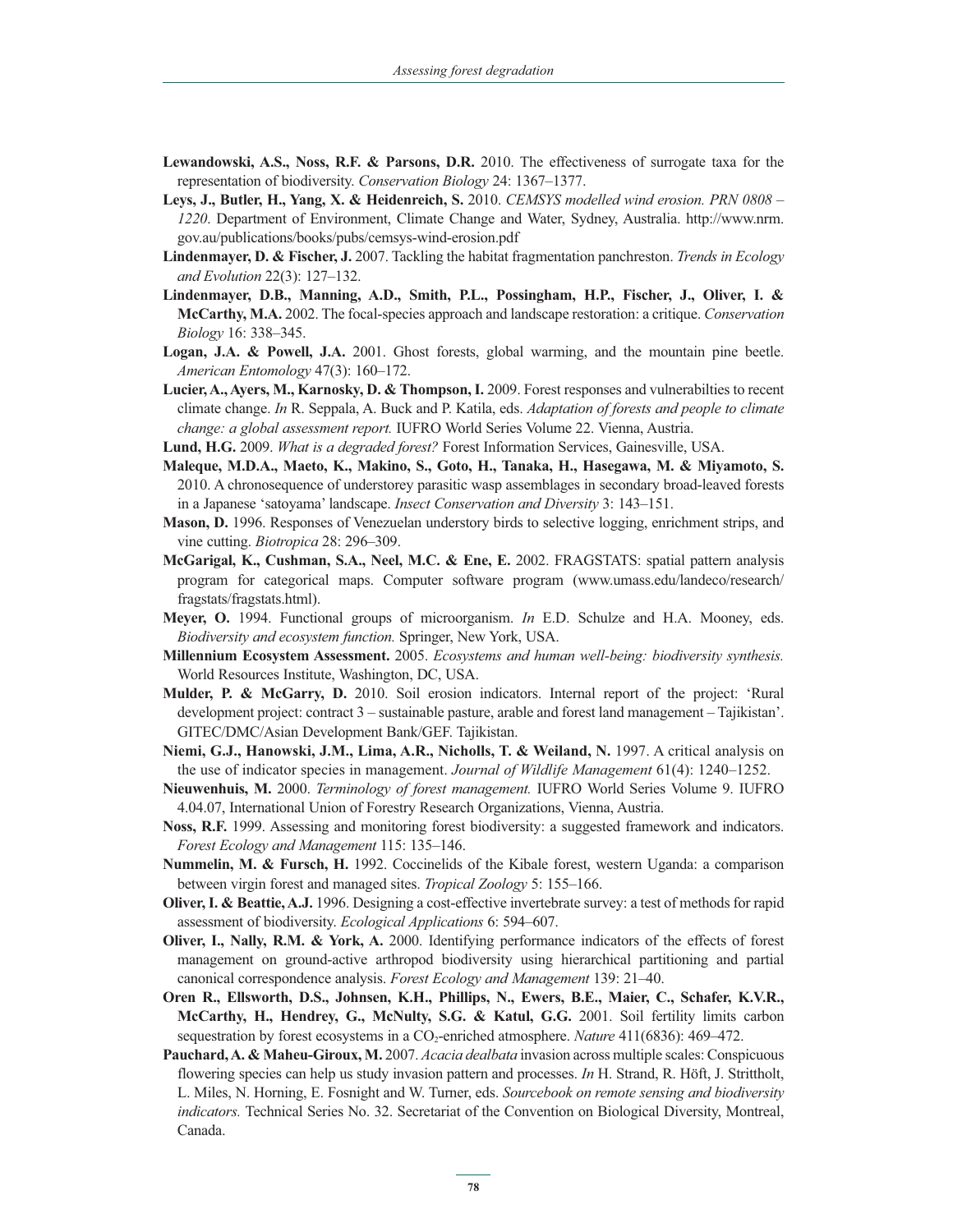- **Peres, C.A., Baider, C., Zuidema, P.A. Wadt, L.H.O., Kainer, K.A., Gomes-Silva, D.A.P., Salomão, R.P., Simões, L.L., Franciosi, E.R.N., Valverde, F.N., Gribel, R., Shepard Jr., G.H., Kanashiro, M., Coventry, P., Yu, D.W., Watkinson, A.R. & Freckleton, R.P.** 2003. Demographic threats to the sustainability of Brazil nut exploitation. *Science* 302: 2112–2114.
- **Pimental, D., Zuniga, R. & Morrison, D.** 2005. Update on the environmental and economic costs associated with alien-invasive species in the United States. *Ecological Economics* 52: 273–288.
- **Potvin, C., Mancilla, L., Buchmann, N., Monteza, J., Moore, T., Murphy, M., Oelmann, Y., Scherer-Lorenzen, M., Turner, B.L., Wilcke, W., Zeugin, F. & Wolf, S.** 2011. An ecosystem approach to biodiversity effects: carbon pools in a tropical tree plantation. *Forest Ecology and Management* 261: 1614–1624.
- **Ramsey, E.W., Nelson, G.A., Sapkota, S.K., Seeger, E.B. & Martella, K.D.** 2002. Mapping Chinese tallow with color infrared photography. *Photogrammetric Engineering and Remote Sensing* 68: 251–255.
- **Ricketts T.H., Daily, G.C., Ehrlich, P.R. & Michener, C.D.** 2004. Economic value of tropical forest to coffee production. *Proceedings of the National Academy of Sciences* 101: 12579–12582.
- **Ritz, K., Black, H.I.J., Campbell, C.D., Harris, J.A. & Wood, C.** 2009. Selecting biological indicators for monitoring soils: a framework for balancing scientific and technical opinion to assist policy development. *Ecological Indicators* 9: 1212–1221.
- **Rolstad, J., Gjerde, I., Gundersen, V.S. & Saetersdal, M.** 2002. Use of indicator species to assess forest continuity: a critique. *Conservation Biology* 16: 253–257.
- **Russell, A.E, Raich, J.W., Arrieta, R.B., Valverde-Barrantes, O. & González, E.** 2010. Impact of individual tree species on carbon dynamics in a moist tropical forest environment. *Ecological Applications* 20: 1087–1100.
- **Saura, S. & Carballal, P.** 2004. Discrimination of native and exotic forest patterns through shape irregularity indices: an analysis in the landscapes of Galicia, Spain. *Landscape Ecology* 19: 647–662.
- **Schulze, M., Grogan, J., Uhl, C., Lentini, M. & Vidal, E.** 2008. Evaluating *ipê* (*Tabebuia*, Bignoniaceae) logging in Amazonia: sustainable management or catalyst for forest degradation? *Biological Conservation* 141: 2071–2085.
- **Secretariat of the Convention on Biological Diversity.** 2010. *Global biodiversity outlook 3*. Montréal, Canada.
- **Shackleton, S., Shanley P. & Ndoye, O.** 2007. Invisible but viable: recognizing local markets in non-timber forest products. *International Forestry Review* 9(3): 697–712.
- **Sheil, D., Nasi, R. & Johnson, B.** 2004. Ecological criteria and indicators for tropical forest landscapes: challenges in the search for progress. *Ecology and Society* 9(1): art. 7 (http://www. ecologyandsociety.org/vol9/iss1/art7).
- **Souza, Jr. C., Firestone, L., Silva, L.M. & Roberts, D.** 2003. Mapping forest degradation in the Eastern Amazon from SPOT4 through spectral mixture models. *Remote Sensing of Environment* 87: 494–506.
- **Stockdale, M.** 2005. Steps to sustainable and community-based NTFP management. NTFP Exchange Programme for South and South East Asia, Philippines.
- **Stocking, M.A. & Murnaghan, N.** 2001. *Handbook for the field assessment of land degradation*. Earthscan Publications, London, UK.
- **Strand, H., Höft, R., Strittholt, J., Miles, L., Horning, N., Fosnight, E. & Turner, W., eds.** 2007. *Sourcebook on remote sensing and biodiversity indicators.* Technical Series No. 32. Secretariat of the Convention on Biological Diversity, Montreal, Canada.
- **Strassburg, B.B.N., Kelly, A., Balmford, A., Davies, R.G., Gibbs, H.K., Lovett, A., Miles, L., Orme, C.D.L., Price, J., Turner, R.K. & Rodrigues, A.S.L.** 2010. Global congruence of carbon storage and biodiversity in terrestrial ecosystems. *Conservation Letters* 3: 98–105.
- **Straube, D., Johnson, E.A., Parkinson, D., Scheu, S. & Eisenhauer, N.** 2009. Nonlinearity of effects of invasive ecosystem engineers on abiotic soil properties and soil biota. *Oikos* 118: 885–896.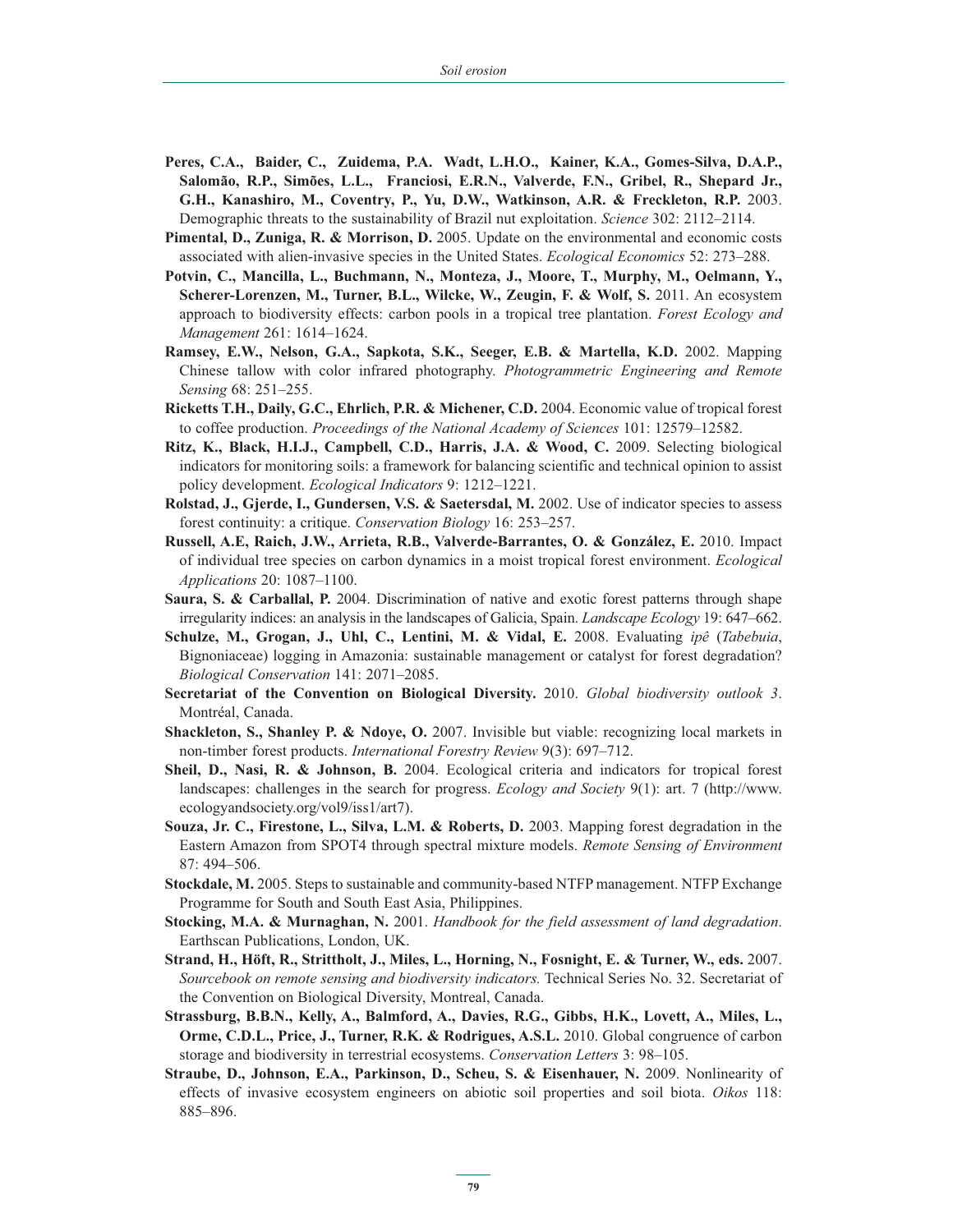- **Taki, H., Okabe, K., Yamaura, Y., Matsuura, T., Sueyoshi, M., Makino, S. & Maeto, K.** 2010. Effects of landscape metrics on *Apis* and non-*Apis* pollinators and seed set in a self-incompatible crop. *Basic and Applied Ecology* 11: 594–602.
- **Theron, J.M., Laar, A. Van, Kunneke, A. & Bredenkamp, B.V.** 2004. A preliminary assessment of utilizable biomass in invading *Acacia* stands on the Cape coastal plains. *South African Journal of Science* 100: 123–125.
- **Thompson, I.D. & Welsh, D.A.** 1993. Integrated resource management in boreal forest ecosystems – impediments and solutions. *Forestry Chronicle* 69: 32–39.
- **Thompson, I., Mackey, B., McNulty, S. & Mosseler, A.** 2009. *Forest resilience, biodiversity, and climate change. A synthesis of the biodiversity/resilience/stability relationship in forest ecosystems.* Technical Series No. 43. Secretariat of the Convention on Biological Diversity, Montreal, Canada.
- **Top, N., Mizoue, N. & Kai, S.** 2004. Estimating forest biomass increment based on permanent sample plots in relation to woodfuel consumption: a case study in Kampong Thom Province, Cambodia. *Journal of Forestry Research* 9: 117–123.
- **Top, N., Mizoue, N., Ito, S., Kai, S., Nakao, T. & Ty, S.** 2006. Re-assessment of woodfuel supply and demand relationships in Kampong Thom Province, Cambodia. *Biomass and Bioenergy* 30(2): 134–143.
- **Tsai, F., Lin, E. & Wang, H.** 2005. Detecting invasive plant species using hyperspectral satellite imagery. GEOScience and Remote Sensing Symposium, 2005, IGARSS '05 Proceedings. IEEE International 4: 3002–3005.
- **UNEP-WCMC.** 2007. Global distribution of current forests (http://www.unep-wcmc.org/forest/ global\_map.htm, accessed 2007).
- **United Nations.** 2007. Non-Legally Binding Instrument on All Types of Forests. United Nations General Assembly. A/C.2/62/L.5. 22 October 2007.
- **Van der Meer, F., Schmidt, K.S., Bakker, A. & Bijker, W. 2002. New environmental remote sensing** systems. In A.K. Skidmore, ed. *Environmental modelling with GIS and remote sensing*. Taylor and Francis, London, UK.
- Vasconcelos, H.L., Vilhena, J.M.S. & Caliri, G.J.A. 2000. Responses of ants to selective logging of a central Amazonian forest. *Journal of Applied Ecology* 37: 1–8.
- **Wadt, L.H.O., Kainer, K.A., Staudhammer, C.L. & Serrano, R.O.P.** 2008. Sustainable forest use in Brazilian extractive reserves: natural regeneration of Brazil nut in exploited populations. *Biological Conservation* 141: 332–346.
- **Walker, B.H.** 1992. Biological diversity and ecological redundancy. *Conservation Biology* 6: 18–23.
- **Walker, B.H., Holling, C.S., Carpenter, S.R. & Kinzig, A.P.** 2004. Resilience, adaptability and transformability in socio-ecological systems. *Ecology and Society* 9(2): art. 5 (http:www.ecology and society.org/vol9/iss2/art5).
- **Watling, J.I. & Donnelly, M.A.** 2006. Fragments as islands: a synthesis of faunal responses to habitat patchiness. *Conservation Biology* 20: 1016–1025.
- **Westphal, C., Bommarco, R., Carr**é, L**amborn, E., Morison, N., Petanidou, T., Potts, S.G., Roberts, S.P.M., Szentgyorgy, H., Tscheuline, Vaissi**è, **B.E., Woyciechowski, M., Biesmeijer, J.C., Kunin, W.E., Settele, J. & Steffan-Dewenter, I.** 2008. Measuring bee diversity in different European habitats and biogeographical regions. *Ecological Monographs* 78: 653–671.
- **Whitaker, R.H.** 1972. Evolution and measurement of species diversity. *Taxon* 2: 213–251.
- **Whitmore, T.C.** 1998. *An Introduction to tropical rain forests.* Second edition. Oxford University Press, New York, USA.
- **Wu, J., Huang, J., Han, X., Xie, Z. & Gao, X.** 2003. Three-Gorges Dam: experiment in habitat fragmentation? *Science* 300: 1239–1240.
- **Yamaura, Y., Ikeno, S., Sano, M., Okabe, K. & Ozaki, K.** 2009. Bird responses to broad-leaved forest patch area in a plantation landscape across seasons. *Biological Conservation* 142: 2155–2165.
- **Yeats, G.W.** 2003. Nematodes as soil indicators: functional and biodiversity aspects. *Biology and Fertility of Soil* 37: 199–210.
- **Yoshimura, M.** 2007. Comparison of stream benthic invertebrate assemblages among forest types in the temperate region of Japan. *Biodiversity Conservation* 16: 2137–2148.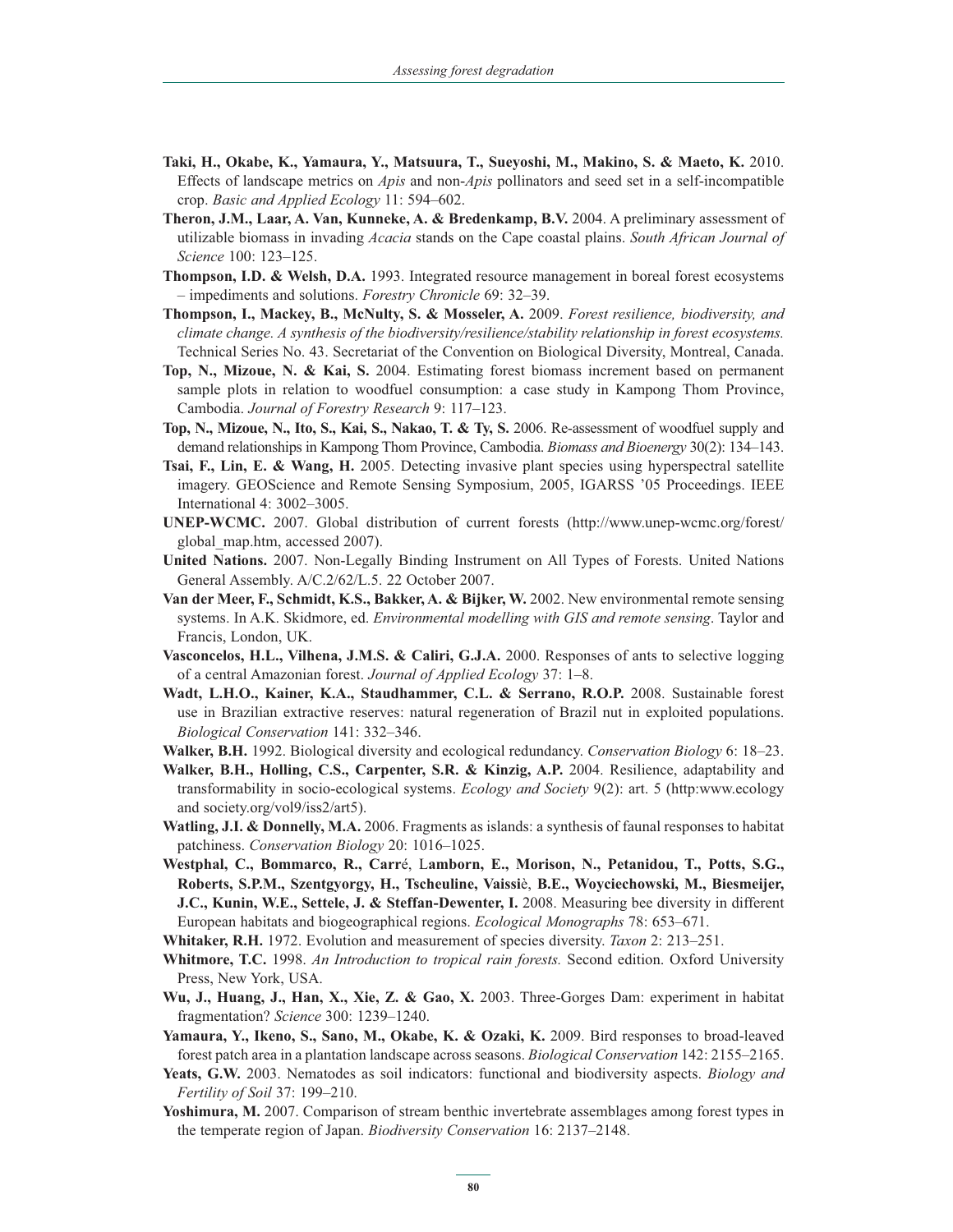- **Zhang, Y., Duan, B., Xian, J., Korpelainen, H. & Li, C.** 2011. Links between plant diversity, carbon stocks, and environmental factors along a successional gradient in a subalpine coniferous forest in southwest China. *Forest Ecology and Management* 262: 361–369.
- **Ziegler, A.D., Giambelluca, T.W., Plondke, D., Leisz, S., Tran, L.T., Fox, J., Nullet, M.A., Vogler, J.B., Minh Troung, D. & Tran, D.V.** 2007. Hydrological consequences of landscape fragmentation in mountainous northern Vietnam: buffering of Hortonian overland flow. *Journal of Hydrology* 337: 52–67.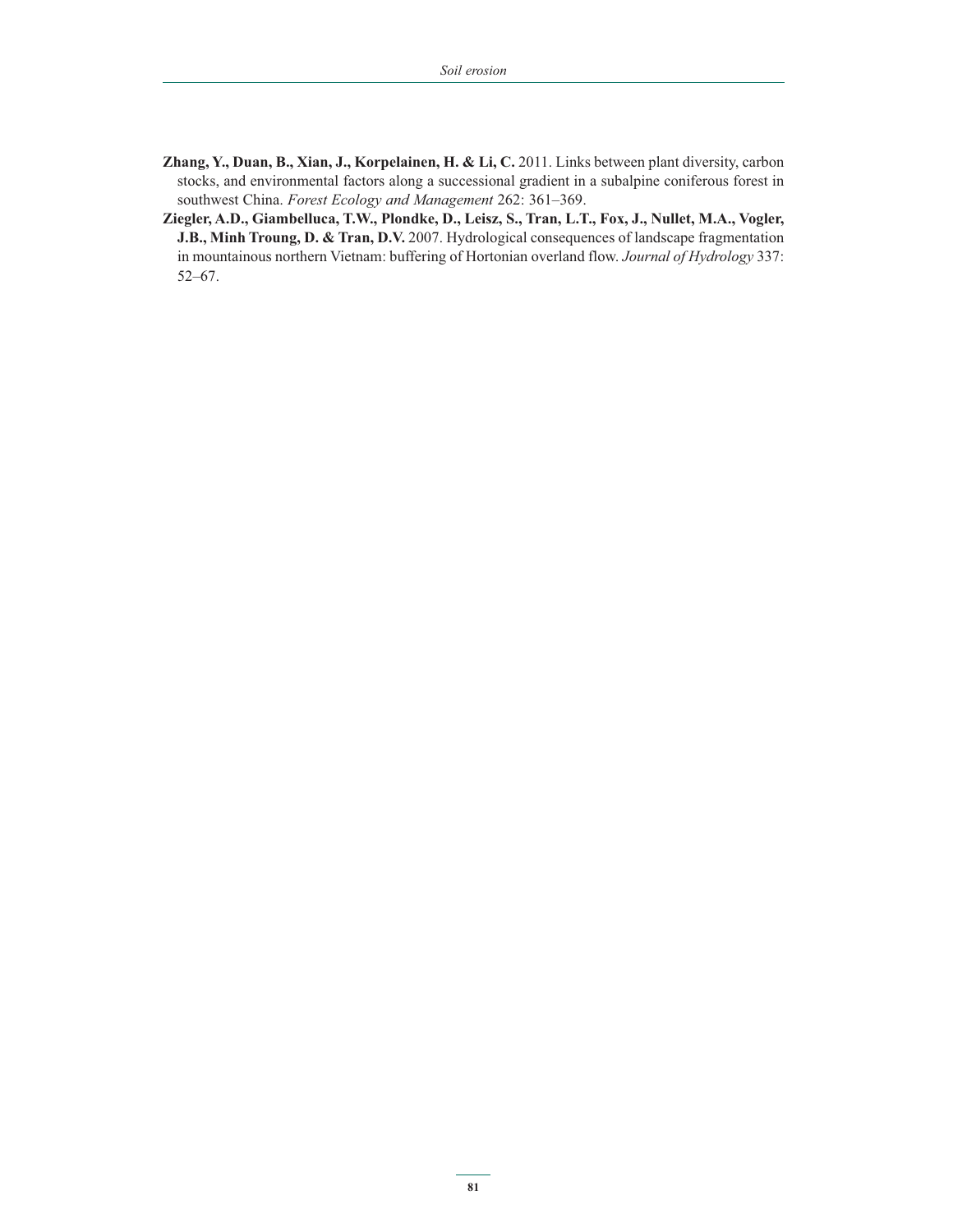## ANNEX 1 **Preparatory background information**

## **SURVEY OF FOREST DEGRADATION**

As part of the Global Forest Resources Assessment 2010 (FAO 2010), questionnaires on forest degradation were sent to 177 national correspondents, and responses were received from correspondents in 45 countries.

One-third of responding countries had developed a national definition of forest degradation. Typical indicators in definitions included stocking level, productivity, biomass density and species composition, while the most common reference level appeared to be 'what is expected on the site'. Some countries have assessed degradation without developing an explicit definition. Half of responding countries had definitions for related terms.

Two-thirds of responding countries did not determine degradation according to different purposes of management and did not consider human-induced temporary changes as degradation. Most had no assessment methodology and fewer than half provided an actual or estimated figure of degradation.

The analysis suggests that the majority of countries consider that the elements of SFM provide a potential framework for the analysis of forest degradation.

Causes of forest degradation were listed primarily by respondents as illegal logging, fire, fuelwood collection and shifting cultivation. In Asia, pests, diseases and insect infestations were also listed. In Sahelian countries, grazing, drought and fuelwood collection were listed as key factors. In Europe, fire, pests, diseases and wind damage were listed, and Pacific Island states listed wind, coastal erosion, fuelwood collection, development projects, pests and diseases.

## **Analytical study of definitions**

An analysis (FAO 2009) was conducted of existing international and national definitions of forest degradation and their elements, parameters and commonalities and differences. It was determined that the generic definition of forest degradation – the reduction of the capacity of a forest to provide goods and services *–* provides a common framework for all international definitions and is compatible with an ecosystem-services approach. The most comprehensive international definitions have been developed by ITTO and the CBD, covering change in forest structure and dynamics, forest functions, human induced causes and a reference state. In these definitions the spatial scale is at the stand or site level and the temporal scale is usually longterm. The definition used by FAO's 2000 Global Forest Resources Assessment covers many similar elements but does not specifically address the causes of deforestation. The definition developed by the Intergovernmental Panel on Climate Change focuses on human-induced changes to the carbon cycle.

## **Case studies**

Twenty case studies were assembled from diverse contexts worldwide. Assessment methodologies were generally scarce compared with information on the causes, drivers and effects of forest degradation. Some elements of SFM, as they relate to forest degradation, were studied more than others.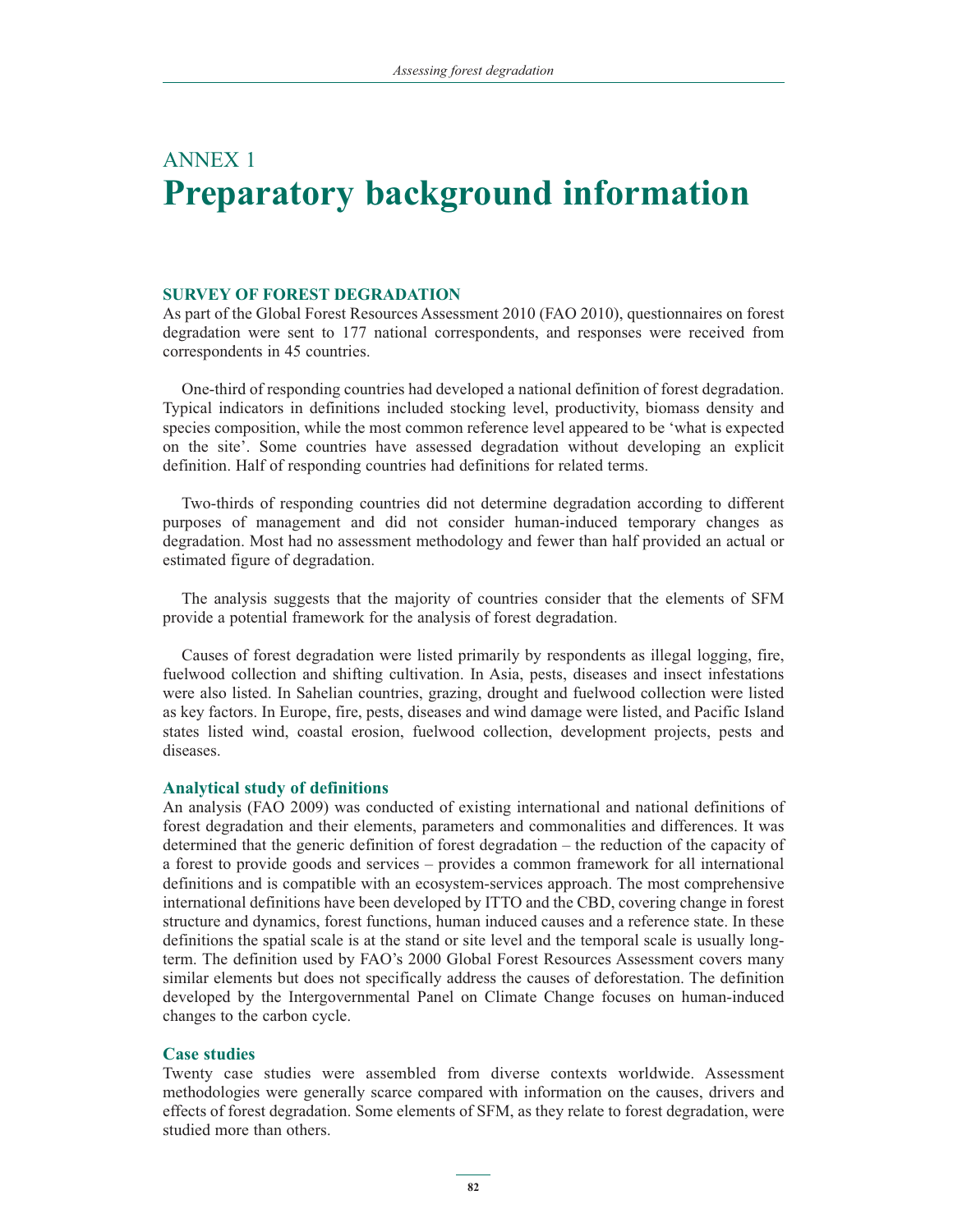In several case studies the best approach to monitoring, assessing and reporting on forest degradation was considered to be to combine the use of satellite imagery with supportive ground-based inventory.

Community-based approaches, particularly where government and communities jointly manage forests, appear to also be quite effective at both obtaining information and improving management. Community-based case studies included approaches in Ghana, India and Niger, and a 'community carbon' project.

Some of the more promising methods identified for monitoring and assessing forest degradation included:

- a combination of remote sensing, GIS and field observations;
- the use of advanced technologies such as aerial laser scanning;
- community-based assessment.

#### **Technical meeting**

A technical meeting on the assessment and monitoring of forest degradation was convened at FAO headquarters in Rome, Italy in September 2009, attended by 37 specialists from 15 countries and 12 international forest-related organizations and processes. Participants reviewed the definitions analysis and the case studies and discussed ways to improve the measurement, assessment and reporting of forest degradation.

The main conclusions of the meeting were that:

- the generic definition of 'forest degradation' a reduction in the capacity of a forest to provide goods and services – was a suitable starting point for approaching the issue;
- the many aspects of forest degradation should be better communicated to parties to and relevant stakeholders of forest-related international conventions;
- attention should be focused on harmonizing definitions and methods for monitoring five aspects of forest degradation – stocking level, biological diversity, forest health, forest goods obtained compared with sustainably managed forests, and forest soils;
- methodologies exist for monitoring change in carbon stocks and therefore it is possible to include forest degradation in the proposed REDD mechanism.

There was a call for the development of tools and guidelines for measuring the various aspects of forest degradation. Presentations made at the meeting are available at www.fao.org/ forestry/cpf/degradation/en/.

#### **REFERENCES**

**FAO.** 2009. *Towards defining degradation*, by Markku Simula. FRA Working Paper 154. Rome*.* **FAO.** 2010. *Global forest resources assessment 2010: full report.* FAO Forestry Paper 163. Rome.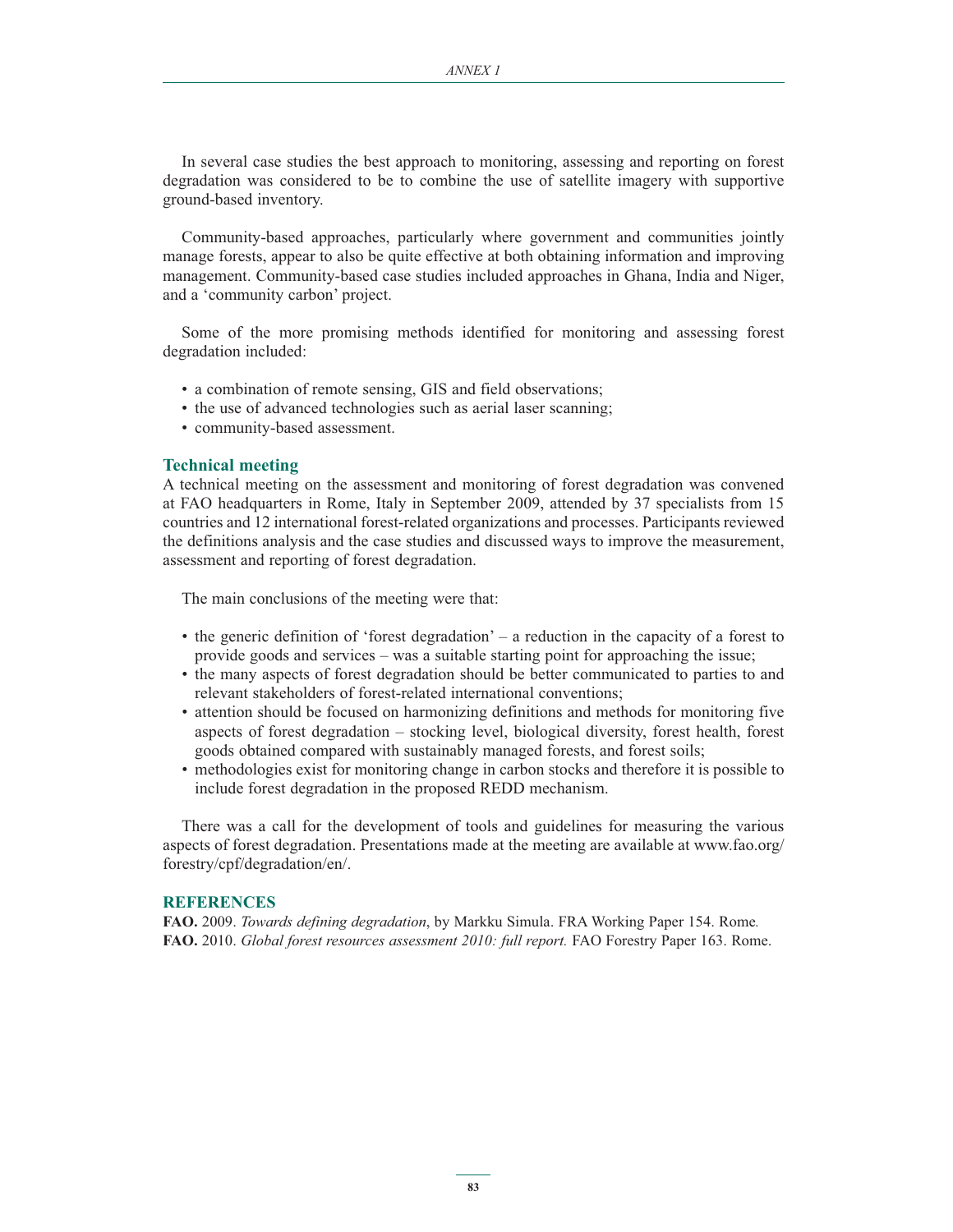## ANNEX 2 **Examples of equations for volume, biomass and carbon estimations**

#### **VOLUME**

**Stem volume (growing stock or dead wood).** Example of a volume function for a tree stem, including bark:

|                   | volume <sub>stem</sub> = $(dbh^2)/4 \times h_{tot} \times \pi \times f_{form}$                                                                                  |
|-------------------|-----------------------------------------------------------------------------------------------------------------------------------------------------------------|
|                   | (cylinder volume adjusted with a stem form factor)                                                                                                              |
| Where             |                                                                                                                                                                 |
|                   | volume <sub>stem</sub> = tree stem volume, including bark (= growing stock if including only living<br>trees; $=$ dead wood if including only dead/dying trees) |
| dbh               | $=$ tree stem diameter at breast height                                                                                                                         |
| htot              | $=$ tree total height/length                                                                                                                                    |
| π                 | $= 3.141596$                                                                                                                                                    |
| f <sub>form</sub> | = tree stem form factor (usually in the range $0.3-0.8$ ; $\sim 0.5$ for broadleaved<br>trees species; $\sim 0.65$ for coniferous tree species).                |

*Commercial stem volume.* Example of commercial volume function of a tree stem including bark:

 $volume_{comm} = (dbh^2)/4 \times h_{comm} \times \pi \times f_{comm}$ (cylinder volume adjusted with a stem form factor)

*Where* 

|                | volume <sub>comm</sub> = commercial tree stem volume, including bark (for commercial tree species) |
|----------------|----------------------------------------------------------------------------------------------------|
| dbh -          | $=$ tree stem diameter at breast height                                                            |
| $h_{\rm comm}$ | $=$ commercial tree stem height/length (according to national definitions)                         |
| f<br>comm      | = tree commercial stem form factor (generally in the range $0.5-0.9$ ; $\sim 0.7$                  |
|                | for broadleaved trees species; $\sim 0.8$ for coniferous tree species).                            |

**Branch volume (for timber estimates).** Example of volume function of a branch, excluding bark, to estimate timber volume:

 $volume_{branch} = (d_{avg}^2)/4 \times l_{timber} \times \pi$ 

*Where* 

|                                   | volume <sub>branch</sub> = branch volume, excluding bark (= branch timber volume) |
|-----------------------------------|-----------------------------------------------------------------------------------|
| $d_{\alpha\sigma}$                | $=$ average branch diameter (or diameter at the middle of the timber length)      |
|                                   | under bark                                                                        |
| $l_{\scriptsize \textit{timber}}$ | $=$ branch timber length (to where the branch reaches minimum diameter            |
|                                   | suitable for timber production).                                                  |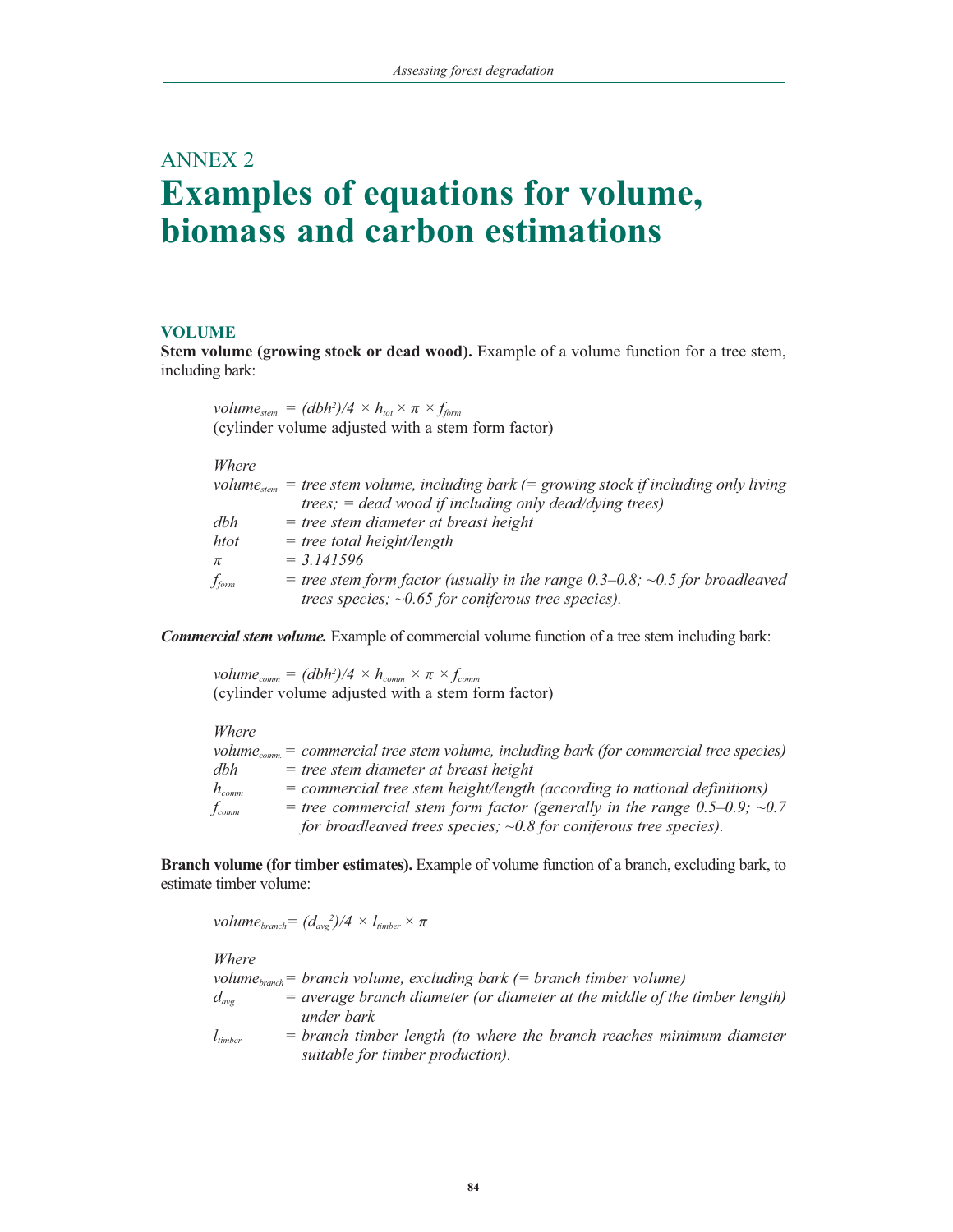**Harvested stem volume.** Example of volume function of a harvested and extracted tree stem, including bark, and an optional reduction for stump volume if stump is above the default stump height:

 $volume_{extract} = (dsh \times f_{dsh})^2)/4 \times H_{table} \times \pi \times f_{form}$  [ -  $(dsh^2)/4 \times (H_{stump} - H_{def}) \times \pi \times f_{sred}$ ] (cylinder volume based on an adjusted stump diameter, to approximate dbh, and a tree stem form factor)

| Where                           |                                                                                                                                                                                            |
|---------------------------------|--------------------------------------------------------------------------------------------------------------------------------------------------------------------------------------------|
|                                 | volume <sub>extract</sub> = extracted tree stem volume, including bark                                                                                                                     |
| $d_{\scriptscriptstyle sh}$     | $=$ stump diameter (at stump height or at 1.3m if higher than dbh)                                                                                                                         |
| $f_{\rm dsh}$                   | $=$ stump diameter adjustment factor (usually in the range 0.6–1.0) to                                                                                                                     |
|                                 | approximate dbh of extracted tree stem                                                                                                                                                     |
| $h_{\scriptscriptstyle{table}}$ | $=$ tree total height/length (from height-diameter table, which can be generated<br>using forest inventory data)                                                                           |
| f<br>form                       | = tree stem form factor (usually in the range $0.3-0.8$ ; $\sim 0.5$ for broadleaved<br>trees species and $\sim 0.65$ for coniferous tree species)                                         |
| $h_{\mathit{stump}}$            | $=$ stump height                                                                                                                                                                           |
| $h_{\scriptscriptstyle def}$    | $=$ stump default height $-$ the height at which tree is usually felled (usually in<br>the range $0.2-0.5$ m)                                                                              |
| $f_{\mathrm{sred}}$             | $=$ stump reduction form factor (usually in the range $0.8-1.2$ ) – option factor<br>to approximate the length of stem not extracted if stump height is above the<br>default stump height. |

**Stump volume (to estimate extractable stump volume).** Example of equation for stump volume, including bark and top coarse roots:

 $volume_{\text{stump}} = (dsh^2)/4 \times h_{\text{stump}} \times \pi \times f_{\text{stump}}$ (cylinder volume adjusted with a stump form factor)

*Where* 

| $d_{\scriptscriptstyle sh}$    | $=$ stump diameter (at stump height or at 1.3 m if higher than dbh) |
|--------------------------------|---------------------------------------------------------------------|
| $h_{\mathit{stump}}$           | $=$ stump height                                                    |
| $\mathcal{t}_{\mathit{stump}}$ | $=$ stump form factor (usually in the range 1.3–2.0).               |

## **BIOMASS**

**Stem biomass (growing-stock biomass, dead-wood biomass).** Examples of equations for stem biomass, growing stock biomass and dead wood biomass:

| $b_{\rm stem}$ | $= volume_{stem} \times WD$    |
|----------------|--------------------------------|
| $b_{gs}$       | $= volume_{gs} \times WD_{gs}$ |
| $b_{dw}$       | $= volume_{dw} \times WD_{dw}$ |

*Where* 

| $b_{\rm stem}$                     | $=$ stem biomass (dry biomass of stem, including bark)                                         |
|------------------------------------|------------------------------------------------------------------------------------------------|
| $b_{\scriptscriptstyle \text{gs}}$ | $=$ growing-stock biomass (dry biomass of stem, including bark, for living trees)              |
| $b_{\scriptscriptstyle dw}$        | $=$ dead wood biomass (dry biomass of stem, including bark, for dead/dying trees)              |
|                                    | volume <sub>stem</sub> = tree stem volume, including bark and including both living trees, and |
|                                    | dead/dying trees (usually merchantable or bole height volume)                                  |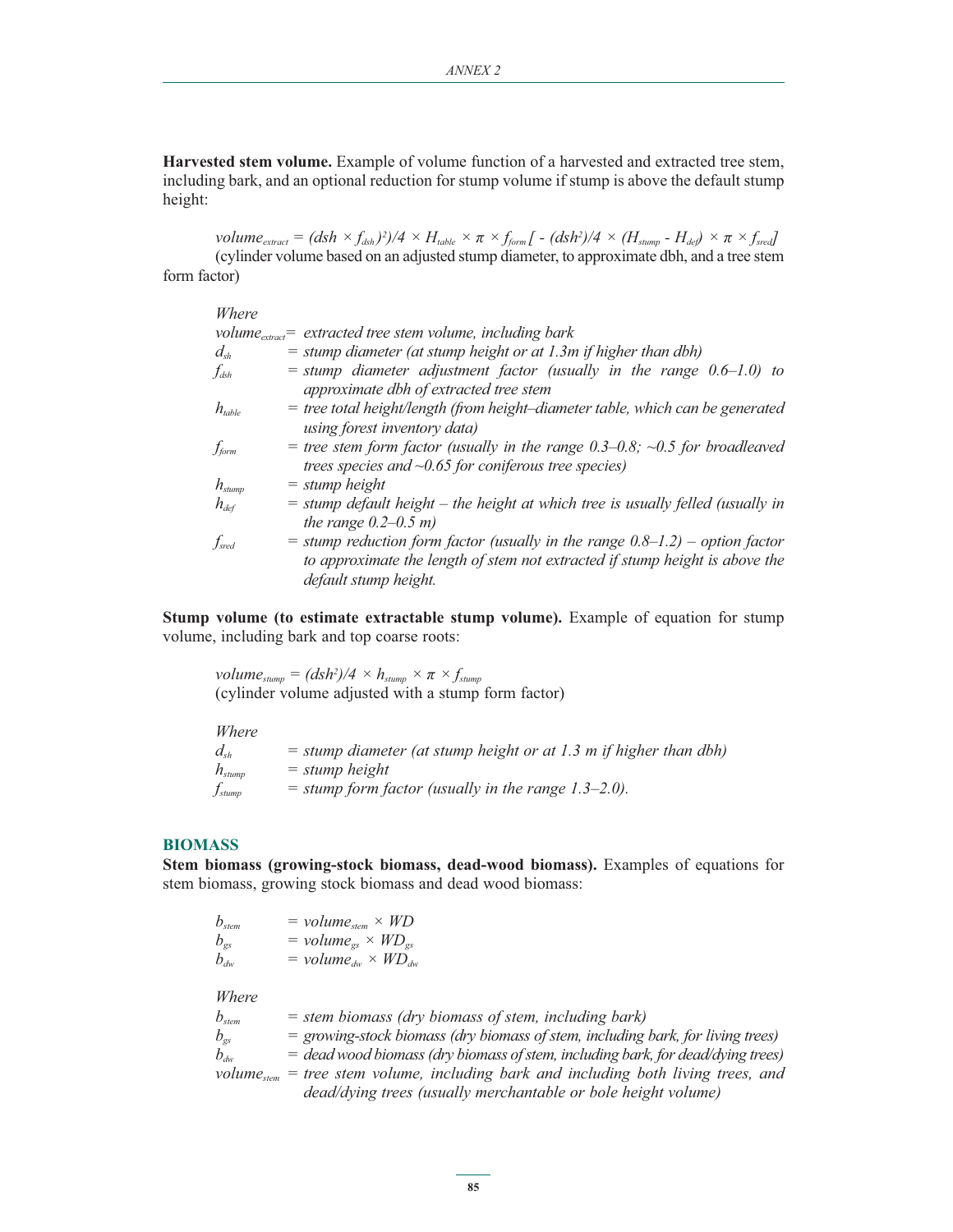| $volume_{os}$ | $=$ tree stem volume, including bark and including only living trees           |
|---------------|--------------------------------------------------------------------------------|
| $volume_{dw}$ | $=$ tree stem volume, including bark and including only dead/dying trees       |
| WD.           | $=$ wood density (tonnes dry matter per $m3$ of stem volume; see Table 3A.1.9- |
|               | 1 and Table 3A.1.9-1 in IPCC 2006 for default factors)                         |
| $WD_{gs}$     | = growing stock wood density (tonnes dry matter per $m3$ of stem volume).      |
| $WD_{dw}$     | $=$ dead wood density (tonnes dry matter per $m3$ of stem volume).             |

**Above-ground biomass.** Example of an equation for stem biomass:

$$
b_{a\cdot g} = b_{gs} \times BEF
$$

*Where*

| $b_{\scriptscriptstyle a\text{-}g}$ | = total above-ground living biomass (stem, bark, branches, leaves, fruits, |
|-------------------------------------|----------------------------------------------------------------------------|
|                                     | flowers, nuts, etc., in living tree)                                       |
| $b_{\tiny{\text{gs}}}$              | $=$ growing-stock biomass (dry biomass of stem, including bark, for living |
|                                     | <i>trees</i> )                                                             |
| BEF                                 | = biomass expansion factor (expanding growing-stock biomass to total       |
|                                     | above-ground biomass; see Table 3A.1.10 in IPCC 2006 for default           |
|                                     | <i>factors</i> ).                                                          |
|                                     |                                                                            |

**Below-ground biomass.** Example of an equation for below-ground biomass:

$$
b_{b-g} = b_{a-g} \times R_{r-s}
$$

*.*

| Where     |                                                                         |
|-----------|-------------------------------------------------------------------------|
| $b_{b-g}$ | $=$ below-ground living biomass (i.e. living tree roots)                |
| $b_{a-g}$ | = total above-ground living biomass (i.e. stem, bark, branches, leaves, |
|           | fruits, flowers, nuts, etc. of living tree)                             |
| $R_{rs}$  | $=$ root-shoot ratio of below-ground and above-ground biomass (usually  |
|           | expressed in tonnes of dry matter) (see Table 3A.1.8 in IPCC 2006 for   |
|           | default factors).                                                       |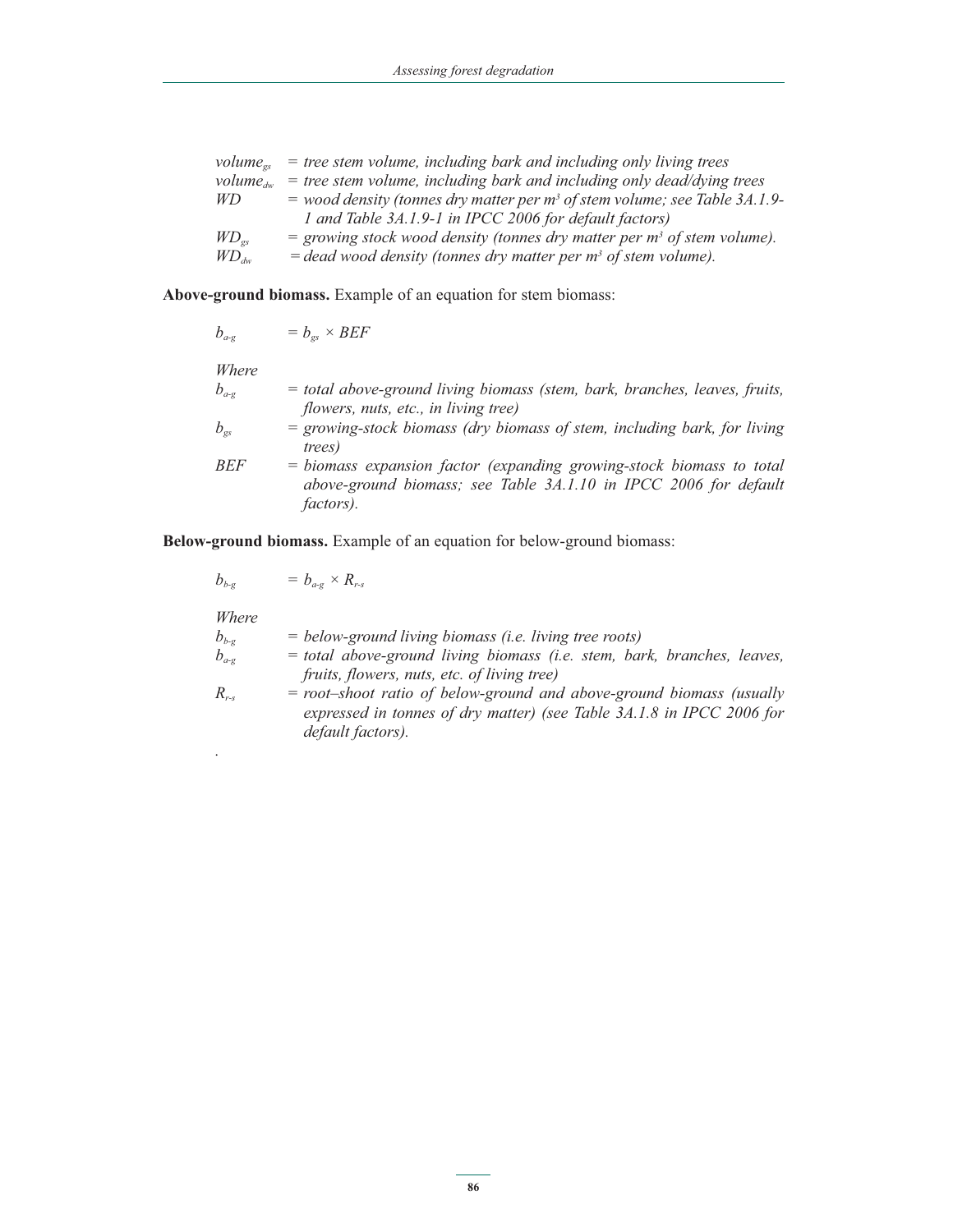## ANNEX 3 **Additional descriptors of erosion features14**

#### **GULLY EROSION**

A gully is a deep depression, channel or ravine in a landscape, looking like a recent and very active extension to natural drainage channels. Gullies may be continuous or discontinuous. A continuous gully occurs where the bed of the gully is at a lower angle slope than the overall land slope. Discontinuous gullies erode at the upslope head but deposit sediment at the lower end of the discontinuity. Hence, several discontinuous gullies may occupy the same landscape depression, their shapes progressively moving upslope. Gullies are obvious features in a landscape. They may be very large (metres wide and deep) and can undermine buildings, roads and trees.

A gully is caused by the action of water. Runoff is channelled into grooves that deepen over time to form distinct heads with steep sides. Gullies extend and deepen in an up-valley direction by waterfall erosion and the progressive collapse of their upslope parts. Gully sides may collapse as a result of water seepage or undermining by water flow within the gully.

Several conditions are conducive to gully development. Gullies tend to form where slopes are long and land use has resulted in a loss of vegetation and the exposure of the soil surface over a large area, so that there is more runoff. Gullies are particularly prevalent in deep loamy to clayey materials, in unstable clays (e.g. sodic soils), on pediments immediately downslope of bare rock surfaces, and on very steep slopes subject to water seepage and to landslides.

#### **Mass movement**

Mass movement is the relatively large downslope movement of soil and/or rock (landslides, slumps, earth flows and debris avalanches), which can be caused by water or earthquakes.

#### **Mudflows**

Mudflows occur when unconsolidated materials become saturated with water during snowmelt or rainstorms and flow downslope.

## **Rill erosion**

Rills are caused by the scouring action of water as it runs downslope during rain events, creating shallow linear channels in the soil surface that deepen over time. A broadly accepted distinction between rills and gullies, often applied in soil conservation, is that the former can be eliminated using normal agronomic practices (such as ploughing), whereas gullies require specific large interventions such as bulldozers, concrete lining or gabions (rock-filled bolsters placed in a gully to accumulate sediment). Rills tend to occur on slopes and gullies along drainage lines.

Rills occur on sloping surfaces where runoff is high and where soil has been disturbed but the surface is left relatively smooth and unvegetated (e.g. after forest clearing, tillage and building construction and on the sides of earthen dams and road embankments). Rills are also

<sup>&</sup>lt;sup>14</sup> Based on information contained in an early draft of FAO (2011).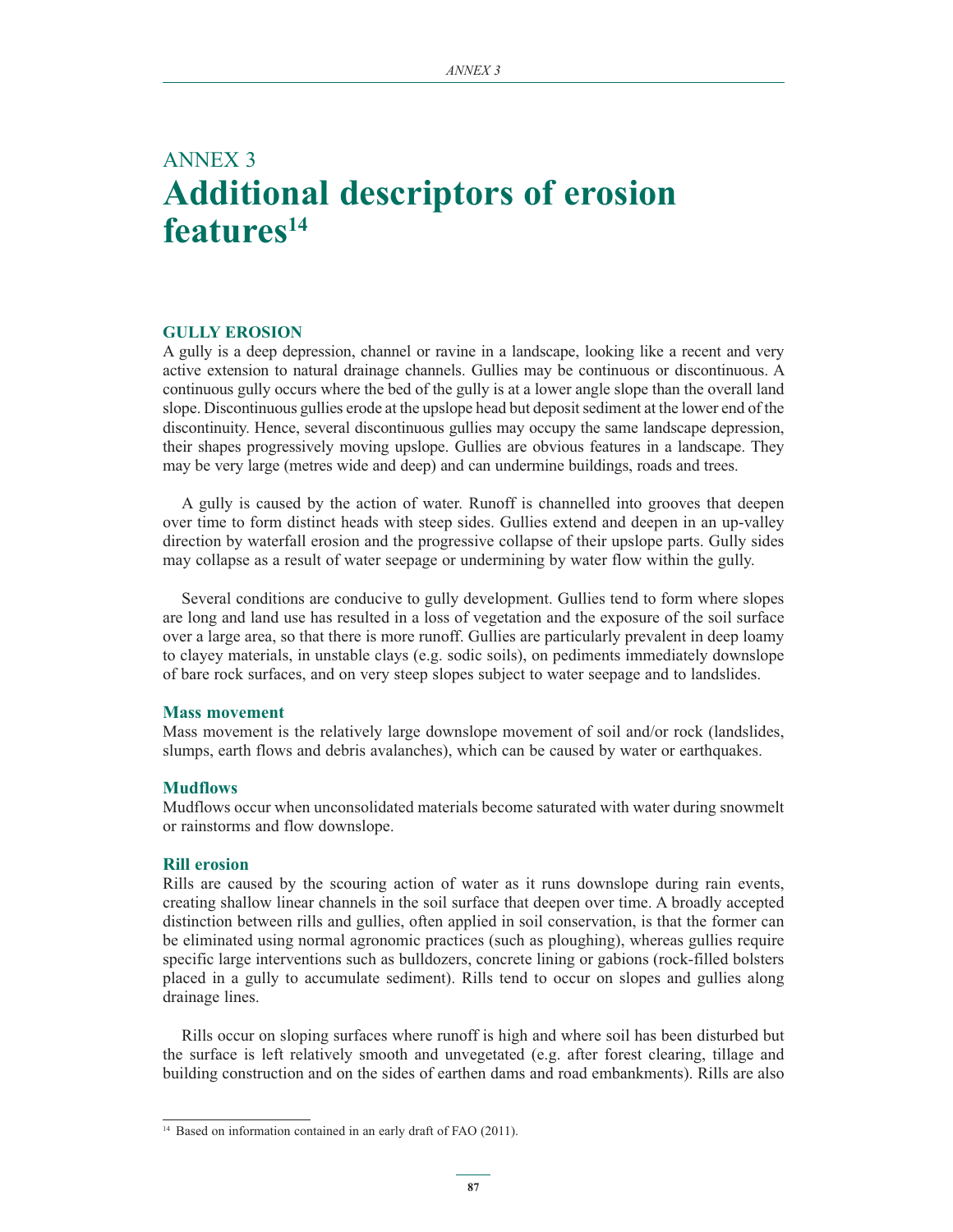likely to form in slight depressions in the soil; thus, rills may develop in paths, roadways and culverts and in the tracks made by timber extraction vehicles and tillage equipment.

### **Streambank erosion**

Linear erosion can occur on the banks, floodplains and alluvial deposition zones of streams and rivers. Severe streambank erosion can affect the quality and quantity of water supplies, damage infrastructure and pose risks to people and their livelihoods.

#### **Rotational slumping**

Rotational slumps are landslides that occur when a slumping block slides on a curved failure surface, causing the upper surface to tilt back.

#### **Sheet wash**

Sheet-wash erosion is caused by surface runoff that spreads across a rainfall event (i.e. when the soil infiltration rate has been exceeded), picking up and transporting soil particles dislodged by the impact of raindrops. Sheet-wash erosion is a gradual, uniform process that is difficult to detect until it develops into rill erosion.

#### **Rain-splash erosion**

Rain-splash erosion occurs when raindrops displace soil particles vertically and downslope. It may also create a compacted surface crust that inhibits tree seedling establishment.

#### **Terracettes**

Terracettes are small horizontal ridges that form irregular, step-like formations on moderate to steep hillslopes. In some cases terracettes form as a result of the expansion of soil particles in saturated conditions and their subsequent contraction as they dry, which causes them to move slowly downhill, a process known as soil creep. Terracettes are common on hillsides used for pasture (especially sheep and goats), where soil creep is greatly exacerbated by trampling by livestock.

## **Tunnelling15**

Tunnelling is an insidious form of subsurface erosion and can cause considerable damage even before it manifests on the surface. Tunnel erosion is caused by the movement of excess water through a dispersive (usually sodic) subsoil.

Compacted bare areas generate runoff that flows directly into the subsoil via surface cracks, animal burrows or old root holes. Once concentrated in the subsoil the water causes sodic clays to disperse and form a suspension or slurry. Provided there is sufficient gradient, the slurry will flow downslope beneath the soil surface, re-emerging where the subsoil is exposed (e.g. by erosion or construction work). Once formed, a tunnel will continue to enlarge during subsequent wet periods to the point where parts of the roof collapse, forming potholes and erosion gullies.

Large tunnels and those that have already begun to collapse and form gullies are easily identified. Less conspicuous are the smaller potholes and outlet holes associated with newly formed or forming tunnel erosion.

#### **Wind erosion**

Wind erosion is soil degradation by the action of the wind which abrades, transports and deposits particles of soil and sand. The extent and severity of wind erosion depend on the soil type, climate, vegetation cover and the speed and frequency of the wind.

<sup>&</sup>lt;sup>15</sup> For more information see www.landcare.net.au/files/fieldguidebook/tunero.html.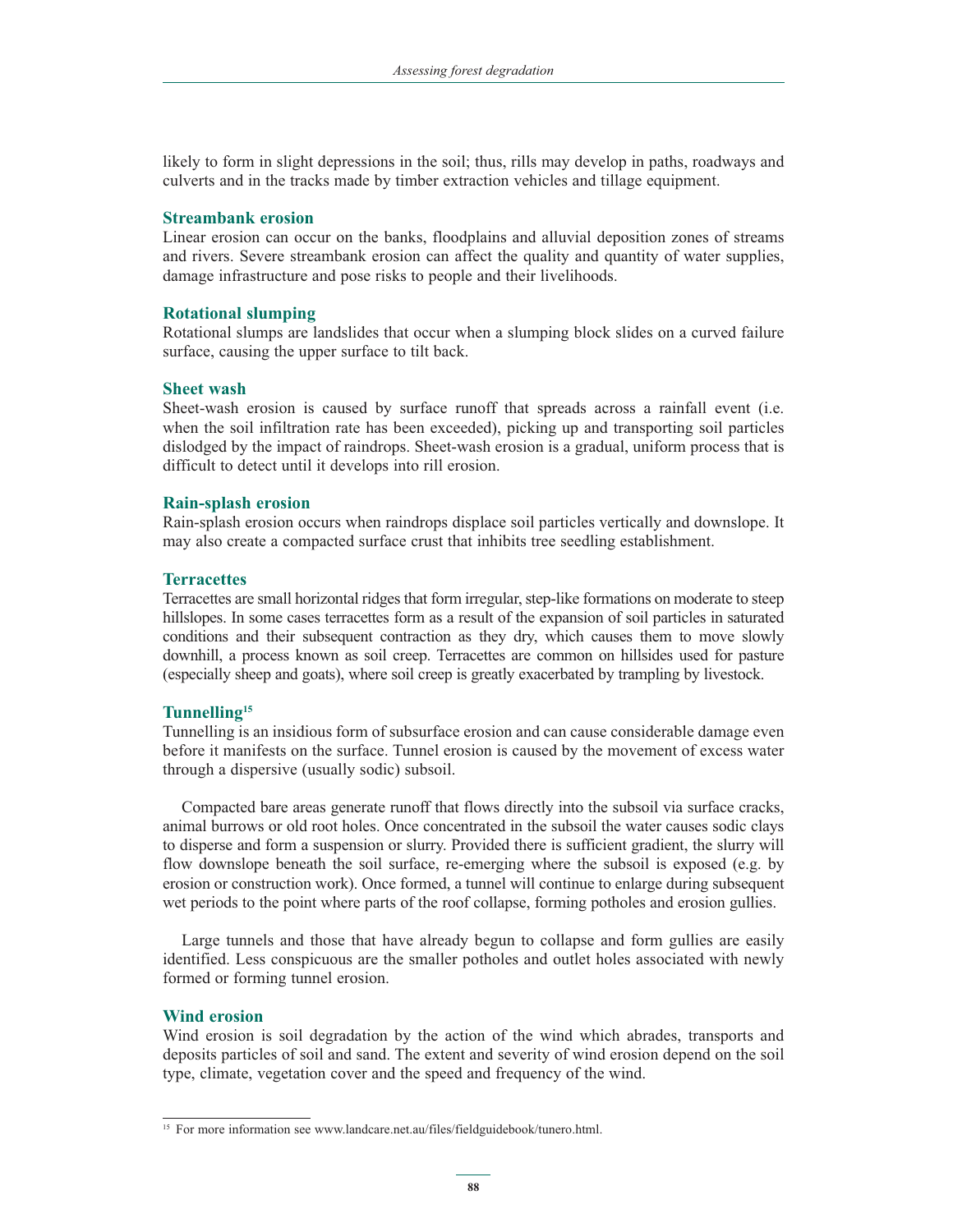With wind erosion there can be either one or both of:

- Deflation the action of removal of soil/sand particles resulting in a loss of the surface soil layer, the appearance of a stony surface and the exposure of plant roots. Deflation is sometimes accompanied by corrosion.
- Accumulation the deposition of wind-transported soil/sand particles when the wind loses speed or becomes too laden. It can take one of the following forms according to severity
	- severely affected areas may form well-developed dune fields with or without vegetation
	- in moderately affected areas there may be an accumulation of material trapped at the edges of fields or along roads
	- in weakly affected areas there may be diffuse accumulations in the form of sandy layers around herbaceous vegetation and fine sand deposits less than 2–3 cm deep.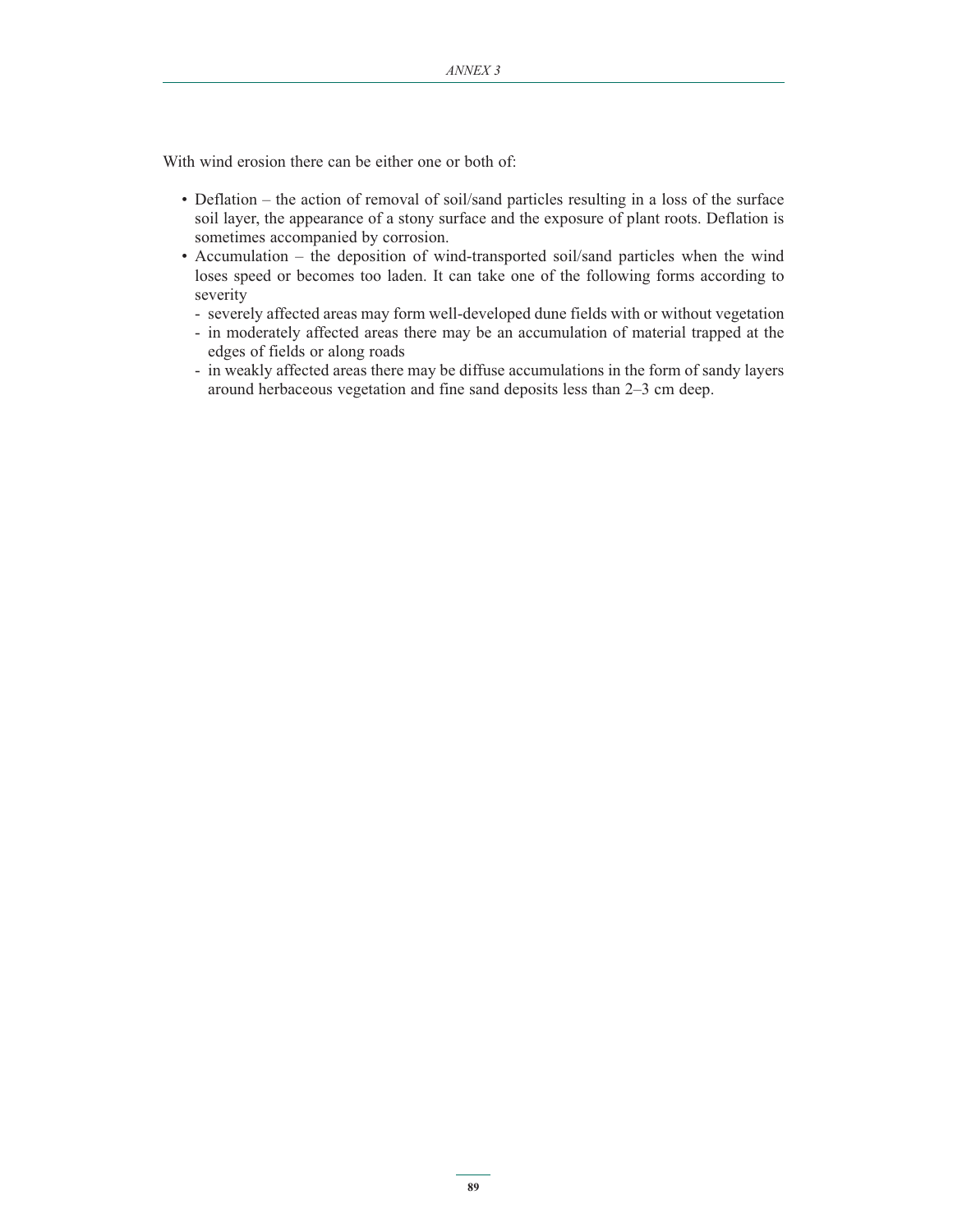# ANNEX 4 **Illustrative examples of erosion features<sup>16</sup>**

**Sheet wash**



<sup>&</sup>lt;sup>16</sup> Unless otherwise noted, photos courtesy D. McGarry in Tajikistan (Mulder and McGarry, 2010).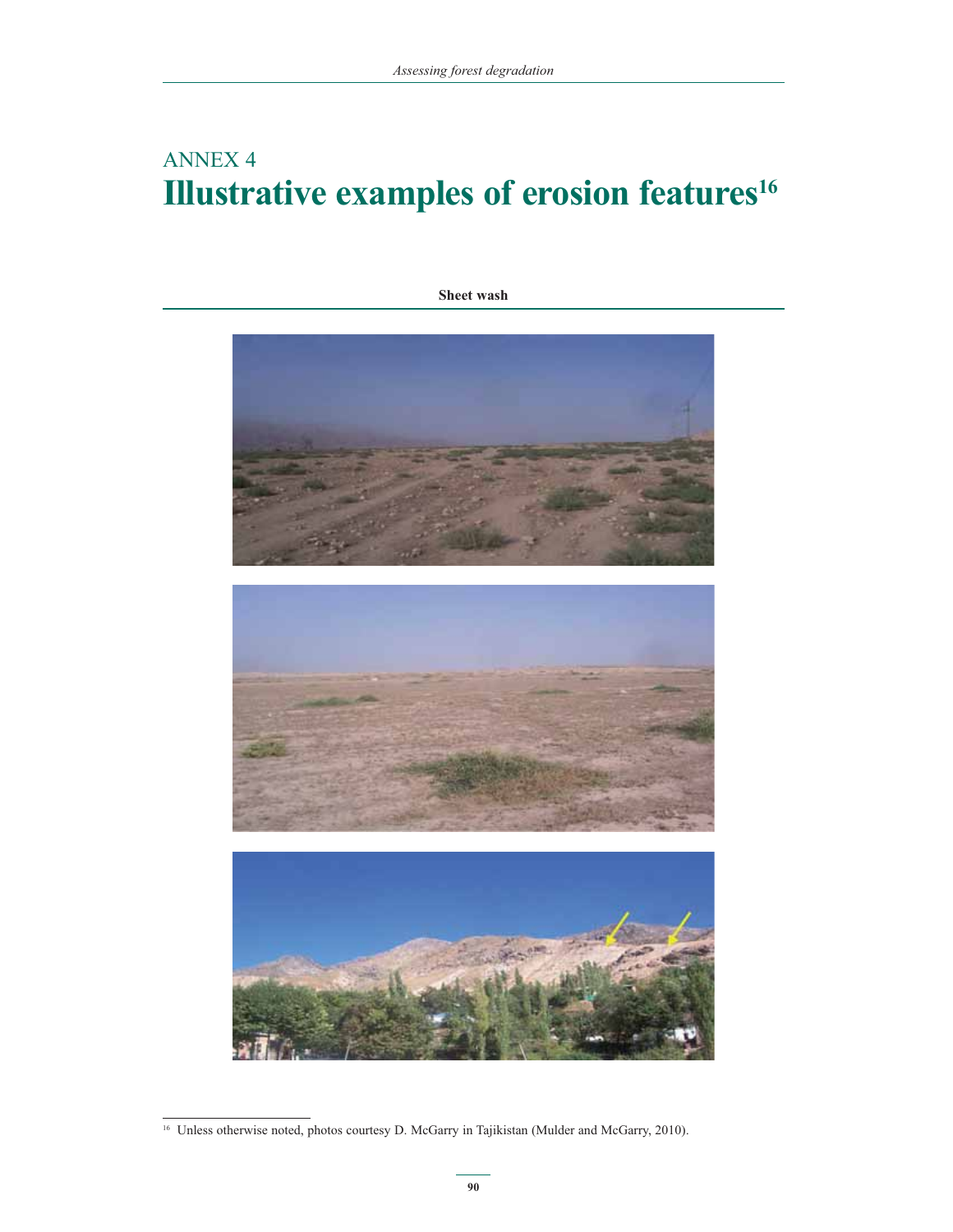#### **Rill erosion**



*Source* (lower photo): United States Department of Agriculture Natural Resources Conservation Service, Kansas, United States (http://www. google.com.au/imgres?imgurl=http://www.ks.nrcs.usda.gov/).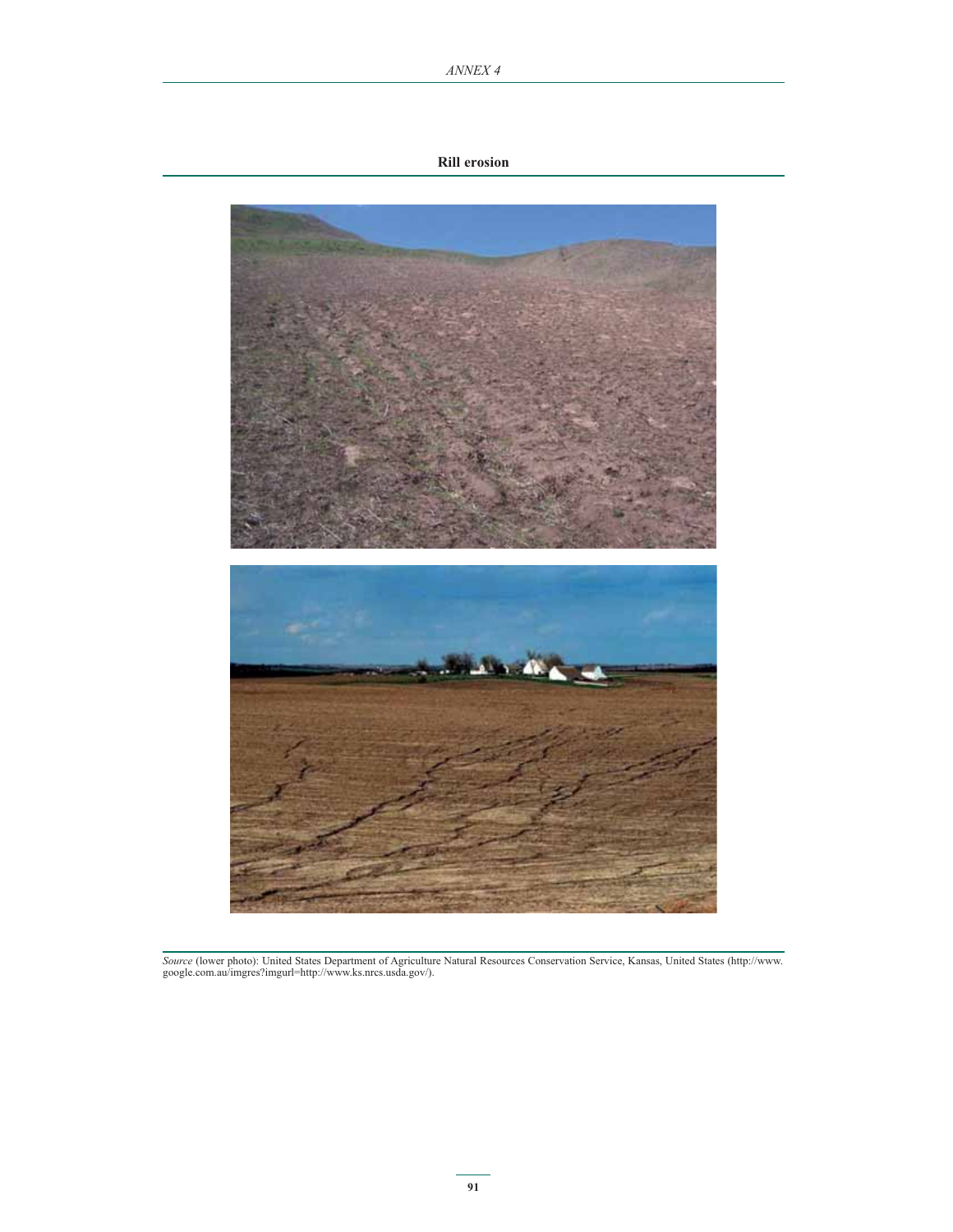

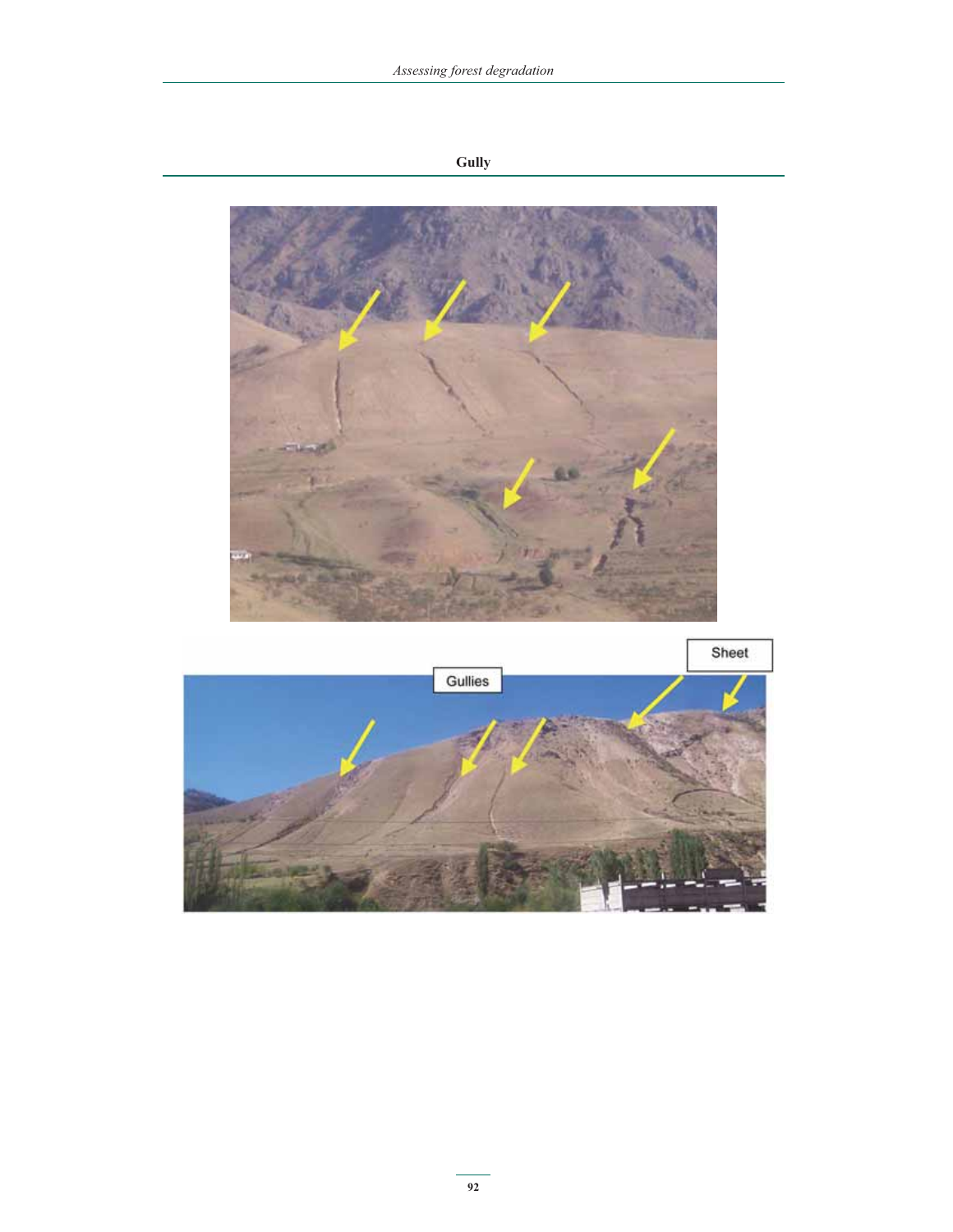**Ravine**



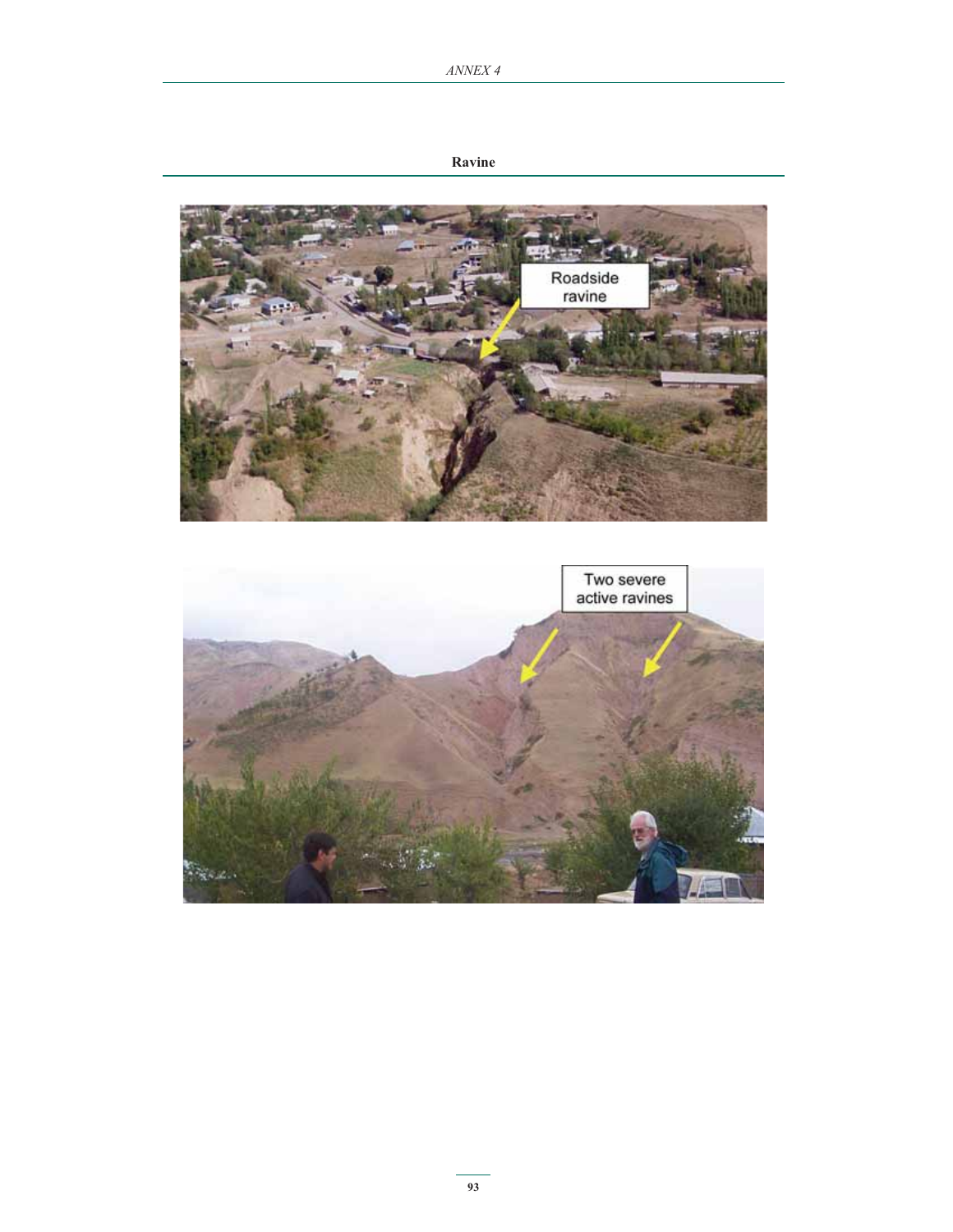## **Landslide**



 **Rotational slumping**

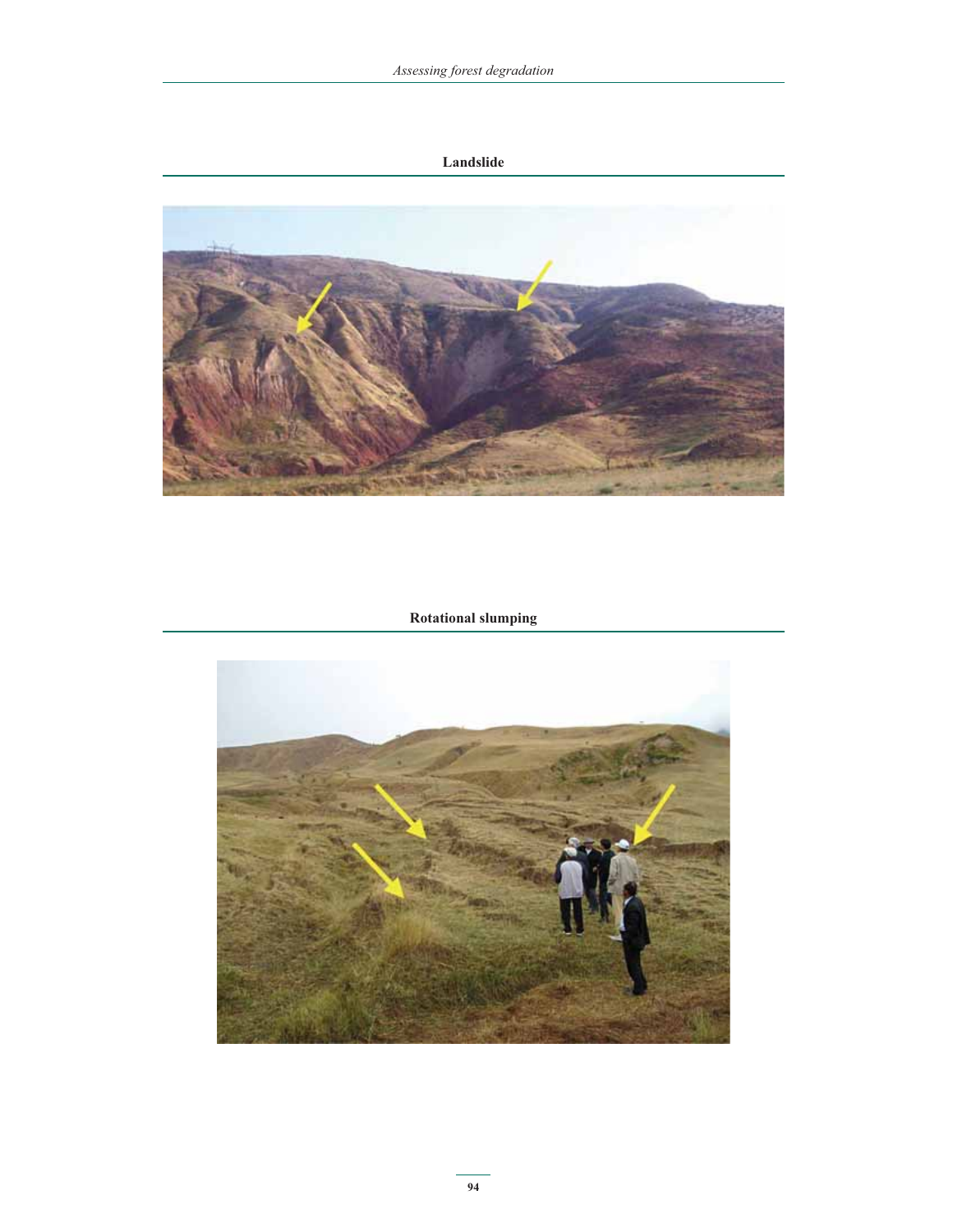## **Terracettes**

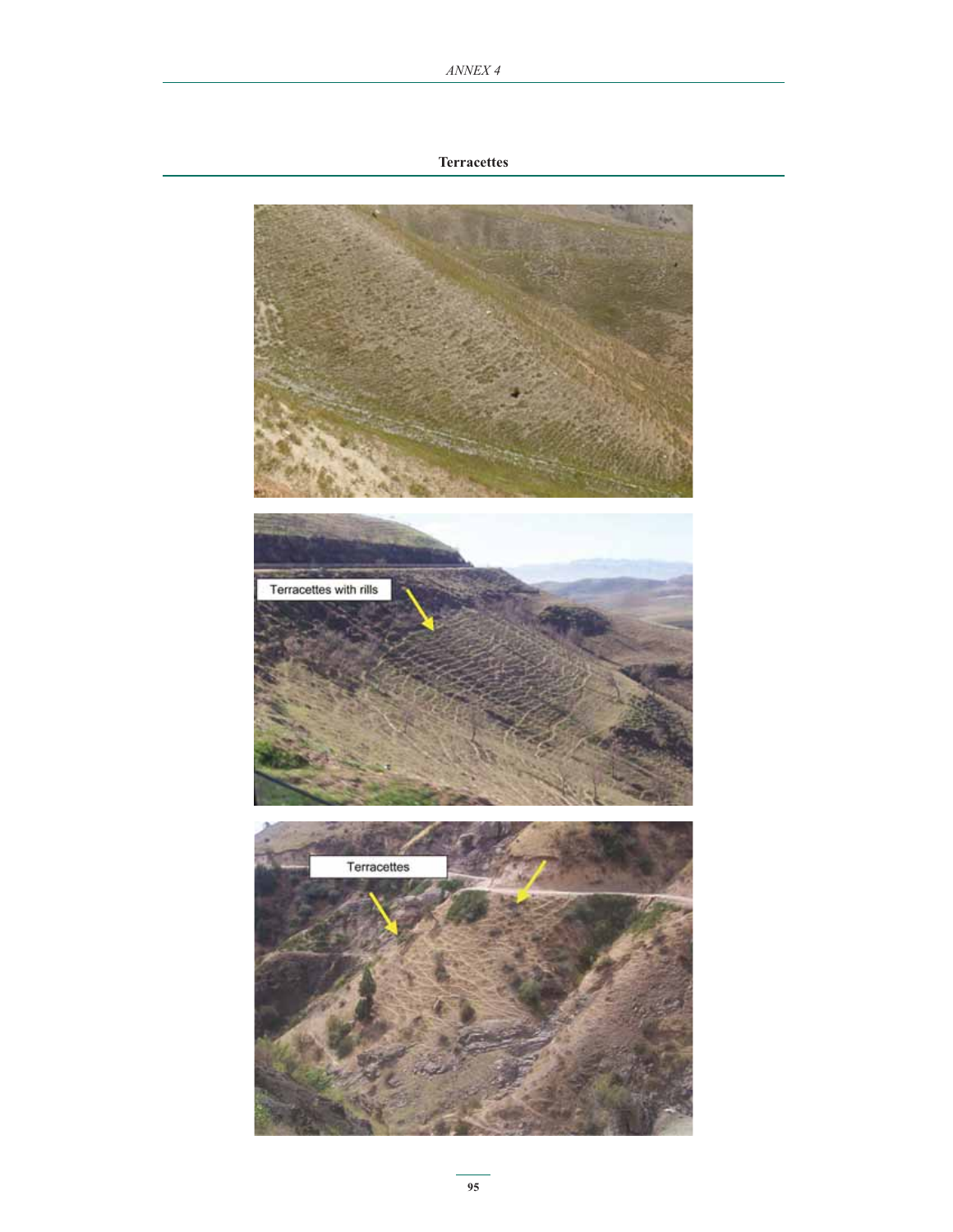## **Tunnelling**



*Source:* Department of Primary Industries, Victoria, Australia (http://www.dse.vic.gov.au/dpi/vro/vroimages.nsf/Images/tunnel\_erosion\_ caption/\$File/tn\_turbid\_tunnelflow.jpg).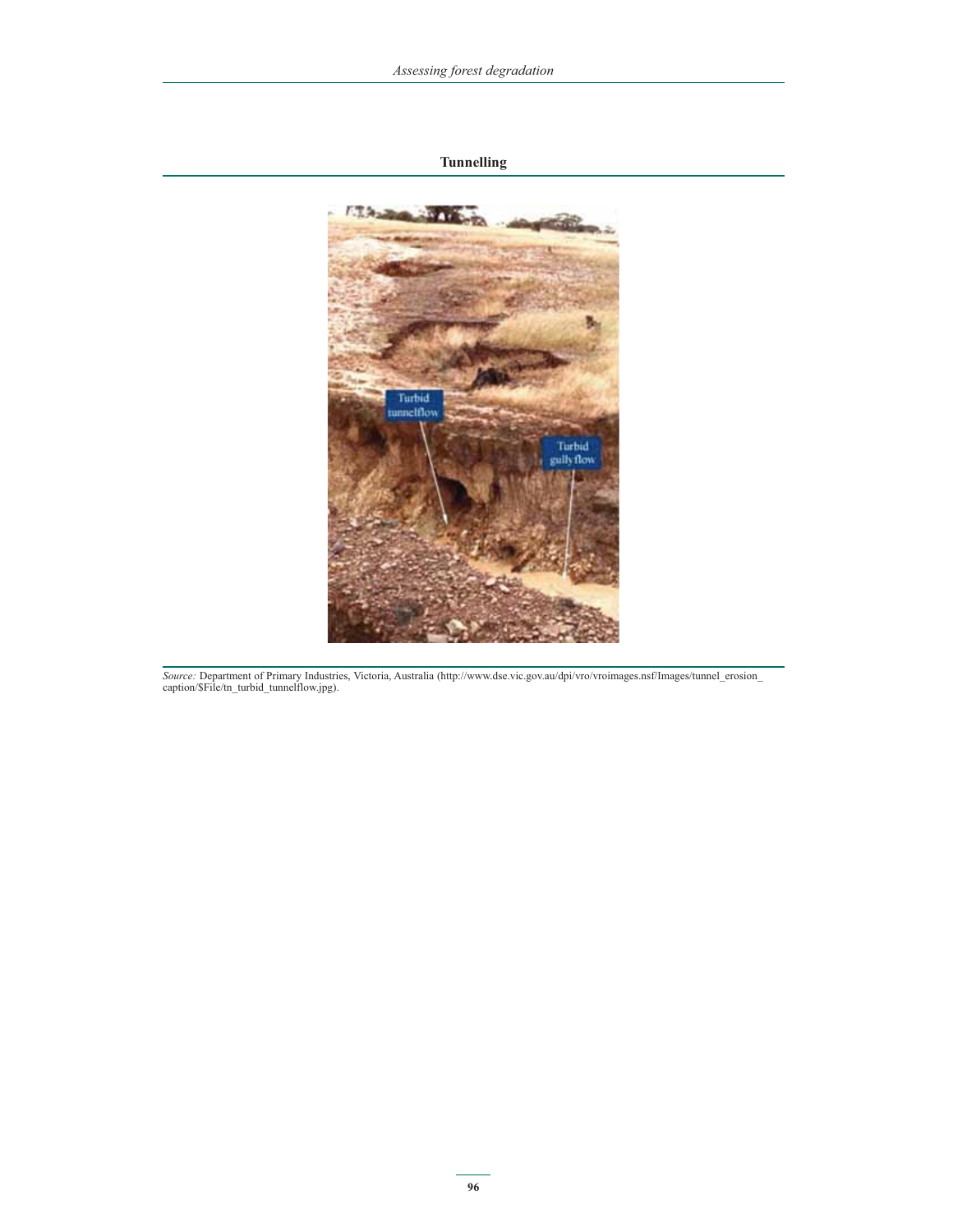## **Streambank erosion**

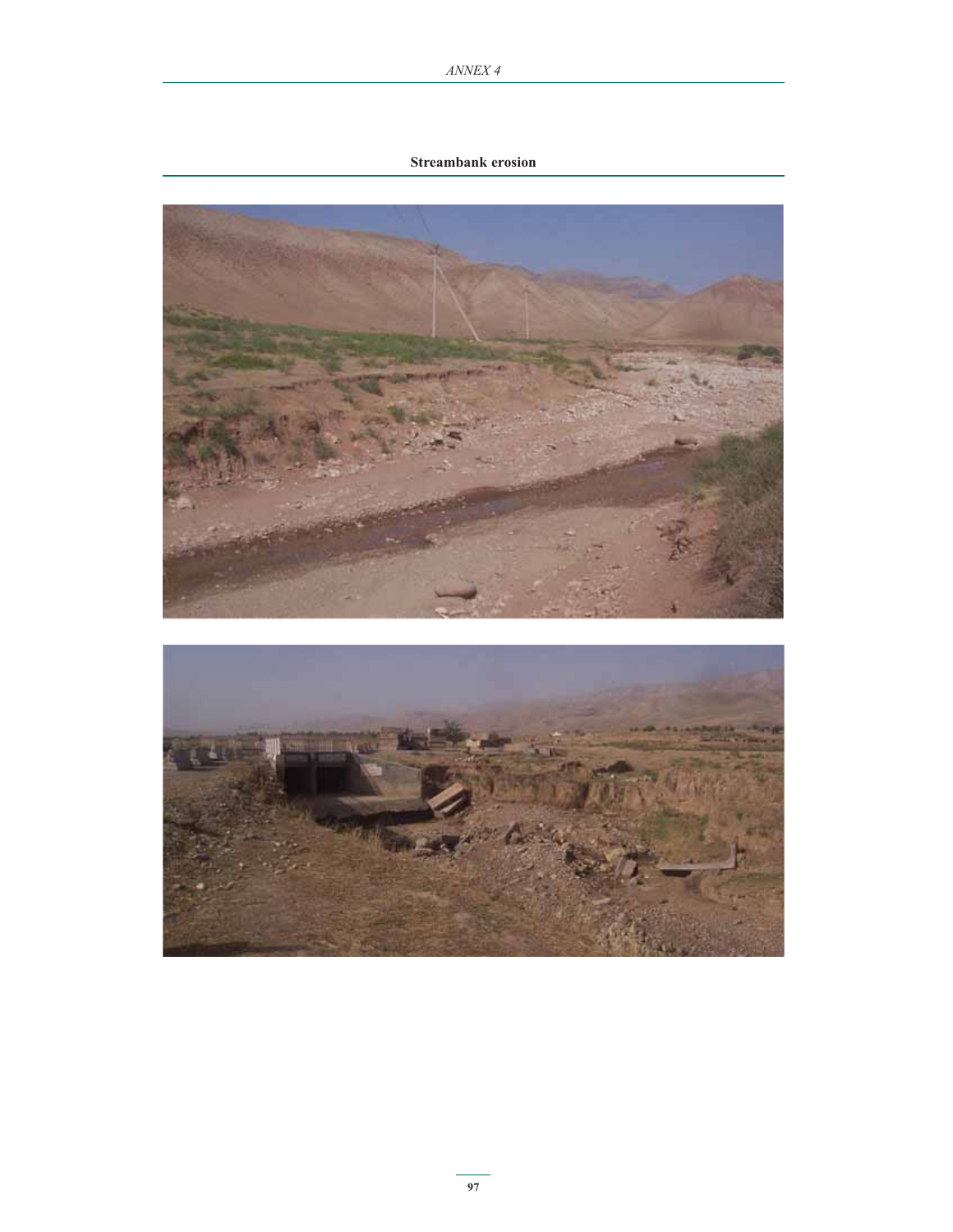## ANNEX 5 **Soil erosion field worksheets**

## FIELD WORKSHEET #1 **Soil erosion in forests**

## **Part A: Soil erosion observations**

## **A. 1: Community map**

Draw all visible erosion features and note or represent other relevant information (e.g. vegetation, main land uses, slopes, villages, roads and streams), and the location (latitude, longitude, elevation and north point) of the observation point.

## **A.2: Site details** Date: Author(s): Site location (latitude & longitude): Elevation (m): Slope(s) in degrees: Forest type (current and past): Forest age: Recent weather conditions: